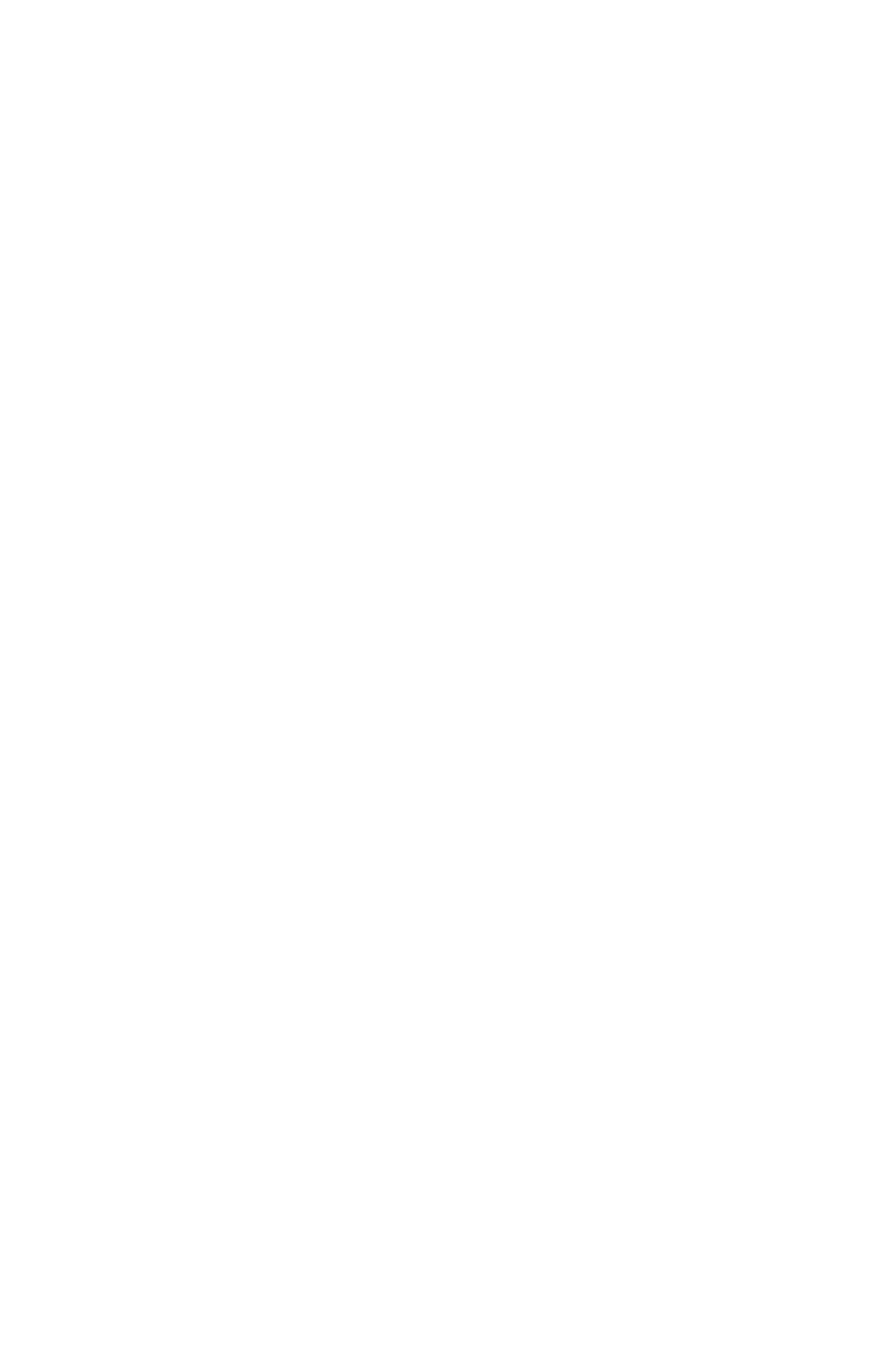## **A Sketch of My Life**

**જીજીજીજીજીજીજીજી** 

**By W.B. Hall**



જીંજીંજીંજીજીંજીંજી

**FAITH PUBLISHING HOUSE** 

*Digitally Published by*  **THE GOSPEL TRUTH <www.churchofgodeveninglight.com>**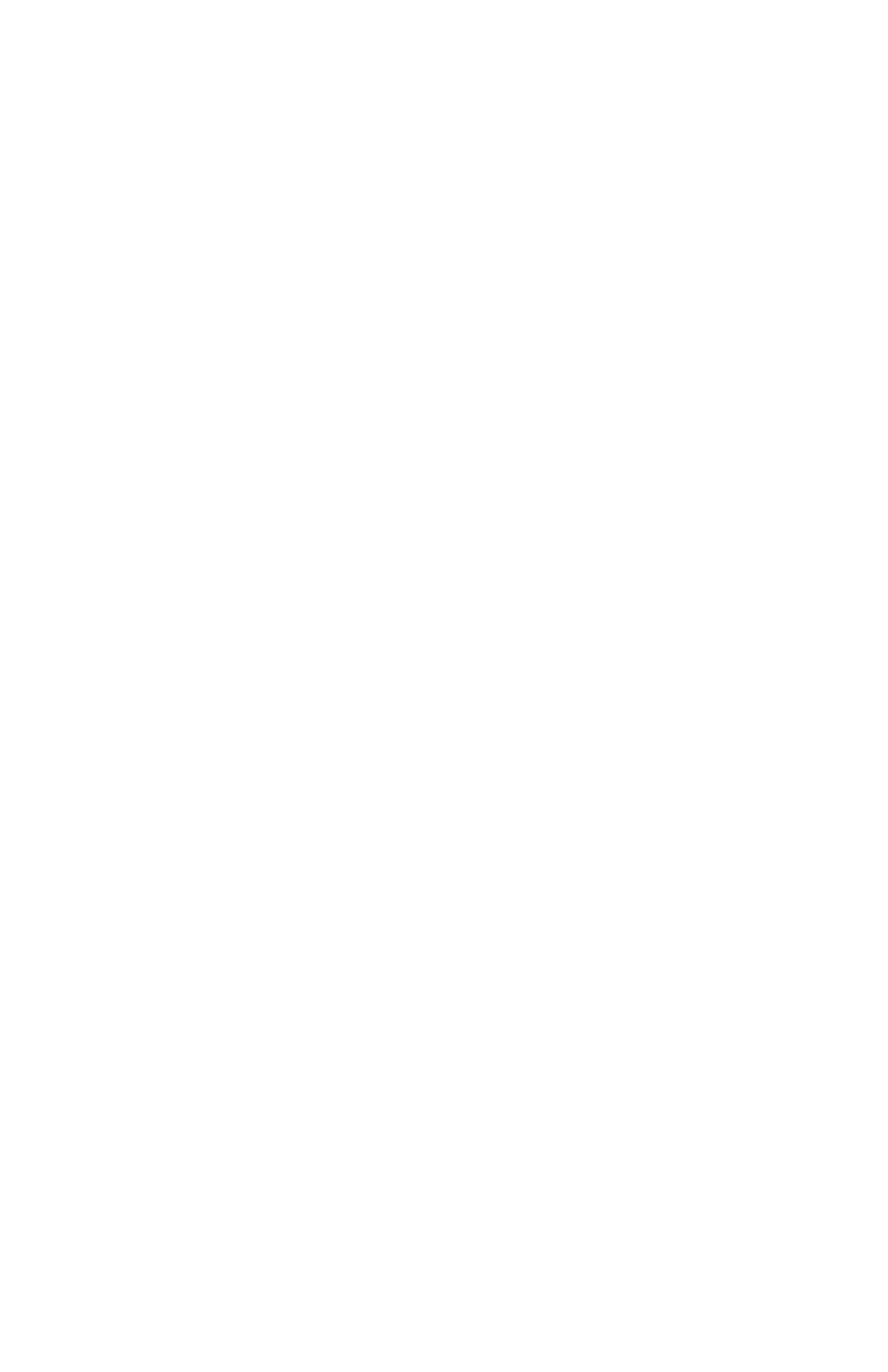## **Preface**

It was my pleasure to read this book, A Sketch of My Life.

I had heard of Brother Hall for many years, and seeing the way he was led by the divine hand of God that brought him to the wonderful experience of salvation, I feel that each one who reads his life's story will receive a blessing.

Some of the principle truths of God's Word that were effective in Brother Hall's life will also be effective for any individual.

Sometime after his incarceration, Brother Hall was given a Bible. In it he found the promise of God's Word to be true. It is not God's will that any should perish, but all come to repentance. (II Peter 3:9). He called on God to forgive him, and again the truth of His Word was a blessing to another sinner. (I John 1:9). This new life gave Brother Hall such a blessing that he wanted to share his story with others. I am sure that as you read this book you will be inspired to have a greater faith in God's Word.

—Richard C. Madden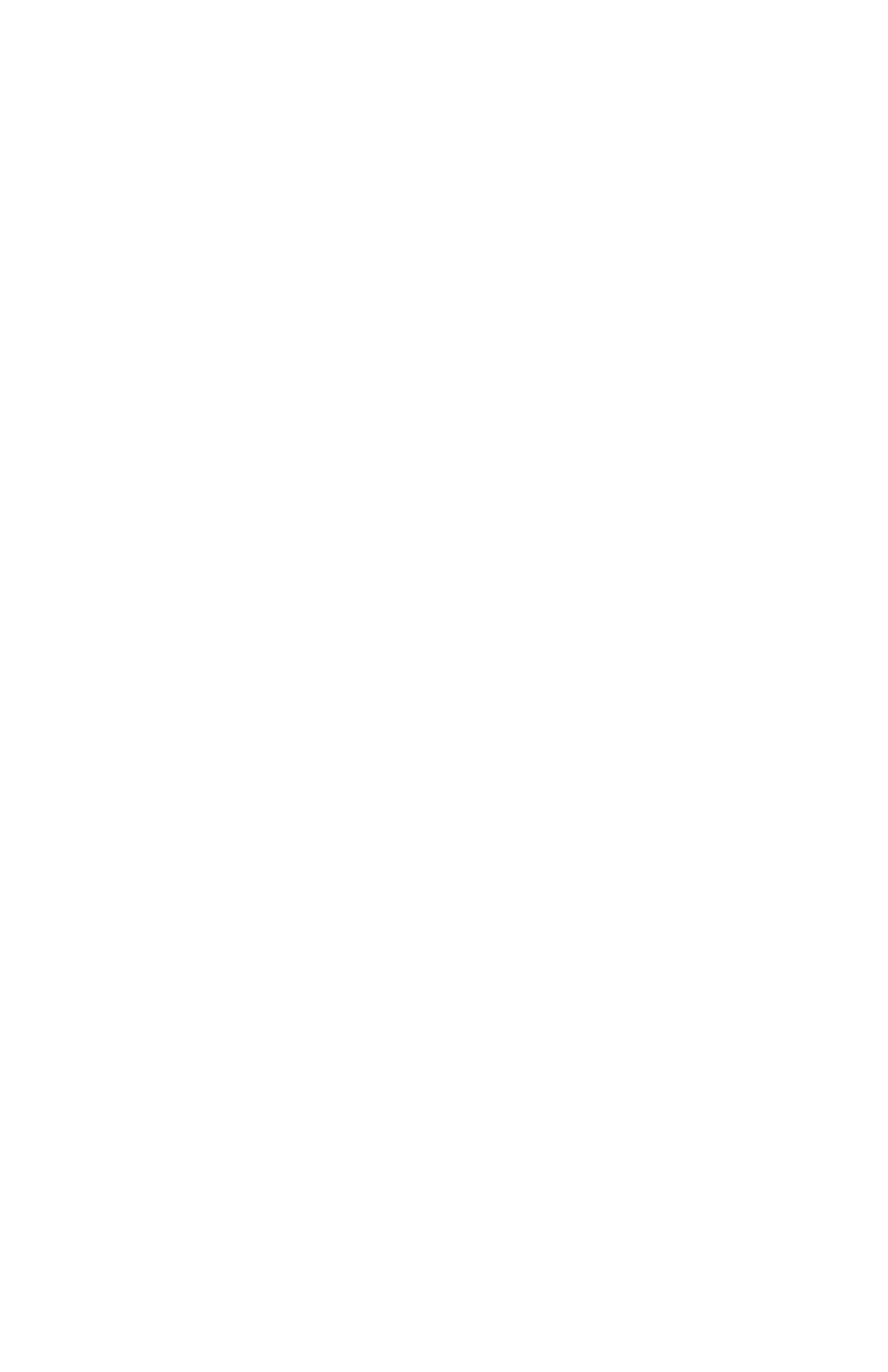## **Chapter I**

William B. Hall, old time, west Texas cowboy and nationally known prison evangelist, was born and reared on what was then known as the frontier of western Texas. My grandfather, Wash Hall built the first house where the town of Lockhart now stands. There he reared nine boys and three girls. They have all married and are scattered over Texas and out into different states. My grandfather on my mother's side, W. B. Keith, located on Cow Creek, ten miles west of Meridian, Miss., at Grain Switch. He reared two boys and six girls. My oldest uncle, Rankin Keith, lost his life in the war. My youngest uncle, James Munroe Keith, went to Brazil as a civil engineer. He worked for the government and is mentioned in the history of Brazil. My mother, next to the youngest, and my five aunts all married and reared large families and are scattered over the U.S.A.

My father, C. C. Hall, while visiting some of his relatives near Meridian, Miss., met and married my mother and they located on the frontier of western Texas, near the south west corner of Tarrant County. I was born there on a horse ranch, the 19th day of April, 1871. Father sold his ranch and moved to Bell County while I was a baby. He located five miles west of Belton, on Nolan creek. Here my brother, Robert Munroe Hall, was born. Before I was old enough to remember my father was killed, leaving my mother, a very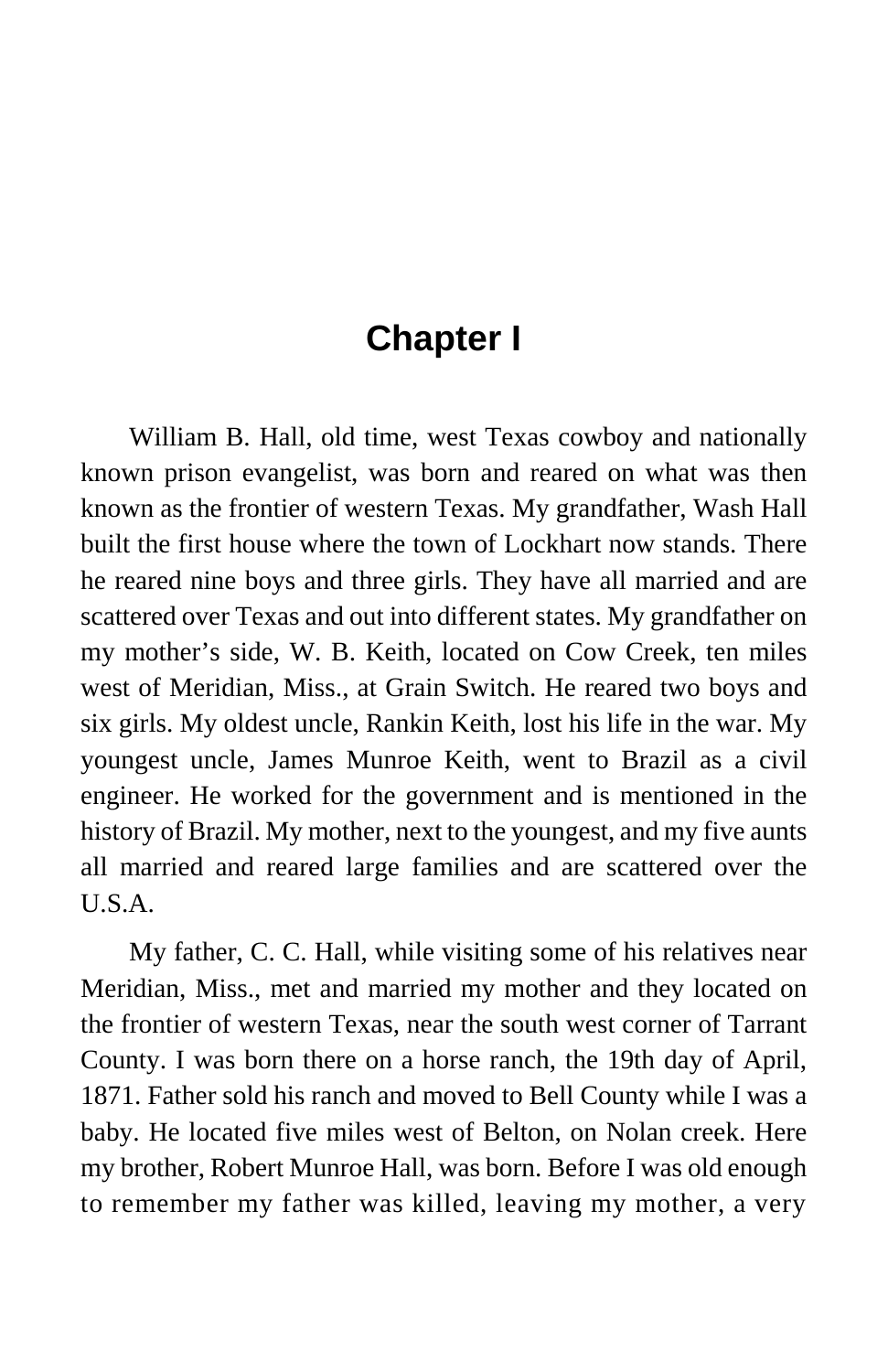beautiful young woman, with two baby boys. About a year later, mother met and married Miles James Estes, from Alabama. He proved to be one of the best men western Texas ever knew. He was admired by all who knew him. He located on the head of Pond creek near Piolet Grove, in Falls County five miles south-west of Durango, Texas. Here I spent the happiest part of my life. About the first thing I can remember I was riding a pony. My father then sold his ranch and moved to Coleman County, back in the 80's and located two and one-half miles south of Coleman City at the mouth of the Brady Lane, where I grew up.

I soon began working on large cattle ranches. I first worked for Mahony under Joe Copeland. Then I went to the widow Day's ranch on the Colorado River. Bill and Fog Coffee and I were real friends in our boyhood days. This was before the widow Day married Captain Lea, and moved to Roswell, N. M. I was with them also in Roswell. Her brother, Bill Doss, was the general manager. O. L. Gann was the range boss, and there never was a better one. Several years of my life were spent there in riding wild horses. While breaking forty head for Colonel Overall, O. L. met Bugger Red at Belton, Texas, and brought him home with him. He had been very highly recommended as a bronc buster. I didn't like his looks at first. The first horse I told him to ride threw him, but he was a real rider and I learned to like him. Bugger Red and I went to the first Tom Green County Fair at San Angelo, Tex. Bugger rode an old dun outlaw horse and a long horn steer and I'm sure no one ever put on a better exhibition at any time or place.

Soon after this I went to the first Dallas County Fair. There I met Bob Slaughter and after he had shown me his home town, he was very anxious for me to go with him to his father's ranch on the plains of western Texas. At that time his father, C. C. Slaughter,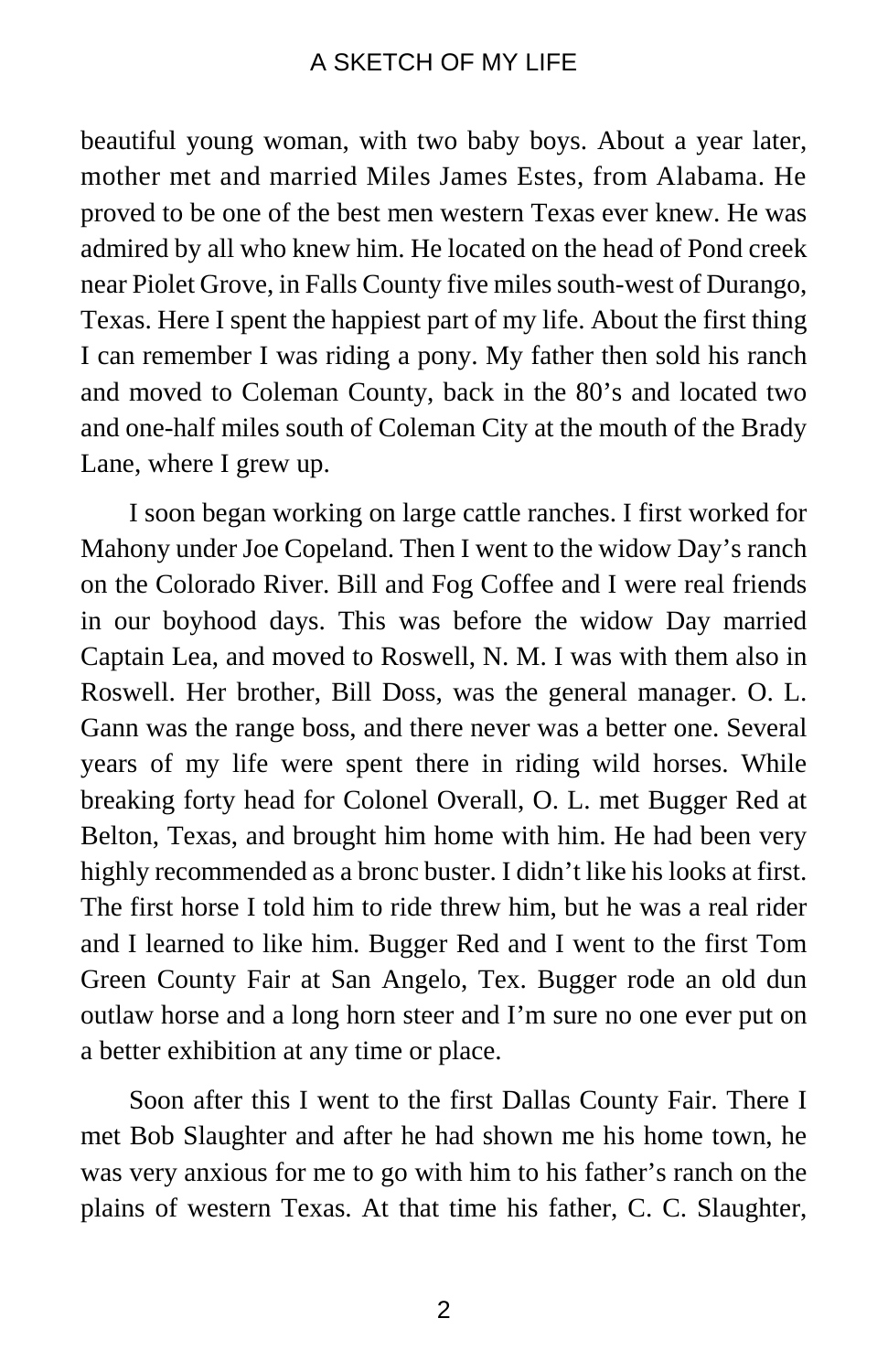owned a ranch thirty-five miles wide and seventy miles long, and it was well stocked with cattle. He was the biggest one man rancher in the state at that time. Bob was the general manager and Henry Perkens was the range boss. I took a contract to break sixty head of four and five year old broncs, and when I finished I crossed the sand hills and the Pecos River into New Mexico. I first went to Eddie, now known as Carlsbad, N.M. At that time, just across Dark Canyon, one mile south of town, there were four big dance halls, four saloons, and four big gambling houses, and they were open day and night. I spent six weeks in that place. Then I went to Seven Rivers, N.M. This was the toughest place I have ever been in. Everybody swore and fought with guns. Someone was killed every day or two, and they were some mother's boys.

I then worked for Wallace Holt where I had some real experiences. I went from there to Roswell, N.M. There I worked for the L.F.D. and the Diamond A ranches and helped round up the Window Sash brand of horses that had been donated to Earnest Broom and Lee Smith by C. G. Barney. I had to take horses for my pay so Bill Kelly and I divided them on the Texas plains. He drove his part to Louisiana and I drove my part to the Dallas Fair and sold them.

During this time I learned to drink whisky, gamble, run horse races and committed almost all the sins in the catalog of sin. I can truthfully say that the Apostle Paul had nothing on me for I certainly was the chief of sinners. I tried to believe there was no God and I thought if there were he would hate me for the awful sinful life I was living. Dear reader, I've learned from experience that God hates no one; he hates the sins we do; but he loves the sinner. As he tells us in John 3:16, "For God so loved the world, that he gave his only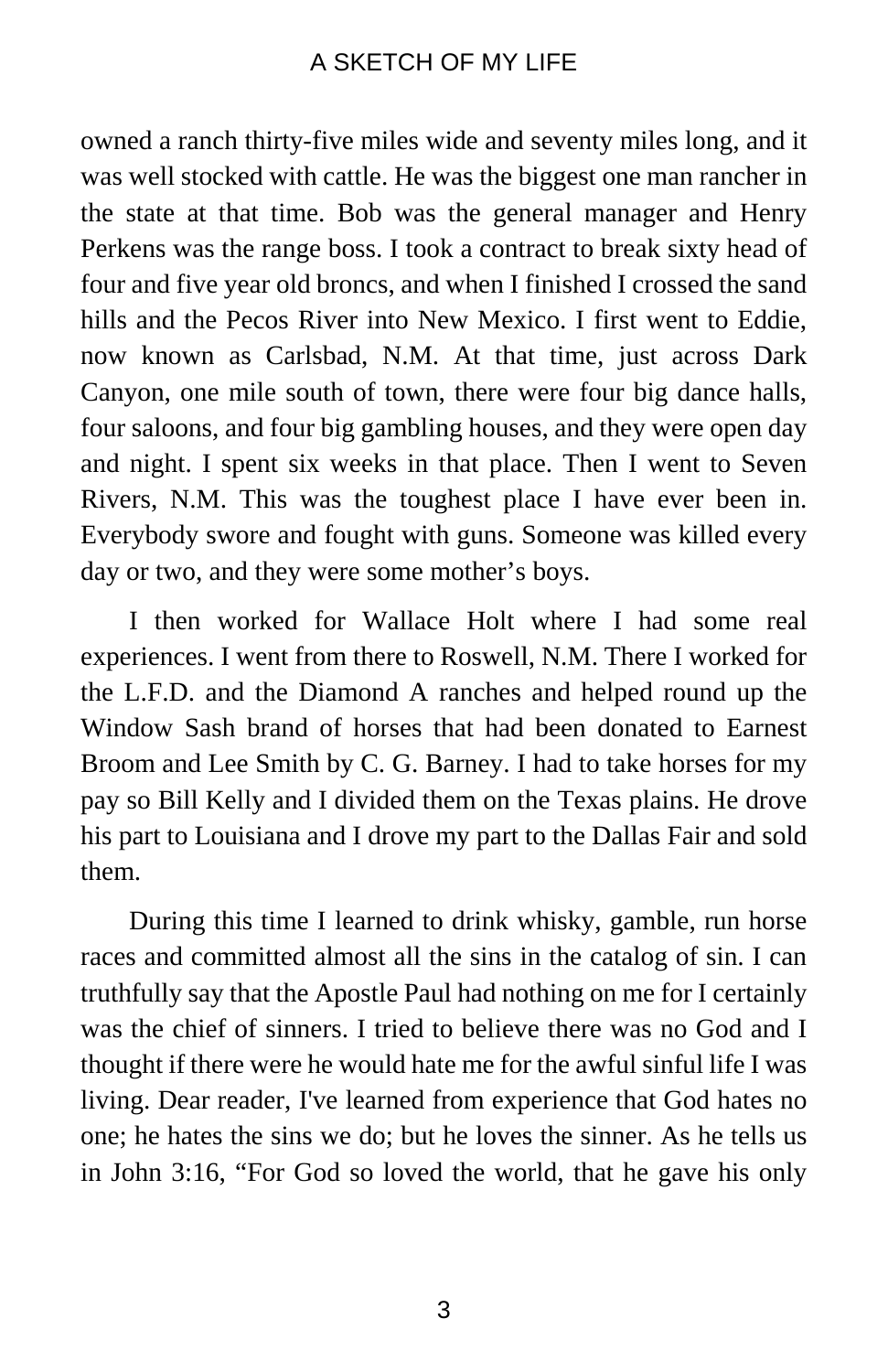begotten Son, that whosoever believeth in him should not perish, but have everlasting life."

After spending some time at home, I decided to go back to New Mexico where I could gamble and not be bothered. My stepfather tried to persuade me not to go. He said, "If you go, you will get into trouble." But I, like all boys, thought I knew best, and I told him that I could take care of myself. He said, "If you will go, I want you to know I've spent the last dollar I ever expect to spend on you." Reader, I went, and as you will learn later, I got into serious trouble and he spent thousands of dollars on me.

When I returned to Roswell I decided that a man who would work and gamble was a fool. I'm sorry to say it but I gave up work, and for a while everything went well. Then one morning, while I was living the life of a professional gambler I got under deep conviction on account of the sinful life I was living. I went to the bartender and had him open a quart bottle of beer for me. I went out back of the old saloon and sat down under a large tree, and it seemed like every church bell in that town began to ring, and each one seemed to say, "Come on, come on." Oh, if I had only given heed to the wooing of God's Holy Spirit that morning, what a lot of trouble I would have missed. But I was rebellious and I tried to drown my trouble with strong drink. Two weeks before I got into trouble, I dreamed one night that I killed the same man that I did kill later; the only difference being, I dreamed I shot him with a shot gun instead of a revolver. I also dreamed that I saw the old federal prison at Santa Fe, N.M. with the little booths on top of the walls, and when they took me there it was just as I had dreamed. And it was the first prison I had ever seen.

One whom I had considered my best friend had tried to get me to kill this same man. He said I was going to fool around and let him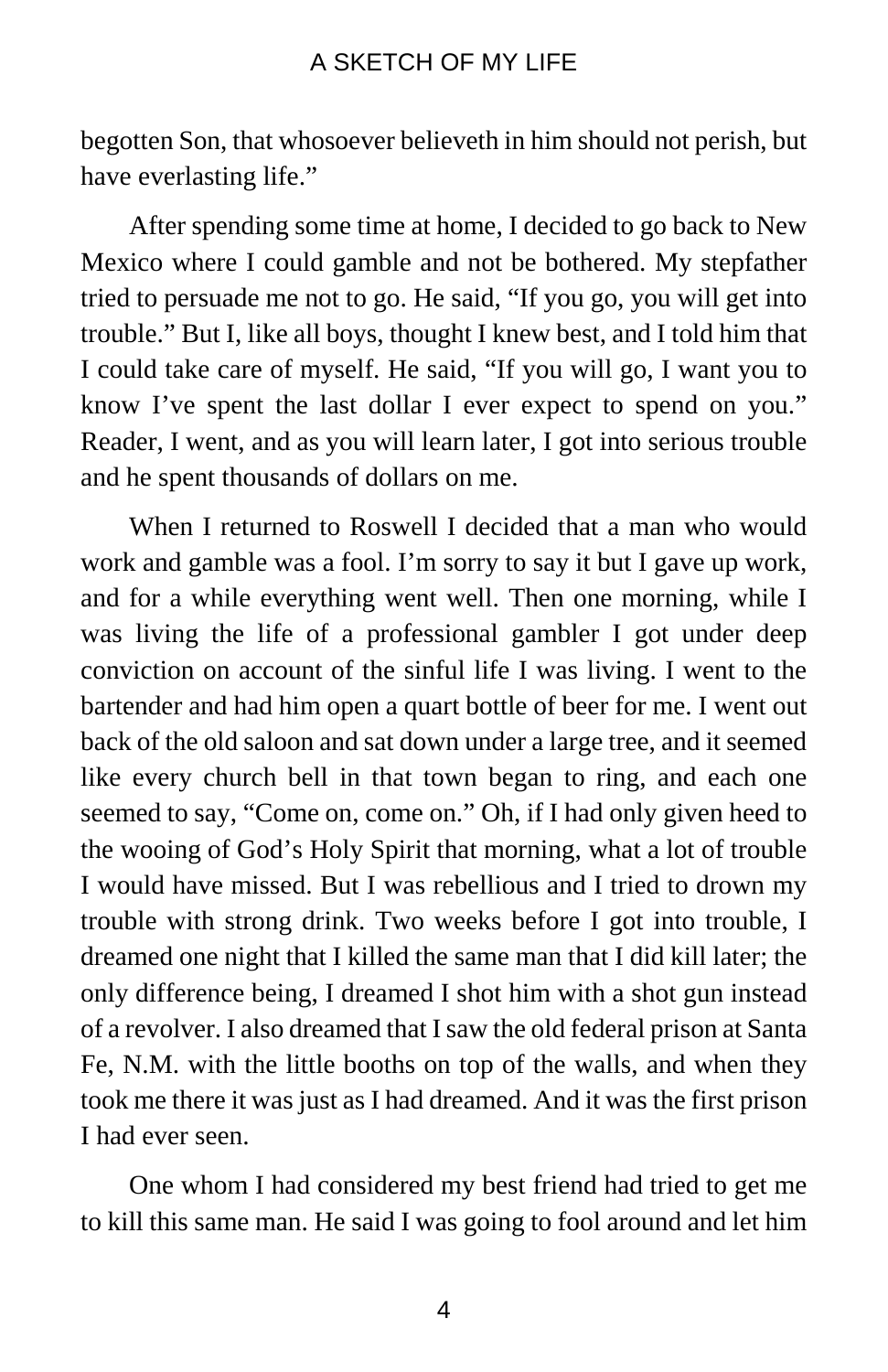kill me. One morning, just after midnight, my supposed friend was tending the bar in the Legal Tender saloon across the street. I went in, there were only four there, and my enemy was crazy drunk. They had taken his gun from him, and my friend said, "Now is your chance. You shoot him down, and I will lay his gun down beside him, and we'll swear you out of it." I told him he was mistaken in this man, that I would not consider such a thing, and if he never bothered me I would never bother him. I learned afterwards that my supposed friend had been instigating this fight for weeks before it happened.

Then one morning, just before daylight, this man broke open two doors to get into where I was, telling the others he was going to make me tear down the back end of the building getting away. I didn't go out the back way but walked out over him, feeling I was perfectly justified in doing what I had done. I went to the sheriff's home and surrendered. That morning I was placed behind prison bars and in less than three months I was placed on trial for murder. My so-called friend went to my people and told them not to employ a lawyer, to let him have the money and he would get me out of it. A real friend came to the jail and told me to tell my people not to have anything to do with him. When my so-called friend learned that I had told my people not to have anything to do with him, he turned against me and did everything he could to help convict me.

We employed the best attorneys money could hire. I was on trial eight days and nights as they had night sessions. I was found guilty of first degree murder and sentenced to hang. No one can realize what that means unless they have been in that condition. The man I had my trouble with was a very desperate character, always looking for trouble. He was under bond at the time for shooting another man. He would go up and down the streets singing, "I'm looking for the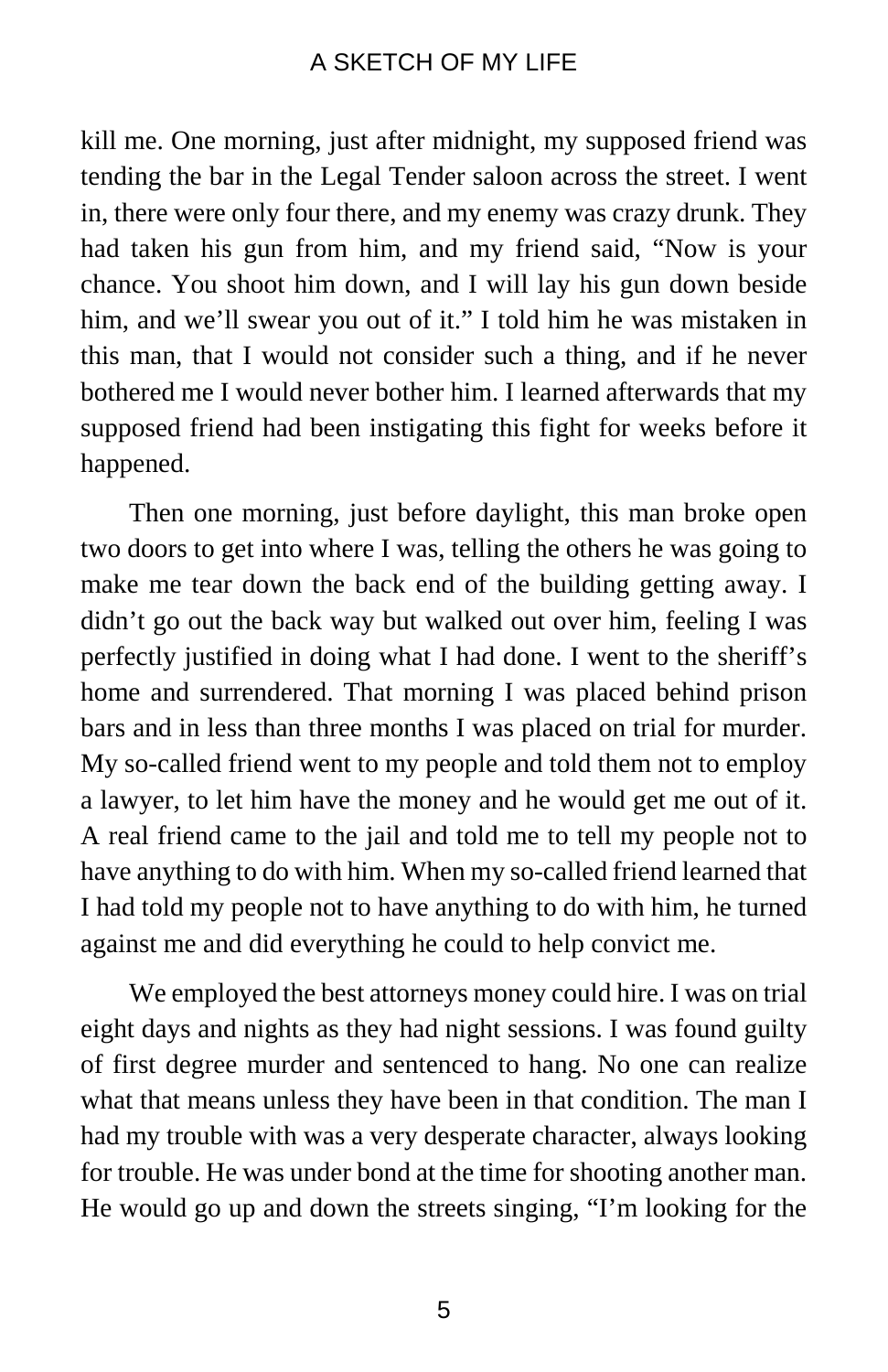bully of the town." It was common practice in those days for men to wear guns and they fought with guns. I had killed this man in selfdefense and ordinarily I would have been freed but the crooked politicians used me as a pawn to rob my people. How I do thank the dear Lord that I was not acquitted for then I would have continued in sin. God in his infinite wisdom and mercy knew what was best for me and my stay in this prison caused me to seek the Lord, and today I am extremely happy in him. Dear reader, what is a few years in prison compared to an eternity with Jesus in heaven? If you do not know God in forgiveness of your sins, seek him now. Don't put it off for you know not what another day may bring.

My attorneys asked for a new trial which was denied. Then they appealed my case to the Supreme Court and I was ordered to be held without bond. The judge also ordered my ankle to be shackled to another prisoner's ankle, and to be handcuffed together. We were sent around by the way of Amarillo, Texas, and through Trinidad, Colo., and then back into Santa Fe, N.M., next to the oldest town in the United States, to what was then known as the old Federal prison for safe keeping.

In the front office of the old prison they took off the shackles and hand cuffs. They took my money and watch and passed me through the big iron gate. Those Mexican guards stripped me of everything I had, even taking my collar and cuff buttons. They would have taken my clothes but they were all small men and they could not have worn them. They led me up four flights of stairs back to what they called the death row and pushed me into a little dungeon five and one-half feet wide by nine feet long, up in the top of a four story building up against a rock wall. There was a little bunk hanging on the wall that could be let down to sleep on. A three legged, homemade stool and a dirty slop bucket completed the furnishings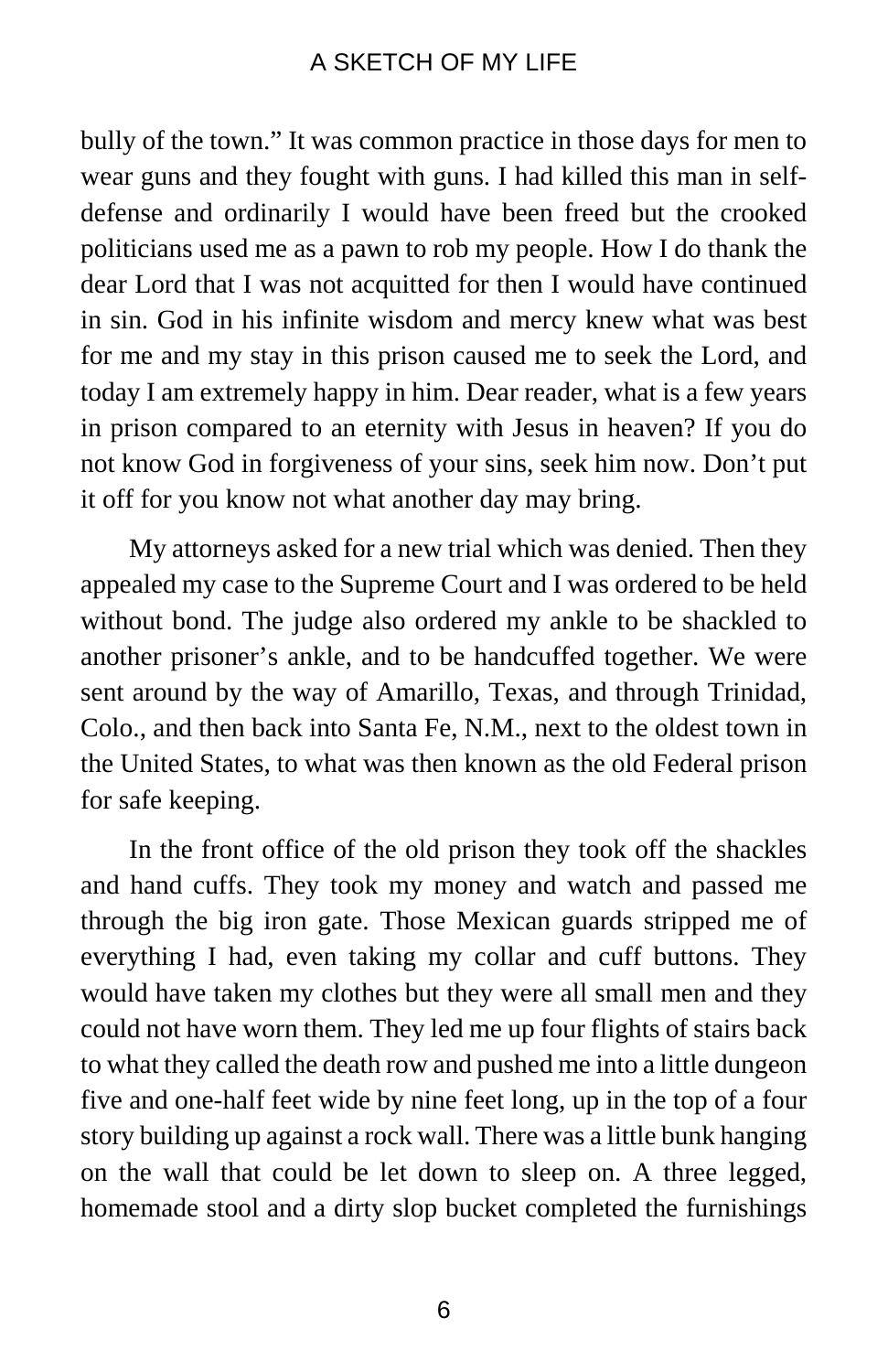of my new home. Oh, what a miserable night. I learned to my sorrow the way of the transgressor is hard.

The next morning the cell house captain and a Mexican trusty came up and threw down an old homemade plate with a little of what they called "slumgulion" and a piece of stale bread on it. After looking me over they kicked it under the door. I asked them what it was. The captain said, "Your breakfast." I kicked it back under the door and out under the banisters and it fell down four stories to the cell house floor on top of the prisoners that were eating breakfast in the basement. They laughed at me and said, "You will come to it all right," and I did. People all over this country are murmuring, complaining and finding fault with the abundance they have, not realizing how little the unfortunate may have to live on. I am thankful that I have learned to be contented with such things as I have and to count all things joy and to rejoice without ceasing and to praise God for everything that comes into my life so he can open the windows of heaven and shower me with blessings. It pays to be obedient to the Word of God.

An old Baptist preacher serving time in that place for killing a man over his wife, got permission to come and see me. He walked up in front of that dungeon and said, "How came you here?" I will never forget the look that I gave him. He said, "Perhaps God sent you here." I learned afterwards that God did send me there. He brought me an old New Testament, coarse print. It was just what I needed as I could only read and write a little. He asked me to read it, saying he had received lots of good out of reading it. I decided I would. You all know how the first part of Matthew reads, one begat another and another begat another, etc. Well, I became so disgusted with it I threw it away into the corner of the dungeon and I never touched it again until after God had saved my soul. Then I picked it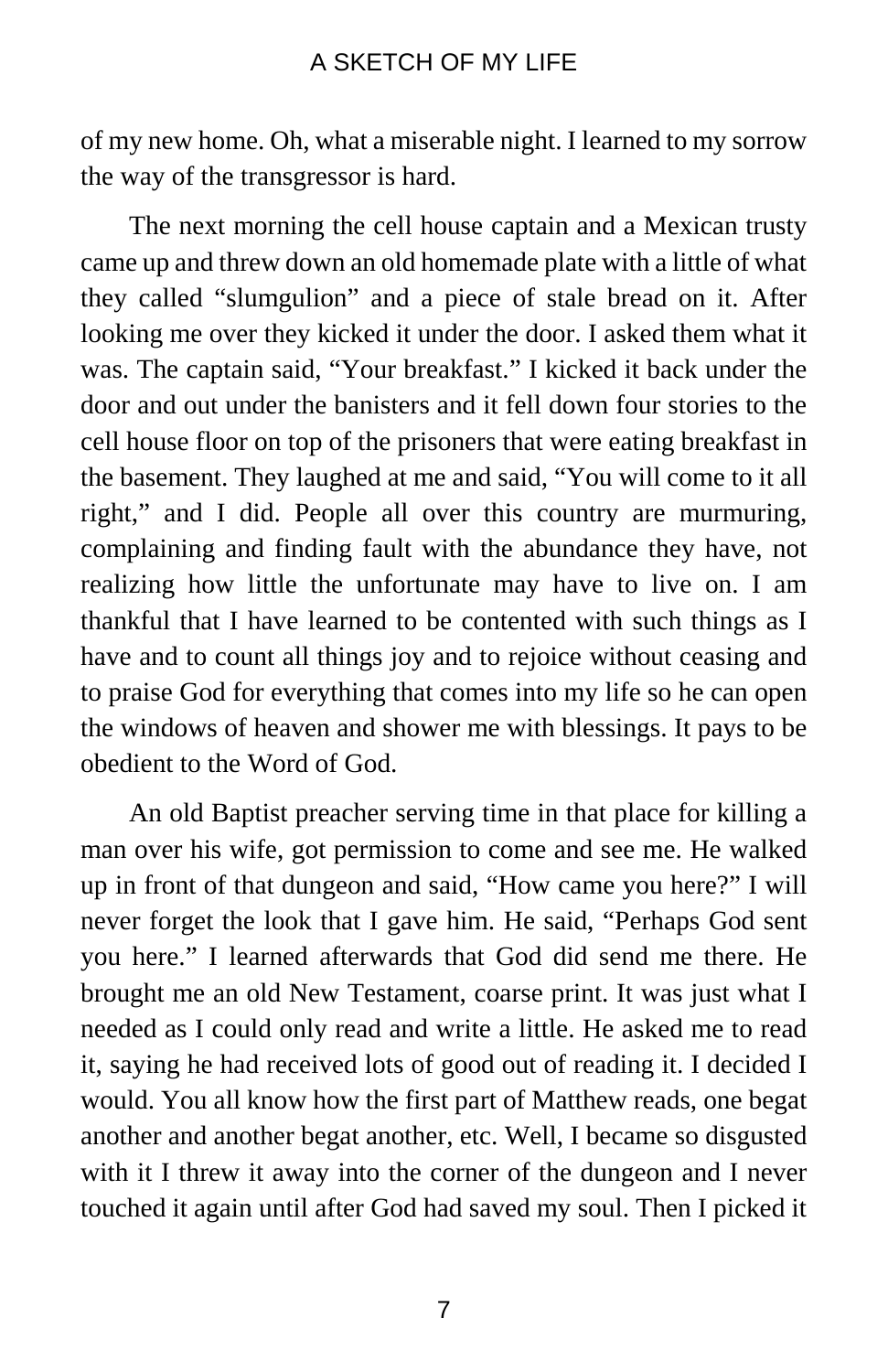up and I found that it was the bread of life for which I had been starving my poor hungry soul for twenty-eight years. I am still feeding upon it and it gets better and better all the time. If you are a child of God and you are not reading the New Testament every day of your life, you are starving your hungry soul which needs spiritual food just like the body needs literal food to sustain it through life. If you want the blessings of God to rest upon you, don't just read it, but do what it says. The New Testament is a looking glass, and if you will look in it you will see yourself.

Before I was saved, only the good Lord knows what I suffered. I got up to within twenty days of the time to be executed. It was too close to be comfortable. My attorneys, my people, the officials and even the prisoners said, "Hall, they are going to hang you."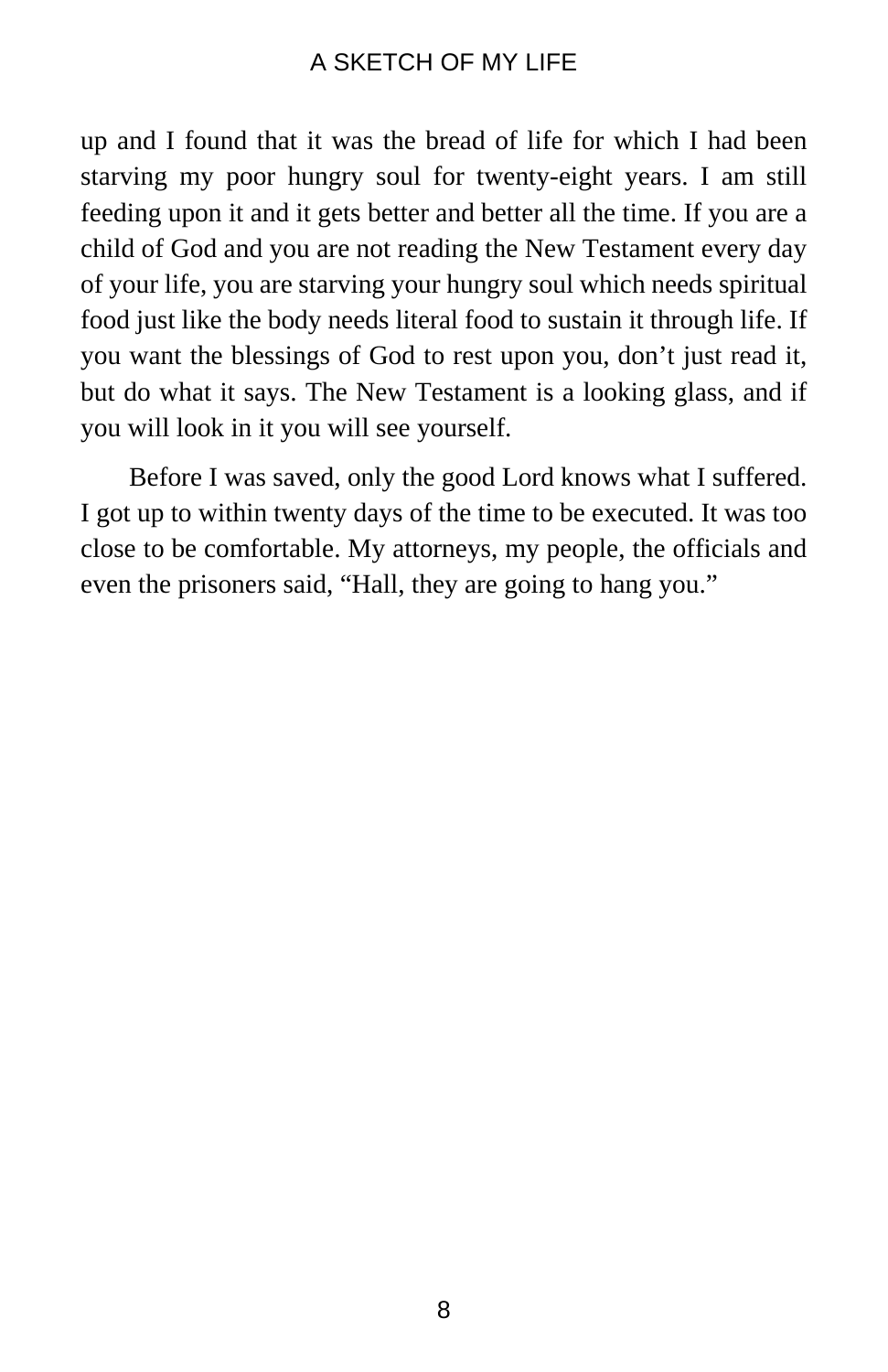## **Chapter II**

Well do I remember how I felt as I sat all alone in this dark world with death staring me in the face. I finally broke down and said, "William Hall, you had just as well be honest with God and your soul; if they take you out and hang you, there are but two places to go, heaven or hell." I spent eight days and nights seeking God. If I had known then as I do now I would not have been eight minutes, even with all my sins and guilt, getting peace with God. The Word says that Christ shed his blood for the sins of the whole world. That takes in all of mine and yours. The heavens and the earth are founded on the Word. God cannot lie. He says that if we will forsake our sins, confess them to him and believe Christ suffered in our stead, he will forgive us. The moment you believe you will receive, praise God! All my sins are under the blood and it is my only hope of heaven. If there were a password into heaven, it would be blood, the precious blood of Jesus. The simplest way we can come is the best.

I was ignorant and I was blind spiritually. I would get down and pray as best I could, and it seemed like my burden got heavier and heavier. My trouble was this; I would pray awhile and get up and curse awhile. I kept this up for eight days and nights. If you want God to hear your prayers the first thing you had better do is quit the sin business. No liar can go to heaven, but if he will quit his lying, he is no more a liar.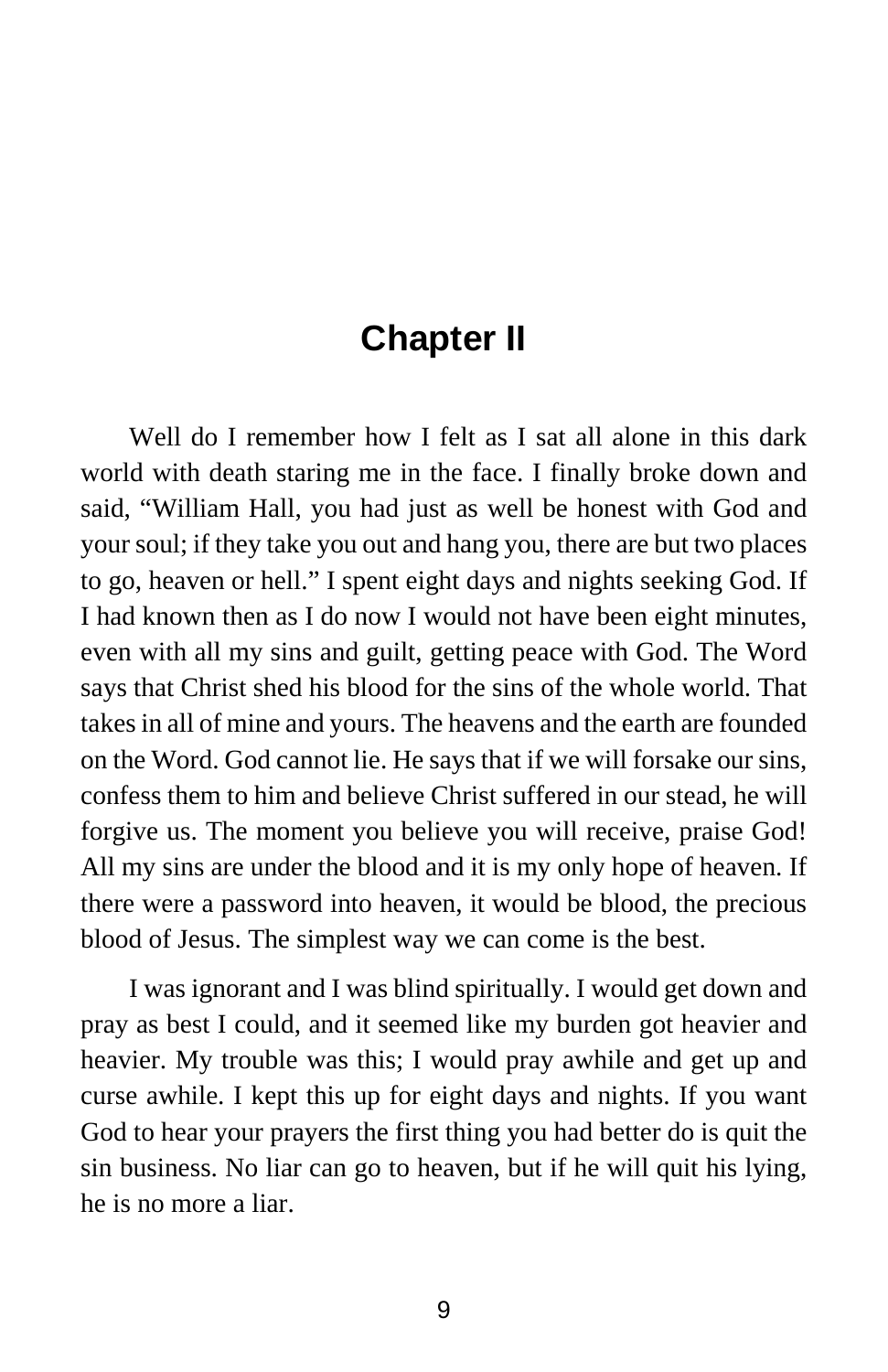No thief can go to heaven, but if he will quit his stealing, he is no longer a thief. Remember, the first step to take is to tell the Lord from the heart that you are sick and tired of the sin business, you are through with it, turn your back upon it all, be sorry for the past and humbly confess it all to God. Ask for forgiveness and believe that Christ suffered in your stead. Yes, it is for believers, and the moment you believe you will be pardoned and become a new creature in Christ. "The Spirit itself beareth witness with our spirit that we are the children of God" (Rom. 8:16). God's part is already done, what more can he do? It is up to you to believe and obey his Word. It is for believers.

I got into an awful condition, hunger left me, thirst left me, sleep left me, strength left me, and I lay there on my face on that old cement floor of my cell so weak I could hardly get up. The Holy Spirit began to help me and I began to cry out, "Oh, Lord, have mercy on me a sinner!" God spoke peace to my soul, and the burden of sin and guilt rolled away and I was made as light as a feather. I've never been able to explain it. It was so real that the devil has never tried to tell me that I wasn't born again. Yes, born into God's church or family through the spiritual birth. I had a change of heart, a work of God's grace in my heart that no man or school of men could give me.

Dear reader, I got a Bible experience of salvation. I didn't merely get religion, for there are hundreds of different kinds of religion. Some of them being very cheap. You can get some of them by shaking hands with a preacher or signing a card or by yoking yourself up with unbelievers. Paul warns us against doing this in 2 Cor. 6:14-18, "Be ye not unequally yoked together with unbelievers: for what fellowship hath righteousness with unrighteousness? and what communion hath light with darkness? and what concord hath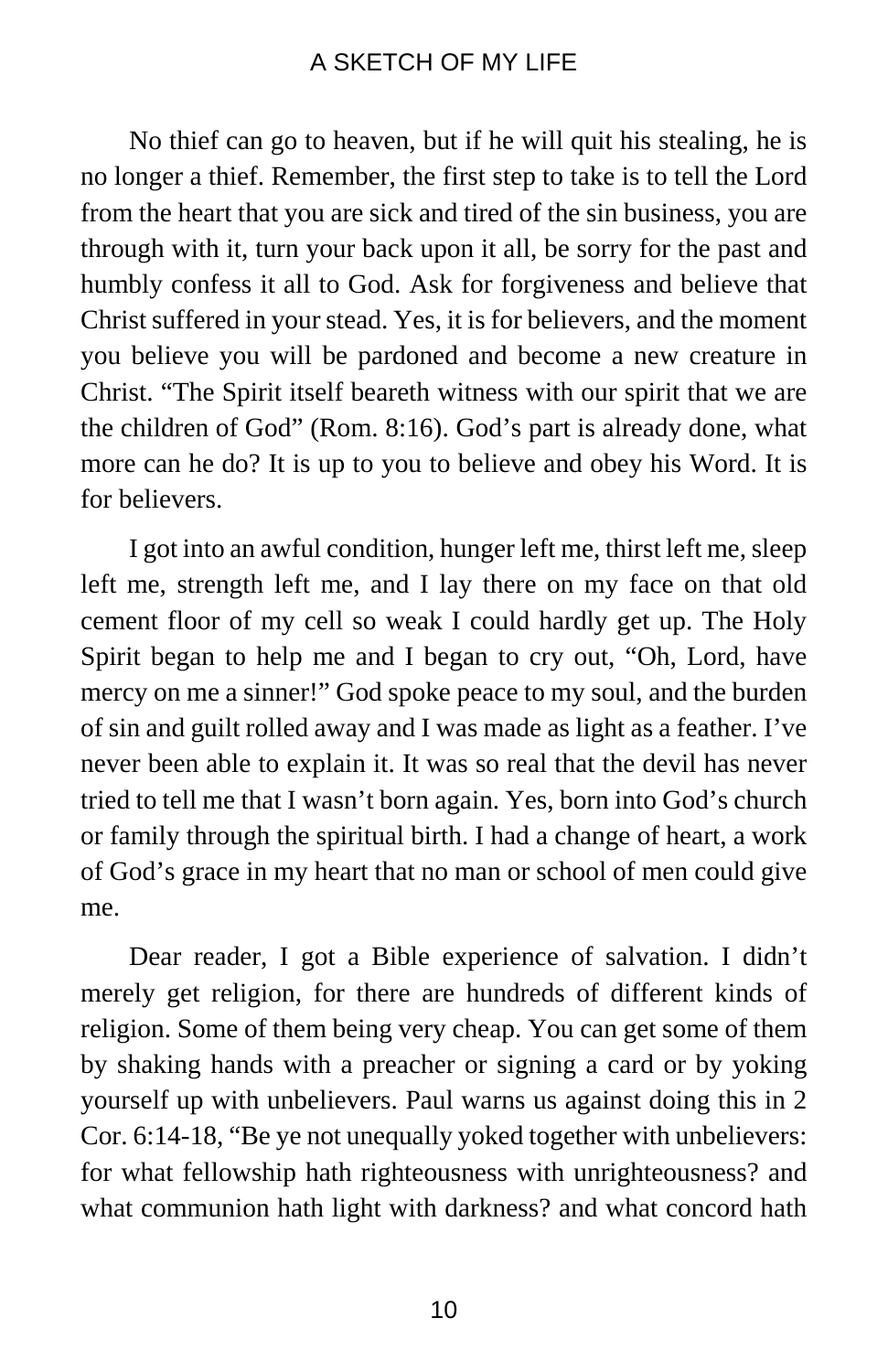Christ with Belial? or what part hath he that believeth with an infidel? and what agreement hath the temple of God with idols? for ye are the temple of the living God; as God hath said, I will dwell in them, and walk in them; and I will be their God, and they shall be my people. Wherefore come out from among them, and be ye separate, saith the Lord, and touch not the unclean thing; and I will receive you, and will be a Father unto you, and ye shall be my sons and daughters, saith the Lord Almighty."

I was born into the church of God which is mentioned thirteen times in the New Testament, through a spiritual birth, and my name was enrolled in the Lamb's Book of Life amid the rejoicing of God's angels up in heaven. (Luke 15:7, 10). Remember, if God has more love for one than he has for another, it is not for the ninety and nine that are safe in the fold, but it is for the poor man or woman who has drifted the farthest away. He reached right down into the mouth of hell, so to speak, to rescue me. There is where the great love and mercy of God reaches to. The one he forgiveth much he loveth much. It has often been said that the old prison has always been one of God's great schools. Did you ever read of Joseph, how he was sold by his brethren and taken down into Egypt, and how that wicked woman lied about him and he was cast into prison and what he suffered? God sent him down there and prepared him to care for his people. While Paul was a prisoner at Rome he wrote his wonderful epistles to the different churches scattered abroad, the ones we are still feasting upon. I'm sure we will meet them up in heaven. It was while a prisoner in the Tower of London that Frances Baker wrote the hymn beginning, "Jerusalem, my happy home." I know from experience that she was thinking of the New Jerusalem which is the home of the soul. Samuel Rutherford wrote many wonderful letters full of the love and mercy of God while in the Aberdeen jail. Some of the best poems by George Withers came from behind prison bars.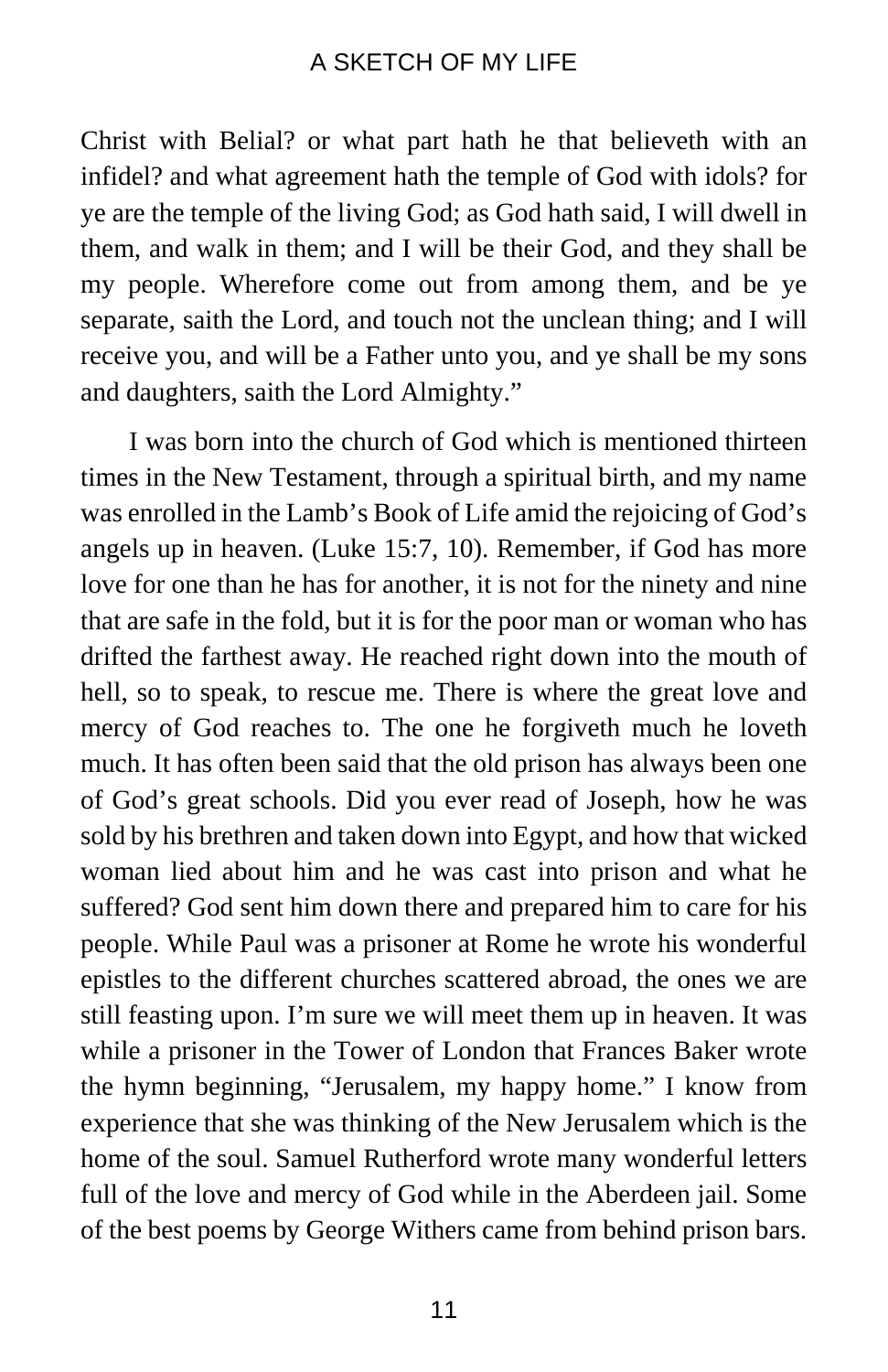I believe the best book I ever read, with the exception of the Bible, was Pilgrim's Progress, written by John Bunyan, while he was spending twelve years in Bedford jail. Many others, too numerous to mention, have given some of the most comforting and inspiring messages of their day from behind prison bars.

The time has come for me to give some of my experiences only for the glory of God. I realize now God has been dealing with me and protecting me since I was a barefooted boy. I spent ten years, lacking three months and five days, locked up behind prison bars, except the time spent at the trial. Nineteen months of this time I was under sentence to be hung. Only those who have been placed in the same condition can realize what it means. God who knoweth the hearts of all men knows my heart and if I could I would have gone back and undone every mistake and wrong that I had committed. The devil caused me to do things I could not undo and that is the reason Christ came and suffered death, that he might destroy the works of the devil. I was just simple enough, if you want to call it that, to believe and was delivered both soul and body.

God is a prayer hearing and prayer answering God. The simple prayer of faith will remove mountains of troubles.

Soon after my conversion I picked up the same New Testament I had thrown away and I was surprised at its plain teachings. The first time I read it through I saw plainly that we have only one true God, with only two places to go, heaven or hell. The New Testament is a way bill from earth to heaven, accept it and live, reject it and you will be judged by it. It is our true guide and it says plainly that we should all be of one mind, one heart, one faith, one baptism, one accord, and we should all speak the same thing, and there should be no divisions among us. "Now I beseech you, brethren, by the name of our Lord Jesus Christ, that ye all speak the same thing, and that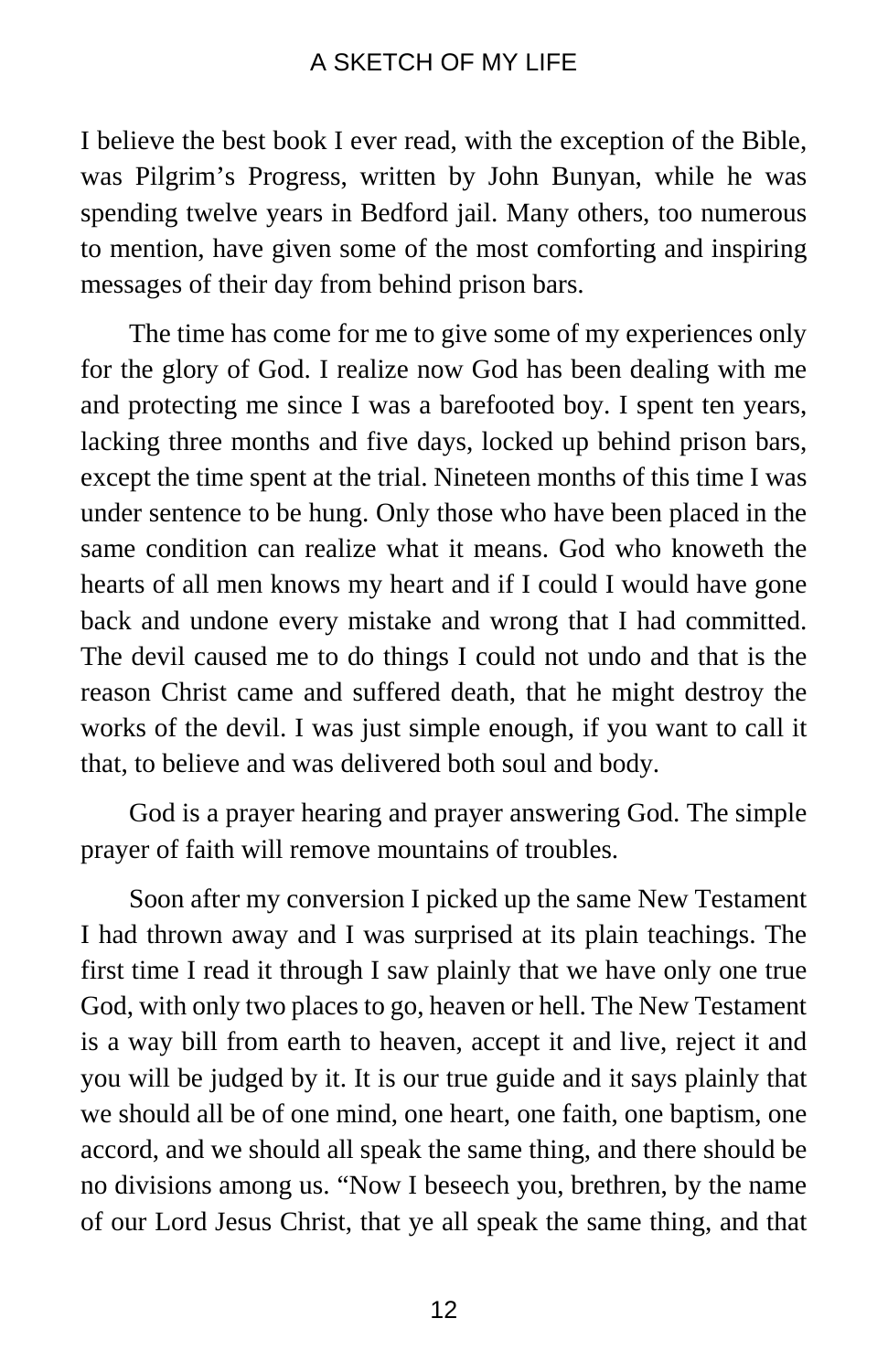there be no divisions among you; but that ye be perfectly joined together in the same mind and in the same judgment." (I Cor. 1:10). "Now I beseech you, brethren, mark them which cause divisions and offenses contrary to the doctrine which ye have learned; and avoid them. For they that are such serve not our Lord Jesus Christ, but their own belly; and by good words and fair speeches deceive the hearts of the simple" (Rom. 16:17-18). I soon saw that the ideas, opinions and doctrines of men that the Bible condemns are deceiving and wrecking the world. We are commanded to be careful or the very elect will be deceived.

Three months after they placed me in the Santa Fe prison for safe keeping, the Supreme Court met, but my attorneys failed to show up. They removed the death sentence and cut my sentence to thirty years. My attorneys claimed their stenographer was to blame for their not getting their brief in time, and they reappealed back to the Supreme Court. They accepted the appeal and that placed the death sentence back on me. After letting me lie there for nineteen months, they met again and reversed my case. After lying there many more months they took me back to Roswell for a second trial. After arriving in Roswell for the trial William McKinley came through and was billed to speak in El Paso, Texas. They adjourned court and all went to hear McKinley speak, leaving me in Roswell jail for six months until the court met again. When they met, they gave me a change of venue to Lincoln, N.M., for trial.

I, like many others, had enough religion to take my Bible with me. But I was trying to hold on to God with one hand and to my wicked lawyers with the other. So I hung in the balance, as it were, and I couldn't exercise faith in either one, but tried to believe that in some way they would get me out. I was again on trial for eight days, and the jury, unable to reach a verdict, hung eight more days. Eleven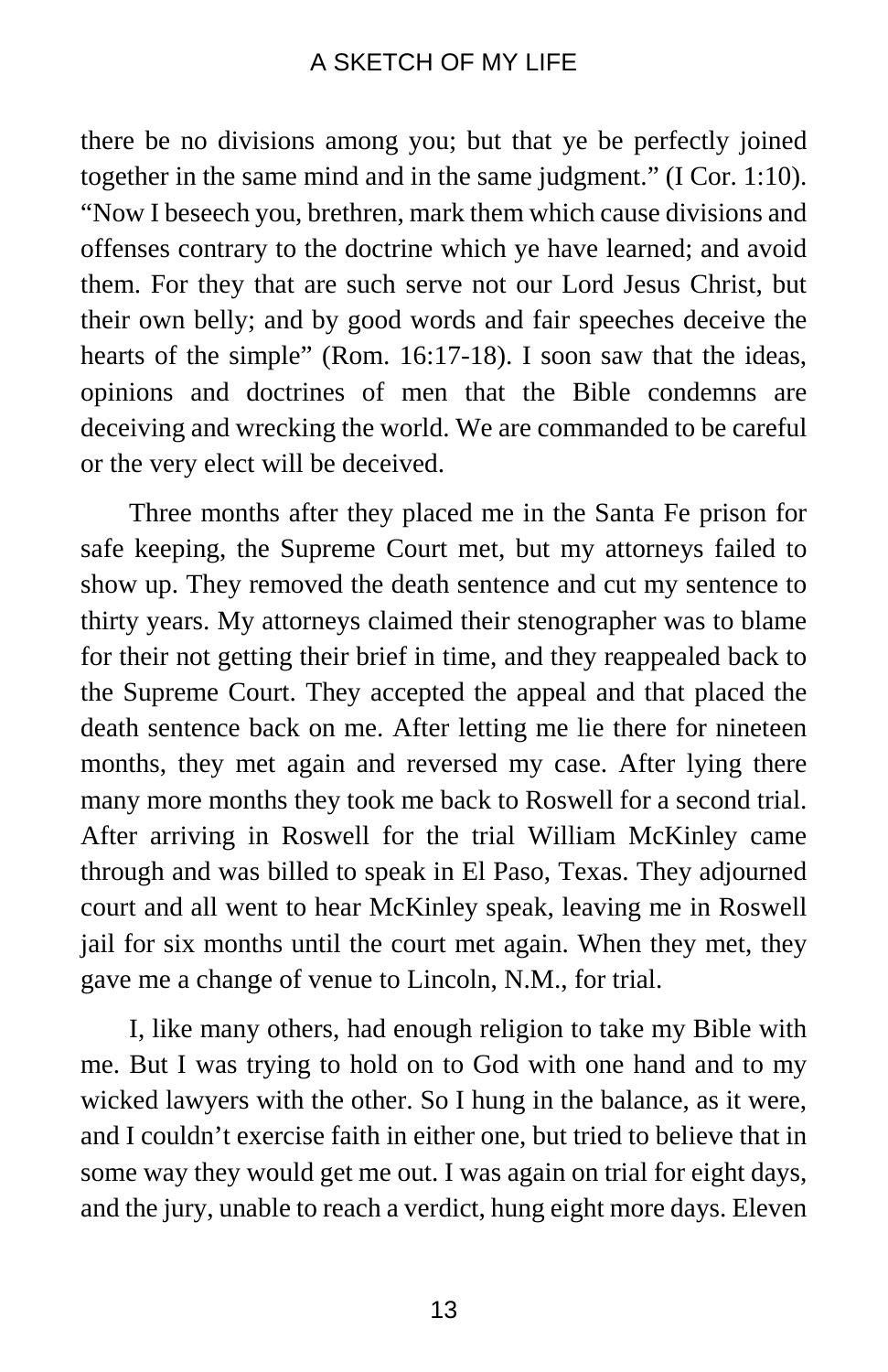of them wanted to turn me loose, but one who had been bribed by my attorneys wanted to hang me. After hanging for eight days, the foreman wanted to ask the judge a question. The judge sent for me and said, "The defendant is now present, you may ask the court any question you wish." The foreman arose and said, "We, the jury, want to know what is the least sentence you can give the defendant if we compromise and find him guilty in the second degree." The judge said, "According to the laws of New Mexico I can give him three years." "Yes, I can give him three years," I thought; and everyone in the court room thought he would give me three years. My brother went to the jury as soon as they agreed and eleven of them signed a petition asking the judge to give me three years. The one my attorneys had bribed would not sign it. After leaving me in jail until court was over, the judge had me brought out with the rest of the prisoners, a bunch of Mexicans. He censured me severely and sentenced me to hard labor in prison for the rest of my natural life. My attorney jumped up and asked for a new trial. This was denied. Then they appealed to the Supreme Court. The judge ordered me held without bond and placed behind the walls of the old Santa Fe prison for safe keeping as a jail prisoner.

The Lord revealed to me my true condition; how they were using me for a tool to rob my people and friends and the tax payers of the Territory of New Mexico. The Lord said to me, as he did to Paul, "My grace will prove sufficient," and he showed me plainly that at the judgment bar of God I would stand redeemed by the precious blood of the Lamb, a silent witness where I would meet the judge, my attorneys, and everyone who had anything to do with my case. That was a beautiful scene. There were only a few, as our Saviour said there would be, on the right hand that had been made pure by the blood of the Lamb, but on the left hand were great multitudes that had traveled the broad way that leads to the place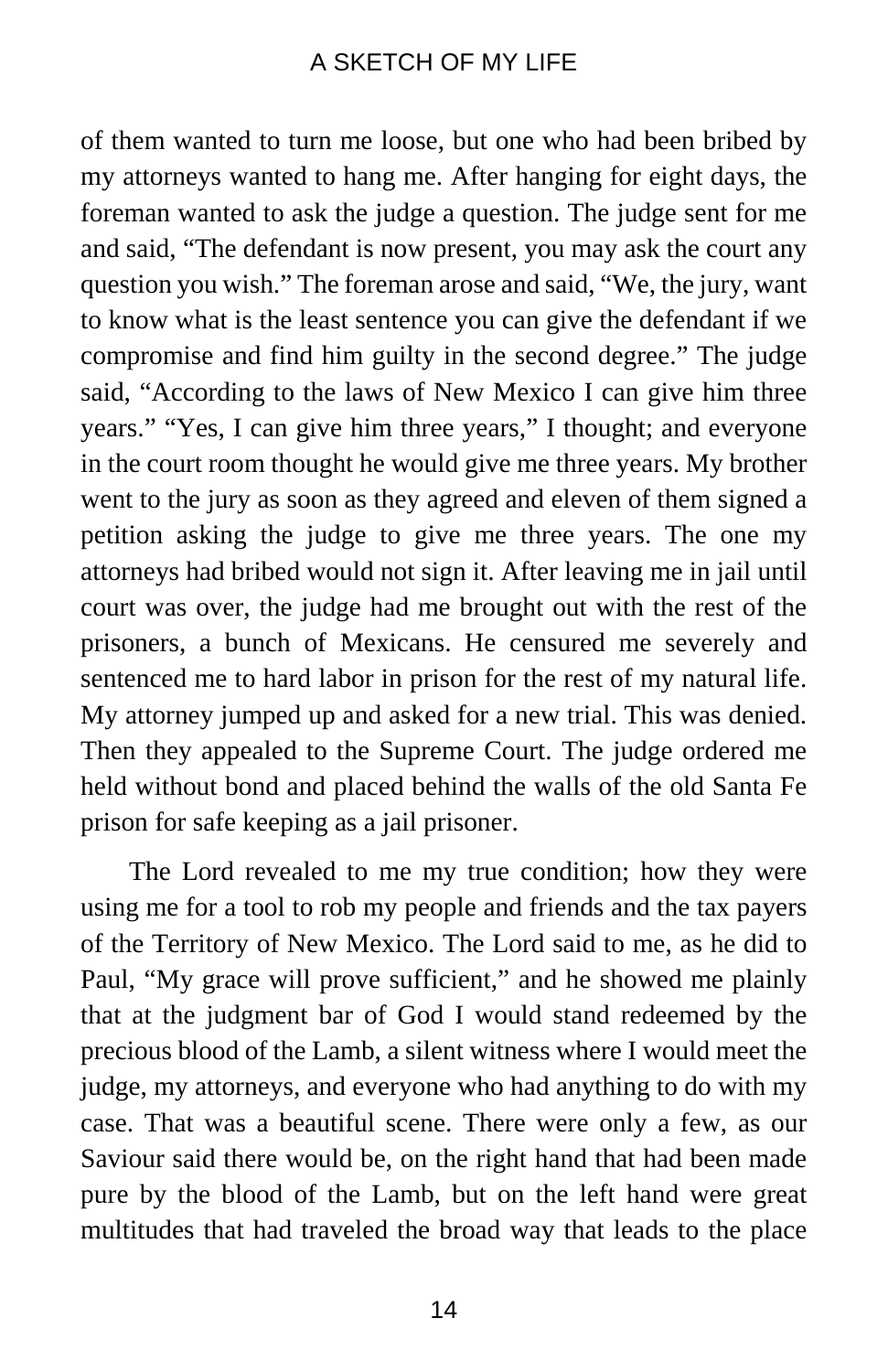prepared for the devil and his angels. There was an ex-convict at the prison who had been promoted to be deputy superintendent, known as Bill Martin. It is unreasonable how I was treated by this man. I prayed for him. I was out only a little while when I heard he had passed away. I will meet him there, too. "Some men's sins go before, others' follow after."

I was told that my leading attorney, Judge Freeman, was so sinful and wicked in Washington, D. C., that in order to get rid of him some of the leading politicians in Washington persuaded Teddy Roosevelt to appoint him district judge of the Territory of New Mexico. He held the place a little while and as there were so many killings in New Mexico at that time he saw a chance to make easy money so he resigned and went to practicing criminal law. He located in Carlsbad, N.M., where he owned a beautiful home. He was the father of two boys and one girl. His daughter married a young lawyer from my home town and that is how I got mixed up with him.

When I got into trouble my mother had a beautiful head of dark brown hair. When I came out ten years later her hair was as white as snow. While he was punishing my dear mother and her boy, keeping me buried for years in a dungeon, his oldest son, John, took up with the underworld. He turned out to be a dope fiend. He went to the bad and Judge Freeman disowned him and drove him out of his home telling him never to return. He went to Arizona, where he lived a while with the underworld. One afternoon he returned home. His mother met him on the steps and tried to get him to go to a hotel and get a room. He pushed her out of the way and went down the hall to his room. She heard a gunshot; he had taken his own life. Just after this Hugh Freeman, his youngest son, a very promising young man, began to practice law. He had a pair of Cleveland bay horses and a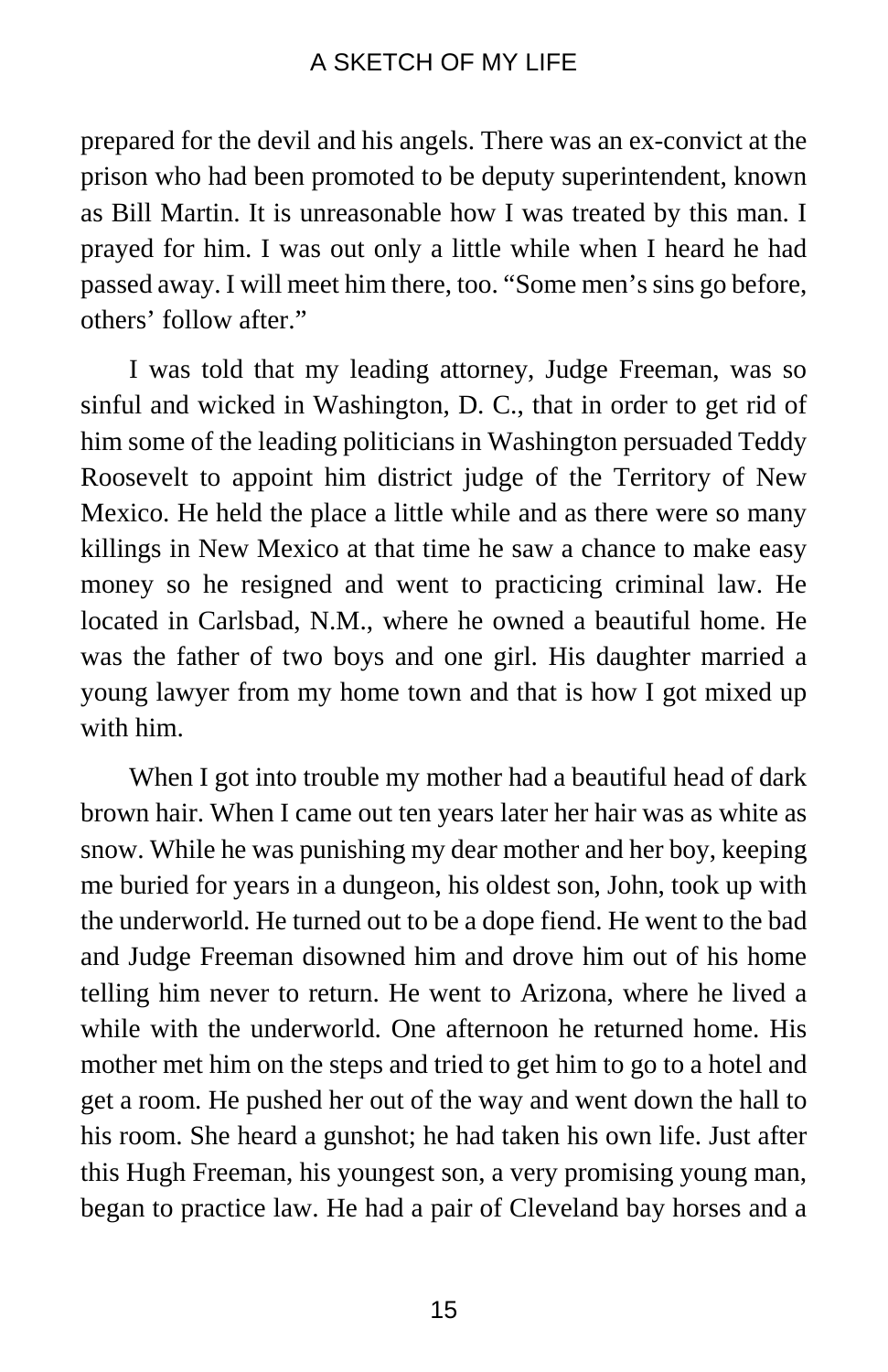side spring buggy. He hung his shingle out in his home town, Carlsbad, hitched his horses to his buggy and they ran away with him, throwing him out and scattering his brains along the curb. How true is the word of God, as we sow so shall we reap. Thus did this poor old judge's white locks go down in shame.

My dear reader, it does not pay to transgress God's holy law. Do unto others as you would have others do unto you and you will save yourself untold anguish and woe. May you be constrained by these incidents to walk the straight and narrow way that leads to the eternal realms of Glory.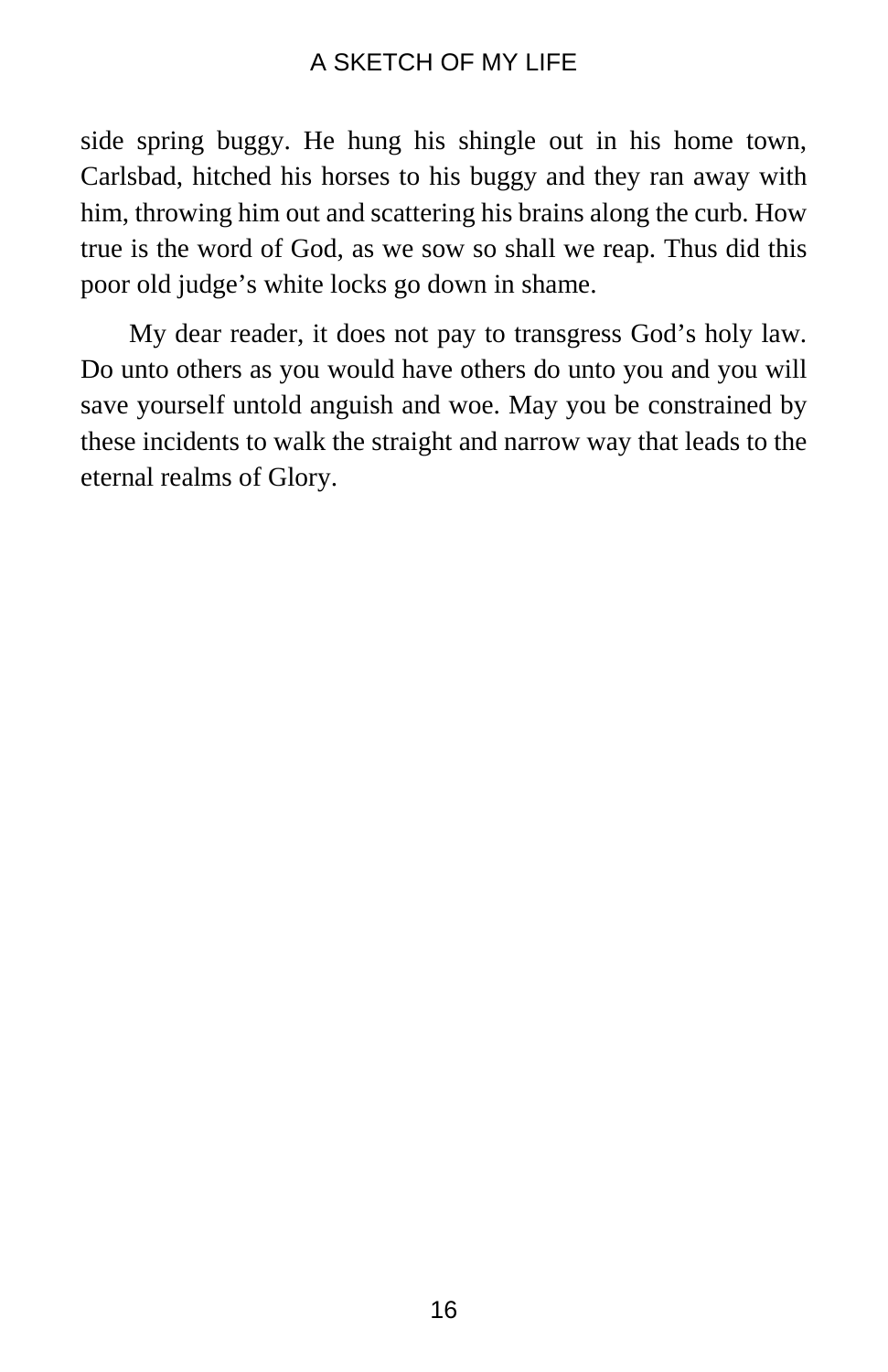## **Chapter III**

When they took me back to Santa Fe after my second trial, they passed me again through the big gate and the guards said, "Hall, this prison is running over, we have prisoners sleeping on pallets all over the hospital floor. We will have to put you back into your old cell." When they pushed me back in, I went on my face on the old cement floor. I confessed my mistakes and asked God to forgive me. I said, "Lord, thy word says, Thou art no respecter of persons, and I believe I am worshipping Daniel's God, the three Hebrew children's God, and I promise thee that I will take my eyes off the arm of flesh, and I will step out on thy precious promises that cannot be broken, and by the grace of God, live or die, I will never take my eyes off my Saviour."

The Supreme Court turned me down so my attorneys fixed up briefs to take my case to the Supreme Court of the United States. My leading attorney, Judge Freeman, came into the cell house and sent for me. They brought me down four flights of stairs and there he stood, all dressed up so fine with his patent leather shoes, silk hat and long frock tail coat. He said, "Hall, you sign right here."

I said, "What is that, Judge Freeman?"

He said, "Those are briefs to take your case to the Supreme Court of the United States. We know we have technical points to get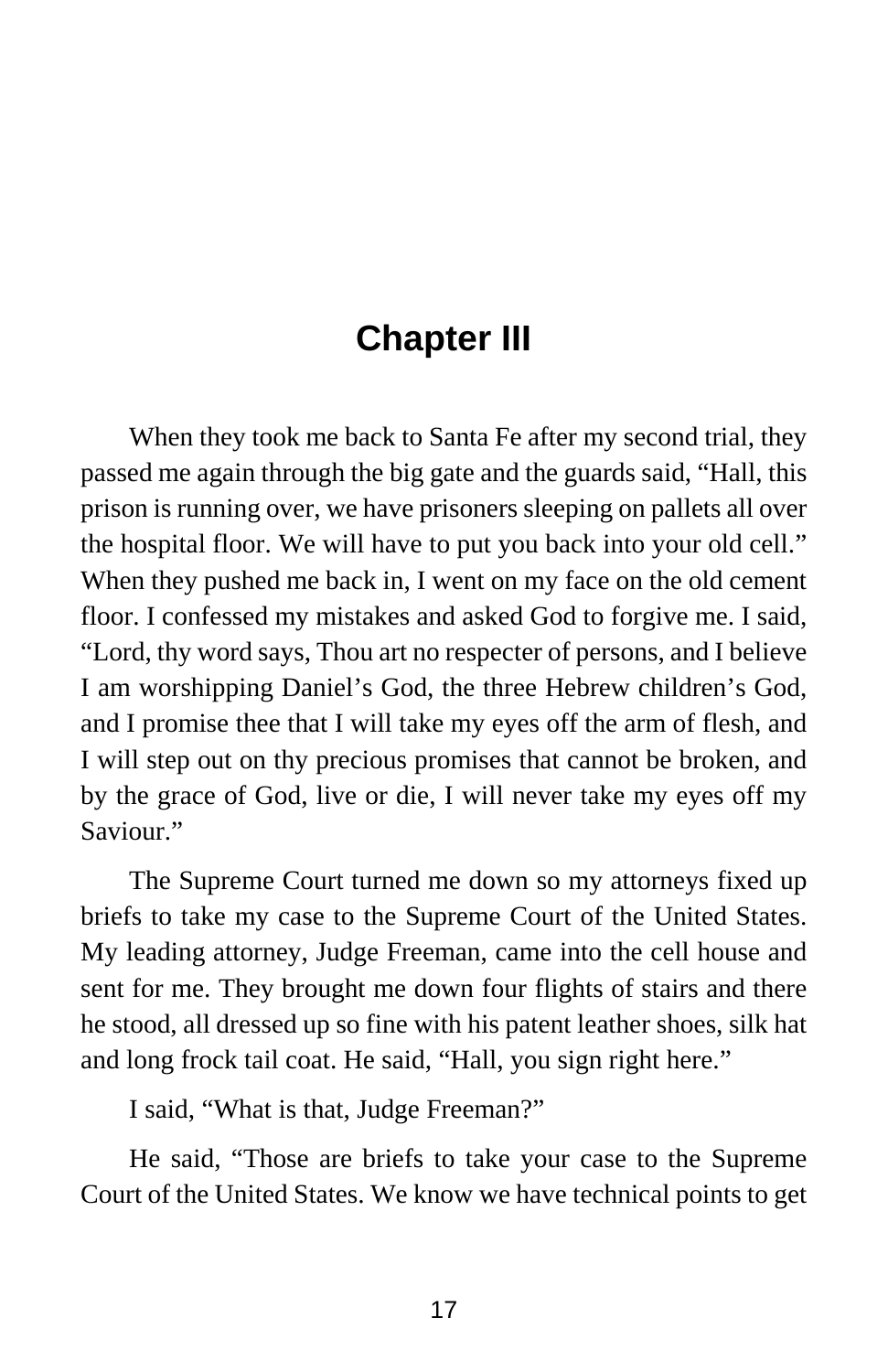your verdict reversed, and we will finally get you out of all your trouble."

I said, "Judge Freeman, I have placed my case completely in the hands of my Saviour. I have taken my stand upon God's promises that cannot be broken, and by the grace of God I will never take my eyes off of Jesus. You can consider yourself dismissed in my case and notify my other attorney also."

He said, "Oh, hold on there, Hall. We can never take your case to the Supreme Court of the United States unless you sign those briefs."

I said, "Well, it will never go up then," and I started back upstairs. God opened the windows of heaven and showered me with blessings. I wrote my mother that I had dismissed my lawyers and not to give them any more money. I saw in my home paper where my attorneys were down at my home. They told my people I had gone crazy over the Bible. Praise the dear Lord for this blessed craziness, it is getting better and better all the time. My mother, brothers and sisters, and my friends wrote me—"Will, obey your lawyers." But God's grace proved sufficient for me.

Mother had a two story home three blocks from the court house. My people had already sold the ranch and livestock to get money for these crooks. Well, mother mortgaged her home for \$1,300 and gave that to them, and my brother forged my name to those papers and they took my case to the United States Supreme Court. Judge Freeman had four letters published, one each in the New York World and Sun, and one each in the San Francisco and Los Angeles papers. He stated that he had been practicing law for fifty years, and that my case was the hardest he had ever known, but that he had technical points and he knew that he would get the decision reversed and would finally get that boy out of all his trouble.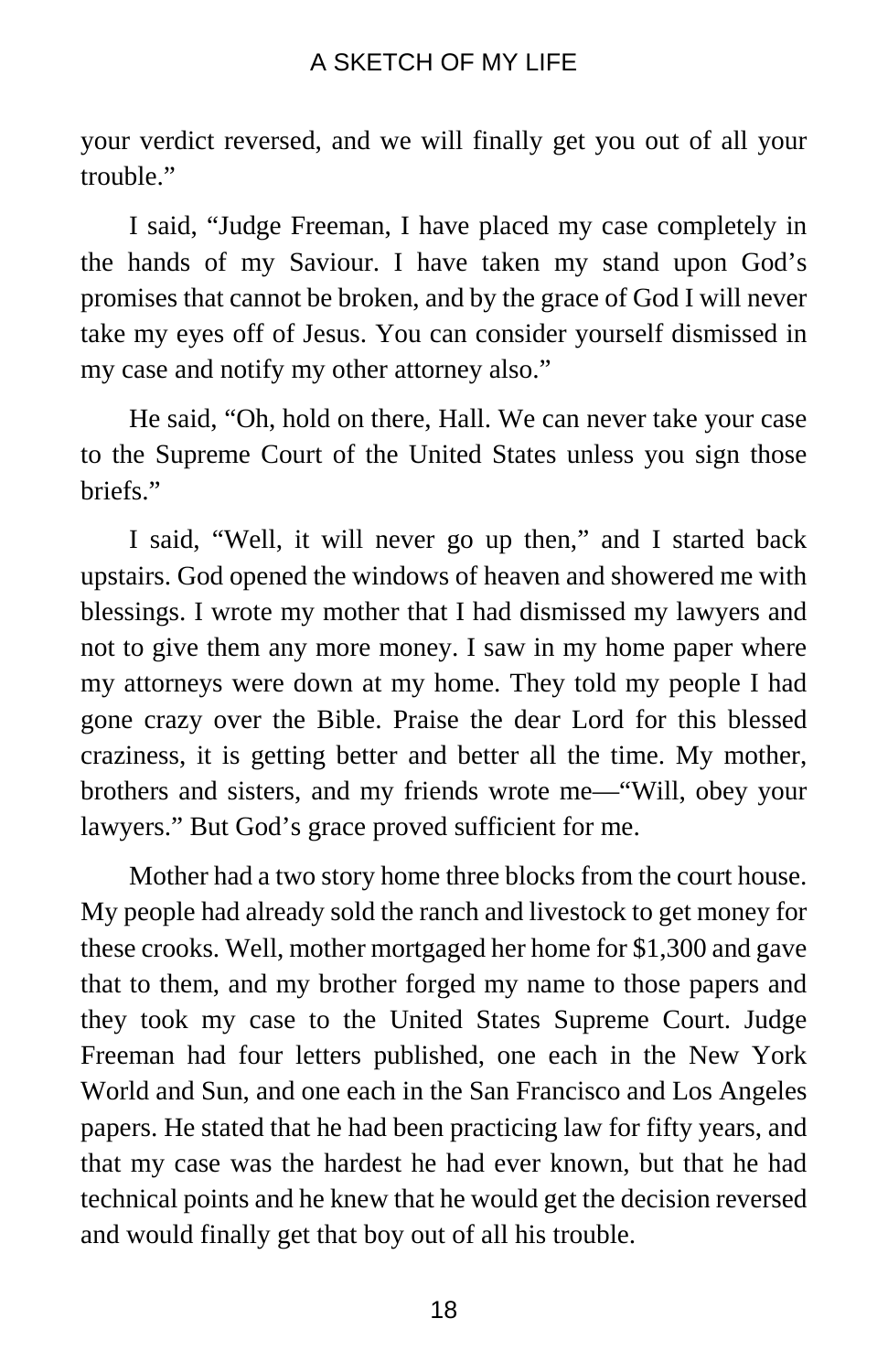About this time a Salvation Army lady in California heard Bro. J. W. Byers preach on the church of God, and she accepted the truth, took off her uniform, and took her stand with the saints. She was disowned by her people, and she began to scatter tracts and papers carrying the gospel message. She got my name and address out of the Los Angeles paper and sent me three Gospel Trumpets, and God's Spirit came with them. Oh, how my soul did rejoice, when I learned that God had a people who had forsaken all to follow Jesus just as he had been leading me. I wrote to Editor, E. E. Byrum, telling him the stand I had taken, asking him to pray for me. He had my little note and request published in the Trumpet and God burdened the saints all over the world to pray for me. They were supposed to open all mail that came into the prison; but in answer to my request in the Trumpet they brought up a grain sack half full of letters and poured them out on the floor of my cell. Oh, what a feast I had. The Santa Fe New Mexican published an article saying, "Hall, the condemned man, is getting two-thirds of the entire mail coming to the prison where there are hundreds of prisoners."

A few days before this, God let a light shine on me brighter than any sunlight, and God wonderfully blessed my soul. I looked up and said, "Oh, Lord, why was such a blessing poured out on such an unworthy one as I?"

There were many encouraging letters among those received and one read something like this: "Hold on to God, Bro. Hall, the little congregation here (on the line of Oklahoma and Texas) set aside a day of prayer and fasting in your behalf, and God has witnessed here that he is going to deliver you. Prove true." I counted back and it was the very day that God witnessed there that he let the light shine in on me. Oh, praise God for a praying people!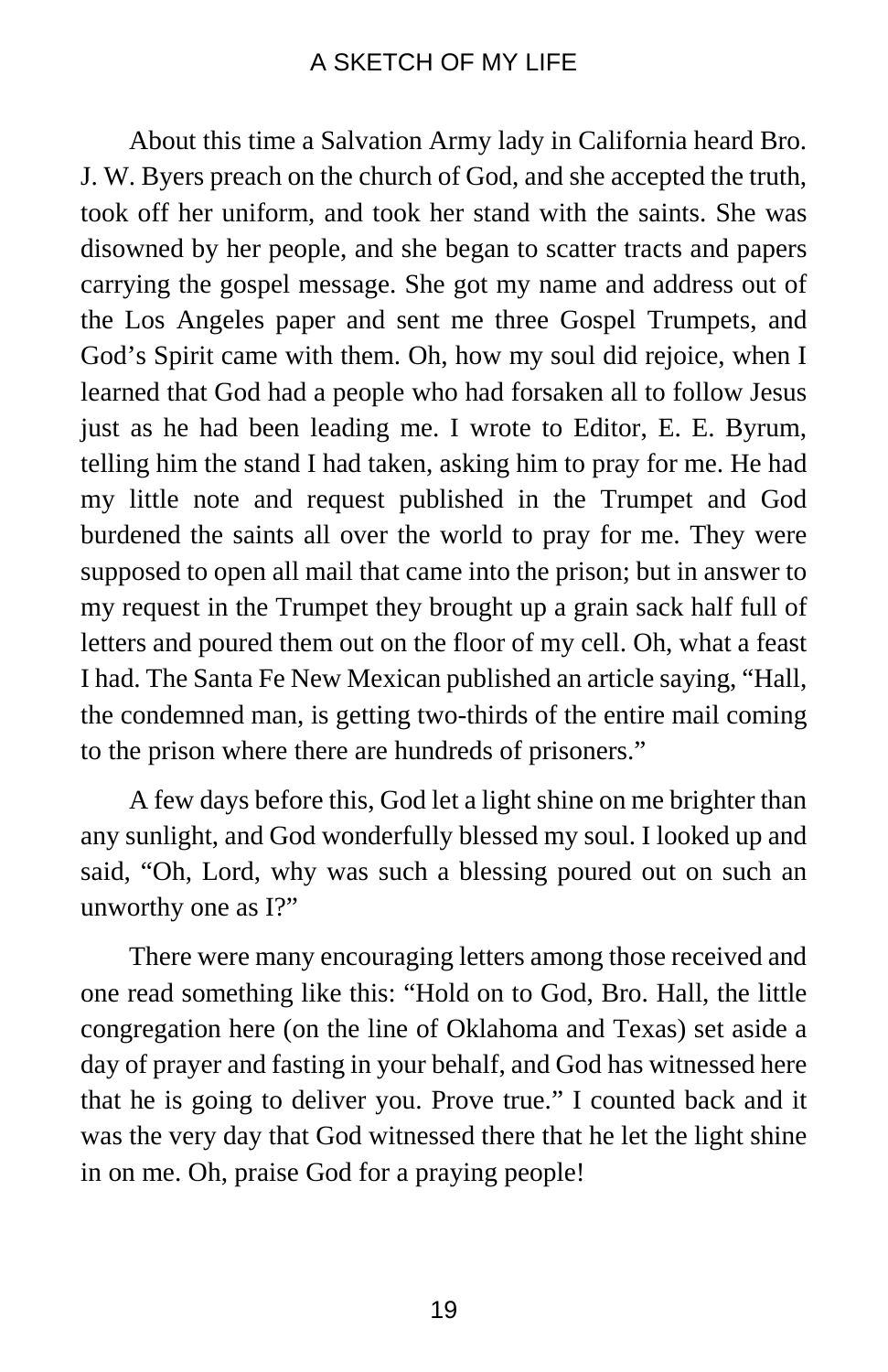It is the prayer of faith that brings the blessings. I've learned from experience that if we have everything under the blood with a clear spiritual sky and God's sweet approval on our souls, it is just as easy to pray the prayer of faith as it is to breathe. But if there is something in the way, something covered up, you can pray all night long and you can't get your prayers through. If you want God to heal you, get your eyes off the arm of flesh and man, and place your case completely into the hands of a living God, and he won't disappoint you. Hezekiah was sick unto death. God sent Isaiah to him and he said, "Set thine house in order; for thou shalt die, and not live." Hezekiah turned his face to the wall. He got in earnest about it. He prayed and wept sore. The great God of love and mercy heard Hezekiah's prayer and sent Isaiah back to him. "Tell Hezekiah, I have heard thy prayer, I have seen thy tears; behold I will heal thee: and I will add to thy days fifteen years." I am serving Hezekiah's God, glory be to his name!

Isaiah prophesied that when our Saviour would come that with his stripes we would be healed. The last chapter in the Old Testament says that Jesus was coming with healing in his wings. Now read the first seventeen verses of the eighth chapter of Matthew prayerfully. Jesus not only healed the sick but he chose twelve disciples and sent them to do the same thing. See Luke 9:1, 2, 6. Jesus appointed seventy others and sent them out and commanded them to go and heal the sick. (Luke 10:3-17).

When the Lord struck Paul down on the Damascus road and chose him, he sent Ananias to Paul and he said, "Brother Saul, the Lord, even Jesus, that appeared unto thee in the way as thou camest, hath sent me, that thou mightest receive thy sight, and be filled with the Holy Ghost. And immediately there fell from his eyes as it had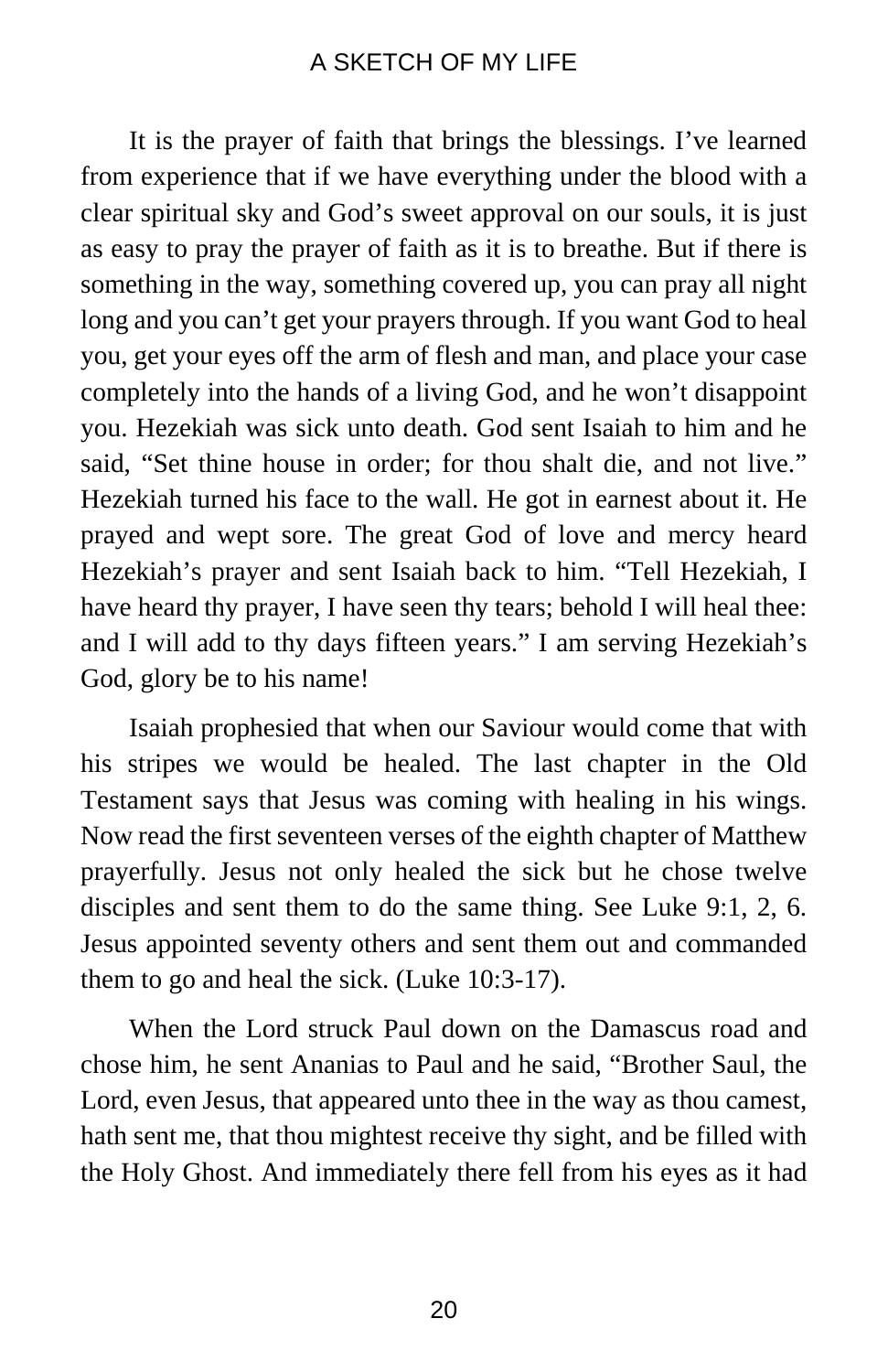been scales: and he received sight forthwith, and arose, and was baptized." (Acts 9:17-18). Paul believed in divine healing.

"And there sat a certain man at Lystra, impotent in his feet, being a cripple from his mother's womb, who never had walked; the same heard Paul speak; who steadfastly beholding him, and perceiving that he had faith to be healed, said with a loud voice, Stand upright on thy feet. And he leaped and walked." (Acts 14:8- 10). God also worked special miracles by the hands of Paul, "And God wrought special miracles by the hands of Paul: so that from his body were brought unto the sick handkerchiefs or aprons, and the diseases departed from them, and the evil spirits went out of them." (Acts 19:11-12).

God never calls a man to preach his gospel that he doesn't also command him to heal the sick, "And he said unto them; Go ye into all the world, and preach the gospel to every creature. He that believeth and is baptized shall be saved; but he that believeth not shall be damned. And these signs shall follow them that believe; In my name shall they cast out devils; they shall speak with new tongues; they shall take up serpents; and if they drink any deadly thing, it shall not hurt them; they shall lay hands on the sick, and they shall recover." (Mark 16:15-18).

God places in the body the different gifts as it pleases him, "Now ye are the body of Christ, and members in particular. And God hath set some in the church, first apostles, secondarily prophets, thirdly teachers, after that miracles, then gifts of healing, helps, governments, diversities of tongues." (I Cor. 12:27-28). God tells the saints what to do, "Is any among you afflicted? let him pray. Is any merry? let him sing psalms. Is any sick among you? let him call for the elders of the church; and let them pray over him, anointing him with oil in the name of the Lord; and the prayer of faith shall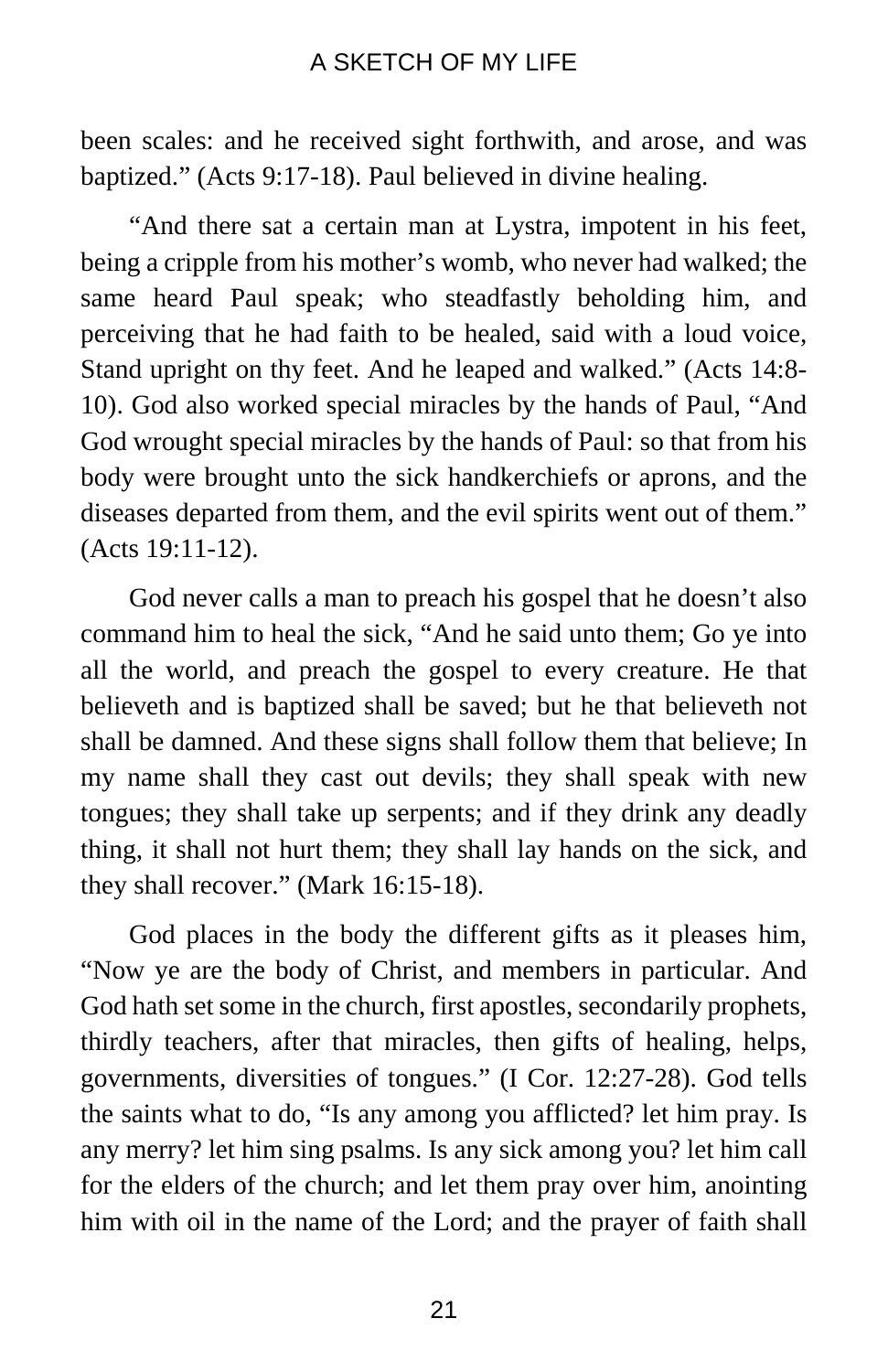save the sick, and the Lord shall raise him up; and if he have committed sins, they shall be forgiven him." (James 5:13-15). See Luke 5:17; Heb. 13:8.

Sinner, ask God to remove the desire of everything you know to be sinful and wrong from you. God only asks us to walk in the light we have. Love him, keep his commandments, obey his Word and trust him to lead and guide you. "Follow Jesus." He has promised to establish us in the truth, and the truth will make us free. Jesus said, "If ye continue in my word, then are ye my disciples indeed; and ye shall know the truth, and the truth shall make you free." (John 8:31-32).

My brothers were sending me money, and I could send out and buy little things to eat, but when I got in touch with the saints, I sent my loved ones Trumpets, tracts and books to read and they quit sending me money. My brother's wife said, "Aren't you going to send Will any more money?" They said, "What's the use? he will spend it for that holiness trash." She said, "You know he needs some and I am going to send it to him." She sent me \$50 and, oh, how I did praise the Lord. I had worn out all of my clothes. I took a cheap cotton double blanket, cut a hole near one end, slipped it over my head, split it up from the bottom, then sharpened a match to make holes and sewed it up around my legs with store twine. I cut off pieces at the bottom and sewed in sleeves. I stayed sewed up in that blanket for months. I spent over two years in that dungeon without a haircut or shave. I looked more like a vermin than a human being. I spent over two years without seeing the sun, moon or stars. I could see about five feet of ground through a large window at the bottom.

I had the witness in my soul that God was going to deliver me, so when I received the check from my sister-in-law for \$50, I endorsed it and sent it out to the front office. I sent for the cell house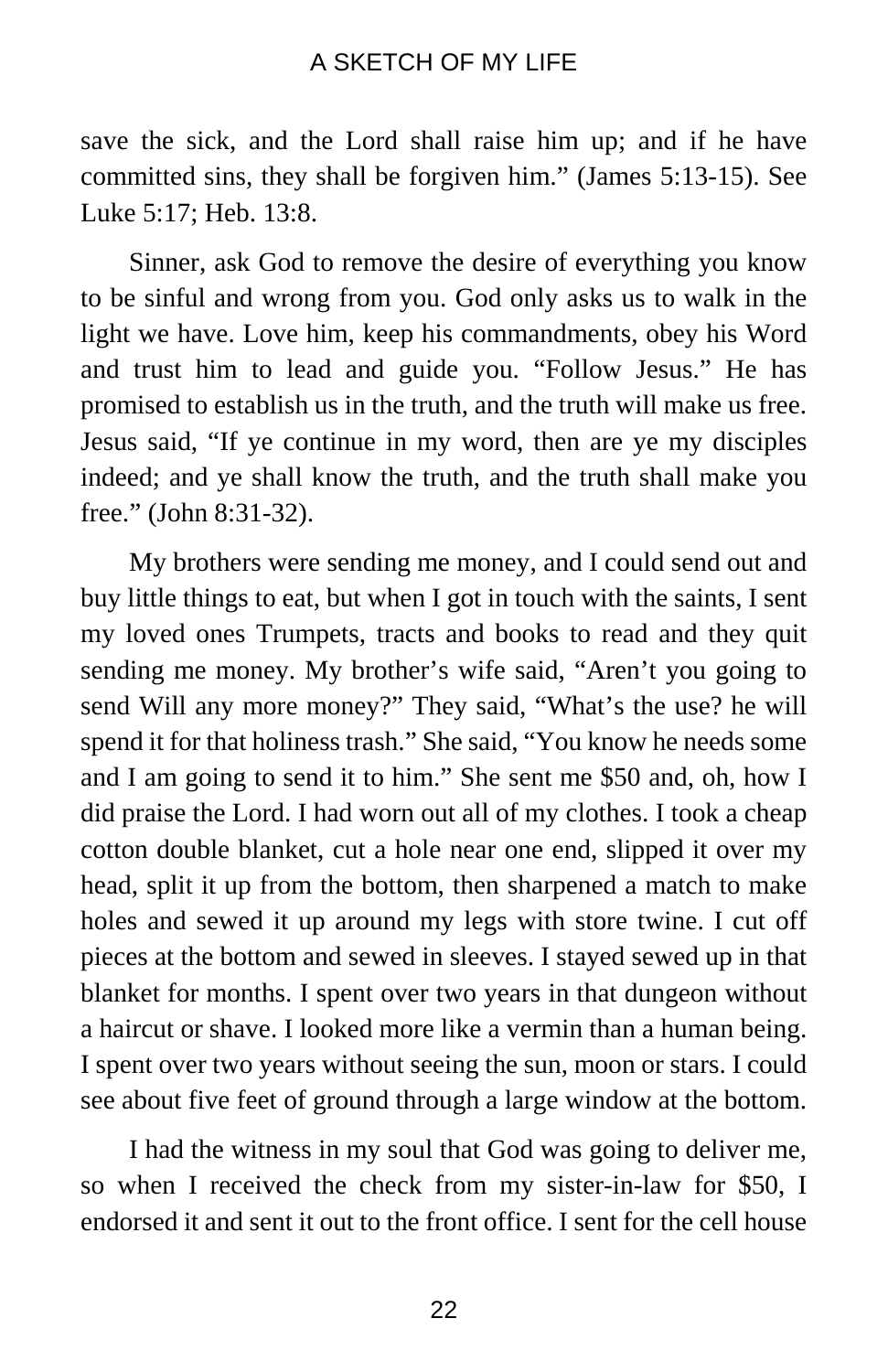captain and told him I wanted a Montgomery Ward catalog. I asked him to bring up the head tailor and to tell him to bring a tape measure. He took my measurements and I ordered one of their best suits. I also ordered a hat, shoes, a shirt and everything that I needed. I spent the fifty dollars for clothes. I got the order ready and sent it out. The next morning Rill Martin, the deputy, came up and said, "Hall, you have gone crazy. We would not let you wear those clothes if you had them. Why don't you spend that money for something to eat? That is what your people sent it to you for." I said, "Yes, you would like for me to do that, so you could steal half of it."

Well, I prayed over it all and sent it out again the next morning. This time H. O. Bursom, the superintendent, came up and stuck the order in the iron door and said, "Hall, when you turned down your leading lawyer, Judge Freeman, you turned down every chance you will ever have to get out of here. You are going to rot right here in this place."

I looked at him with a smile and said, "H. O. Bursom, would you do me just one favor?" He said that he would do anything there was any common sense in. I said, "Then send that order off." He grabbed the envelope, wadded it up and said, "I will send it, but you will never wear those clothes."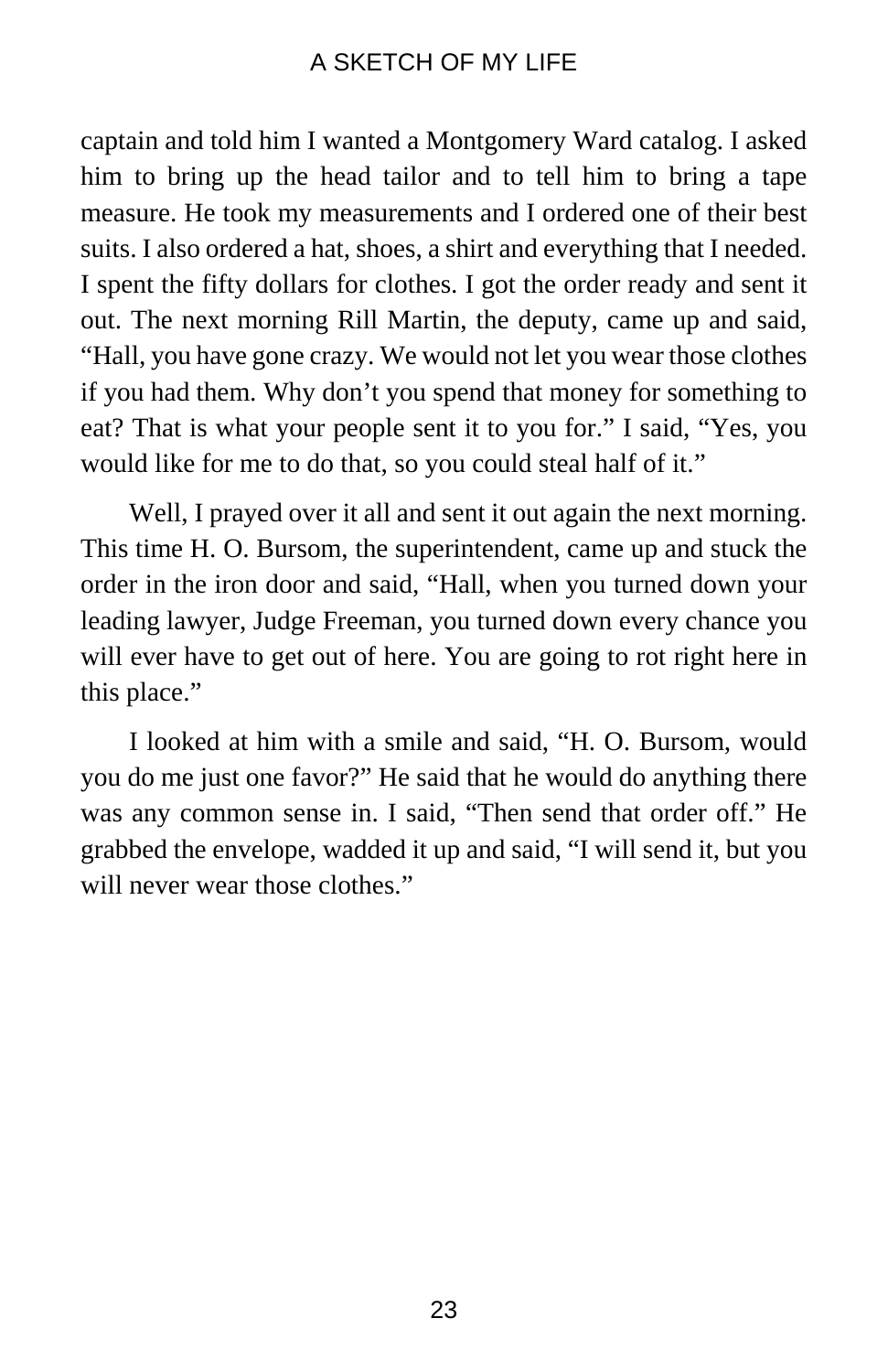## **Chapter IV**

Well, my brother went to Judge Woodward, a very good friend of my family, and I know he told him I was crazy. Judge Woodward took my case up with Senator Joe Bailey in Washington, D. C., and I'm sure they told him I had gone crazy over the Bible. New Mexico at that time was a Territory and they had only one representative, and he had to get a senator there to introduce bills for him, and Joe Bailey was New Mexico's right hand man. George Curry, whom I considered one of my best friends when I got into trouble, had been appointed Governor of New Mexico by Teddy Roosevelt. I heard of the governor being in the prison lots of times, but he never came to see me. Well, Joe Bailey wrote George Curry a letter and he wrote to my brother to get on the train and go out there to get me. The governor and my brother walked up in front of the old iron door and found me studying my Bible. The governor said, "Will, I had my mind made up and I was going to turn you

the last thing I did before I went out of office; but now here is Joe Bailey who has become interested in your case, and I've come to tell you that you will be the first man to go out of here just as soon as the general election is over."

Well, it sounded pretty good, only about three months to wait. As soon as they left, however, I began praying and I said, "Heavenly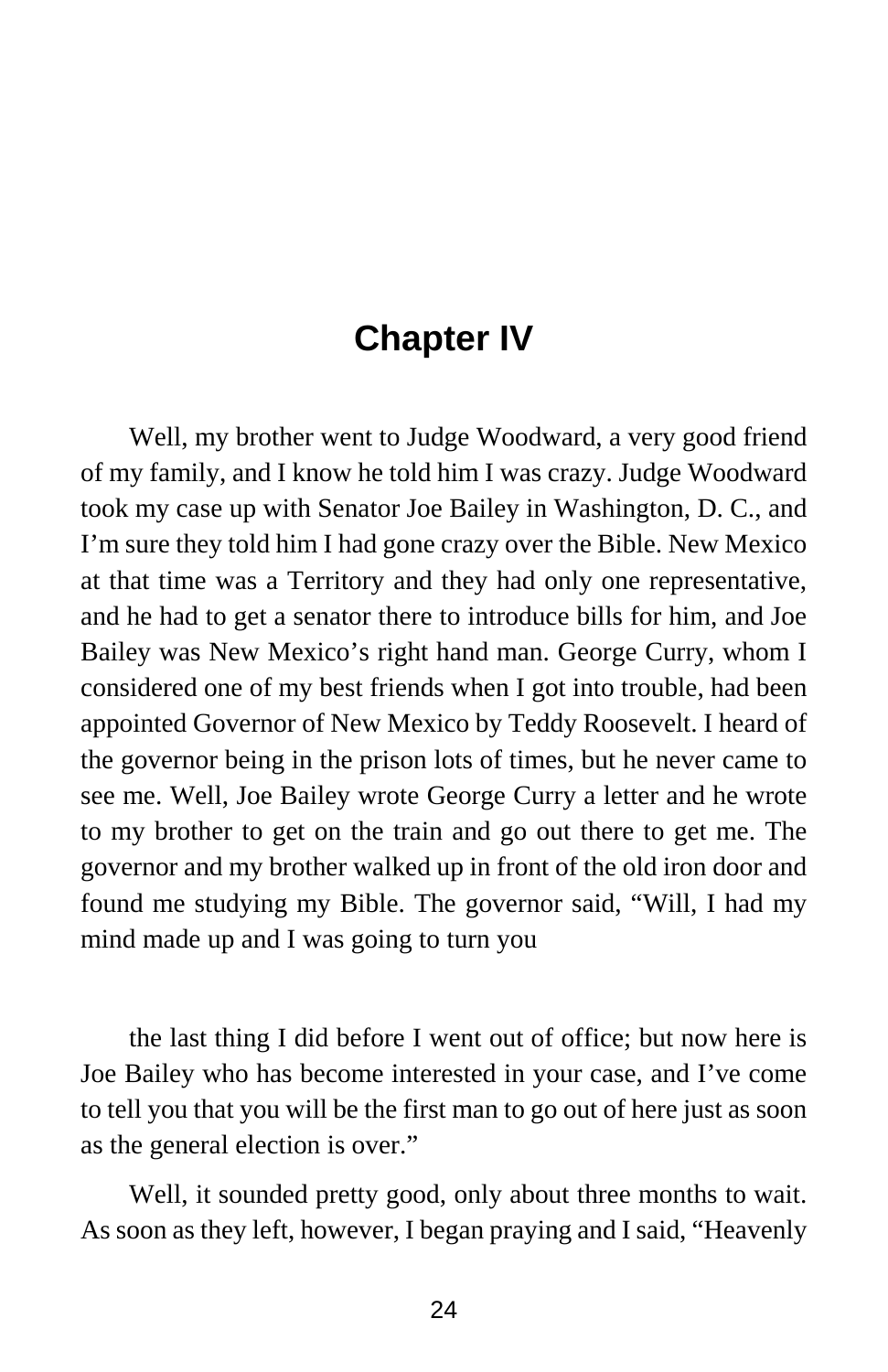Father, can it be possible that I have to wait on the crooked politics

of New Mexico to get my liberty?" The governor had let me read Bailey's letter, about six typewritten lines. He wrote "Hall's people and friends have been supporting me in both houses for the past seventeen years; I want you to turn him loose." My brother wrote Senator Bailey what the governor had promised. He stopped over on his way home with two brothers we have in El Paso, and when he got back down home there was another letter from Bailey, saying, "Get on the first train and go back out there and you will get him this time." New Mexico at that time was a Territory and they were having a fight over state-hood. They all know I am the man that gave them state-hood. Bailey wrote Curry this time, "If you want statehood, turn Hall loose," and they were not long doing it.

The morning the governor and my brother left me the first time (I knew he stayed up until one and two o'clock in the morning, gambling and drinking), I went on my knees and asked God to wake me up when he started for bed, and for three mornings I awoke and asked God to stamp me upon his heart until he couldn't close his eyes in sleep without seeing me on my knees pleading with my God for deliverance. There were two men who had sworn my life away falsely, and I learned that they went to him and told him if he turned me loose they would have to kill me or I would kill them. The governor told them, "I have to turn him loose, I can't close my eyes in sleep that I don't see that boy on his knees pleading with his God."

My brother, his wife and little boy got on the first train and came to Santa Fe. They came into the front office of the prison and the superintendent reached for the telephone and called the governor, telling him they were there. He said, "Turn Hall loose, and tell those boys to come to my office, I want to see them." Whoever heard of anyone being turned loose over the telephone when his attorneys had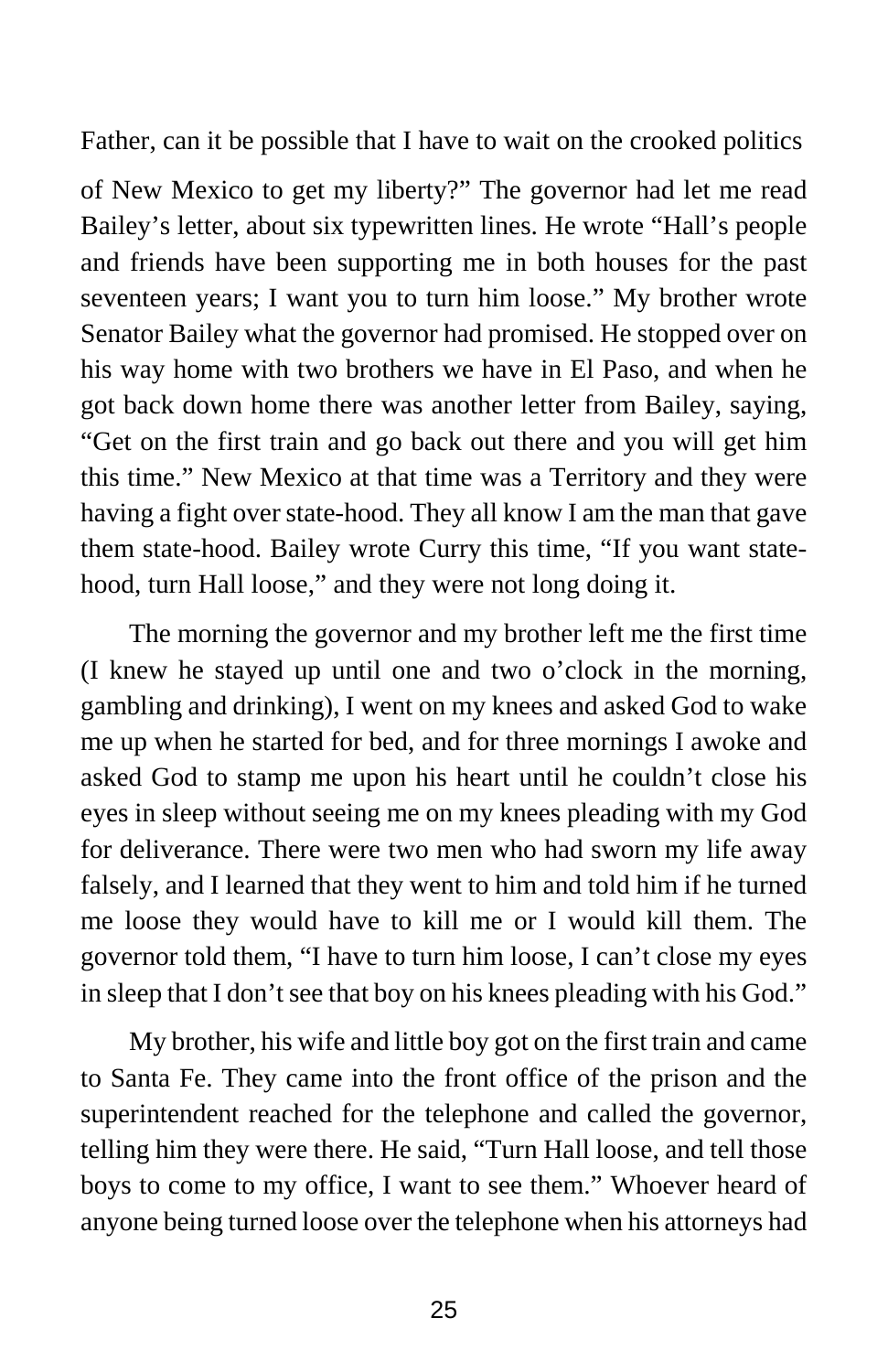his case in the Supreme Court of the United States? The superintendent sent out and got those clothes I had ordered by faith and helped me dress up. For some reason the cuff buttons I had ordered were gone and the superintendent took the gold cuff buttons out of his sleeves and put them in mine. They had a fine surrey drawn by two beautiful grey horses that only the high-ups rode in, but they ordered it out and sent my brother, his wife and little boy and me up town. It was getting late and we went up to the hotel and obtained rooms. My brother went out to see some friends.

Mother had sent me a pound cake, half white and the other half yellow, and a basket filled with fried chicken and good things to eat. Oh! what a feast I had. Brother's wife said, "Brother Will, if you are not careful you will make yourself sick," but I kept feasting and it didn't hurt me. The next morning my brother and I went over to the Capitol. We went down a hallway; the governor's office was at the end, and he saw us coming. He came out in his shirt sleeves to meet us. He took me in his arms and with tears running down his face said, "Will, I've got but one request to make of you, and that is: Get out of New Mexico and stay out. If you don't you are going to kill somebody or get killed."

I said, "Governor, if I were coming out the same Will Hall as when I went in, I would not trust a revolver, but would get me a shot gun loaded with buckshot, and would go looking for them. But, do you know? I've been made a new man in Christ Jesus, and I've been going down on my knees for months, asking God to forgive them, for they know not what they do. It is the devil in hell that is wrecking lives, homes, and misleading fathers and mothers, sons and daughters, and I believe in laying the blame where it belongs, on the devil in hell. There is nothing in New Mexico to hold me so I will get out."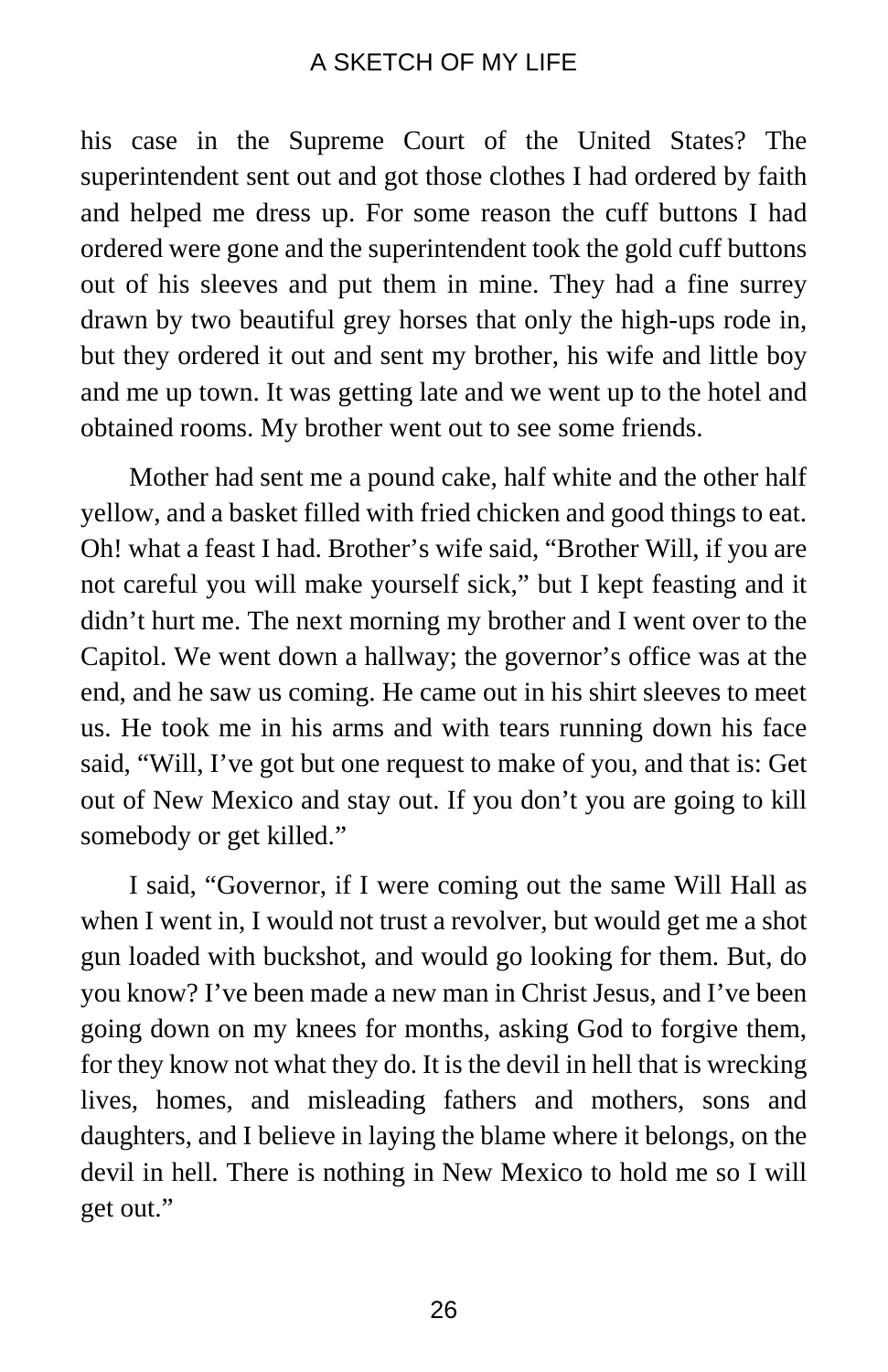My trouble was I knew too much. When I got home I received a letter saying, "We will get you." And I knew some they had got. I went upstairs in my mother's home and answered that letter. I told them I didn't fear them nor the very devil that was back of them, and that they couldn't touch me unless they first passed through the presence of my Saviour.

My Bible tells me plainly not to meddle in other people's sins, but to keep myself pure. I have since visited Old and New Mexico in different places, also Canada. I have been over on the Islands out of New York, and have visited thirty-five different states of the United States, and they have never bothered me. I have learned from experience that the Lord is a very present help in time of need. The Word says, "The wicked flee when no man pursueth." "The angels of the Lord encampeth round about them who fear him." "In all thy ways acknowledge him, and he will direct thy paths." Obedience to his Word will bring the blessing.

I feel led to give my experience with a Catholic priest. Round about the prison in Santa Fe, ninety per cent of the people were Mexicans and Catholics. After God had so wonderfully saved me, and had opened mv spiritual eyes to see and know the truth, I told some of them that I was not of the Protestant faith. Well, dear reader, we had just as well be honest with our souls and with God. There was not a Protestant in the world until the sixteenth century. All that a Protestant ever was, or will be, is one who protests against Catholicism.

The priest heard that I was not a Protestant and he came to see me. He found me reading my Bible. He said, "That is a man-made book. We have the original Bible." I asked him if he would let me read his. He said he would. I wanted to compare the two. He came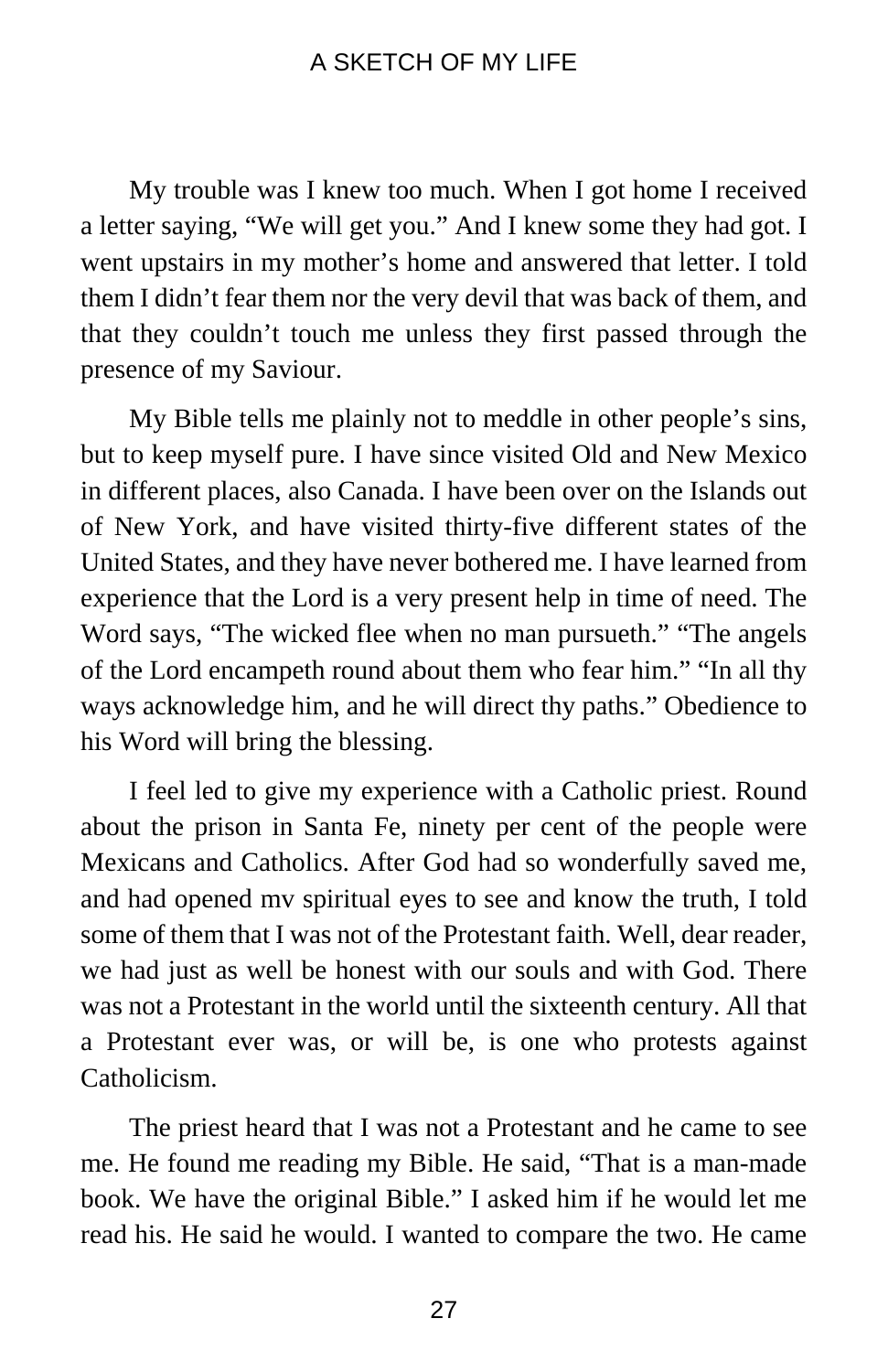every two weeks to say Mass for the prisoners. He brought me a large book called "The Faith of Our Fathers." I read only a little on the first page and I laid it aside. When he came to see me I said, "That is the work of man. You told me you would bring me your Bible." He said he would, and he brought it to me. I began to compare the two, and I found our Bible said, "Minister," his said, "Priest." His said, "Do penance." ours said, "Repent." There was very little difference, the meaning being about the same. I noted some references out of his Bible why I could not be a Catholic.

When he came I began to read to him out of his own Bible. My first reference was Matt. 23:9, "And call no man your father upon the earth: for one is your Father, which is in heaven." He looked at me and smiled and said, "You do not understand. Didn't you have a father here on earth whom you called father?" I said, "Yes, he was my father according to the flesh; but you won't be my spiritual father. God is my spiritual Father." He said, "You don't understand." Then I read to him out of his own Bible, Mark 12:38-40, "And he said unto them in his doctrine. Beware of the scribes, who love to go in long clothing, and love salutations in the marketplaces, and the chief seats in the synagogues, and the uppermost rooms at feasts: which devour widows' houses, and for a pretense make long prayers: these shall receive greater damnation." He became angry, jerked the Bible away from me and said that I was born to be damned, and he pronounced the Catholic curse on me. He left me bound with the keys of St. Peter and went away as angry as could be. I asked God to have mercy on his poor blind soul.

The news spread that he had left me bound, and it was unreasonable how I was treated by those Mexican guards and trusties. The night watchman came up and with a prod pole (the kind they prod cattle with in box cars) prodded me out of bed. The only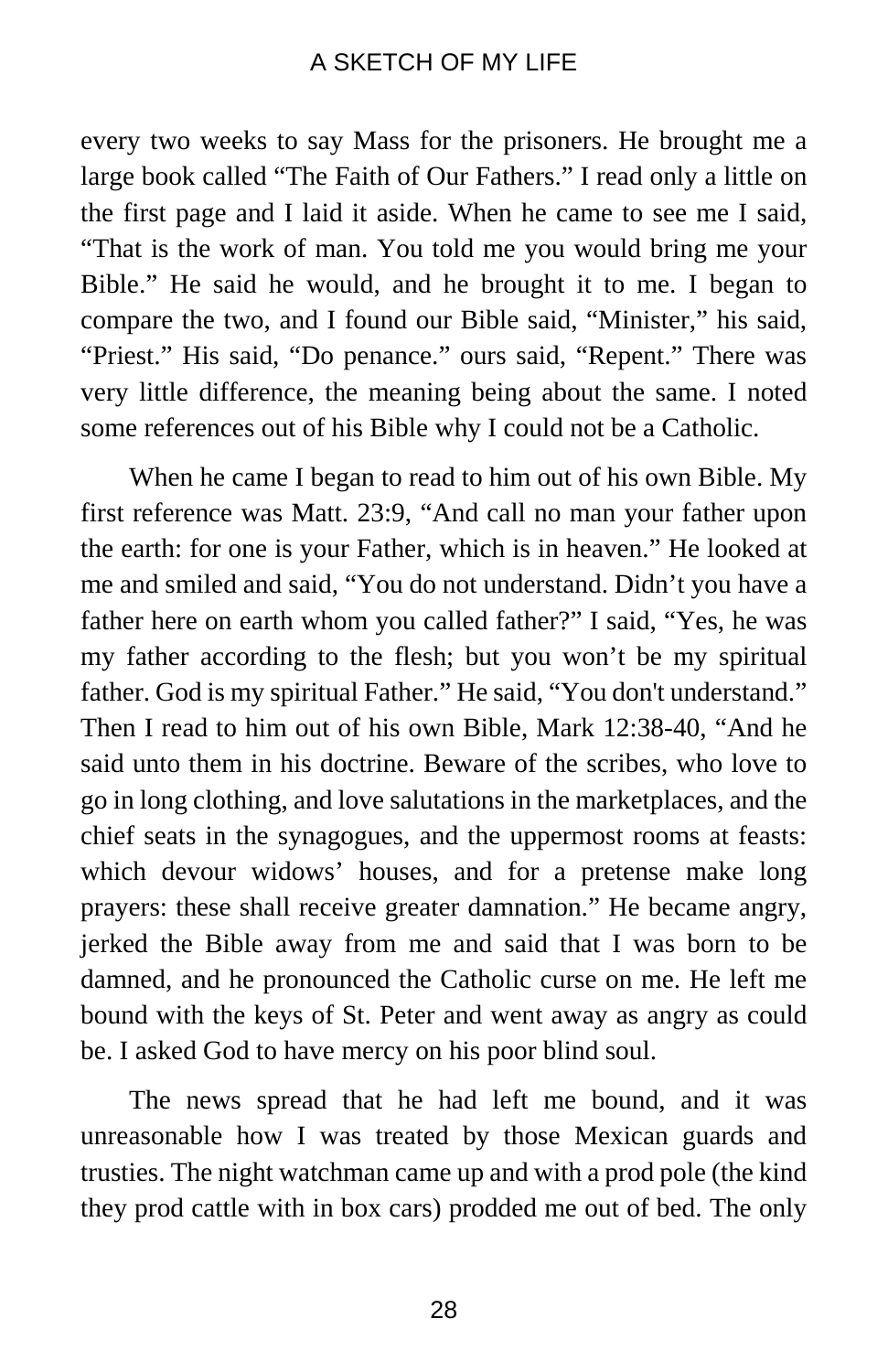way I could keep him from hurting me was to hang up my bunk and get behind the head of it where he couldn't reach me.

They were supposed to bring me a little one and one-half gallon bucket of water for drinking and other purposes, and it had to last for twenty-four hours. But they would go for two or three days without bringing me any water. The guard and trusty would come up and bring me my breakfast. They would look at me, and at times the trusty would spit in my food and then push it in to me. He would bring my water, stick his dirty hand into it and then set it in for me to drink. Well, the Lord taught me to fast and pray. I was in one of God's great schools and I learned some great lessons. I spent seven days and nights more than once, during which time I neither ate nor drank. God's grace enabled me to love and pray for my enemies.

Someone sent me a small bag of apples, bright red, and they were good. I thought, here is my chance to heap coals of fire on that Mexican trusty's head. I polished one of them as bright as I could and when the trusty came up, I asked him if he would like to have an apple. He said, "Si, si, senor," meaning in English, "Yes, sir." I pushed it out to him. I kept on polishing them for him and when he would show up I would give him one. Well, to my surprise, one day he came up and handed me a whole pie. He got it out of the guard's dining room. He began to bring me some meat and other good things to eat. We got to be good friends, thus proving the truth of the word of God in Rom. 12:20, "Therefore if thine enemy hunger, feed him; if he thirst, give him drink: for in so doing thou shalt heap coals of fire on his head."

After returning home to Texas, I went to Alabama to visit some relatives, where I met and married what I thought to be one of the finest girls in the world. I had never met any of the saints, but I had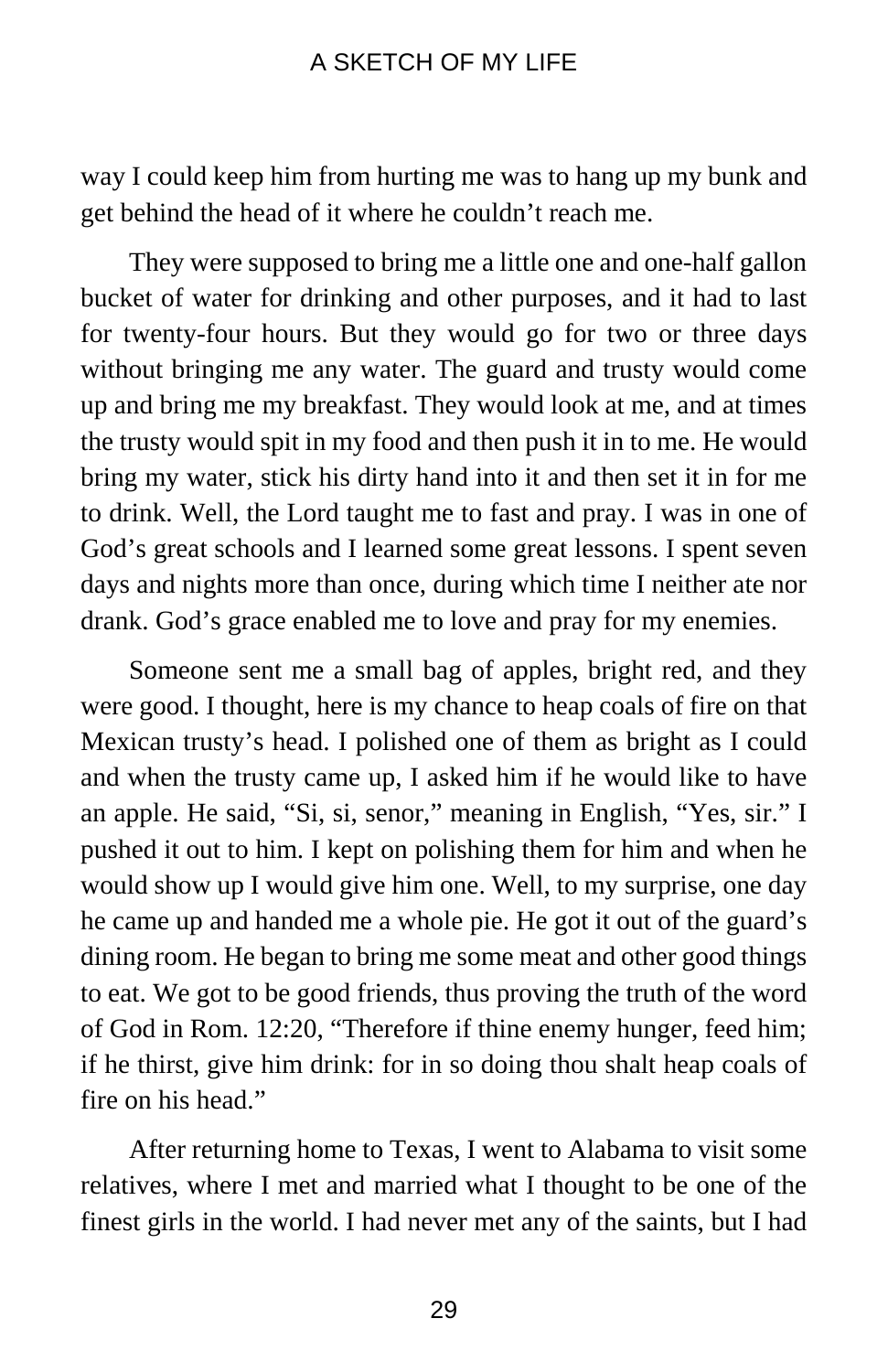corresponded some with Bro. E. E. Byrum, and I wanted to go to Anderson, Ind. My wife refused to go with me. She had been taught that all holiness people were "Holy Rollers."

I got on the train and went to Anderson in the fall of 1913. Everything was covered with snow. There was an assembly meeting going on and, oh, what a lot of people! A brother walked up and asked me if I knew anyone there. I said, "I want to see E. E. Byrum." In a little while he came around and shook hands with me. I said, "Hall is my name." He said, "From Texas?" I said, "Yes," and he grabbed me in his arms and said, "I'm so glad to meet you. I'm a very busy man, but you just make yourself at home here." He called a young man and told him to fix me a place to sleep, and said, "I will see you tomorrow." We had a long visit next morning and I showed him my references that God had given me while in his great school. I can say with blessed Saint Paul, "But I certify you, brethren, that the gospel which was preached of me is not after man. For I neither received it of man, neither was I taught it, but by the revelation of Jesus Christ." (Gal. 1:11-12).

The next day some of the brethren came to me and said, "Brother Hall, the thing you want to do is to stay here until you are established in this truth." I was willing. Sunday morning in the chapel Bro. Byrum got up and said, "I understand there are some who are advising Bro. Hall to stay here until he is established in the truth. I want to say, 'Hands off Bro. Hall.' I've gone over his references, and God has given him this truth; now let God lead and guide Bro. Hall."

I had a steamer trunk and a hand bag. I packed both with all the tracts published at that time, and bought a ticket to Frankfort, Ky. Like Paul, I began to do house to house work. There I went to speak in the state prison. I told the warden I had a message for the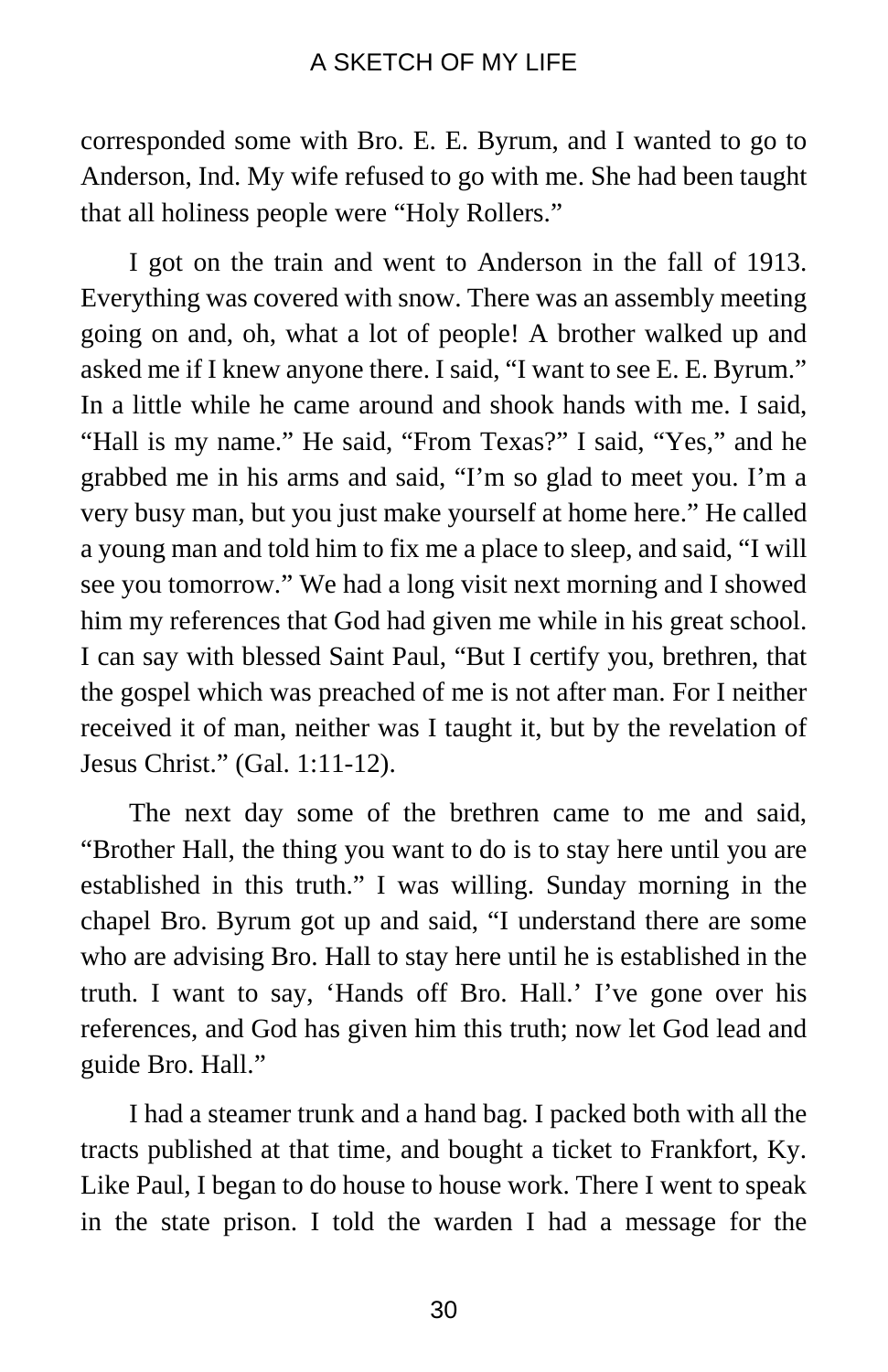prisoners. He said he wouldn't let me stick my head inside the walls of the prison, let alone speak there on account of the record I had. I rented a room and had prayer and submitted all to the Lord. I started out the next morning, Friday, and God blessed me. I scattered tracts from house to house and told the people what a wonderful Saviour I had.

That evening I went down by the Kentucky River. I came to a little two story house painted white. I rang the doorbell and I saw a colored girl coming down the stairway. She opened the door and said, "My mother is very sick, you cannot come in." I began to breathe a prayer and said, "Can't I see your mother?" She said, "Wait a minute." In a little while she came back and said, "Come in." I followed her upstairs, and there lay an old colored woman with a hot burning fever. I began to tell her what a wonderful Saviour I had and that he had shed his blood for both body and soul, that he came to heal us of all our afflictions and diseases. She said, "De Lawd dun showed me he is going to take me home." She was a Baptist, and there sat two white women, Baptists, visiting her. They had big white plumes hanging over their shoulders. As I told her that God had healed me many times in answer to the simple prayer of faith, they became very restless. One nodded to the other, and they eased themselves out.

As I read her some of the precious promises of God's Word, she said, "I knows the Lawd could heal me if he wants to." I answered, "Why, he says he wants to heal all that are sick." I asked her if the Lord would touch her afflicted body and heal her, would she give him all the glory and spend the remainder of her life serving him. She said she would. I laid my hands on her, rebuked the affliction in the name of Jesus and asked the Lord to heal her. God sent his healing virtue through her body, the fever left her and she began to praise the Lord.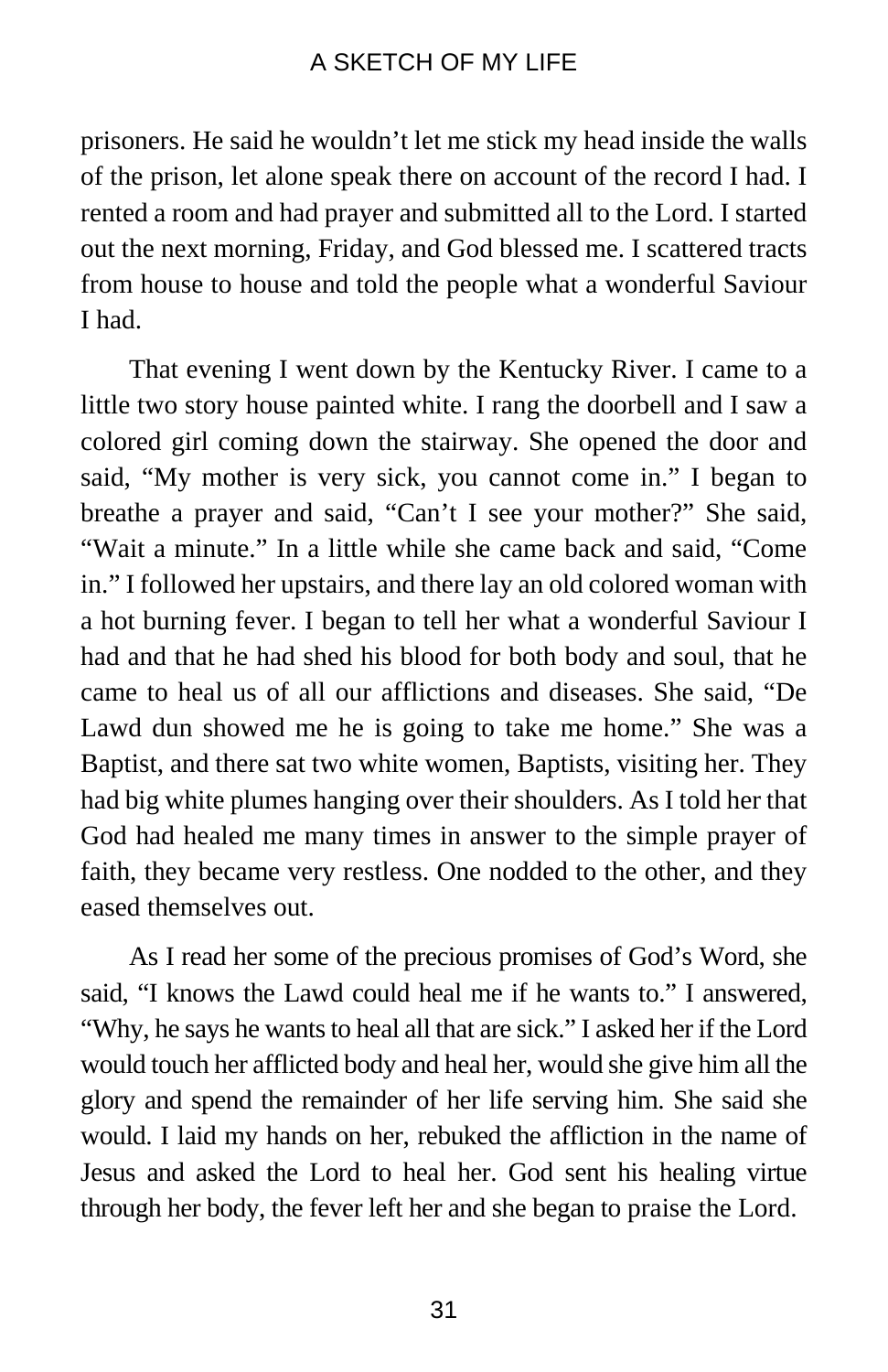# **Chapter V**

The following Sunday morning it seemed that all the church bells in town began to ring. I told the Lord none of them would accept the message he had given me, and I humbly asked him to guide me where I might prove a blessing to some precious soul. I felt led to go up the hill to the jail. I told the jailor I wanted to visit the prisoners. He said he was busy, but I asked him to take me up there and turn me in with them for I had a message for them. He said they were all out in the run around. We went up, he opened the door and I stepped in. He locked the door and said, "When you want out, rattle on the door." There were about fourteen of them. They had a stack of old magazines the church people had brought them, but there was not a tract or a New Testament on the place. I spent about two hours with them, telling them what a wonderful Saviour we have and what he had done for me. I rattled on the door and the jailor came and let me out. He was a fine fellow.

As I started down the hill I saw a man coming to see me. He said, "Aren't you the man that is healing people?" I said, "No." He said, "Aren't you the man that prayed for the colored woman Friday evening who was healed?" I said, "Yes, I have a Saviour who is sitting on the right hand of God who heals people."

He said, "Do you see that big house down there on the slough? There is a girl down there, given up to die by three doctors yesterday.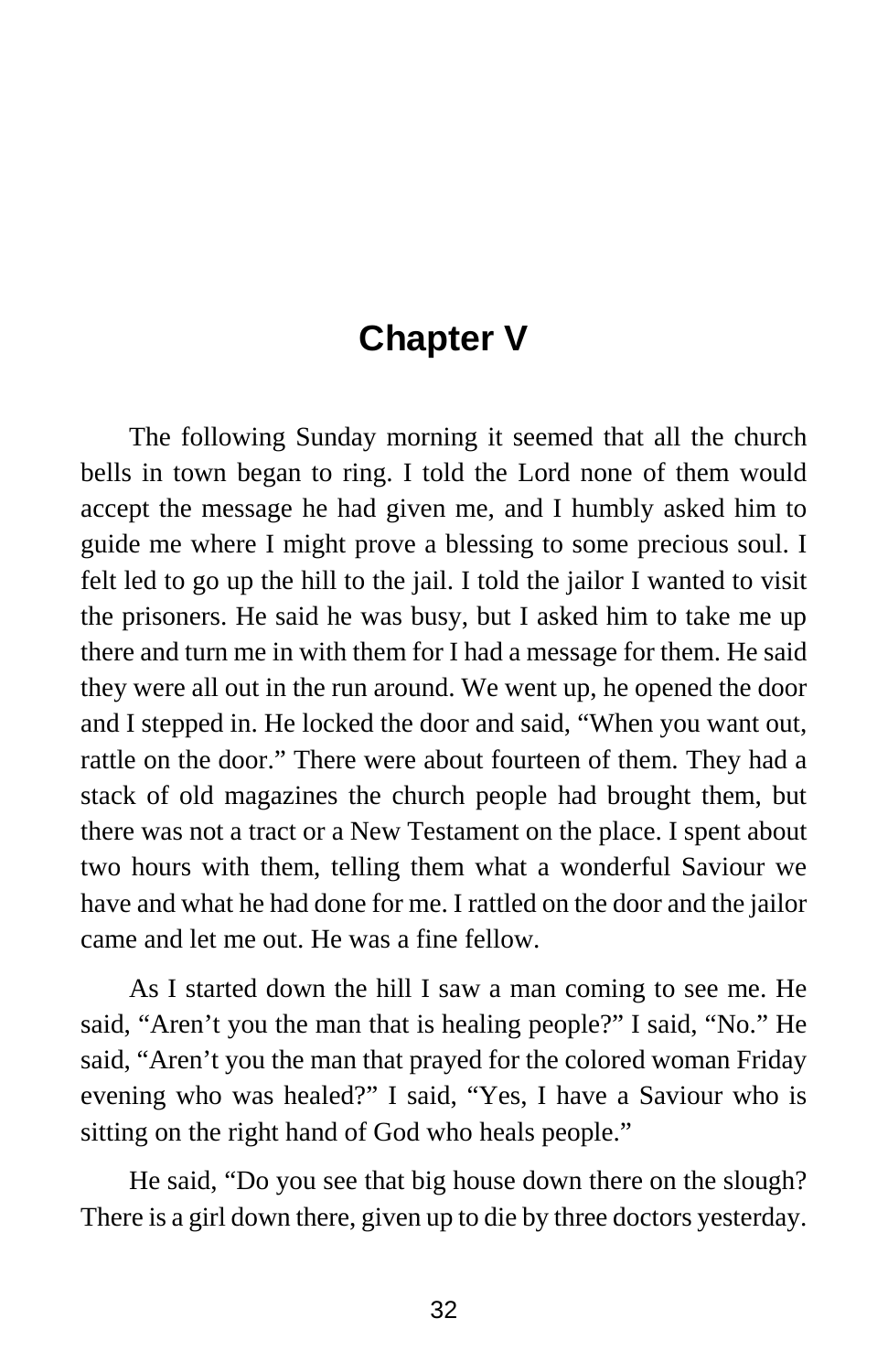I thought maybe you would go to see her." I told him I would. I went, breathing out a prayer in her behalf. I went through a gate and down a large brick walk into a hallway where I came to a large room, where some eight or ten couples, old and young, were drinking beer. I stopped in the doorway, and the old woman who ran the place gave me a look of contempt. I said, "I came to see the sick girl."

She said, "Go down the hall to the third door and you will find her"

I went in and there lay a girl, just skin and bones. She had a beautiful head of black hair and looked to be about twenty years old. She could scarcely speak above a whisper. I asked God to help her. She whispered, "I was raised in Sunday School, but I have been so wicked God won't do anything for me." Her eyes were sunk in and they began to fill with tears.

I said, "If the God I'm serving with all my heart will touch your afflicted body and heal you, will you promise me and God that you will get out of this wicked life and live for him?" She turned her head, poured the tears out of her eyes, and vowed, "I will."

I laid my hands on her and went into a spirit of prayer. I don't know how long I prayed or how loud, but when I came to myself she was crying out, "I'm healed! I'm healed! I feel it in my fingers and in my toes!"

Two of those girls came running into her room. One of them went into my handbag, took out some tracts and said, "This is a new kind of religion, we have never heard of anything like this." I said, "No, it is not something new. It's the oldest we've had since our Saviour came."

The sick girl asked for some milk. They said, "No, three doctors said yesterday, on leaving, not to give you anything, not even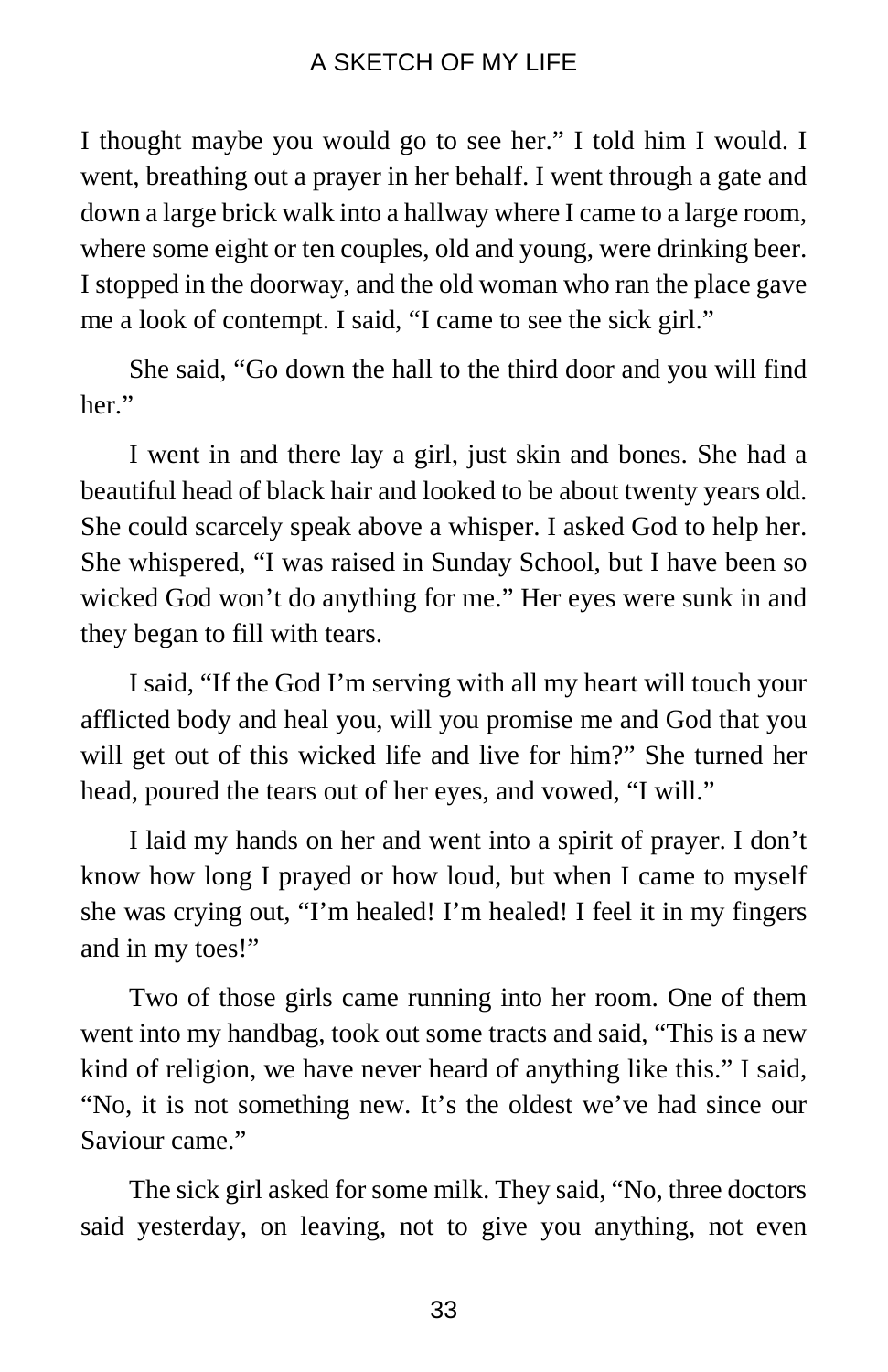water." I told them to go bring her a glass of milk. I told her to drink it in the name of the Lord. When I left everyone had left the barroom and were standing at the left of the walk with half bottles of beer in their hands.

I went on to an old barn and some pens which I went around and started up the hill. A telephone pole was standing there and I felt like I could jump half as high as it was, and I did jump as high as I could. Two men were just inside one of the pens and they burst out laughing. Guess they thought I was crazy. Oh, this blessed craziness, it gets better all the time.

I went up to Louisville, Ky., and my wife met me there. We went out to Sister Meyers' congregation, and I told her of my experiences at Frankfort. Sister Meyers came to me and said, "A member of our congregation is very sick. We have been out and had prayer with her, but she seems to get no help. Won't you go out and pray for her?" She gave me her address. I got on the street car and went to her home. There I found a very sick woman with a high burning fever. I laid on hands and prayed for her but she seemed to get no help. I told her I was very tired as I had been going day and night. She said, "Bro. Hall, you go up to the head of the stairs, go in the door at the right, lie down and have a good rest."

I went up, poured out my heart to God in her behalf and God wonderfully blessed me. Then I lay down. In a little while I heard someone singing at the top of their voice. I went down and there she was fully dressed, walking the floor and singing and praising God. God had healed her and the fever was gone. Her son came in and tried to make her go back to bed. She said, "God has healed me and I'm going with Bro. Hall to meeting tonight." It was shameful the way he treated me; may the dear Lord have mercy upon him, as he did not understand. He told her if nothing else would do, she was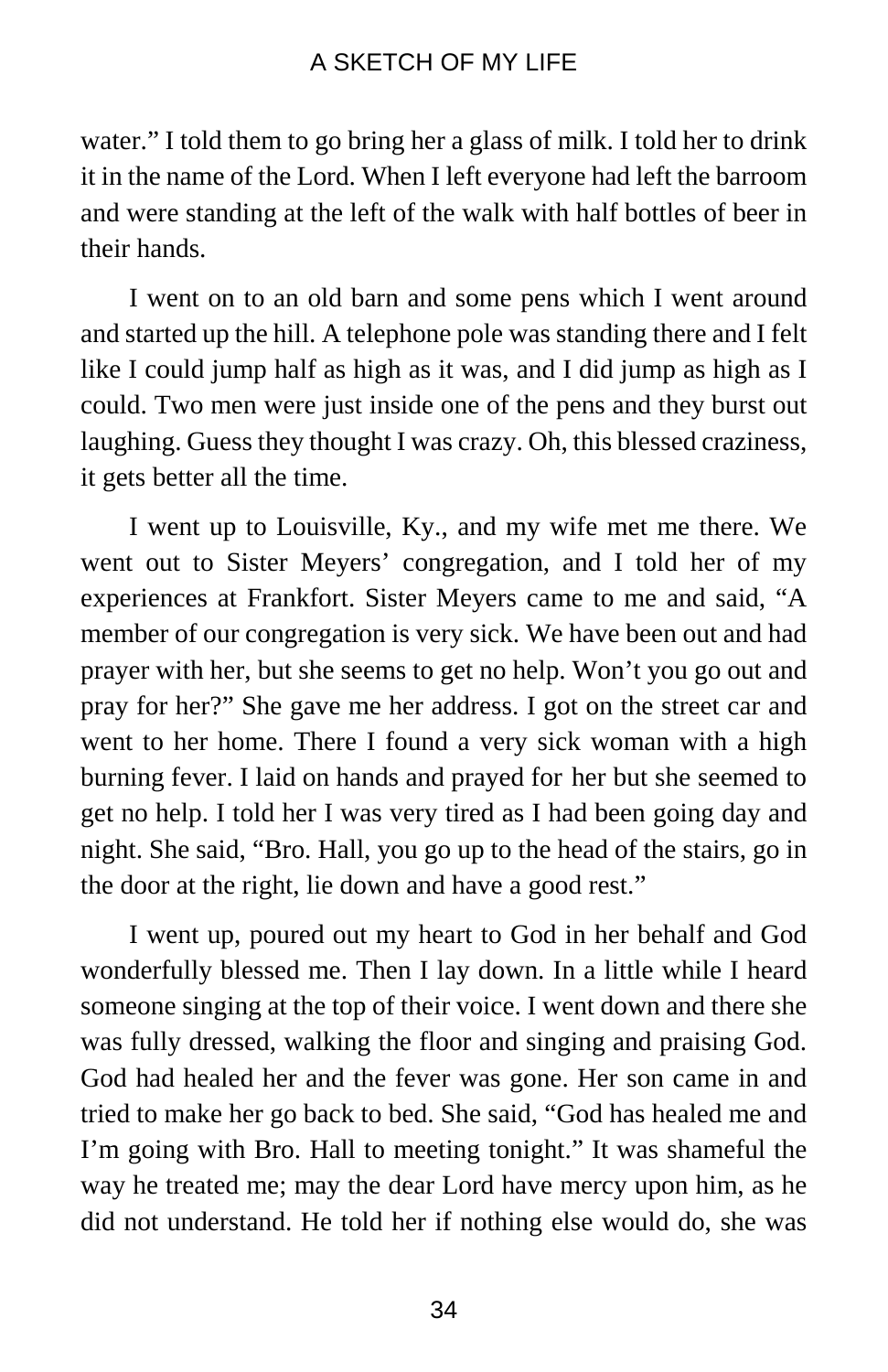not going across town in an old rough street car, but he would order her a cab. She said, "Son, God has healed me, and I'm going with Bro. Hall."

We got ready and went. We arrived there just as meeting was starting. She walked up to the front and testified to what God had done for her and to his healing power. She was a widow and got married three weeks later. Sister Meyers said to me, "Bro. Hall, we need you, and I want you to spend the winter with us." Wife and I rented a little 12x12 room upstairs. We got a hot plate, and we cooked, ate, slept, and lived in this little room. Sister Meyers lived downtown at 1700 E. Main. They lived upstairs and rented the ground floor.

Sister Meyer's daughter, Joyce, was sick with tuberculosis in the last stages. Many ministers had prayed for her but she grew steadily worse and was down to death's door. Almost every time I prayed for her she received help but was not healed. Well, I got under a burden for Joyce. I said, "Holy Father, I'm going to fast and pray seven days and nights for Joyce's healing, and I ask you to be with us both, and that you will remove hunger and thirst from me, and that your sweet approval may be on what I am doing." The Word says that if we fast in secret he will reward us openly. I held on and the Lord was with me. I had to let the wife know and she told the people down stairs. The man was very wicked, a foreman over a whisky company, and they did everything they could to get me to break my fast. He finally said, "If God heals Joyce Meyers, I'll believe."

I held on in simple child-like faith. At two o'clock the last night I awoke and the Lord said, "Go." I sat up in bed, and it came the second time, "Go." I said, "Amen, Lord." I got up and began to dress. Wife said, "What are you going to do?" I told her I was going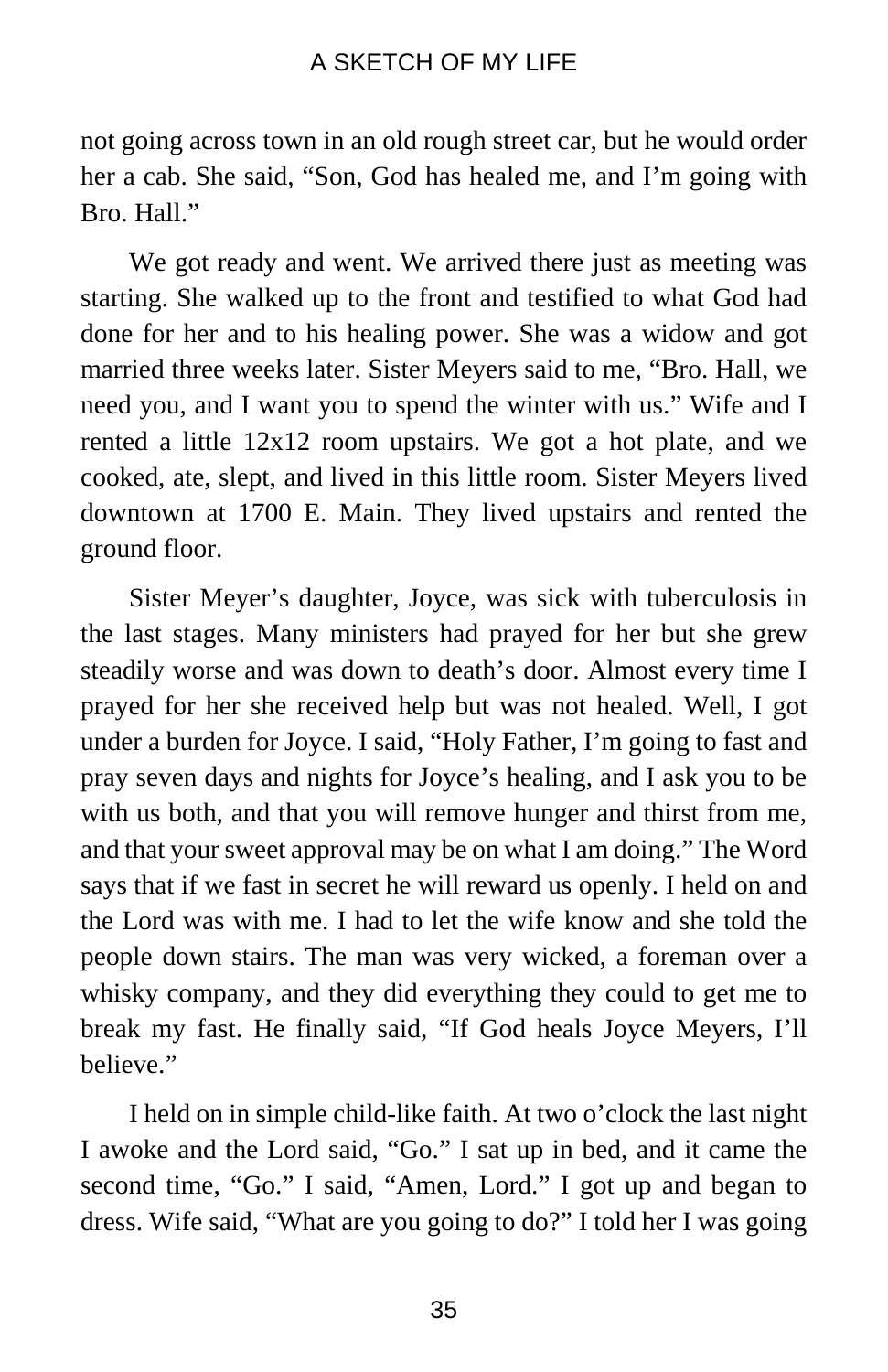to Sister Meyers. She said, "You know the last car runs at twelve o'clock, and you cannot go until morning." I said the Lord told me to go. I hurried down two blocks to the main line and just as I got there I saw a car coming over the hill. I flagged it down and they asked me where I was going. I said, "1700 E. Main." They said they were going to the car barn one block back of it. I got on and said, "What are you boys doing out here this time of night?" They answered, "This car has been broken down since midnight, and we have just now got it so we can run it into the car barn." Just a block from Sister Meyers!

We ran into the barn and I walked over to Sister Meyers' house. As I came up the stairs Sister Meyers met me. Just as my head came to the top of the floor she said, "Bro. Hall, we must be submissive to the Lord's will. He is going to take Joyce. Her limbs are cold and her finger nails have turned black." There were five or six ministers in the room, they had been there all night. Bro. Meyers was at the foot of Joyce's bed on his knees, his face buried in his hands. I went quietly to Joyce's bed, laid my hands on her, rebuked the affliction in the name of Jesus, and prayed the simple prayer of child-like faith. God sent his healing power and virtue through her body and she began to cry out, "I'm healed! I'm healed!" She threw her little bony limbs off the bed and Mother Meyers threw a sheet around her. They both went up and down the two large rooms praising God. I went down to the butcher shop, bought some beef steak and a loaf of bread. When I returned Joyce was fully dressed, and she sat down and ate a piece of steak with me for her breakfast.

It was Sunday morning and Joyce said, "I'm going to meeting with you all." Her mother said, "Oh, Joyce." I said, "Yes, go in the name and strength of the Lord." We all got ready and went to church. Joyce walked straight to the pulpit and delivered the message for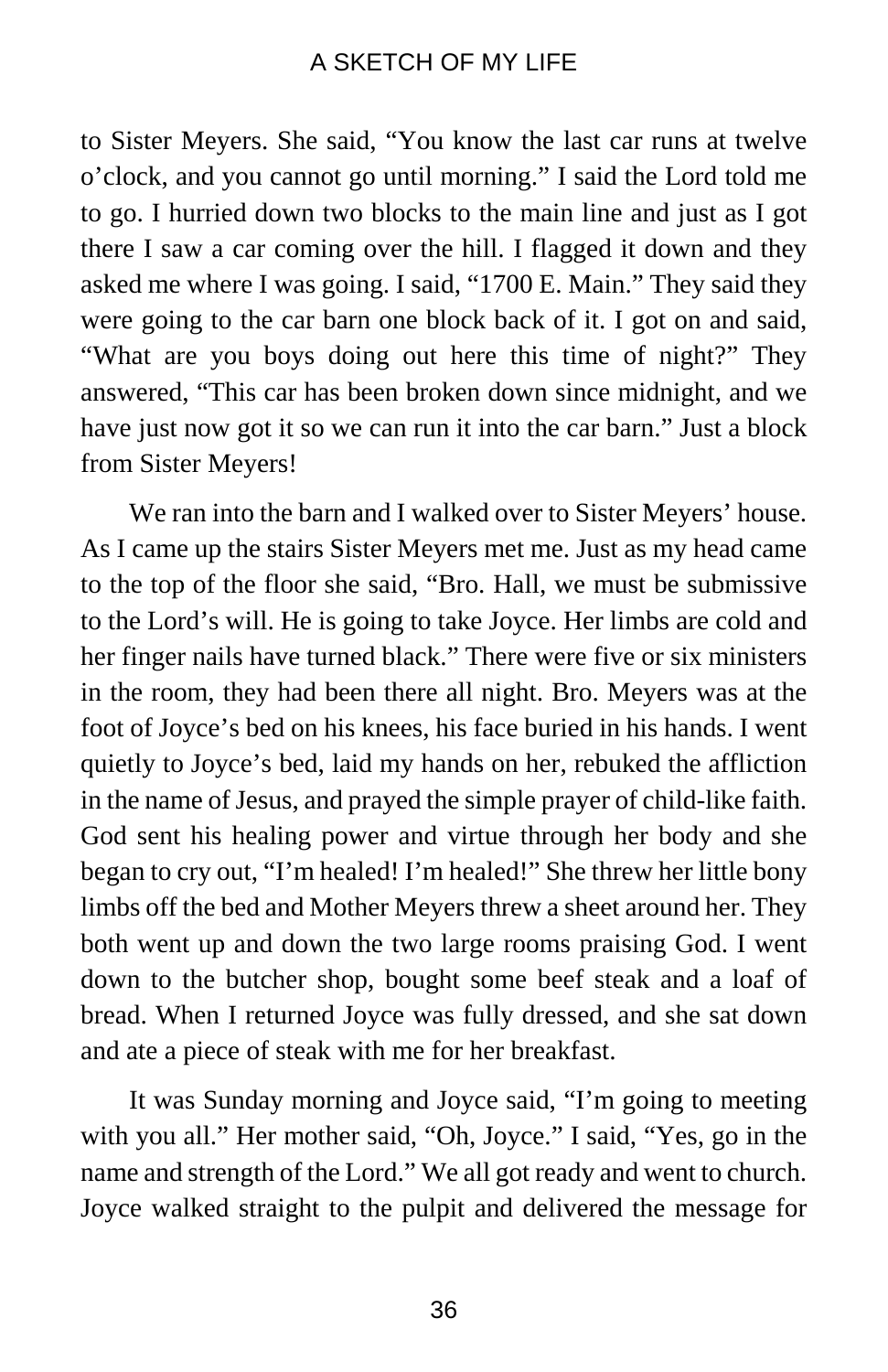about thirty minutes and her face shown like that of an angel. The man who said that if Joyce Meyers was healed he would believe came into the church just as the meeting started. He rushed to the front and when within about eight or ten feet from the altar fell headlong and reached for the altar and gave his heart to God.

If I would tell of the different miracles I have witnessed in different states they would make a book. I only tell these for the glory of God. You have never looked into the face of a man that God has done more for than he has done for me, and the devil and every imp in hell has been moved to destroy and ruin me; but I'm still reigning right here in this life over the world, the flesh and the devil, with victory in my soul. Praise him! Praise him!

The good Lord rescued me right out of the mouth of hell in answer to my mother's prayers. God chose me, I didn't choose him. "Ye have not chosen me, but I have chosen you, and ordained you, that ye should go and bring forth fruit, and that your fruit should remain: that whatsoever ye shall ask of the Father in my name, he may give it to you." (John 15:16). He saved me, qualified me, ordained me, delivered me both soul and body and sent me out with a message direct from his throne. He showed me plainly that the gospel of Christ is a gospel of love and he didn't want me to go out and charge people for it. It should be as free as the air we breathe. He said, "You go out, love me, keep my commandments, deliver the message I give you, and I will feed you, clothe you and will do more for you than an earthly father would do, on the condition that you stay right in the center of my will and obey me." I am a living witness of the goodness of God.

I have made both coasts, been over most of the country and the Lord has never failed me. I've held many meetings, preached every night and sometimes three times on Sunday, and I have always told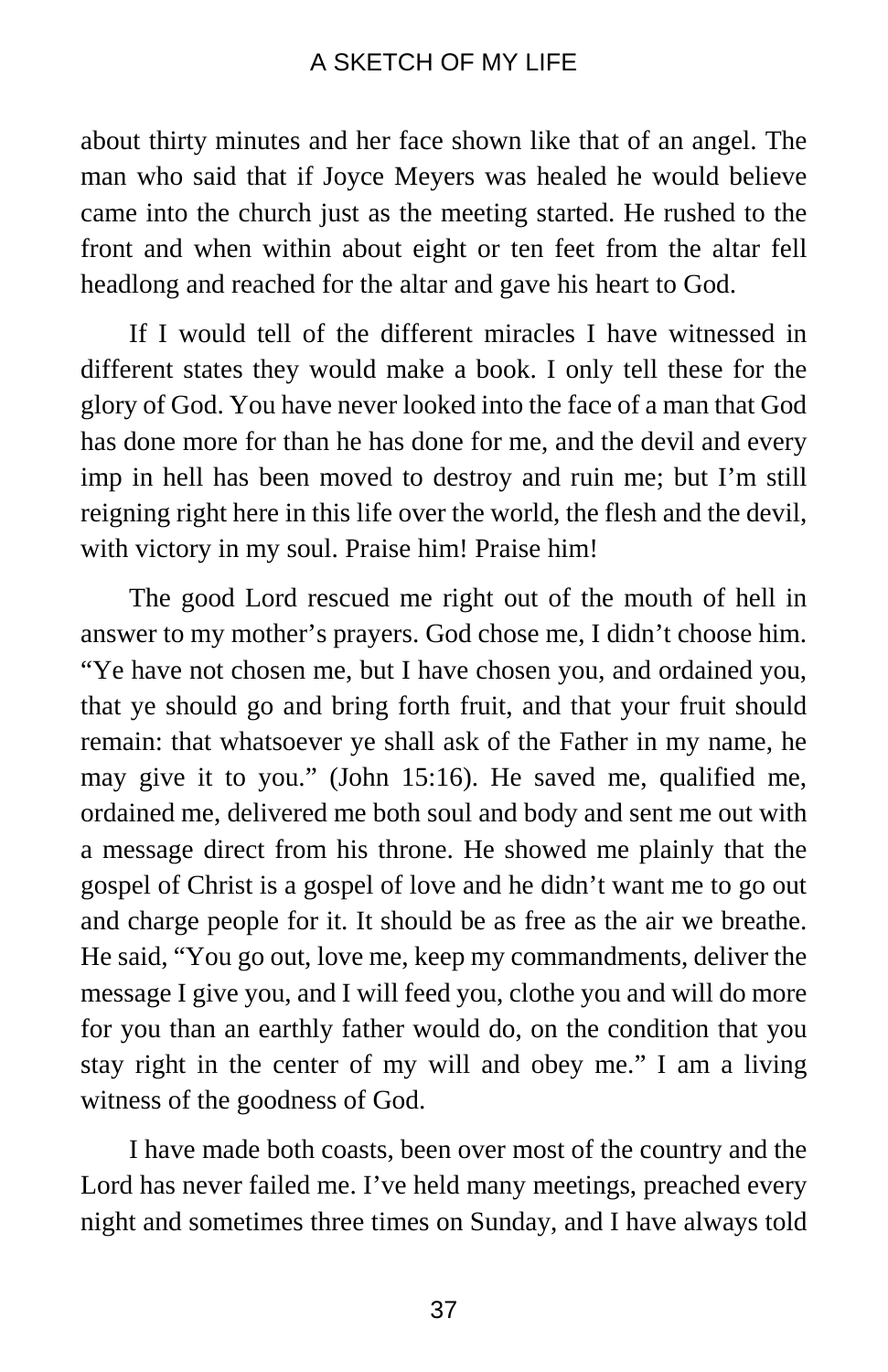the saints and the people that I didn't want any collections taken up for me and no one begging money for me. God supplies all my needs and I receive nothing but free will offerings. The most of the saints I've met are poor, "I will also leave in the midst of thee an afflicted and poor people, and they shall trust in the name of the Lord" (Zeph. 3:12), and while they have done what they could, the most of my help comes from outside people who shake hands with me and put it in my hand. God bless them. I've made it a rule to try and encourage the pastors and little struggling congregations. I tell them that God will care for me.

After being in Louisville about three months, one afternoon I was in nearby New Albany, Indiana. I got on a street car and as I was crossing the Ohio River back into Louisville the Spirit of God said plainly to me, "Go to Frankfort." It came the second time, "Go to Frankfort." I said, "Amen, Lord." When the car got to Seventh Street I got off, walked two blocks to the station and asked. "When can I get a train to Frankfort?" They said, "In seven minutes." When I reached Frankfort I went to the warden of the prison. He said, "Hall, what can I do for you?" I answered, "I still want to speak to the prisoners." "When?" he asked. I said, "Any time it suits you." He said, "Tomorrow is Sunday, the Salvation Army's day. You meet me at the big gate at ten o'clock and I will give you five minutes."

I was there at ten A.M. The Army and a few visitors came and they passed them in. I started to follow and they pushed me back. I submitted all to the Lord. Pretty soon the warden and a guard came. He opened the gate and we went in. The guard took charge of me. He led me back of where the Army with all of their musical instruments were placed, gave me a chair and sat down by me. There was a Methodist preacher there and he said he had the message. The warden told him, "Here is another man who says he has the message.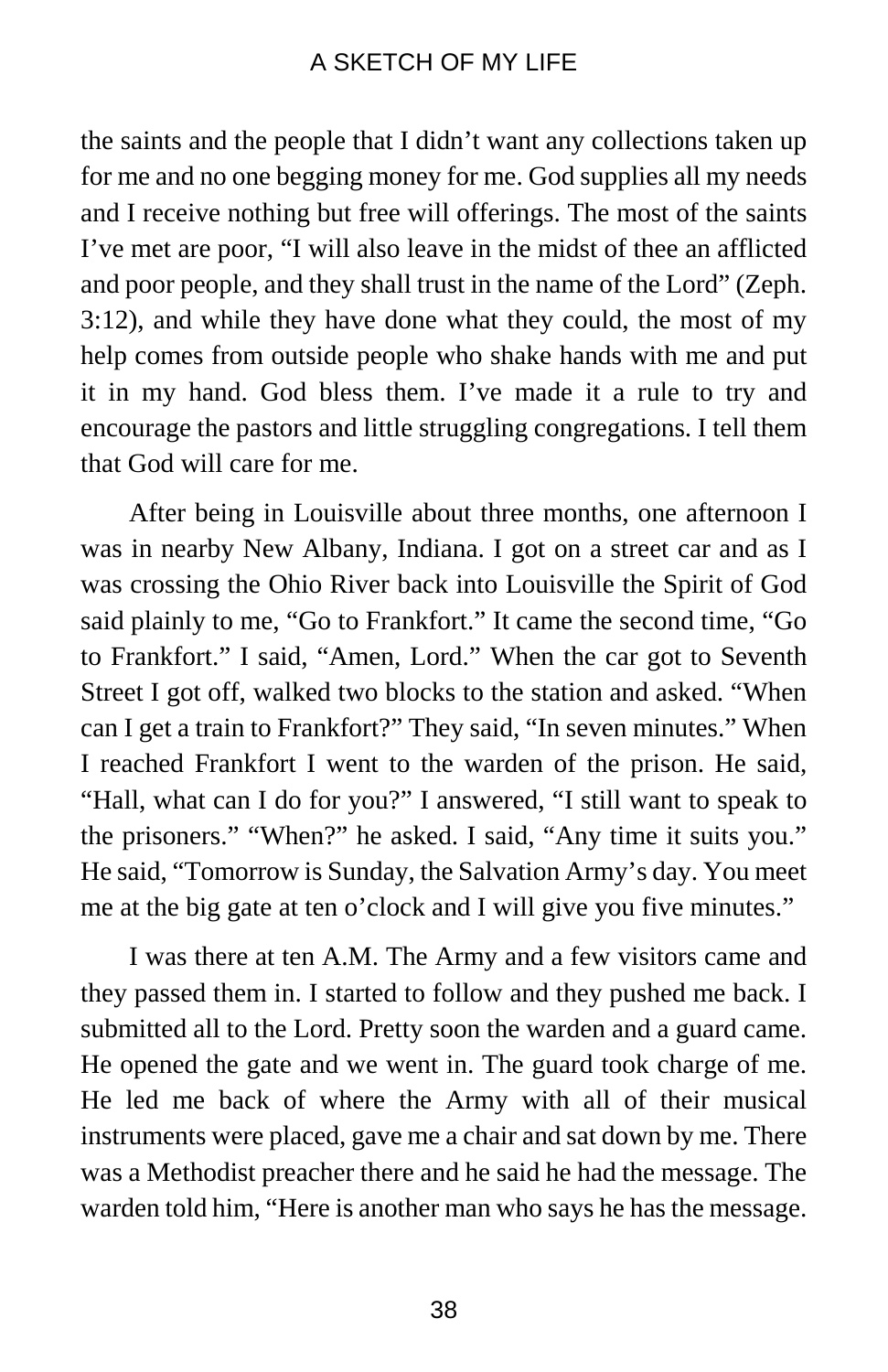The best I can do for you men is to give you each five minutes." The preacher said, "I will sing a song and come back some other time." He tried to sing, "I'm Saved," and left. The warden called me, God anointed me, and when I knew I had spoken five minutes I looked at the warden. He said, "Go ahead, Hall."

I spoke two hours under the anointing of God's Spirit and when I finished the prisoners were weeping all over the place, and quite a few of the older ones were coming to the warden. He stepped to a phone and dictated a letter to his clerk and said, "Get it ready, this man has had an experience that ought to be told in every prison in the United States." He turned to me and said, "Hall, these men want to talk to you. I will turn you loose with them and when you want out, rattle on the gate." That was my start in prison work.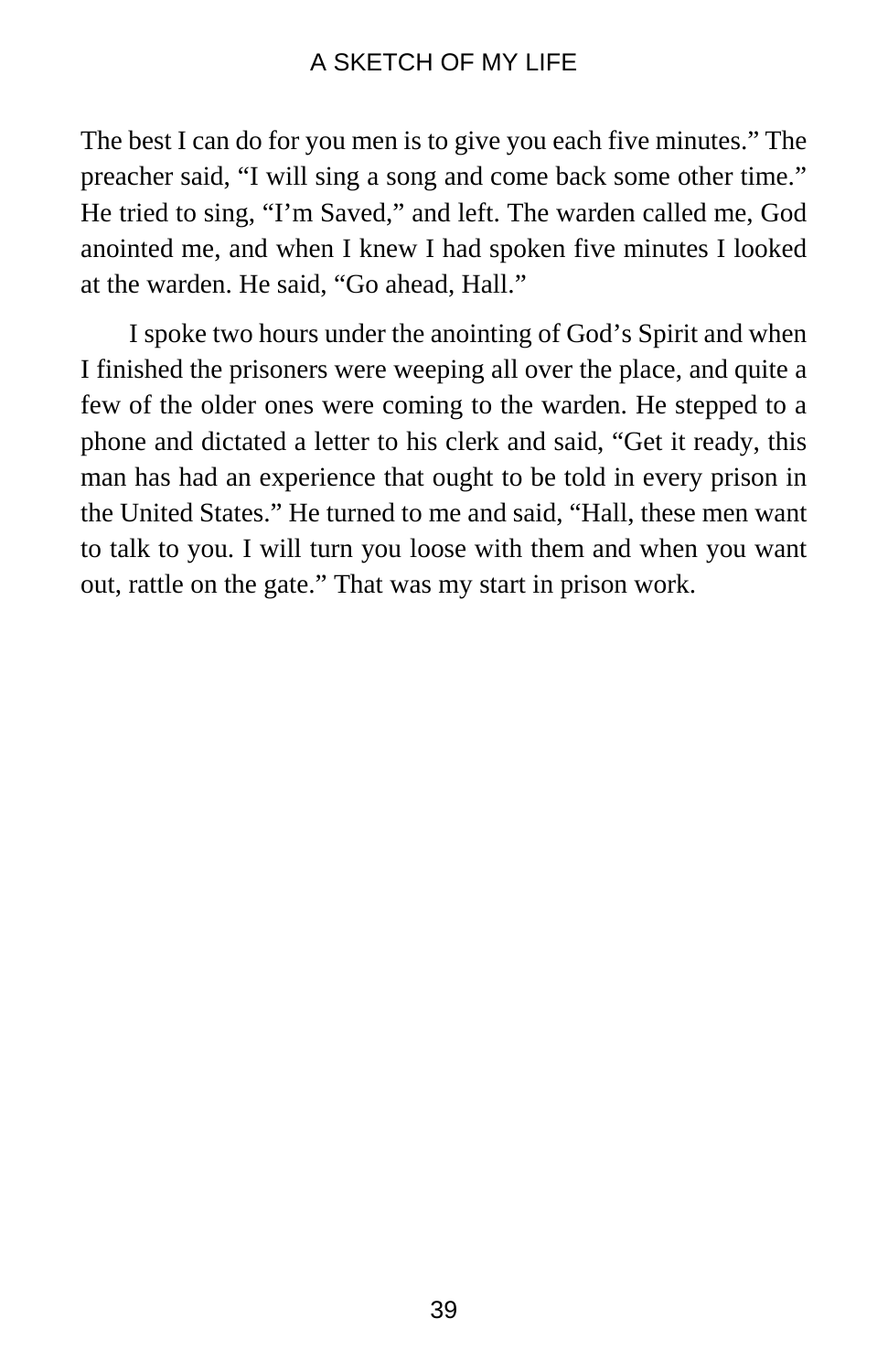# **Chapter VI**

While spending the winter with Sister Meyers' congregation, one morning I picked up a new Gospel Trumpet, and my eyes fell on a notice where they had requested the church to be agreed in prayer that God would raise up a superintendent and matron for the Old People's Faith Home at Anderson, Ind. The impression came clearly, "Would you be willing to fill that place?" I began to pray over it, and I told the Lord he knew my plans, and I thought an older man would be better for the place. I tried to believe the Lord heard me and dismissed it from my mind. About two weeks later while walking the streets, the impression came again, "Would you not be willing to fill that place?" Again I began to pray and I told the Lord I wanted to take this evening light gospel to all the prisons I could, to fathers' and mothers' sons and daughters behind prison bars. Again I dismissed it from my mind and tried to believe that God heard me.

I had promised to speak the next Sunday morning in the Jeffersonville, Ind., prison. The warden told me that no women were allowed. I told him that my wife and a very dear sister, Jennie Siebert, wanted to come with me. He said, "Those two, and no more." As we went to the prison my wife asked me how much money I had. I told her, "\$1.50." She said, "You look like going to the Anderson Camp Meeting."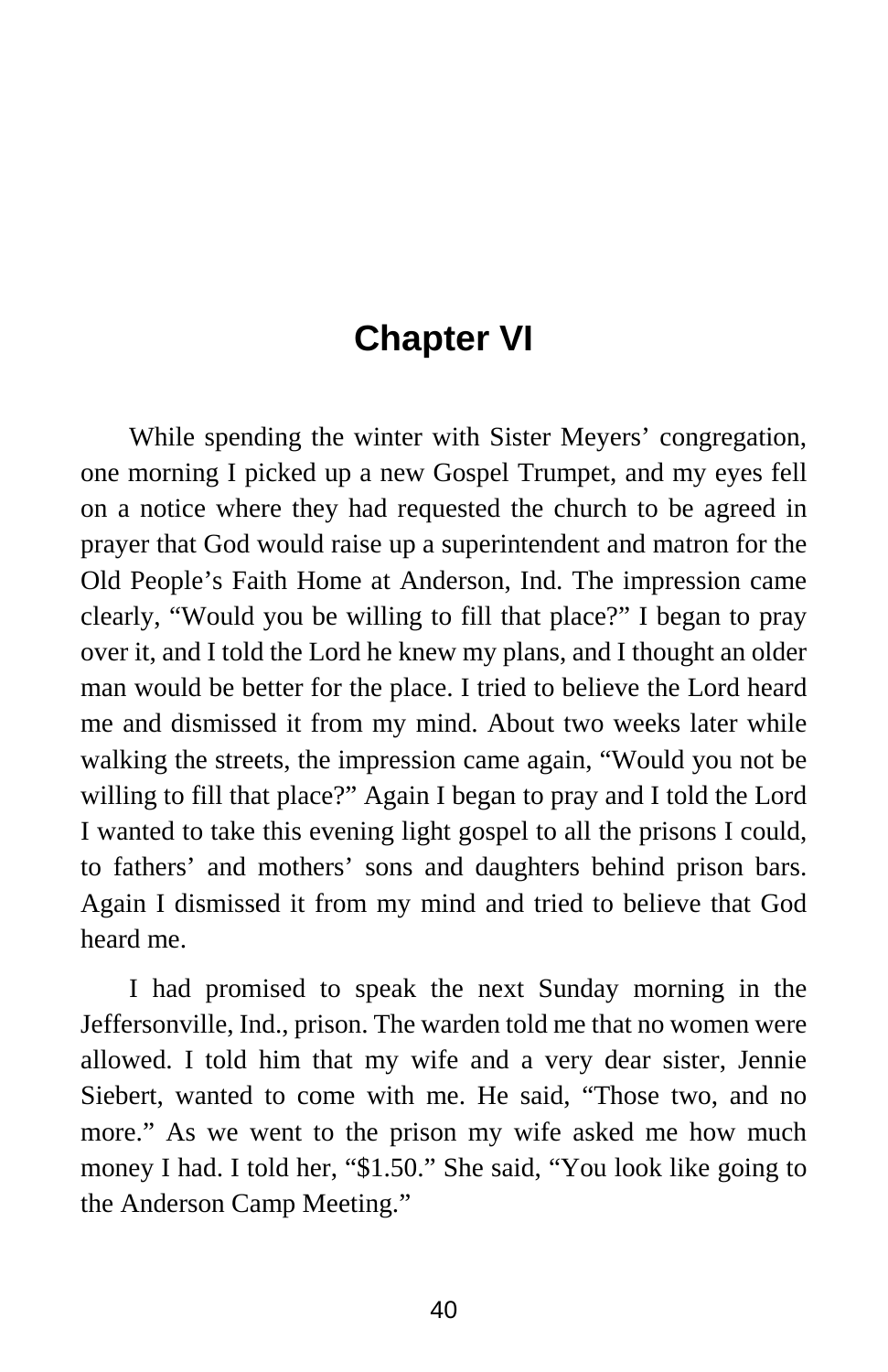When we reached the prison the warden turned me over to the chaplain and he took charge of the women. I told the chaplain to cut the preliminaries short and give me all the time he could. The warden, my wife and Sister Siebert sat in the back. I spoke about an hour and I saw the warden jump up and begin to wave his hand at someone. God anointed me anew with his Spirit and I spoke two hours, from eleven to one o'clock. I learned later that dinner for all these prisoners was set at twelve o'clock and a gong was supposed to ring and they were to go down to their dinner, but the warden had waved the guard away and given me all the time I wanted. He sent the women down the front stairs, put his arm around me and said, "Hall, your message this morning has done more good for the men in this prison than all the wishy-washy stuff I've ever heard here." The women went out into the front yard, admiring the beautiful flowers.

We went into the front office. He said, "Mr. Hall, there is nothing set aside in this place to help a man for what you are doing." I said, "Don't let that bother you. I never expect any help when I speak in missions or prisons." But he walked the floor and said, "There ought to be something set aside for a man that is doing what you are. I can't let you go like this." He ran his hand into his pocket, pulled out a roll of money, stripped off three five-dollar bills and handed them to me. I thanked him, and inwardly I began to praise God. I asked, "Warden, have you any men in close confinement?" He said, "Yes, we have a young man in the dark cell on bread and water that we have punished almost to death, and we cannot break his will. He is a desperate man, determined to break this prison, and he is leading others with him. Won't you come back and see him?" I promised, went out front, and found the women. I showed wife the three five-dollar bills and said, "Yes, we are going to the Camp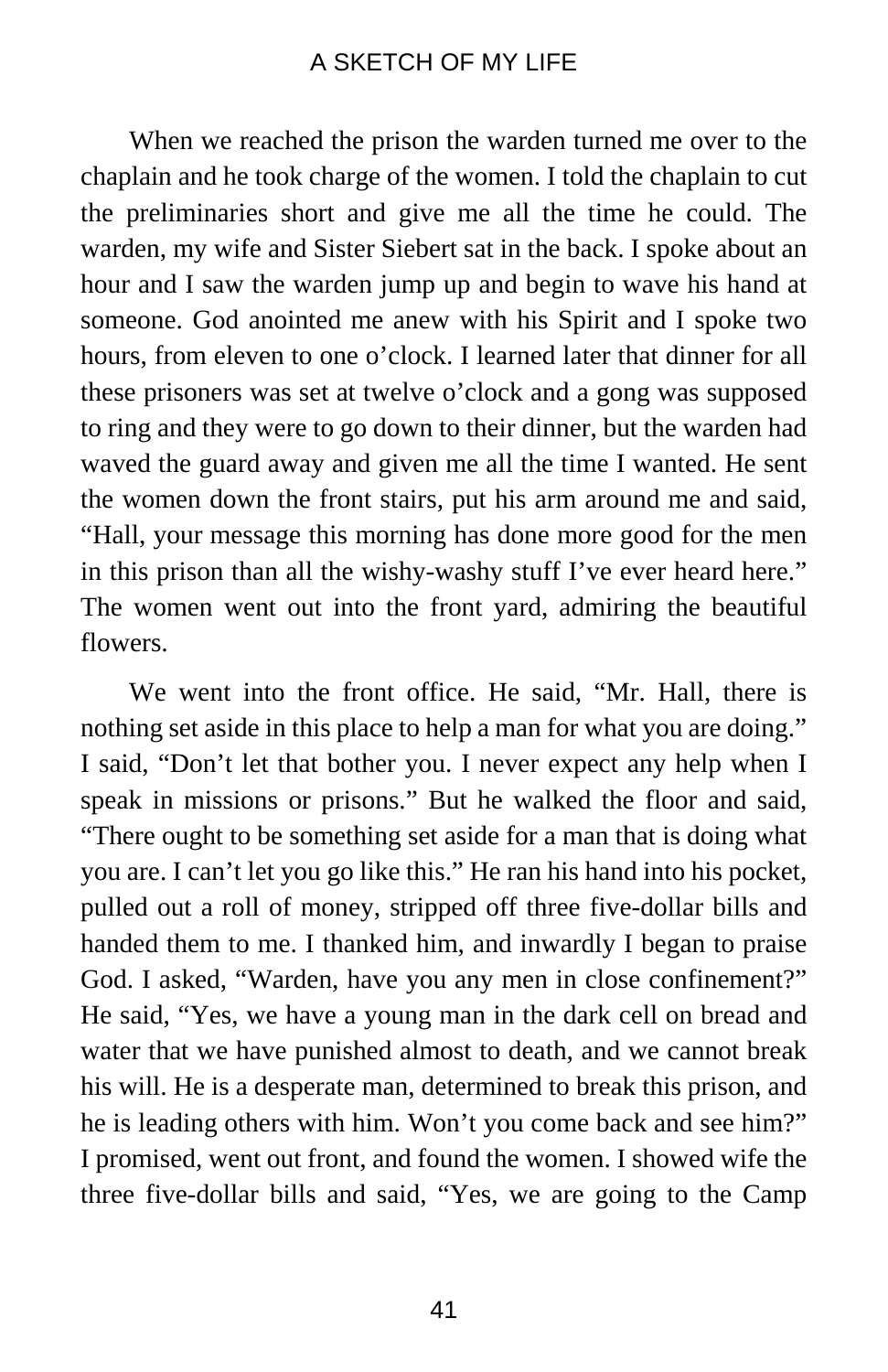Meeting." She said, "Where did you get that?" I said, "The Lord gave it to me."

I went back into the prison and the warden sent for a guard and told him to take me to see the condemned man. When we got there he unlocked the solid iron door placed over the inner door, and there sat the man on the cement floor, and not one thing in the cell but himself. When the light was turned on he sat there trying to look up, his eyes blinking. I told the guard to open the door, but he said, "No, he is a desperate man." I said, "Open the door," and I stepped in and said, "I'm your friend, a fellow prisoner. I know how you feel. I spent nineteen months in a death cell, sentenced to hang. You are making an awful mistake. These officials will kill you." He said, "I would rather die than to spend my life in this place." I told him I had passed through it all, but I had found a Saviour who delivered me out of it all, both soul and body, and if he would listen to me he would not have to spend his life there. I told him my experience and what the Lord had done for me. I told him, "This warden is a good man, and if you will listen to me, he will do everything he can for you. I want you to send him word that if he will forgive you, you will obey him and go straight." He said, "You tell him."

I stepped out and the guard locked the doors. I went to the warden and told him, "Warden, I want you to send for this man." He did, and when he walked in, what a sight! He went straight to the warden, offered his hand and said, "Warden, if you will forgive me I will obey you." The warden took him in his arms, and with tears running down his cheeks said, "My boy, if you will do this I will do anything on earth that I can for you." I left them embracing one another.

I have dealt with some of the hardest criminals in the United States, every one some mother's boy. I have not found one, if you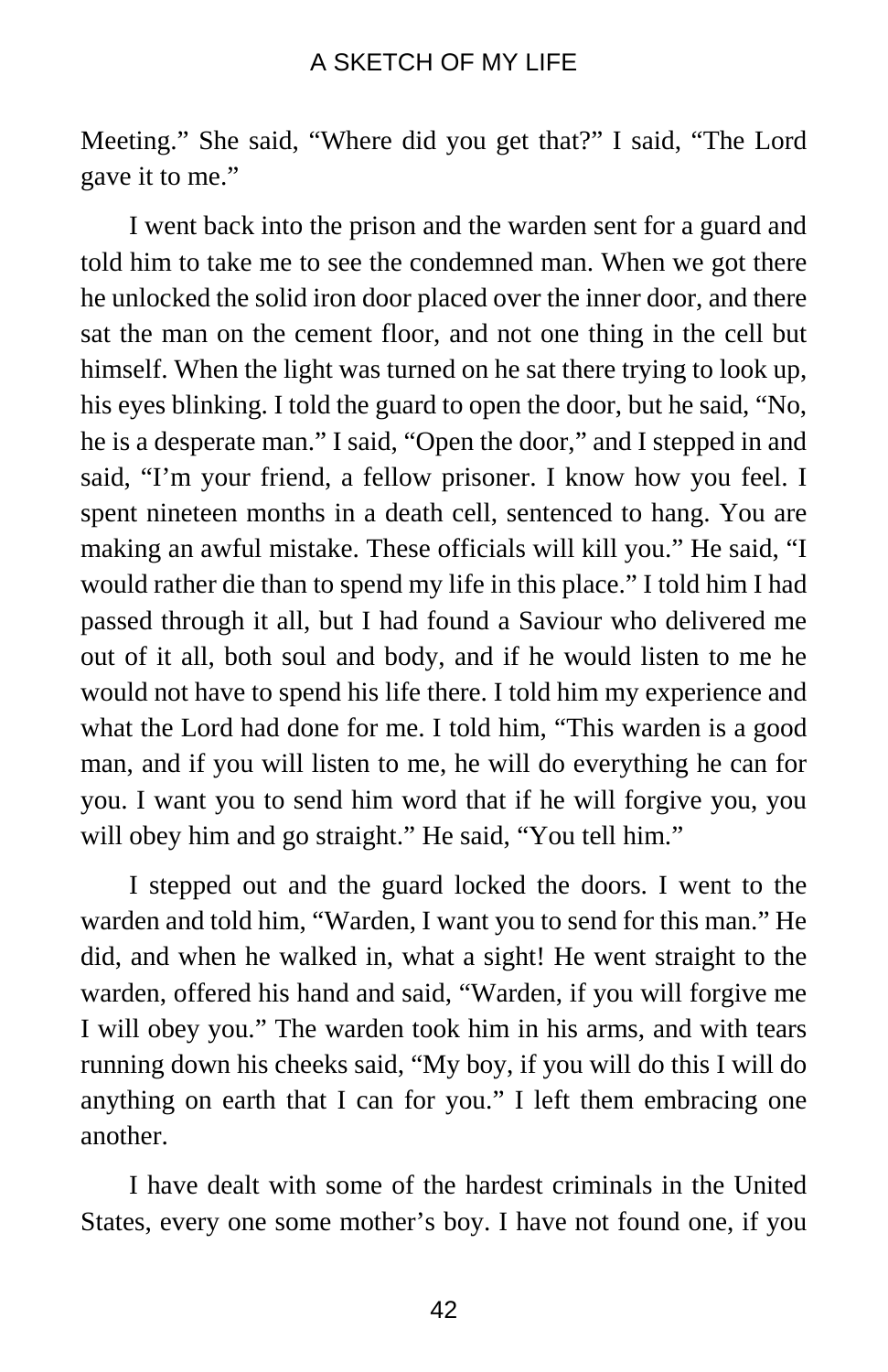can get his confidence and treat him kindly, but what will obey and be obedient; but if you condemn him and punish him, you will make a devil out of him. Some of the worst outlaws of this country are gentlemen at heart, compared to some of the men we have in office today. Only a little while, and we will all have to give an account of the lives we have lived here. "The God of Israel said, the Rock of Israel spake to me, He that ruleth over men must be just, ruling in the fear of God." (II Samuel 23:3).

Well, the wife and I went to the Camp Meeting. I was walking on the air, as it were, spiritually speaking. I saw the Old People's Home, and I thought that surely God has placed someone there by now. Well, when the meeting was about half over, Bro. E. E. Byrum came to me, put his arms around me, and said, "Bro. Hall, we have known for a long time that we were going to have to take over the Old People's Home. We published a notice in the Trumpet asking the church to be agreed with us in prayer that God would choose someone to take charge of it. The old board of three directors, one in California, one in Florida, and one somewhere else, have resigned, and there has been a new board of five directors appointed, all living here in Anderson. We were all out here this morning and agreed in prayer that God would make his choice, and God so wonderfully brought you up before us that we know you are God's choice." Well I broke down and wept like a child, and told Bro. Byrum my experience. He said, "You go and break the news to Sister Hall, and you be ready to take over the last evening of this meeting." I told Lady Hall (I always call her Lady Hall) and she said no, she would not take that responsibility on herself. I told her it was of God and we must be obedient children.

The last evening of the meeting we walked in. The old superintendent and his family had moved out and taken everything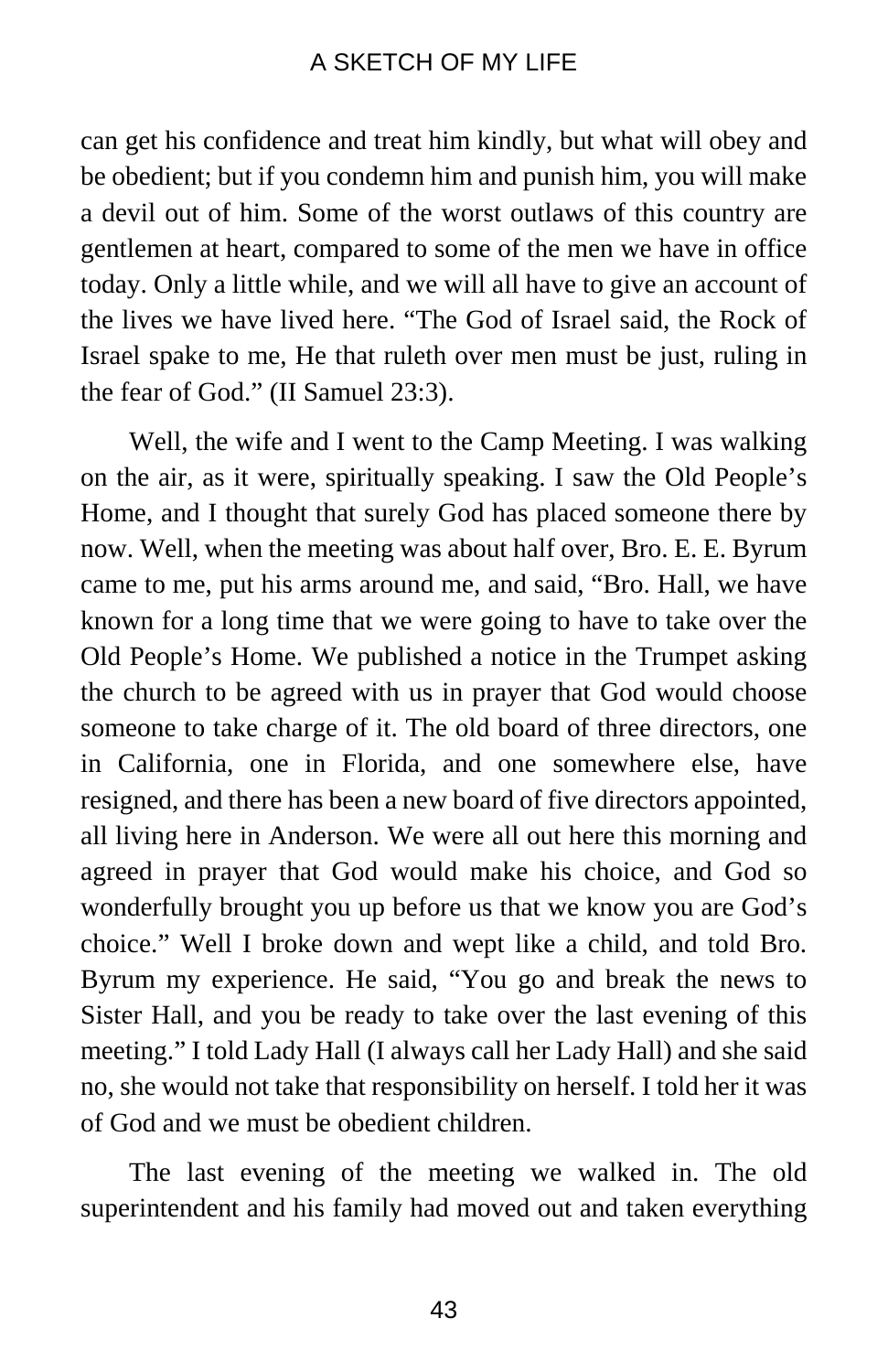with them. They showed us a suite of three vacant rooms. Bro. Noah Byrum told me to order a desk and chairs for the office and go down town and order furniture and have it charged to the Trumpet office. We went down into the basement to what we call supper here in western Texas. There were three long tables through the basement where the old people ate. They would bring them down on the elevator from three stories and the attic above. They were all seated, and they showed us to a large square table over in the corner that would seat twelve people. There was steak, fried potatoes, etc., for our supper. I looked down the three long tables and the old people were eating mush. I told the sister who had charge that I wanted this taken back and put all together, that there would be just one big family here, and we would all eat the same thing.

She said, "Oh, Bro. Hall, this is the superintendent's table. This is where you will entertain your company." I said, "We will have no company that can't eat the same thing that we eat." Lady Hall sided in with her, and I said, "I want this table taken out of here." She said, "Where will you eat?" I picked up a chair and set it at the end of the center table and said, "I will eat here." "But where will Sister Hall eat?" she asked. I said, "She can eat on the other side of me." "Where will your company eat?" I said, "We will have no company but what will eat just what we eat. This will be just one family." I looked down the tables and the old people were smiling and waiting for me to return thanks. They brought wife and me each a bowl of mush. When we went upstairs the old people began to come to us and tell us how badly they had been treated, and some of them wouldn't speak to one another. Well, all we could do was to hold up both hands and tell them they were grieving all heaven and they must be willing to forget and pray for them.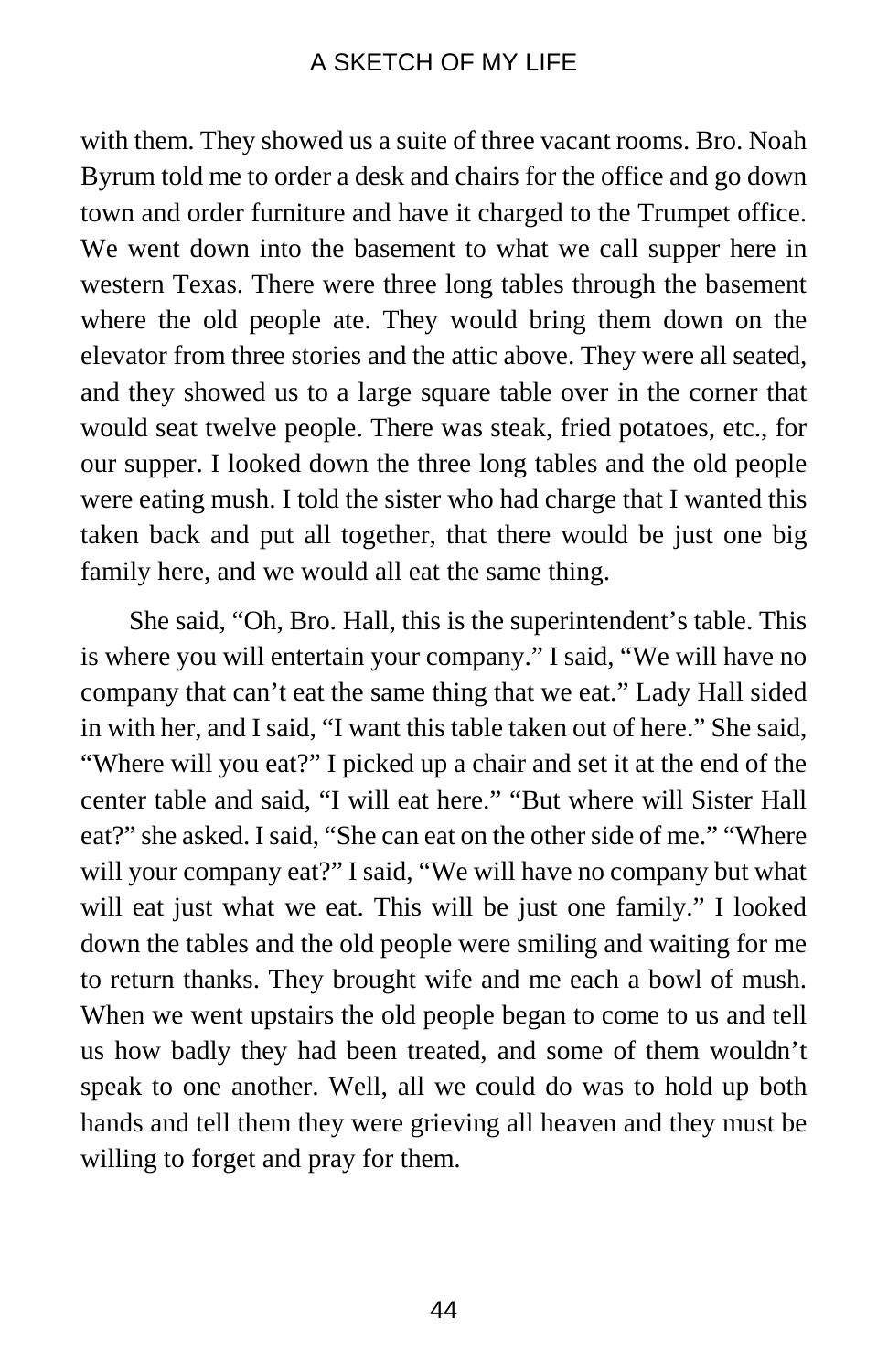They all came into the chapel and the Lord wonderfully blessed and a revival broke out there that lasted seven months. Outsiders came into our meetings. New preachers came by often and preached for us and we kept this up for seven months, the chapel being full every night.

The next day after I took charge, the bills came in from all over town, and there was not one dollar to pay them with. I went over and told Bro. Noah Byrum. He said, "Oh, Bro. Hall, that has been out of the order of the Lord for months, and God has withdrawn his blessings from them. The Trumpet office has had to feed them and they are over \$7,200 in debt, nothing to pay with. The new board of directors all live here at Anderson, and you enter into an agreement in prayer with us. Pray that God will put all the past under the blood and bless the home."

Well, the little ants were climbing the door facings and windows, cockroaches and bed bugs were from basement to attic, and what a time my wife and the workers had, but they cleaned them all out. God blessed in the meetings. They got everything under the blood and God began to move in the hearts of the people all over the country. The checks and money began to come in, from five to a hundred dollars and more and in less than seven months every debt was paid, and I was feeding the old people.

The board met, checked back over the books for the past few years, and sent Bro. Longbrake to me to cut expenses on every line. He said, "Bro. Hall, do you know how much you are spending?" I said, "Yes, go back and tell them they have the wrong man. As long as I stay here, I'm going to feed these old people." I said. "Bro. Longbrake, you will have to acknowledge that the Lord has wonderfully blessed since we came here and about all these old folks get out of this short life is what they enjoy eating and if the good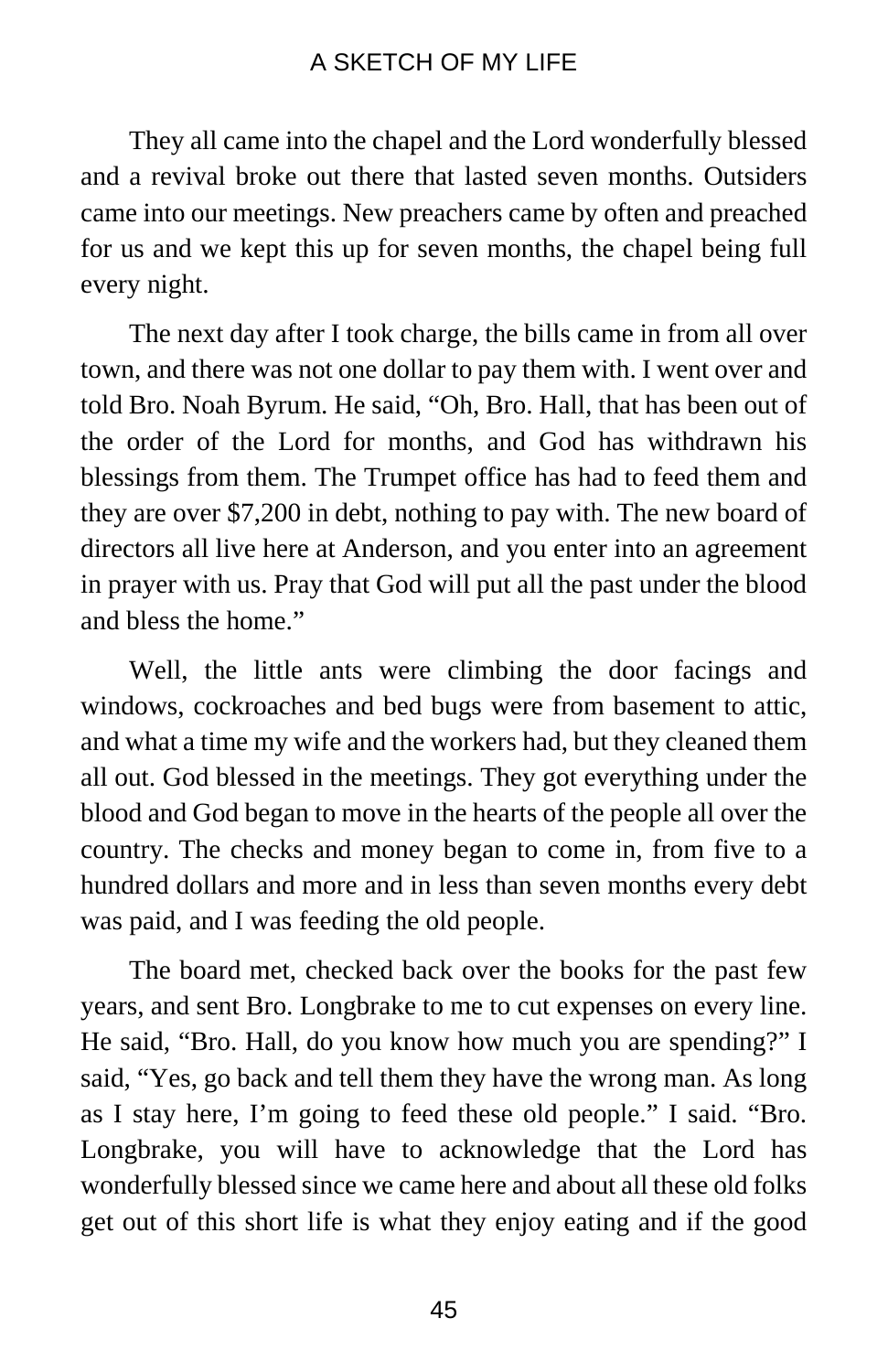things of this earth were not put here for the children of God, who were they put here for? This is a faith home, one large family, and not a worker here, nor wife and I, are drawing one penny of salary. We are donating our services and trusting the Lord to supply our needs, and as long as he does, I'll keep feeding them." He put his arms around me and said, "Bro. Hall, I don't know but what you are right." I said, "I know I'm right." He went away and I never heard anything more about feeding the old people. We took the place for twelve months and it took us five more months to find someone to take our place. We donated our services seventeen months and then went out ahead of the Lord. God's approval was on the faith home.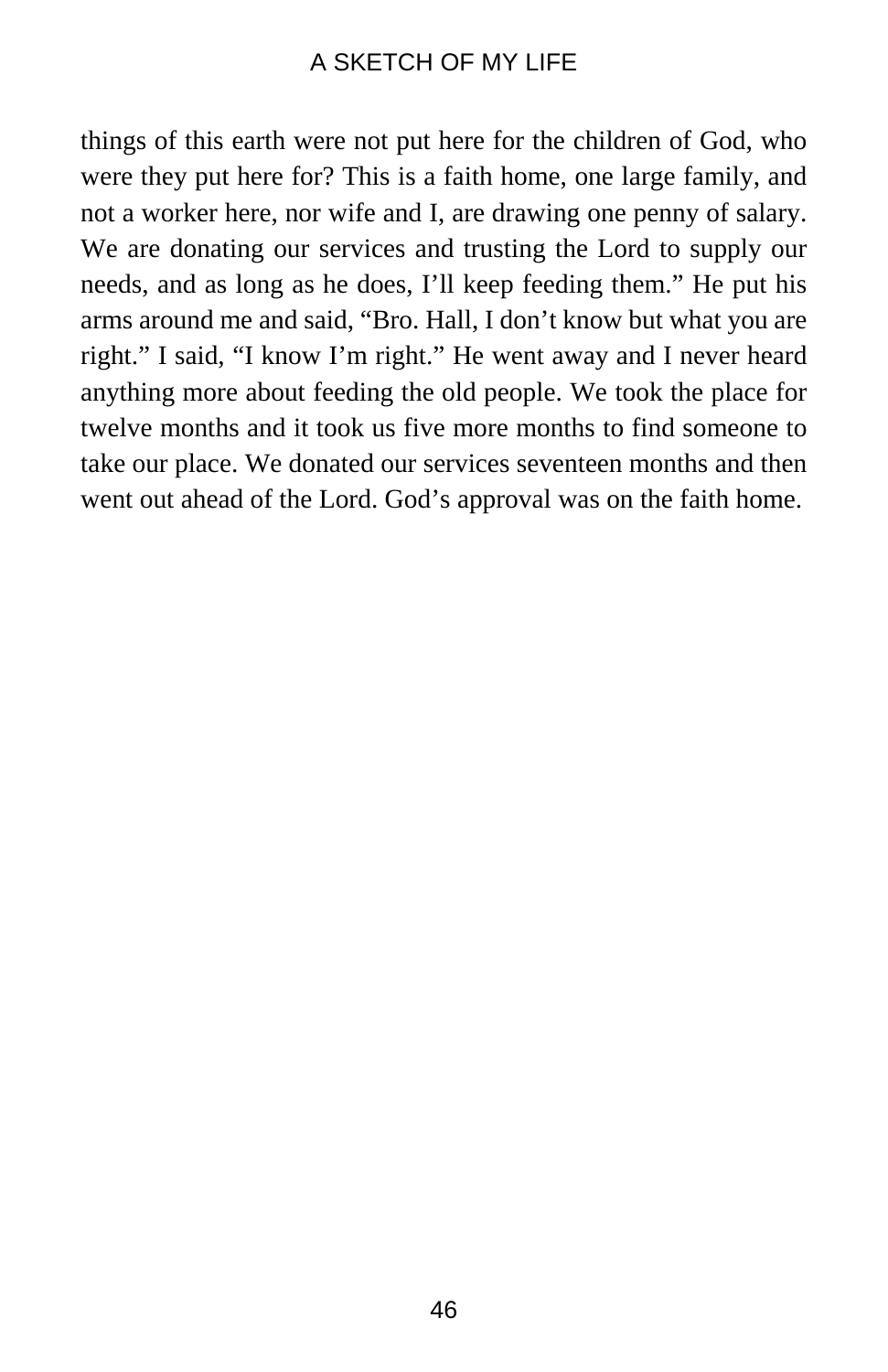# **Chapter VII**

One day, during our stay, Bro. Noah Byrum came over and found me scrubbing the chapel. He said, "Bro. Hall, do you remember the old Baptist man who got so happy in the last Camp Meeting?" I said, "Yes." He said, "We just received a telegram from him away up in Michigan. He has a daughter at the point of death, given up to die by the doctors, and he wants us to send someone who can pray the prayer of faith. Bro. E. E. is in California, Bro. Hale is away, and we have no one we can send unless you will go."

I said, "I will give you an answer in a little while." I wanted to go to my room and pray. My hands were dirty and I went into the bathroom to wash them. As I reached up to dry my hands the Spirit of God said plainly, "Go, doubting nothing." I walked back and said, "I'm ready to go."

Bro. Byrum said, "Go Bro. Hall, and remember there are over one hundred workers here, and we'll be agreed with you in prayer."

I got on the evening train and rode all night, and up until ten o'clock the next morning. When the train stopped at some stock pens where I got off, two cars were there to meet me. The old man had sent one and his children the other. There was an old man in an old car and two men in a new car. They told me to get in, that they could drive faster than the other. There were no roads, just cow trails, and we had thirty miles to go. They were cow buyers. One of them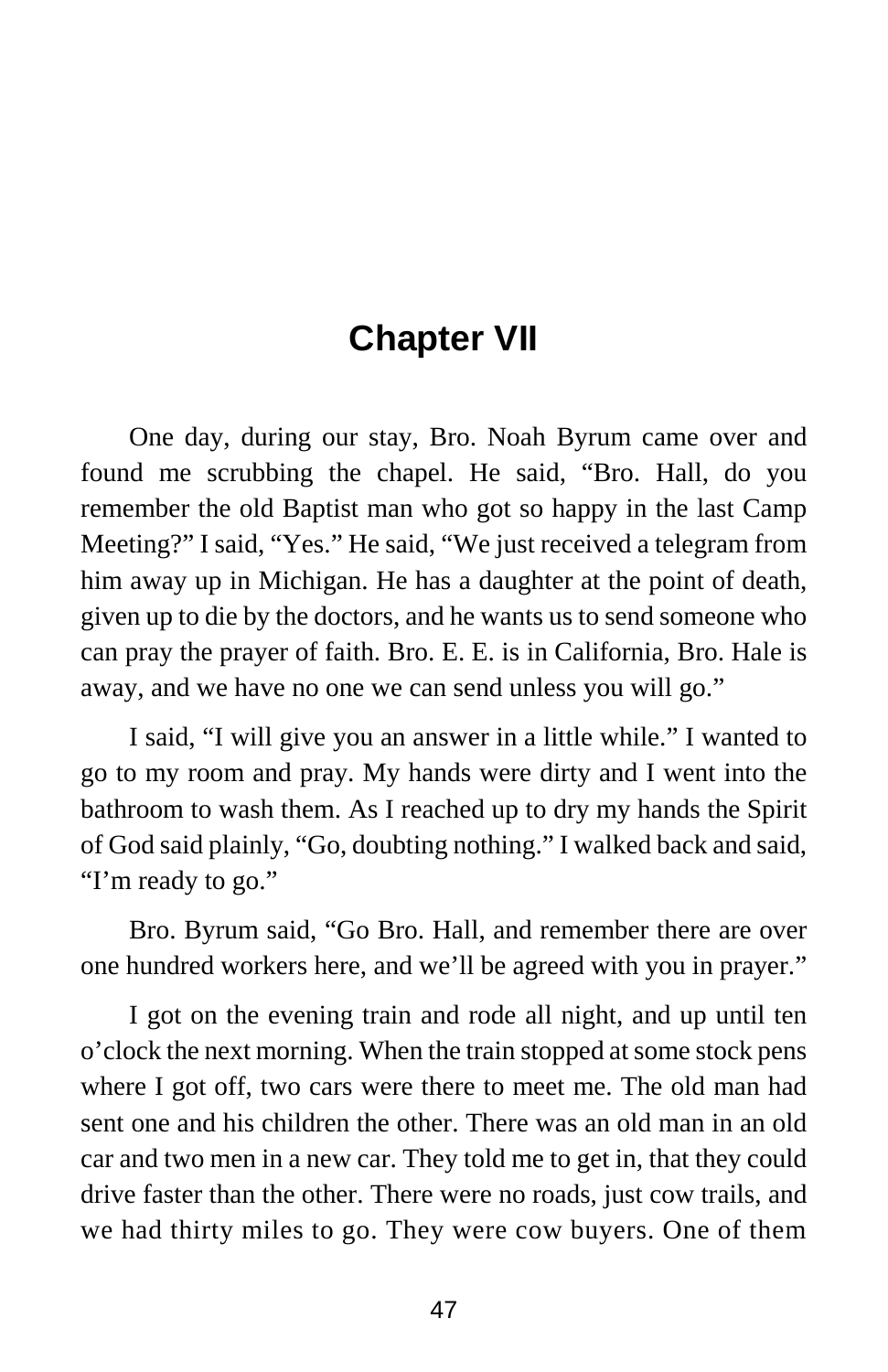looked back and I asked him how the sick lady was. He said if she was not dead already, she would be before we got there. When we got in sight of the large ranch home, men, women and children all around the place were weeping and crying. Two big, fine-looking men came down the steps just as we arrived and got in a big new car. I walked up to a man in front of the steps and asked who they were. He said they were two of the best specialists they could get out of Chicago. "But we waited too long, inflammation has set in, and there's no chance for her."

I walked up the steps, turned and said, "Be of good cheer, our Saviour is still on his throne." I went in; women and children were weeping in the house. She was lying in a little nook at the head of a large living room. She was just skin and bones and her stomach looked as if a beer keg had been placed on it and covered with a sheet. I told her father to come in and be agreed with me; he had witnessed some wonderful cases of healing at the Camp Meeting. He came in and knelt at the foot of her bed. I asked her if she was saved. She could just whisper and said, "I hope so. I belong to the church."

I saw she was too weak to instruct. I anointed her with oil and laid on my hands. In the name of Jesus I rebuked the affliction and commanded it to depart. I prayed just a simple prayer of child-like faith. God honored it and sent his healing virtue through her body, and she began to shout so they could hear her all over the house, "I'm healed! I'm healed!"

They came running from everywhere. They gathered around and began to say, "This is a new kind of religion, we have never heard of anything like this."

I said, "No, you are all wrong, this is not something new, it's the oldest we've had since our Saviour came."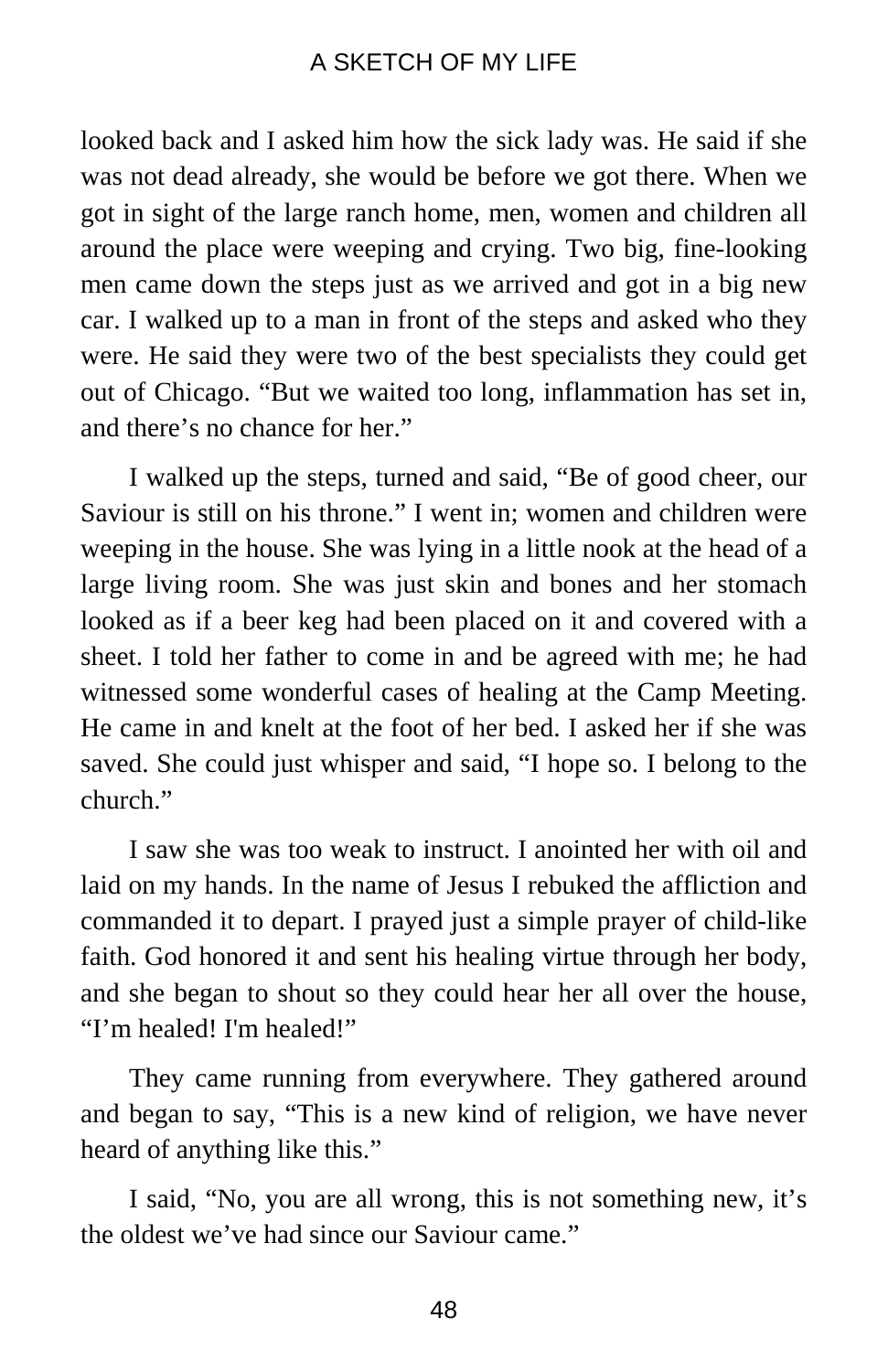In a few minutes the swelling was going out of her stomach, and the sheet was sinking down. She asked for a glass of milk and I told her to drink it in the name of the Lord. I told them to give all the glory to the Lord and to meet me there at seven o'clock that evening and we would have a divine healing service. We met and I read them a reference God gave me while I was in his great school, showing divine healing is both an Old and a New Testament doctrine. God's simple plan of salvation has never changed. It is the unbelief of men that has changed things. She had seven brothers and sisters, all church members, who met with us that evening, and five of them knelt down and gave their hearts to God.

I was tired and worn out from losing so much sleep. They took me to a large room at the head of the stairs and I went to sleep. The next morning, just at sunrise, I went into the bath room, cleaned up, dressed, and came down. They said, "Oh, Bro. Hall, we've been waiting breakfast on you." They showed me into a breakfast nook. There sat the husband and their two small children, a little boy and girl. I sat down and just as I started to ask about the mother, she walked in fully dressed, sat down by me, and ate a piece of beefsteak for her breakfast. I have never witnessed such a change in a woman before in my life. There is nothing impossible with God. There was rejoicing in that home and country. God's word is true. (James 5:13- 16).

About two years after I had visited the man in the Jeffersonville, Ind., prison, and left him and the warden embracing each other, I returned. The warden said, "Mr. Hall, I want to show you around the prison," and after visiting different places of interest, we went into a large tailor shop, and the warden motioned to the foreman, who was dressed in civilian clothes. When he walked up, the warden said, "Do you know this man?" I said, "I don't remember ever meeting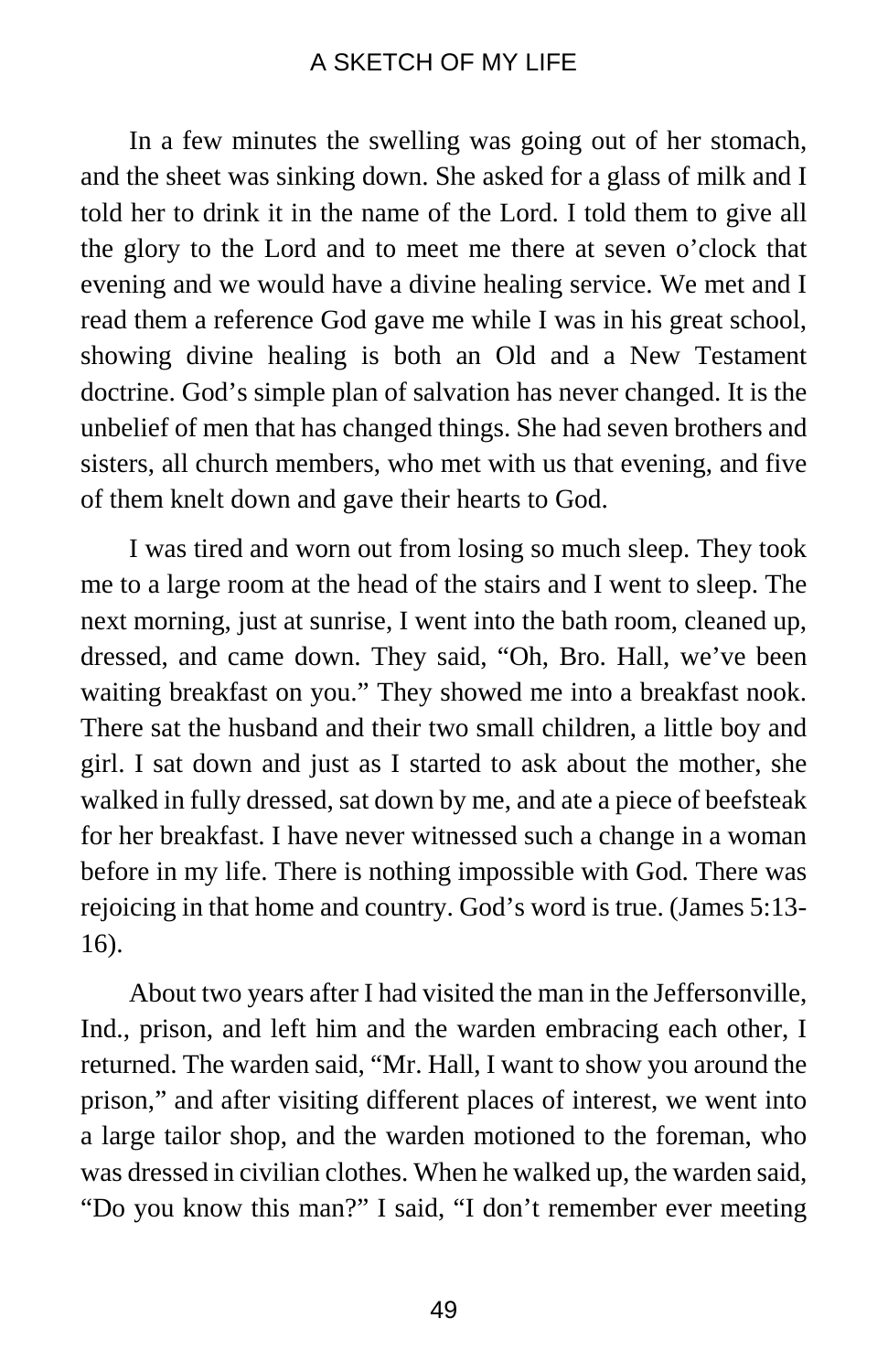him." He said, "This is the man you brought out of the dark cell. He has made good, and I have promoted him to this place. All his good time has been restored and I expect to see him get his freedom." Oh, it pays to serve the Lord. God will withhold no good thing from those who walk uprightly. Obedience to his word will bring the blessings.

Wife and I went to Detroit, Mich., and spent the winter there. While there, Billy Sunday held his big meetings. After these meetings, several ministers went out and tried to imitate Sunday. A big fellow by the name of Buck went to Flint, Mich., and arranged with five of the leading ministers to hold a union meeting in the Methodist church. Buck chose his helpers, went to Flint, and put up at the leading hotel. He began to do things he had seen Sunday do and they were disgusted with him and he made a failure. On the Sunday night he was to preach to women and girls only, they sent a preacher to Detroit and wanted to know if I wouldn't come up and speak to the men and boys the same night. I went and the armory was filled full and I was told they turned one hundred and fifty away who couldn't get in. They gave me a seat on the big platform behind a table. The five ministers were all sitting over by the piano with their heads together.

A big Scotchman, a Methodist minister, came to me and said, "Mr. Hall, under what auspices are you traveling?"

I said, "I'm under the auspices of God's Holy Spirit." He said, "Oh, I know, but how are you financed?"

I said, "Don't let that bother you. I'm supported by freewill offerings only. I don't want any collections taken up for me. God supplies all my needs."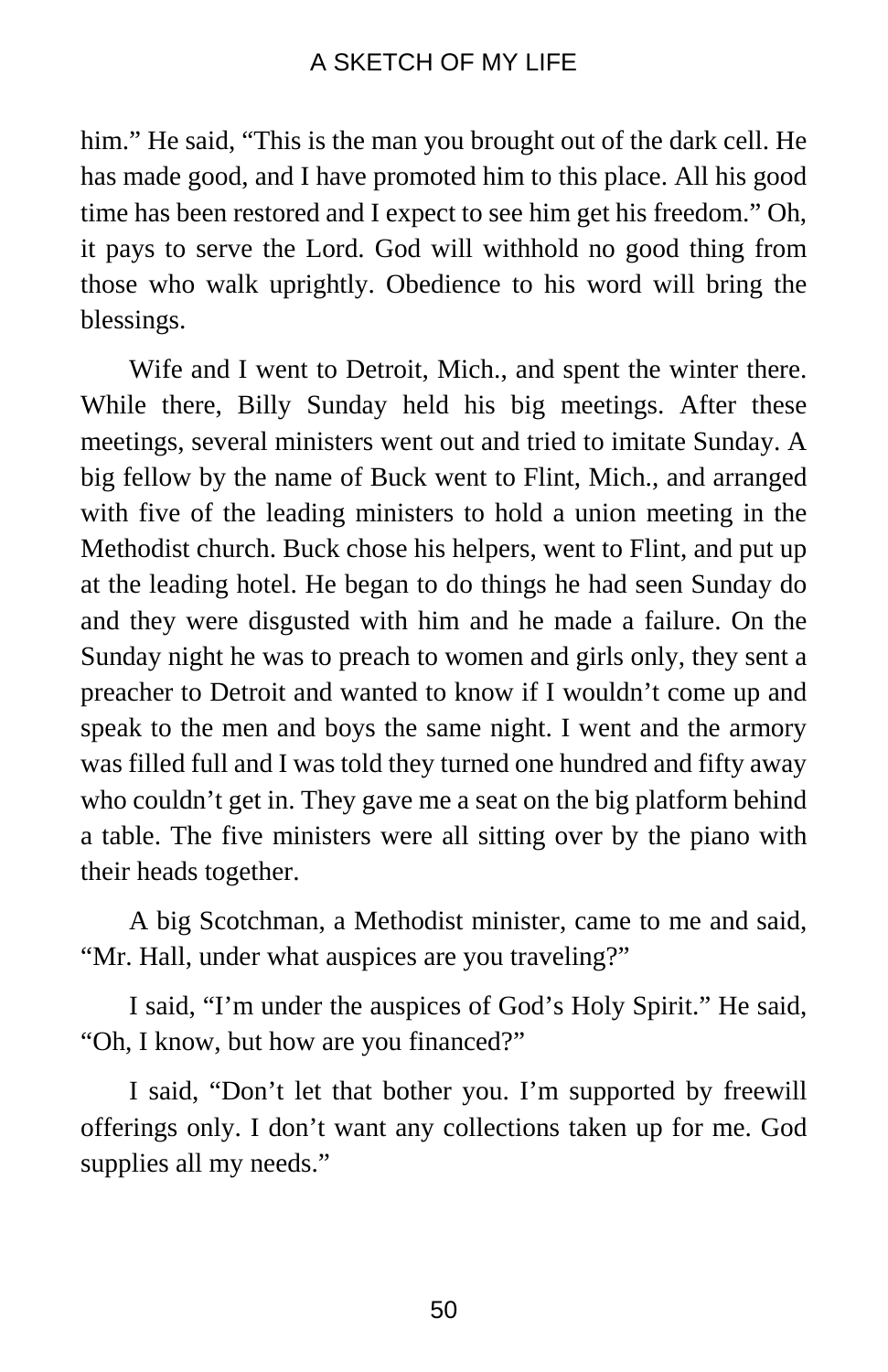He said. "I'm so glad. This man Buck is a failure and he has put us ministers over \$400 in debt, and we had hopes that we could raise the money here tonight." He went back and all those ministers gave me a smile. They told the audience of men and boys the condition Buck had placed them in and they wanted them all to help them out. So they sang a song, took up a collection, but didn't get what they wanted. So they said, "We are going to take up another collection," and they really begged the audience to help them out. The Scotchman told them he had already given to the last nickel he could give and begged them for help. They again gave their nickels and dimes as they had been trained to do.

When he introduced me, he said, "Here is a western Texas cowboy who has some kind of an experience that he is telling the people—Mr. Hall." Well, I began to speak, and I spoke about two hours under the anointing of God's Holy Spirit, and they were weeping all over the place, with handkerchiefs out, wiping tears. The Methodist minister came back to the table, swelled up, and finally said, "I understand this man is supported only by freewill offerings, and I want the privilege of putting in the first one." He turned my big Stetson hat over on the table, pulled out two bills, one a five and the other a one, and dropped the five-dollar bill into my hat and said, "All you who want an interest in this man's work, come up and drop it into his hat." Well, they came down the different aisles, filled my hat with one, five and ten-dollar bills, covered the brim and some fell off on the table. Praise Godl He's never failed. This has happened more than once.

I returned to Detroit and they sent a man to see me and wanted to know if I wouldn't come back the next Sunday night. Their wives and daughters wanted to hear me. I promised and went. When I arrived they said, "Oh, Bro. Hall, you came mighty near converting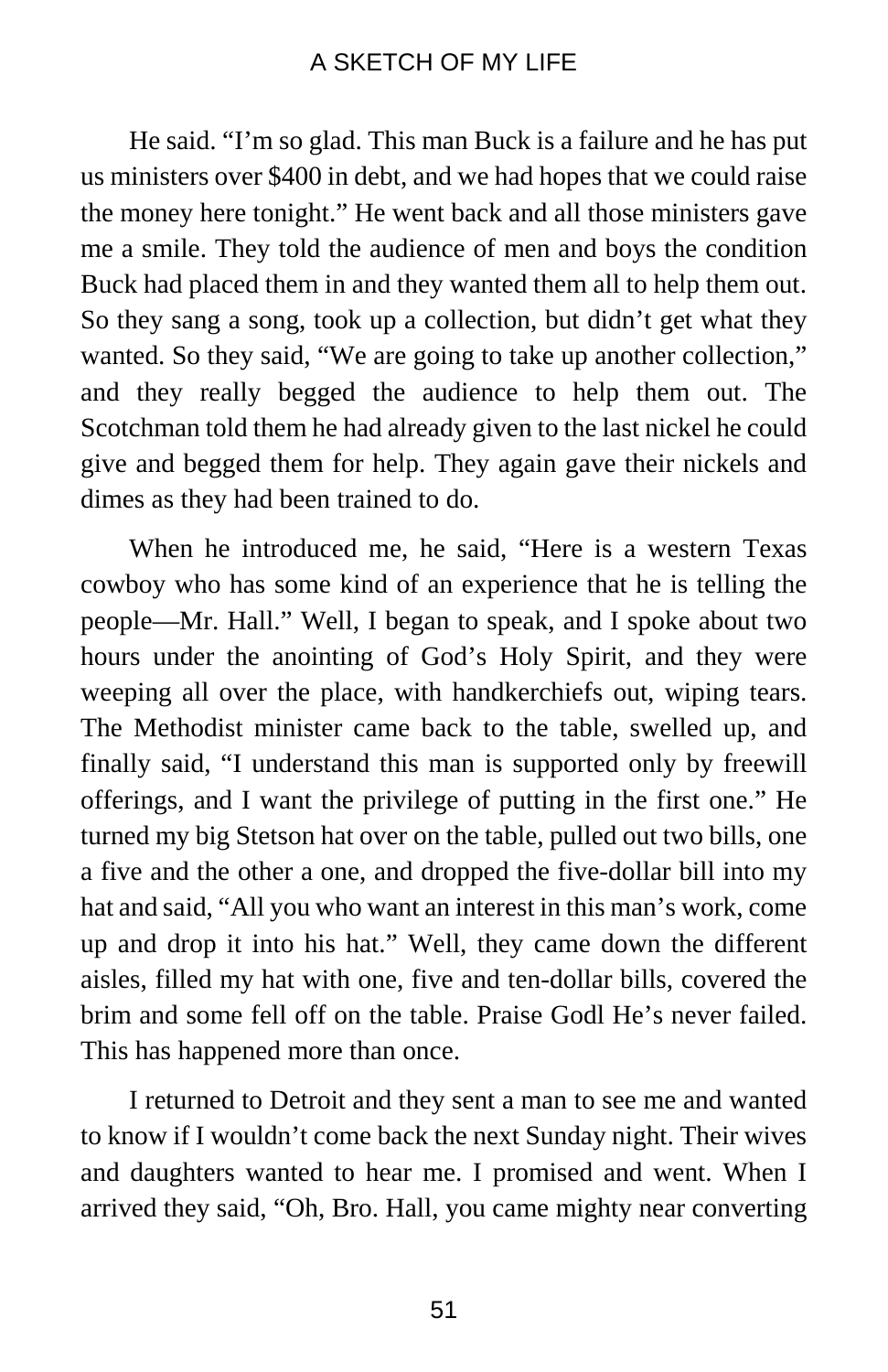our preachers, and the wickedest men in this town. Men who wouldn't go to church have been in their barns, fields and woods, seeking God." I said, "Give God all the glory and pray for the preachers."

When I reached Flint, Buck met me and said he wanted to have a talk with me. We walked four blocks. He said, "I never allow any man to speak in my meetings. I never sent for you and I want you to get on the first car and go back." I told him that I didn't want to speak unless God's sweet approval was on my speaking, and that the ministers had sent for me. When we got back to the hotel the five ministers were standing out to one side. I walked up and told them what he said.

They said, "Mr. Hall, this is our meeting and if anyone leaves, let Buck leave. We wish he would." We all went into the church and they took me up on the platform. Buck came up and I asked him to cut the preliminaries as short as he could and give me all the time he could. He took thirty minutes to introduce me. He said I was from Texas, and had some kind of an experience to tell. Then he went on to tell them what a wonderful man he was. He had pastored one of the largest Presbyterian churches in Illinois for twelve years. He went on to tell what wonderful things he had done and said that the good people all over that country had his picture enlarged and hanging in their parlors. When he sat down, he looked at me and said, "Mr. Hall."

I spoke one and one-half hours and the Lord blessed in that meeting. When I finished he jumped up and said, "You can consider yourselves dismissed." Two of the preachers with hats in their hands went to the large entrance and the people gave me a nice offering. Many of them shook hands with me and put their offerings in my hand.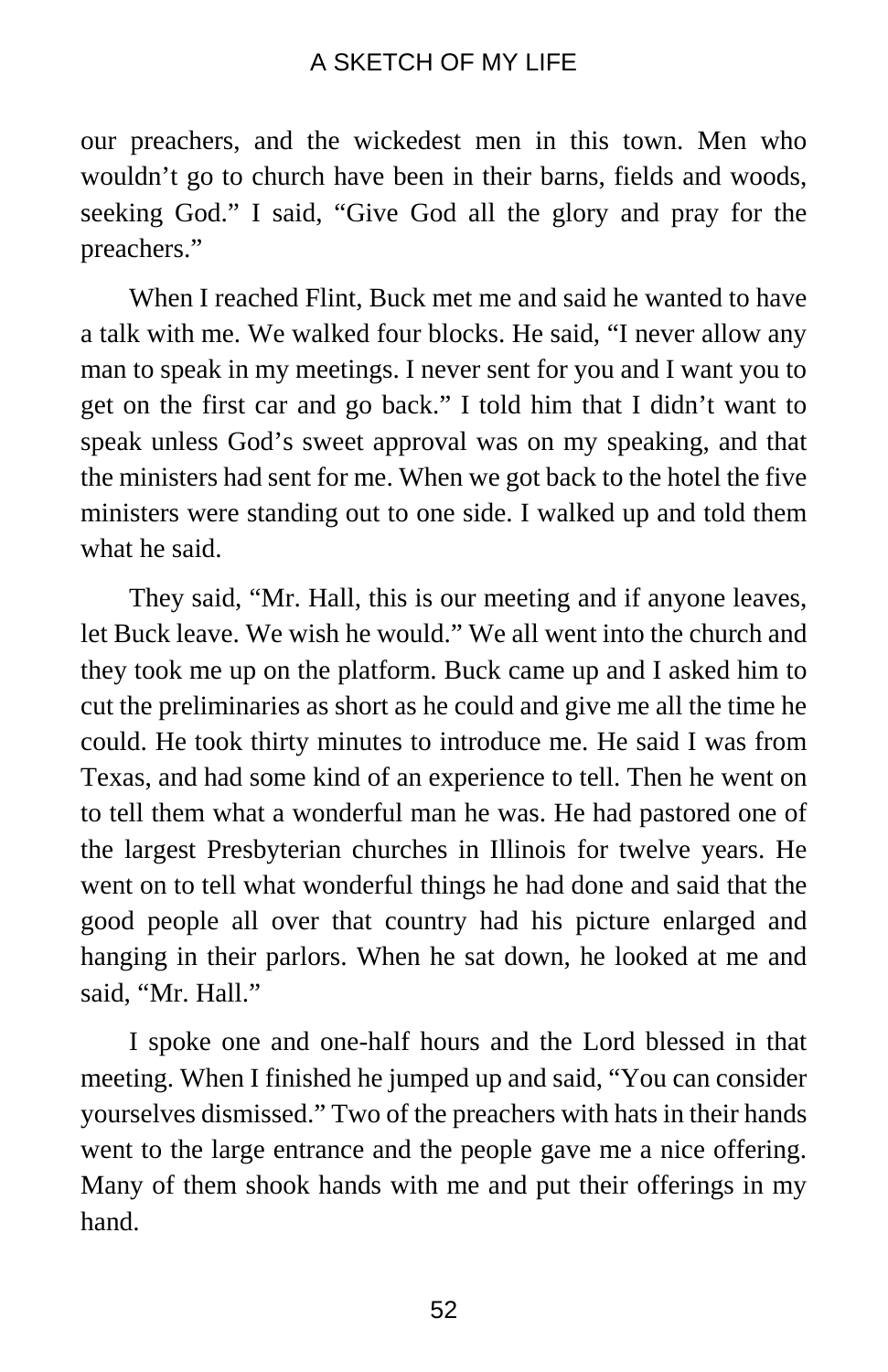I spent the night there. The next morning I was told the pastor of the Methodist church had sprained his ankle and could not walk. I felt impressed to go see him. I found him with crutches and his foot wrapped up and resting on a chair, badly swollen. I told him the Lord shed his blood for both body and soul and in answer to the simple prayer of faith he would remove the pain and swelling. I went on and told him what wonderful things the Lord had done for me, how he had healed me many times, before I ever knew anyone else was trusting him for healing. He said, "Oh, my ankle will get alright, but one of my very best members is lying over here at the point of death. Will you go over and pray for her?"

I told him I would. He had his assistant drive his car up to the front door and with his crutches he managed to get into the car, and we drove around a few blocks and stopped in front of a two-story house. She was upstairs, and he, with his crutches, managed to go upstairs. There lay a very sick woman, the mother of two little girls, with her sister. He stopped me and said, "Her husband is the leading physician of this town, and I want to call him."

The doctor came up. He introduced me and I went into the sick room, anointed her with oil, laid on my hands, rebuked the affliction in the name of Jesus and commanded it to leave her. See Mark 5:25- 34 and James 5:13-16. The Lord sent his healing virtue through her. The fever left and she said, "I'm healed." I told them to give God all the praise and glory.

I went downtown to get ready to return to Detroit when the pastor sent for me. He said, "The doctor owns a beautiful bungalow out on the lakes and they want you to go out with them and spend a few days." I got in the car with the doctor, his wife and two little girls. The doctor had a roll of steak, a dressed chicken and lots of good eats. We went out the same evening that his wife was healed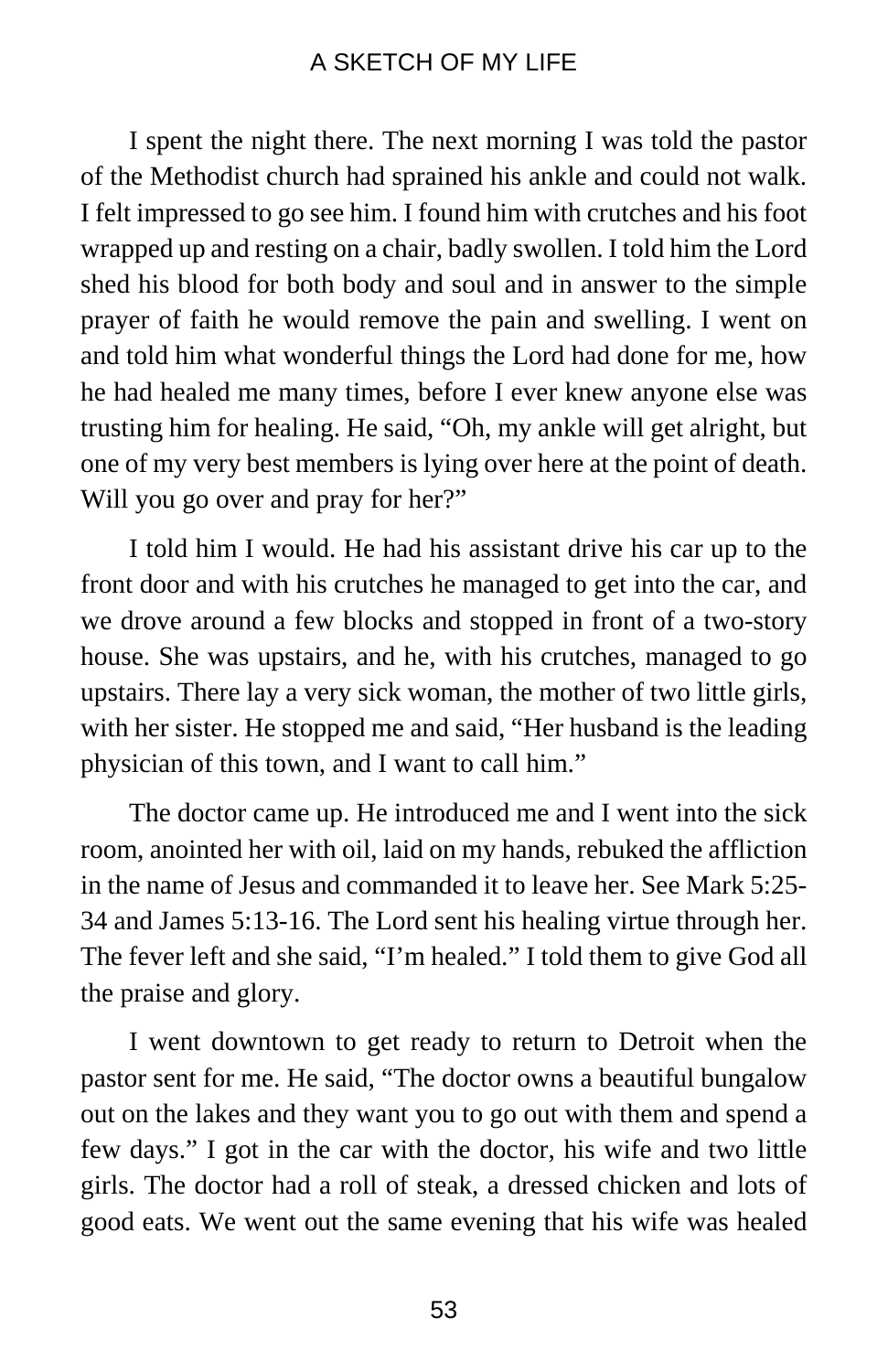in the morning. She did the cooking, and my, what a feast. I spent two days and nights with them. I have often had a desire to return to Flint, Mich. I would love to meet those good people again.

My little wife has often said, "If the Lord gives you anything, you turn right around and give it away." Well, what does the Word say? "It is more blessed to give than to receive." The Word tells us that our alms and our prayers are recorded up in heaven. You may have all the world and its so-called pleasures, but give me Jesus. There is but one home for me and that is the home of the soul. My treasures are all up there. I tell her if I would take what God gives me for my own selfish way, God would stop the avenue of its coming, "This poor man cried, and the Lord heard him, and saved him out of all his troubles. The angel of the Lord encampeth round about them that fear him, and delivereth them. O taste and see that the Lord is good: blessed is the man that trusteth in him. O fear the Lord, ye his saints: for there is no want to them that fear him." (Psa. 34:6-9).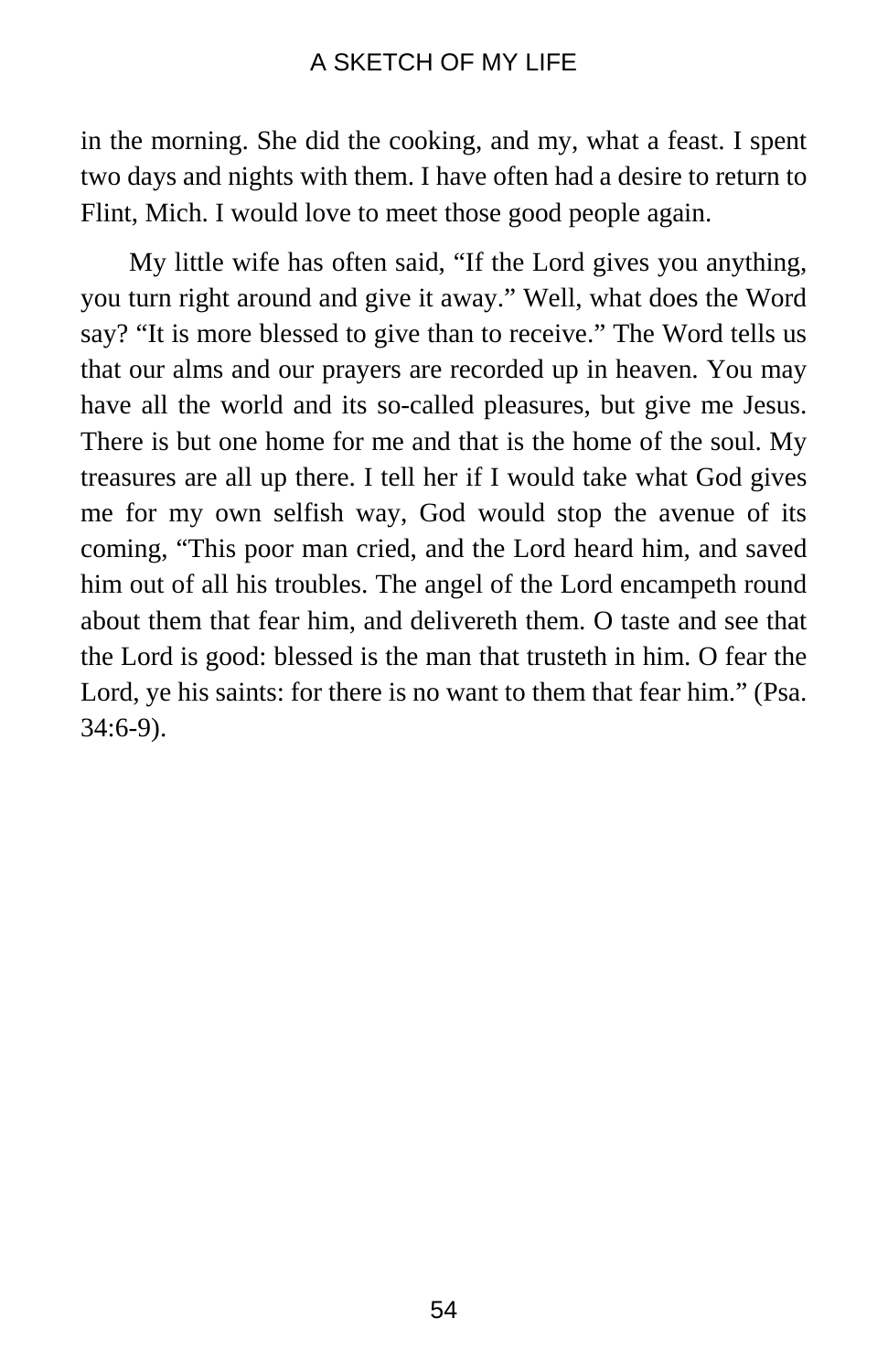# **Chapter VIII**

After spending the winter in Detroit, the Lord showed me plainly that he wanted me to take this evening light gospel in all its purity to New York State and to make all the prisons I could and to give my experience to fathers' and mothers' sons and daughters behind prison bars. The impression came, "You take the train for Buffalo, Tuesday morning." I said, "Amen, Lord." I had learned that when making a trip to New York City you should take no baggage with you. It will cost you more to get it transferred around than it will yourself. Wife had a large trunk and a suitcase. I had a steamer trunk, a large suitcase and a leather handbag. I persuaded wife to put her suitcase in her trunk, and for us to put just what we needed in my suitcase. I would take my suitcase and she my handbag, and we would leave our trunks in Detroit. I had made the Y.M.C.A. my headquarters all winter. We had a small room on the ground floor in one of the leading hotels. It was a side room, steam heated and comfortable, but cheaper. We ate our meals in the different restaurants, and many times were invited out into some of the best homes in Detroit to eat.

I went to Dr. A.C. Studer, general secretary of the "Y," and one of the finest men I have ever met, and told him we were leaving for New York State, and I wanted to move our trunks up into the attic into the trunk room. He said, "Mr. Hall, place your name and address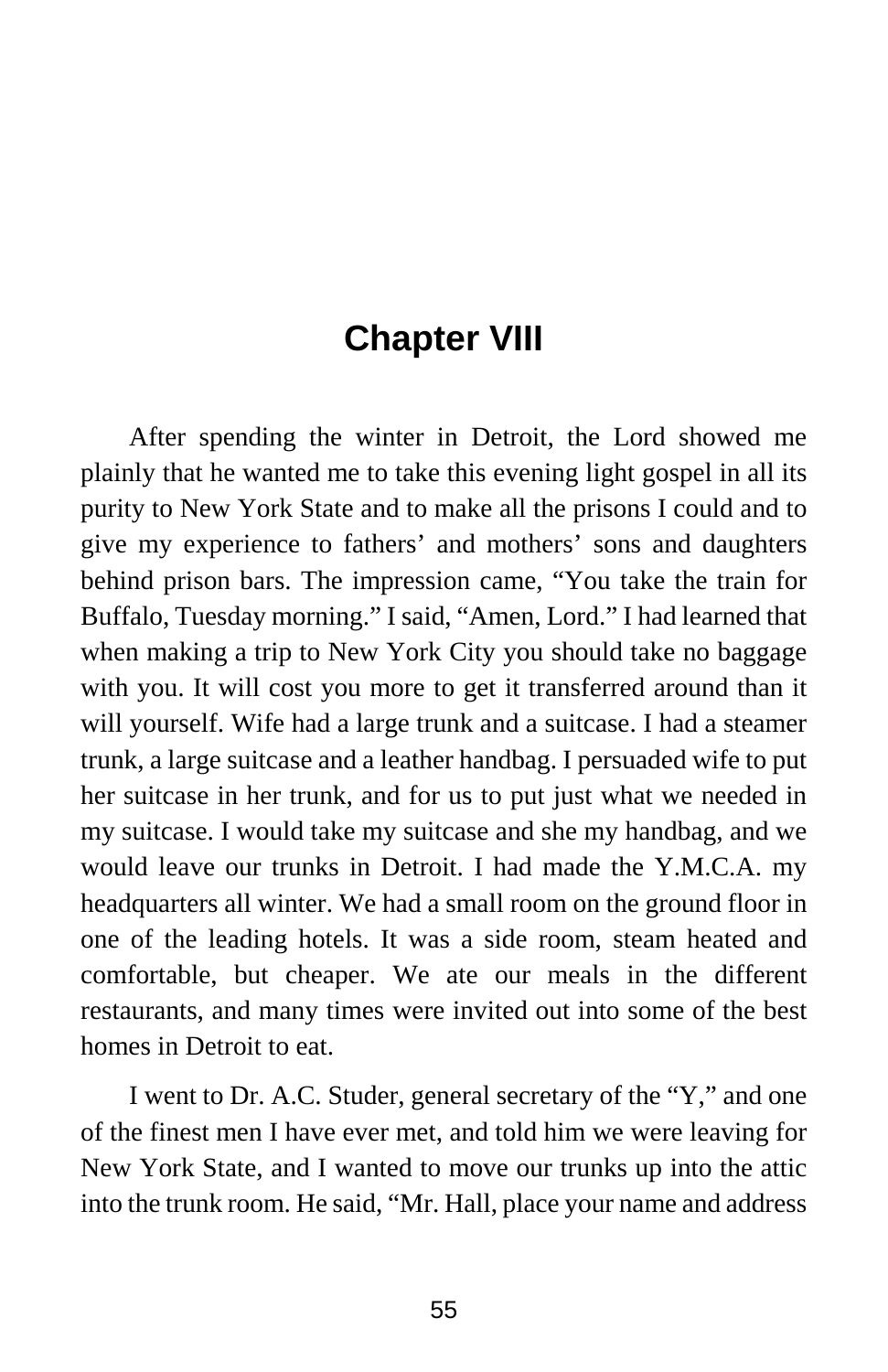on them plainly, and it makes no difference where you are, or in what country, when you get ready for them notify me and they will be sent to you prepaid." God is still blessing this man. I had a letter from him a few weeks ago.

The little wife asked me how much money I had. I said about a dollar and a half. She said, "You look like going to New York." I said, "I must be about my Father's business. Has he ever failed me?" This was Friday and I had promised to speak that evening in an old mission. The business men of Detroit had organized a Billy Sunday Club of five hundred members. One had to die or move away before another one could join. They sent me word that they were having a big meeting that night and were giving three speakers five minutes a piece to speak and they wanted me present. I told them I could not come, because I had promised to speak in the mission. They insisted and said, "Mr. Hall, you must come."

I finally told them I would go speak in the mission and when they were ready for me, to drive a car up in front and I would excuse myself and go with them. I spoke about forty-five minutes, and they arrived. I bowed to the chaplain and went with them. They brought me up the back way, and I took my seat on the platform. There were three or four who spoke and they held the watch on them and when the five minutes were up someone stuck up his finger and they sat down. They called for me and said, "We want to know why you are in this work and how you are doing it." I knew I could not say much in five minutes, and when I knew my five minutes were up I stopped and looked at them and they said, "Go ahead, Mr. Hall." Well, I spoke about twenty minutes and sat down. There were two or three who came and shook hands with me on the platform. It was a special meeting. Each member had brought a friend and the place was crowded. A bunch of boys came in, dressed in white, and they came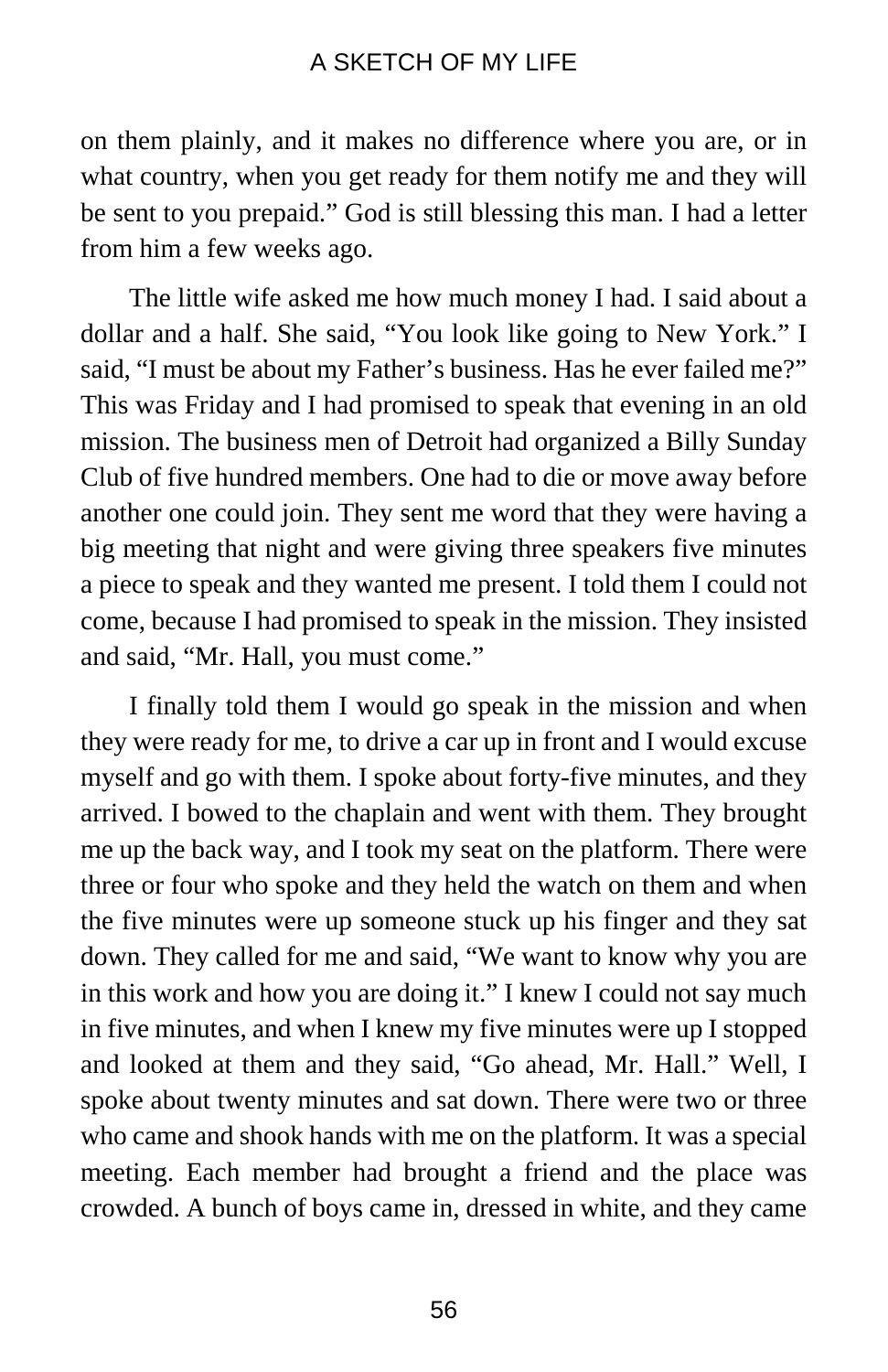down each aisle handing out sandwiches which were very good. Then they came out with blocks of ice cream which were good. Then they came out with boxes of cigars. God had saved me from the tobacco habit. I noticed an exit light at the side of the platform so I went out.

When I reached my room the little wife said, "Did anyone give you any money?" I said, "No." She said again, "You look like going to New York State." I said, "Please don't murmur, complain, or find fault, the good Lord showed me plainly he wanted us to go, and it has never entered my mind how it would be done. My trust is in the living God."

Monday morning the same club sent for me again. I went down to a little office they had. The secretary-treasurer said to me, "Mr. Hall, the members of this organization put in one dollar apiece and here is \$500 with which you are to carry the gospel to New York State." Well, praise the Lord! Yes, I can trust him. Read and see what the word of God says about a hireling: "But he that is an hireling, and not the shepherd, whose own the sheep are not, seeth the wolf coming, and leaveth the sheep, and fleeth: and the wolf catcheth them and scattereth the sheep. The hireling fleeth, because he is an hireling, and careth not for the sheep. I am the good shepherd, and know my sheep, and am known of mine." (John 10:12-14).

The next morning wife and I went to Grand Central Station and bought our tickets to Buffalo, N. Y. When we arrived in Buffalo we found they had just finished a large tabernacle for Billy Sunday, and his meeting had just started. I began to speak everywhere a way was opened for me. They wanted to know if I would speak in the First Baptist church Sunday night to men and boys only, the same night Billy Sunday would speak to women and girls in the tabernacle. I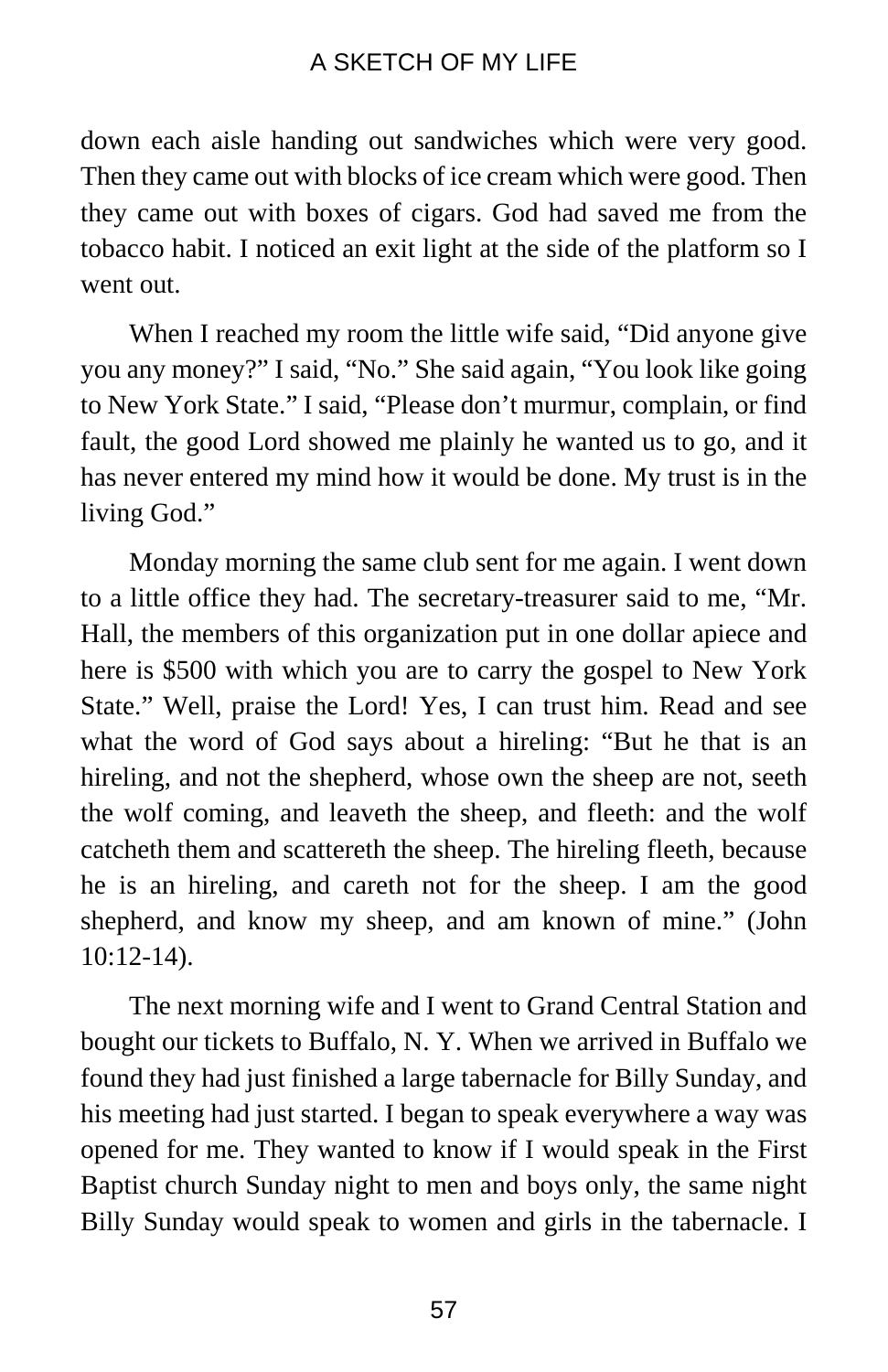told them I would. They said, "We will have Sunday to advertise the meeting." Sunday, like Buck of Michigan, had a rule that he would advertise no man's meeting in his. Well, they said, "We had the tabernacle built, and we will see that he does advertise the meeting that you are to speak in."

They went to him. When they met him this time they had him in a close place, and his only way out was, "You tell Hall that I want to see him." When he finished that night (each night after he finished they would run him down a small walk into a bathroom where they rubbed him down like a race horse in alcohol), I walked up in front, and Mrs. Sunday's nephew said, "Here comes Hall now." Mrs. Sunday took me by the arm and led me down to the bathroom, and when she spoke he said, "Come in." When we stepped in he was standing there naked, holding a towel up in front of him. He said, "Big Bill, are you willing for me to advertise this meeting my way?" I said, "Yes, Sir." He said, "That's all."

He always had Rodeheaver to make the announcements, and when they were ready for him he would run out on the platform with a handkerchief in his mouth, shaking his head like a dog, or he would run out on the platform, step on the back of a chair and then on top of the pulpit, where he would pull off his coat and throw it one way, his vest another, and his tie another. He would jump off the pulpit, run across the platform, fall and shout, "Safe." But for the next two nights he walked out quietly and said, "Mothers, sisters, wives, daughters, and sweethearts, Sunday night I'm going to speak here to women and girls only. I want everyone of you to bring your fathers, husbands, brothers, the boys and your sweethearts. They will leave you here and go over two blocks to the First Baptist church where big Bill Hall from Texas will speak to men and boys only. I have never heard him, but they tell me he has a wonderful message, and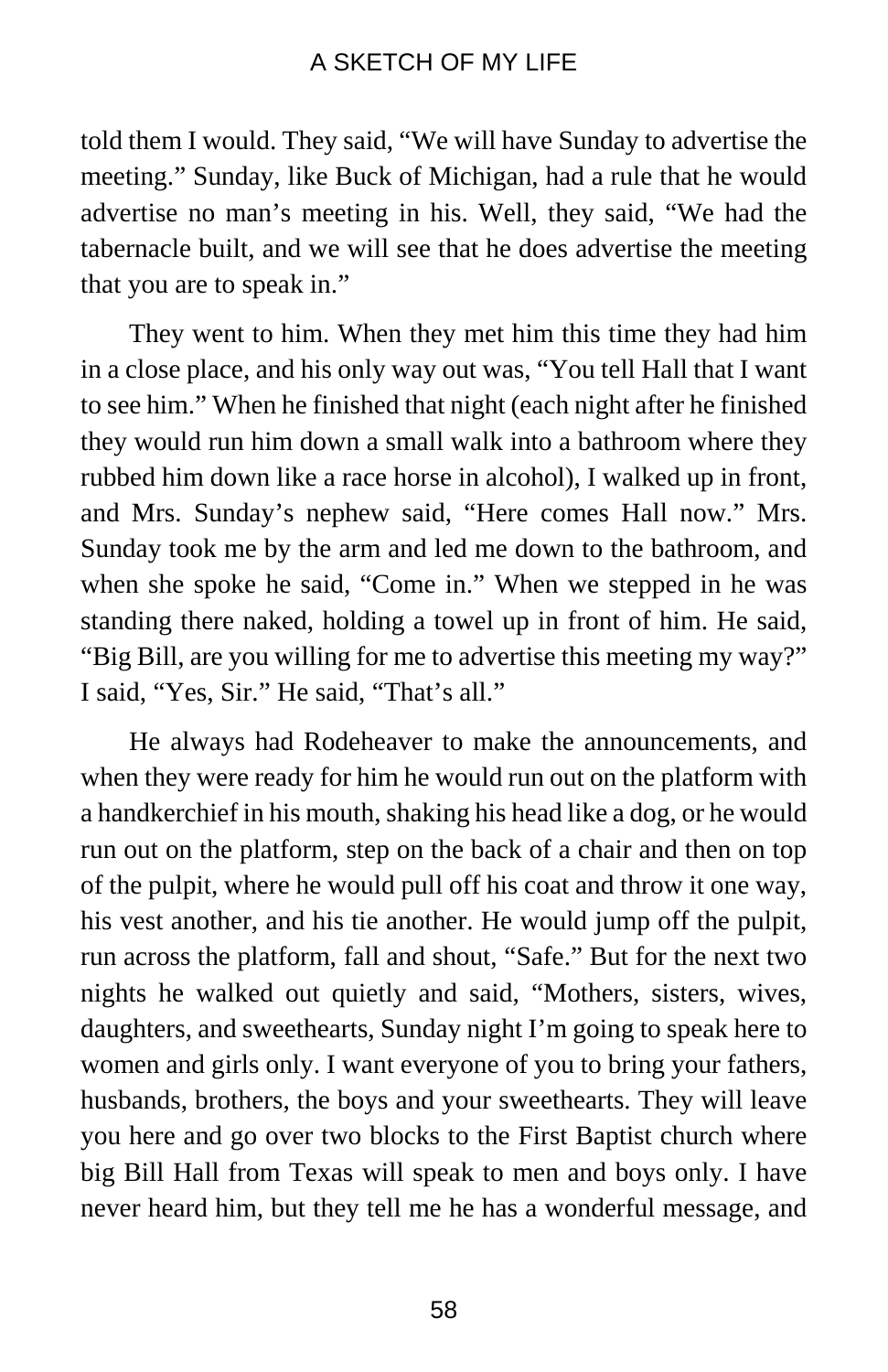they will not be disappointed. Rhodeheaver will lead the song services here and Dr. Ward will lead the song services for Hall." He announced it the same way the next night. All of Sunday's male help came to hear me. The church, balcony, and aisles were crowded and as far as I could see outside. I spoke for over two hours under the anointing of God's Holy Spirit, bringing to them this evening light gospel in all its purity and beauty. Many said, "This is a meeting that will never be forgotten."

We left Buffalo, making many prisons, and finally reached Albany, the capital. There we took a boat down the Hudson to New York City, which covers four counties and, it is claimed, has more people than four states back here (west). We spent three and onehalf months there and I could not fill all the calls. I spoke in the large churches in New York and I never failed to tell them about the New Testament Church of God, and that the evening light is shining just as it did in the morning time of this gospel day. I could never find a building that would hold all the people that came to hear me. I was asked to speak in the 8th Street Mission and it was crowded. God wonderfully blessed, and I learned there was no one there but the gospel workers of that district.

I received a call from Trenton, New Jersey, wanting to know if I would come and be with them over the week end. They had arranged for me to speak two hours from ten to twelve. A. M., in the state prison. I said, "Yes, I will come and how about bringing Lady Hall along?" They said, "Yes, we didn't know there was a Mrs. Hall." They said they would meet us the next afternoon. Wife had given me to understand that there was one thing she would not do, and that was to go under the Hudson River through a tube on a train, seventy-five feet under the water. I said to wife, "I have a call to come to Trenton, New Jersey, and be with them over the week end.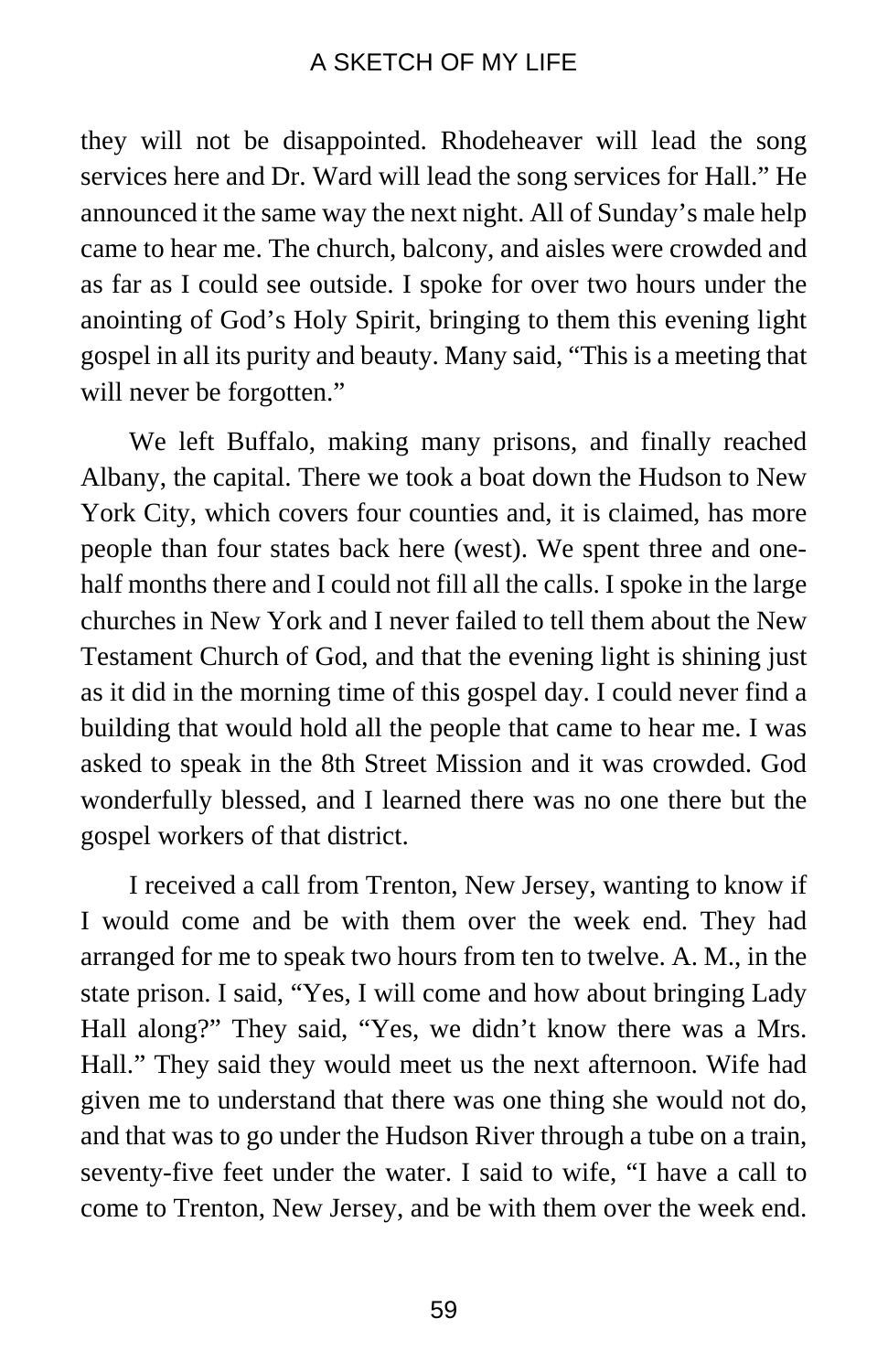Would you like to go?" She said she would.

We got on the underground railway and went to Grand Central Station. I bought our tickets and we boarded the train for Trenton. It ran right out of the station and under the Hudson River through a tube. It was very damp in the coach and the wife slumped down in the seat. When about half way through the train ran under a light. Wife raised up and said, "Don't you know, if the water should break through it would drown us like rats," and "zip," it was dark again. Well, when the train ran out on the other side, the little wife read the riot act to me and gave me to understand she would never go under it again. (When we came back, we had to stop and get off the train and ferry across in a boat.)

They met us at the train, took us to the best hotel and gave us a suite of three rooms. We went out to dinner, and when we came back we sat down in big easy chairs. The streets were lighted beautifully below, and I said, "Let's go out and look the city over." She said, "You may go, but I'm happier than I've been for a long time." I went out and up the street. After I had walked about two blocks I felt led to turn up a side street. I went a half a block and came to a large mission half full. It was then nine o'clock. I went in and sat down behind the rest. Just as I sat down a lady was speaking and she said, "Come on up here, Bro. Hall. I've just been telling these people about you." I went up and spoke about forty-five minutes. She had heard me in the old 8th St. Mission in New York City. I went back to the hotel and had a good night's rest. At nine o'clock the next morning the phone rang and Mr. H.M. Voorhees said, "Meet us out in front. My wife and I want to show you some of the interesting places of our city before we go to the prison." We met them and went with them, and at ten A. M. we drove up in front of the old prison. We went in and there were hundreds of prisoners seated and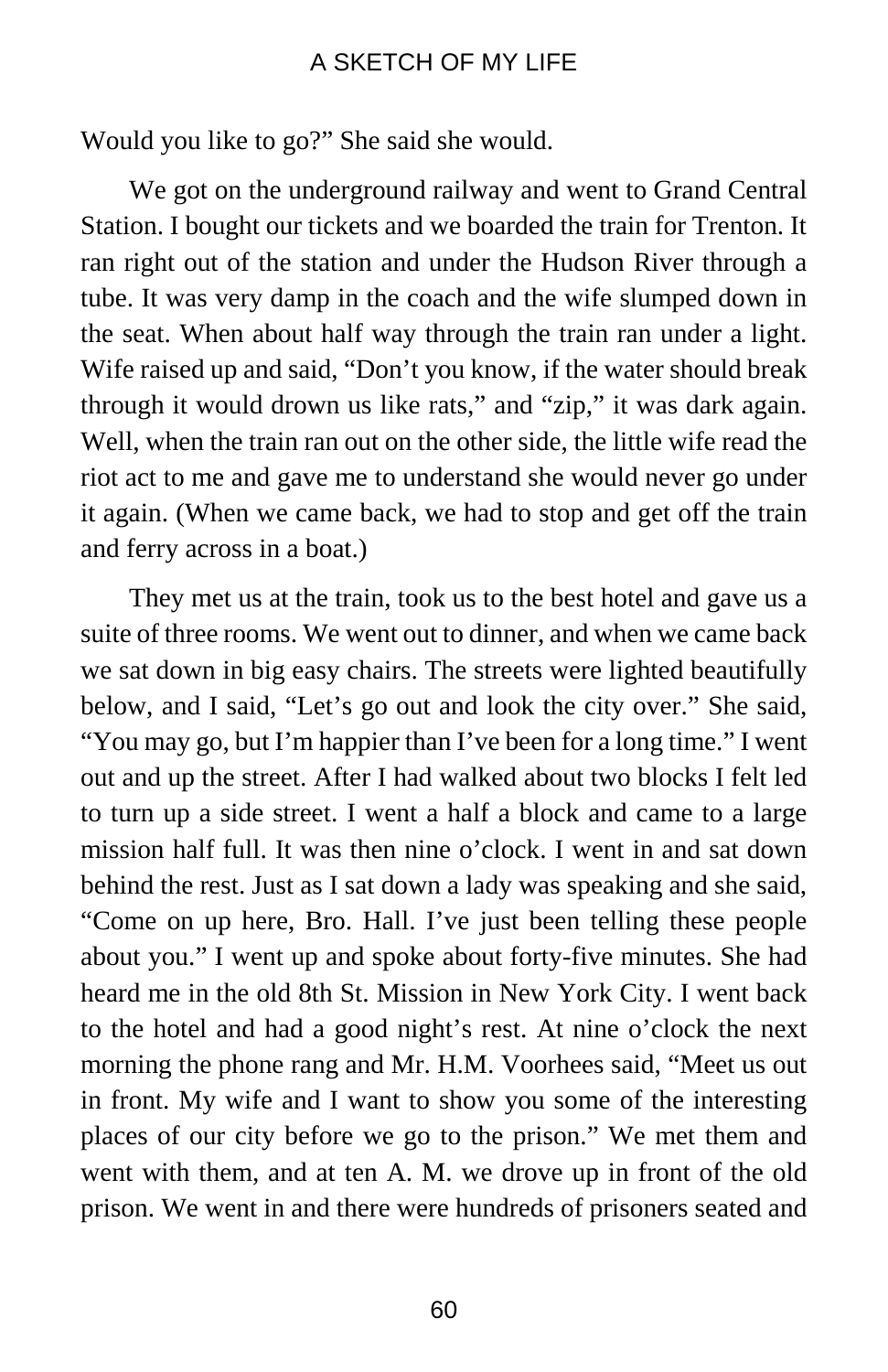four or five of his friends. I spoke for over two hours and they were weeping all over the place. It was a meeting never to be forgotten.

We drove back to the hotel and they returned home. Then at three o'clock that afternoon the phone rang again and Mr. Voorhees said, "I have arranged for you to speak to four hundred prisoners in the county jail. Will you come?" I said that I would. We drove to the jail and I spoke an hour. I went back to the hotel, had dinner and at seven o'clock the phone rang again. Mr. Voorhees said, "Meet wife and me out front." He drove us to the Presbyterian church where they had advertised I would speak that night. He turned me over to his pastor, and our wives and their two children went into the church.

The people kept coming in, and the pastor became very excited. He came to me and said, "How long does it take to tell your story?" I said, "An hour, and sometimes two hours." He said, "Impossible, you cannot speak to my congregation over thirty minutes."

I said, "I can hardly get started in thirty minutes."

He said, "Not over forty-five minutes. I have a very wealthy congregation, and they won't stand for it."

I began to pray, and I caught Mr. Voorhees' eye, and I motioned for him to come up. I told him what the pastor had said.

Mr. Voorhees said, "This is my meeting. You pay no attention to him. Let the Lord have his way with you."

The people kept coming. They filled the church, lined up around the walls and as far as I could see outside. There was a piece in the morning paper saying that the big brick church was thirty years old, and that was the first time it had ever been known to be full. The Lord wonderfully blessed me and I spoke for two hours. The people said it didn't seem over forty-five minutes. The pastor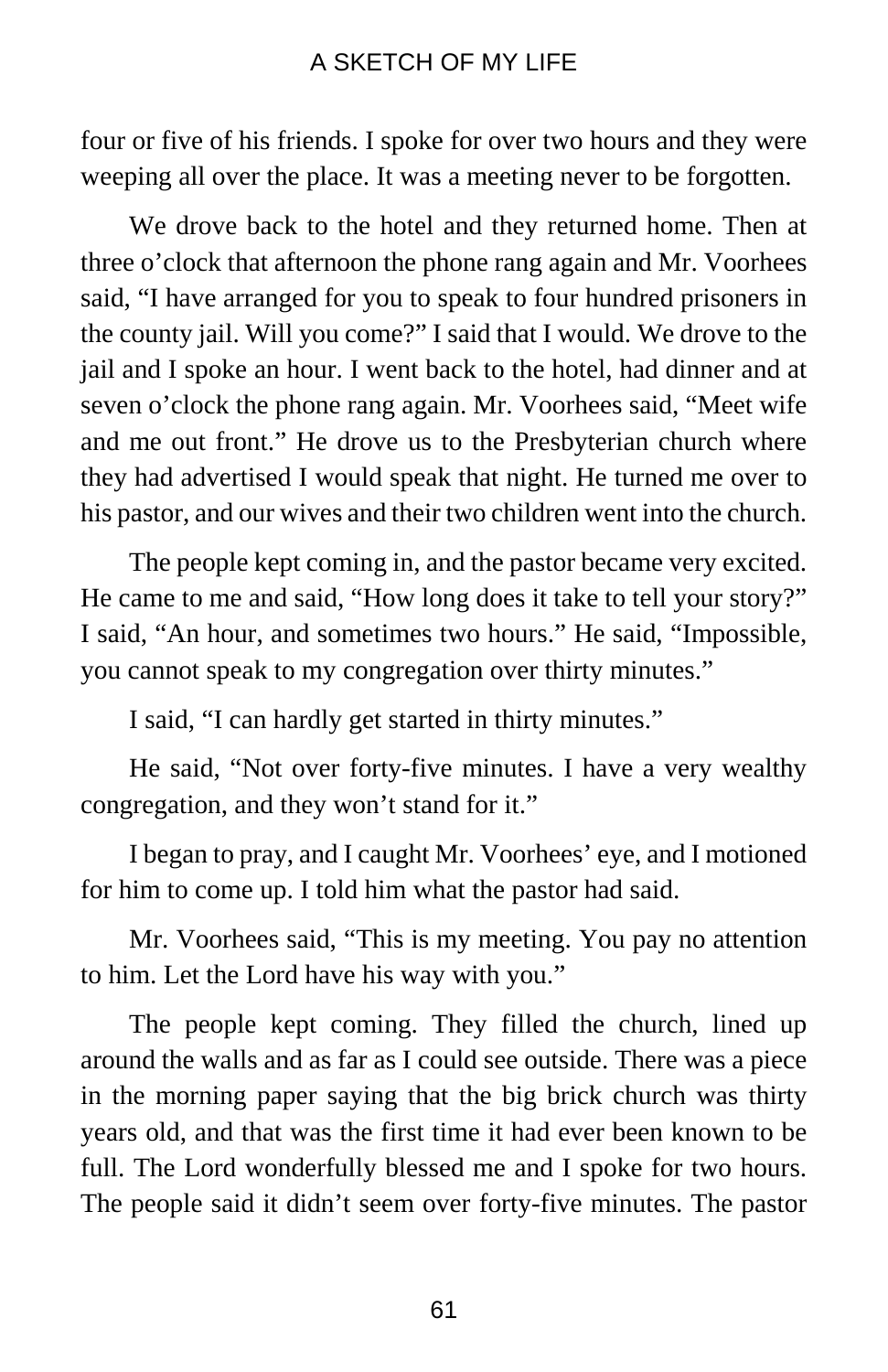dismissed them. Mr. Voorhees stepped to a table down in front and said, "There has not been one word said about money; but I understand this man accepts nothing but freewill offerings," and he turned my hat over on the table, threw in a ten-dollar bill and said, "All of you who want an interest in this man's work, come down and put it in his hat." About one-half of the congregation went out the front. The others came down and filled my hat with ones, fives, tens, quarters and halves, covered up the brim and some fell out on the table.

We stood visiting until about all had gone out. Mr. Voorhees said, "There is your freewill offering, Mr. Hall." The pastor ran to the table as if he wanted to count it. I ran my hand into the hat and began to stuff the money into my pocket, and said, "Oh, the Lord knows all about it."

We returned to the hotel and the next morning began to pack our grips, getting ready to return to New York. The phone rang and Mr. Voorhees said, "The business men of this city want to hear you. Can't you speak to them from twelve to one o'clock in the Y.M.C.A.?" I said, "Yes, Sir." I went over and spoke for about one hour, and in shaking hands with me they gave me thirty-some-odd dollars. Yes, God will care for his own. Praise him!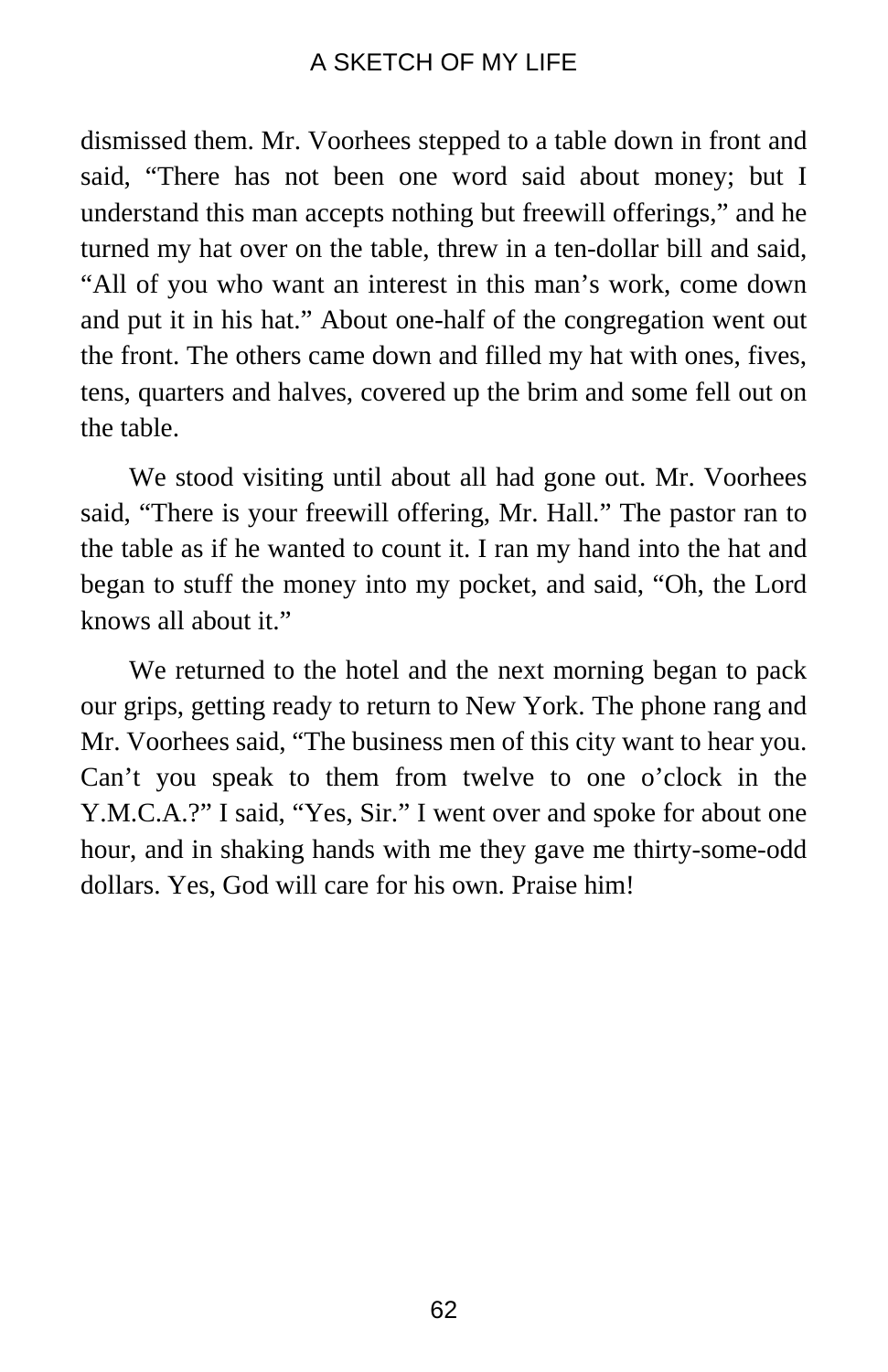# **Chapter IX**

I went back and we again began to get ready to return to New York City. The phone rang again and they said, "We have arranged for you to speak to twenty thousand soldiers out here in camp. They are leaving tomorrow for France. Will you come?" I said, "Yes." That evening three couples and I went to the soldiers' camp. They had the place lit up as bright as day. They had three boxes, a large one, a small one by its side, and a middle sized one on top of the big one. I went upon those boxes in the middle of the camp and spoke for two hours. They called me back. I spoke again and they called me back the third time, and again I urged them to give their hearts to God and go trusting in the Lord. Every one of them was some mother's boy. "I waited patiently for the Lord; and he inclined unto me, and heard my cry. He brought me up also out of an horrible pit, out of the miry clay, and set my feet upon a rock, and established my goings. And he hath put a new song in my mouth, even praise unto our God: many shall see it, and fear, and shall trust in the Lord." (Psa. 40:1-3).

The next morning after we had packed our grips, I started to the desk, and the clerk raised both hands and said, "All bills have been paid." Praise God! The good Lord willing, I expect to pay them another visit in the near future. Trenton, N.J., is a wonderful city and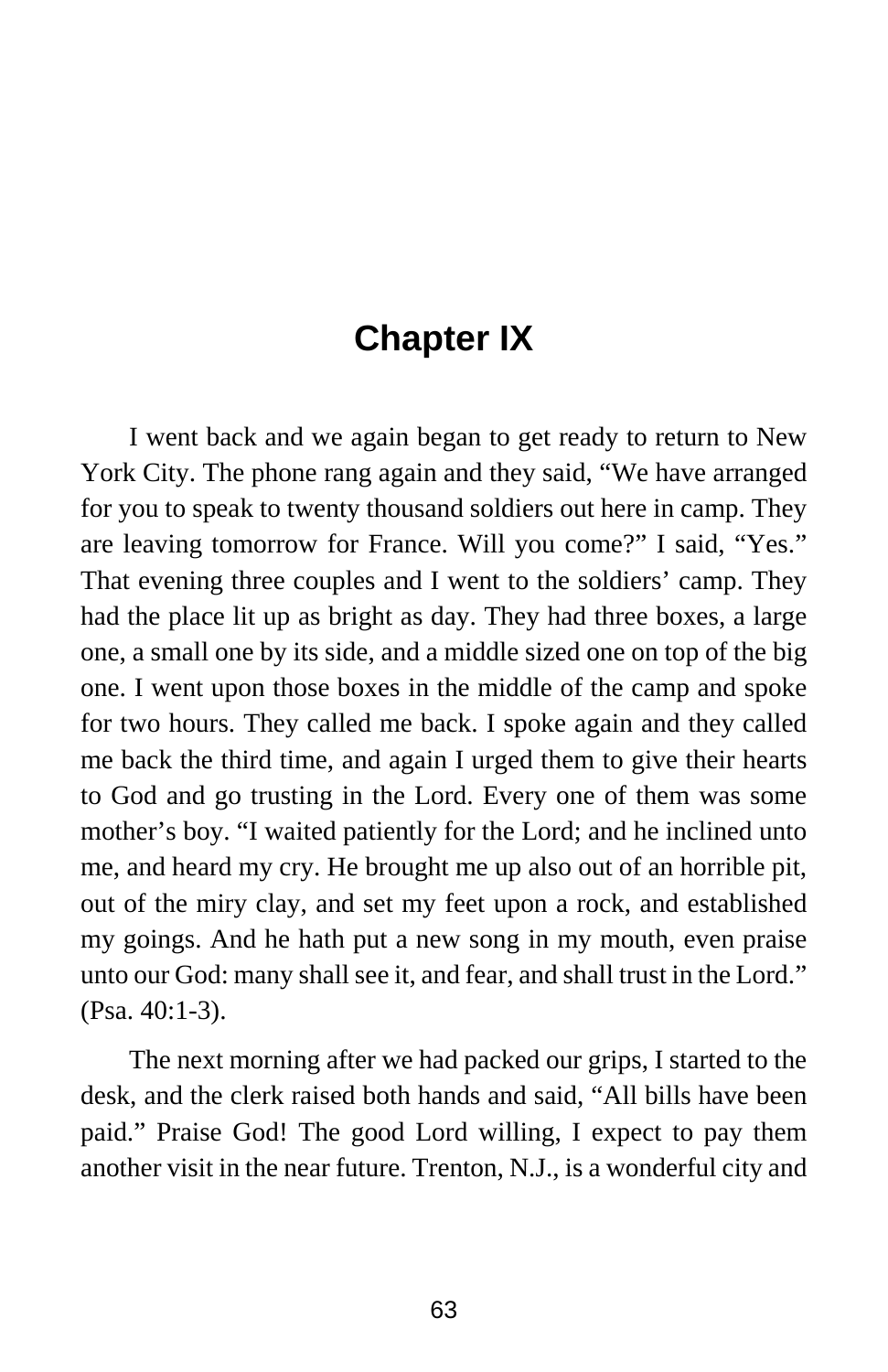filled with wonderful people, and they, like all good people love the truth and admire a man who will preach the word of God.

We returned to New York City, where I was billed to speak in the largest church in Brooklyn. I spoke under the anointing of God's Holy Spirit for two hours. God wonderfully blessed in that meeting. A very wealthy couple came down the aisle and the woman shook hands with me. She held on to my hand and said, "Oh, Bro. Hall, you were just simple enough to take God at his word and believe it." I said, "Yes, and I'm glad of it." She said, "A man who is doing what you are ought to be putting up in the best hotels, riding in pullman trains and traveling as a gentleman. If you will join our church, we will finance your work."

I told her, "I appreciate your interest; but did you know that if the Word, the blood, and God's Spirit make me free, I'm free indeed. I'm as free as the little birds that flit and fly here and there, as free as the air we are breathing. And if God impresses me to go down in the slums and deliver a message I can say, 'Amen, Lord,' But if I'd join your church, in a little while your 'big ones' would be telling me what I could preach and where I could go. Oh, no, that would be bondage. I'm under the auspices of God's Holy Spirit only, and if the Spirit makes me free, I'm free indeed."

Sometime after this, I was in a meeting with Bro. Riggle in Oklahoma City. I spoke on Sunday night and God gave us a good meeting. The Lord impressed me to take a message to the prisons of Kansas. I stopped over in Vinita, Okla., where John Harmon was holding a meeting. The little church wasn't half full. John Harmon was chairman of the State Ministers Board, a job the Lord never gave him. He was called away for three days to look after what was supposed to be some crooked preachers. The pastor advertised that I was supposed to speak, and the church and the yard would not hold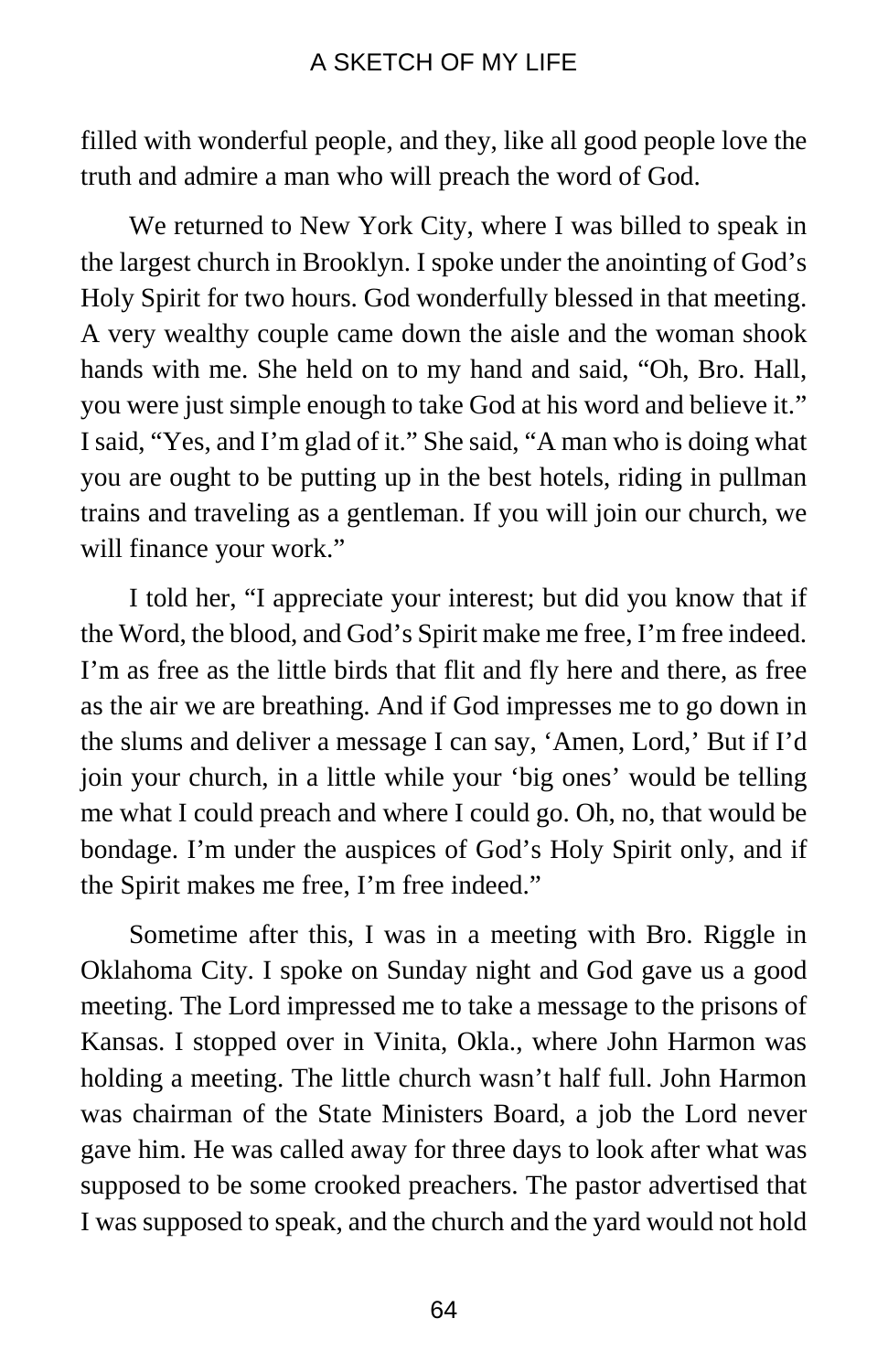the people who came to hear me for three nights. Harmon returned and took the pulpit and the crowd dropped back to where it was before. That night the pastor, Harmon, and I went to pray for a sick Sister, and the Lord healed her. We reached the pastor's home at eleven p.m. and I said, "I'm leaving on the three a.m. train for Kansas City." The pastor said that if I would stay over another night he would take up a collection for me. I told him that the Lord would take care of me. Just before I started he gave me ten dollars and his step son gave me five dollars.

The train pulled into Kansas City just at sunrise, and as it was coming in, the Spirit said to me, as plain as he ever spoke to Paul, "Be not afraid, I have much people in this city." I said, "Amen, Lord." I had planned to stay only a few days. I made the state prison, the U.S. prison and the women's prison, when the way opened and I began to speak in the large churches. I couldn't fill all the calls. They called me back the second time to speak in the state prison. God wonderfully blessed in all of these meetings.

I went out to what was the school that Bro. Peterson built, but when I got there I found that the large building had been sold to two sisters who had turned it into a boarding house. I told them I wanted to get a room, but they said they were sorry, the place was full. I told them I was very tired, that I had been going day and night, and all I wanted was a place where I could lie down and rest. They said, "We have a bed, light, and one chair in the attic; if you can use that you may." I went up and had a good rest. I came down the next morning and asked them how much I owed them. They said, "Fifty cents." I paid it and went on for the day. I came back that evening and told them I would like to have my bed. They said, "Very well." I spent another night and said to myself, "This is better than my Savior had, God is love."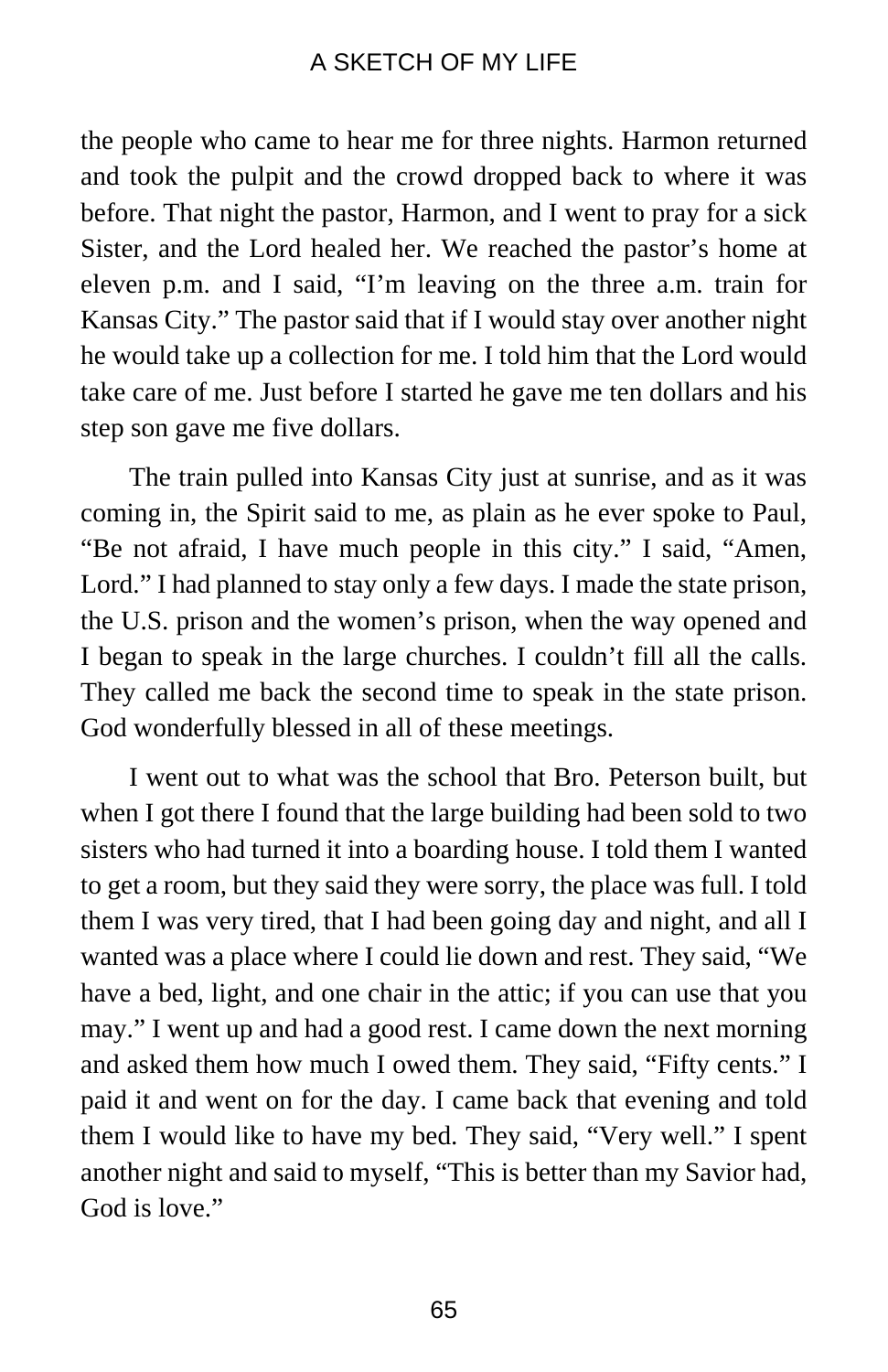The next morning I came down and I noticed a long table that reached clear across the building, and the men and boys had just sat down for their breakfast. There was just one vacant chair at the head of the table. I walked up to this chair and said, "Boys, let's ask God's blessing on us for the day before we eat." You could have heard a pin drop. All eyes were upon me as I asked God's richest blessing upon us all that he would protect us through the day, supply our needs and make us a blessing to someone. We all enjoyed our breakfast and when we were through I said to the landlady, "What is my bill?" She said, "You don't owe us anything. We need you here. You may make this your home."

I would take my breakfast and supper there and would sleep there unless I was billed to speak somewhere. After I had been there a few days I saw them moving a bed, dresser and some other things into the office. When they finished they said, "Bro. Hall, you go up and get your suitcase and other things; this is yours, move in." Well, praise the Lord I spent three months in that place and oh, the kind treatment I received. If I was going to speak out any distance they would call the boy and have him take me in their car.

It was only two blocks to the church of God on 11th and Toping streets, where Bro. G.T. Neal was pastor. When I was not busy I went there to church. There were five or six ordained ministers in Kansas City who also came there to church.

I felt led to work my way on to the Anderson Camp Meeting in Indiana, and on Friday I packed my suitcase, getting ready to start. That afternoon Bro. Neal drove up in front and blew his horn. I went out and he said, "Bro. Hall, my old father lives over in Kansas, and he's been blind for twelve years. Wife and I want to go over and spend the week end with them, and I want you to fill my place and pulpit while I'm gone." I said, "Oh, Bro. Neal, why call on me? there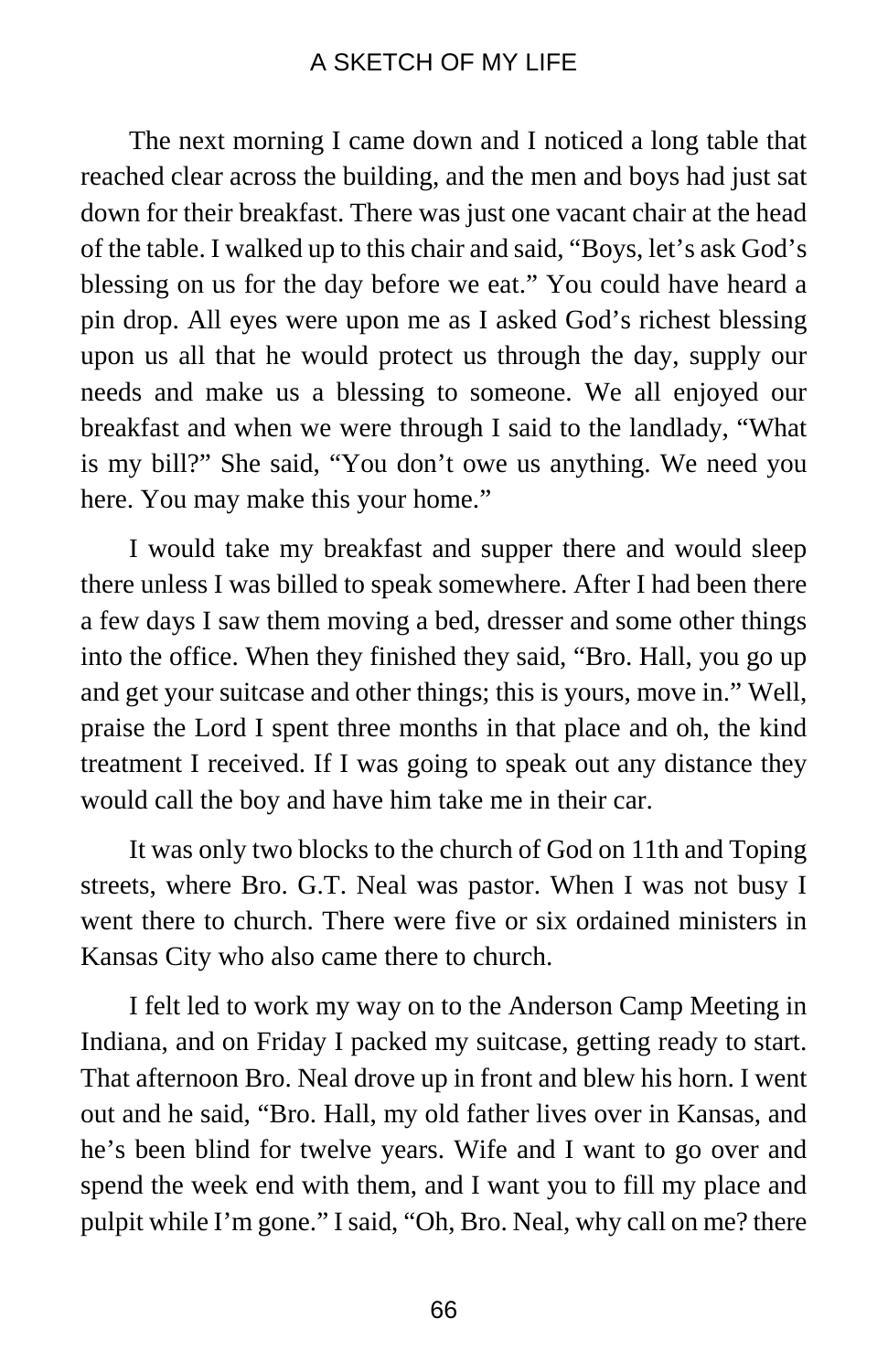are several church of God ministers here who are better qualified than I, and I have my suitcase packed and ready to leave." He pointed his finger at me and said, "God showed me to get you." It was Friday evening and I said, "Brother, you pray for me." He said, "I will."

I went back into the office and I neither ate nor drank until I had delivered the last message Sunday night. I walked into the pulpit Sunday morning and God spoke through this house of clay. God gave us a wonderful meeting. That evening the house was full and God gave me a double portion of his great love and Spirit, and I spoke for two hours. The whole congregation was melted, and the power of God was felt in our midst. I told them to give God all the glory.

That meeting spread all over the city and on Monday when Bro. Neal returned he came to me and took me in his arms and said, "God bless you, my Brother, I'm going to show you something, and don't you let it bother you. I know God is with you." He showed me a typewritten letter, written by a minister who was desiring to run God's business over all the United States, and had a spirit that would like to control the world. He wrote to Bro. Neal, "You are making a mistake in letting Hall preach."

Well, my brethren, if we refuse to listen to or obey the world and do not do what they say, they will condemn us. "These things I command you, that ye love one another. If the world hate you, ye know that it hated me before it hated you. If ye were of the world, the world would love his own: but because ye are not of the world, but I have chosen you out of the world, therefore the world hateth you. Remember the word that I said unto you, The servant is not greater than his lord. If they have persecuted me, they will also persecute you; if they have kept my saying, they will keep yours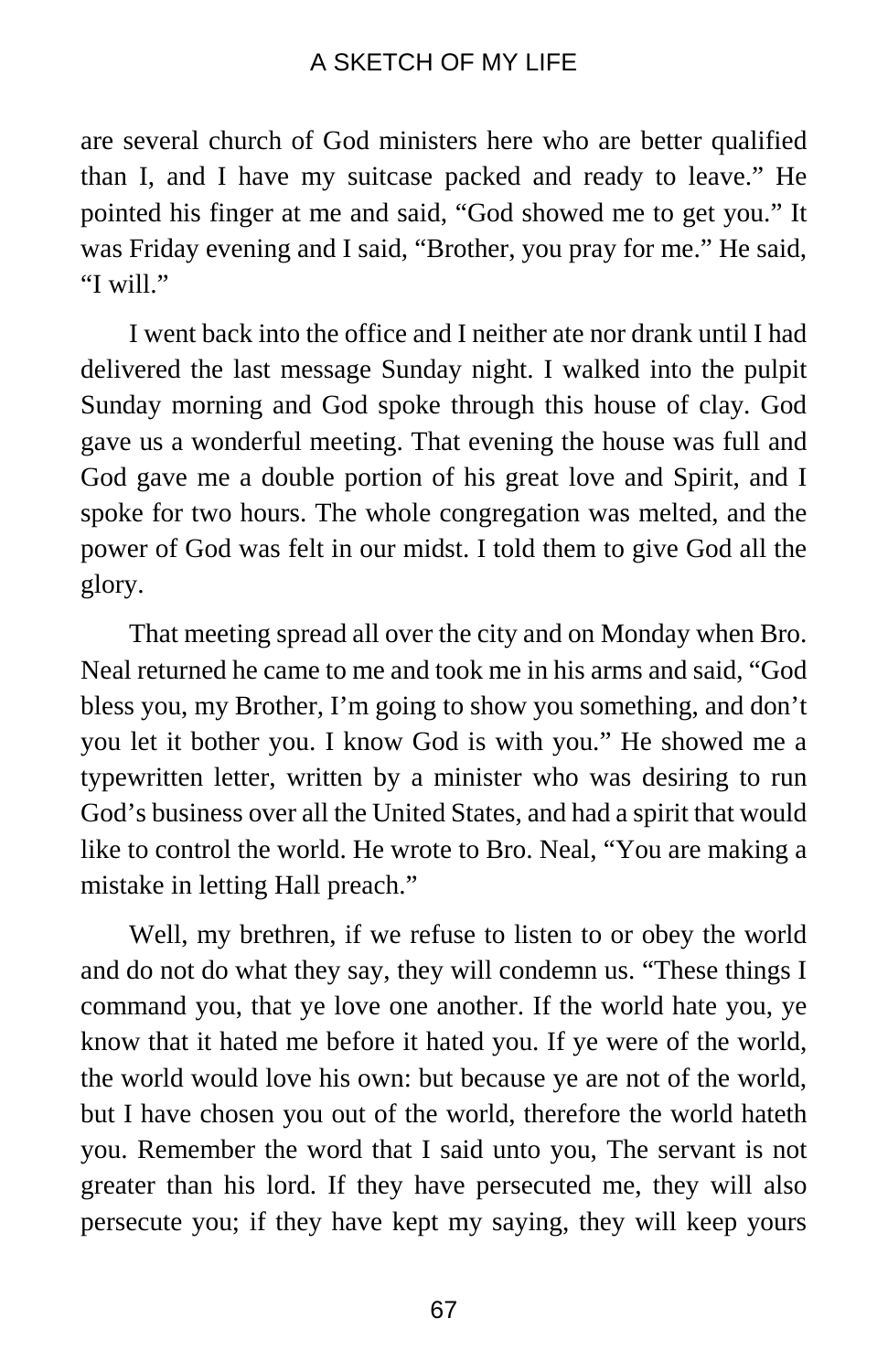also. But all these things will they do unto you for my name's sake, because they know not him that sent me." (John 15:17-21).

When I reached Anderson I learned this man and those who had listened to him were fixing to have me placed on the carpet. I began to pray and submitted all completely into the hands of the Lord. God blessed my soul. Bros. E.E. Byrum, H.M. Riggle, G.T. Neal, and others came to my rescue and said, "Hands off. We know Bro. Hall and we know God is with him. God has given him a message and a place to fill that no other one can fill." They said, "Bro. Hall, keep all on the altar and obey the Lord. God is using you to reach the people of the world, people who will not go to church, with this evening light gospel. The Lord is blessing and is with you."

I felt led to go to the great state of California and take this evening light gospel. We spent three and one-half months there with our headquarters in Los Angeles. I couldn't fill all the calls but spoke everywhere the way opened, and I held several meetings. I was billed to hold a two weeks meeting in the edge of Bakersfield, Calif. But when we arrived they wanted us to put it off two weeks so their husbands could be in the meeting.

About three years before, I had held a meeting in Pryor, Okla., where I met Bro. and Sister Seaton. I learned Bro. Charley Seaton was pastoring a Church of God at Taft, Calif., forty miles south of Bakersfield. The road was paved all the way and I said to the little wife, "Let's run down and see them." Sister Seaton was glad to see us. Bro. Seaton had gone to a ministers' meeting but would be home that evening. They had the biggest church in town, just two blocks from their home. I asked her for the key, went in and up front and had prayer. God blessed me and impressed me to hold a meeting there. They had two little daily advertising sheets. I fixed up a notice for each one, saying the meeting would start the next evening.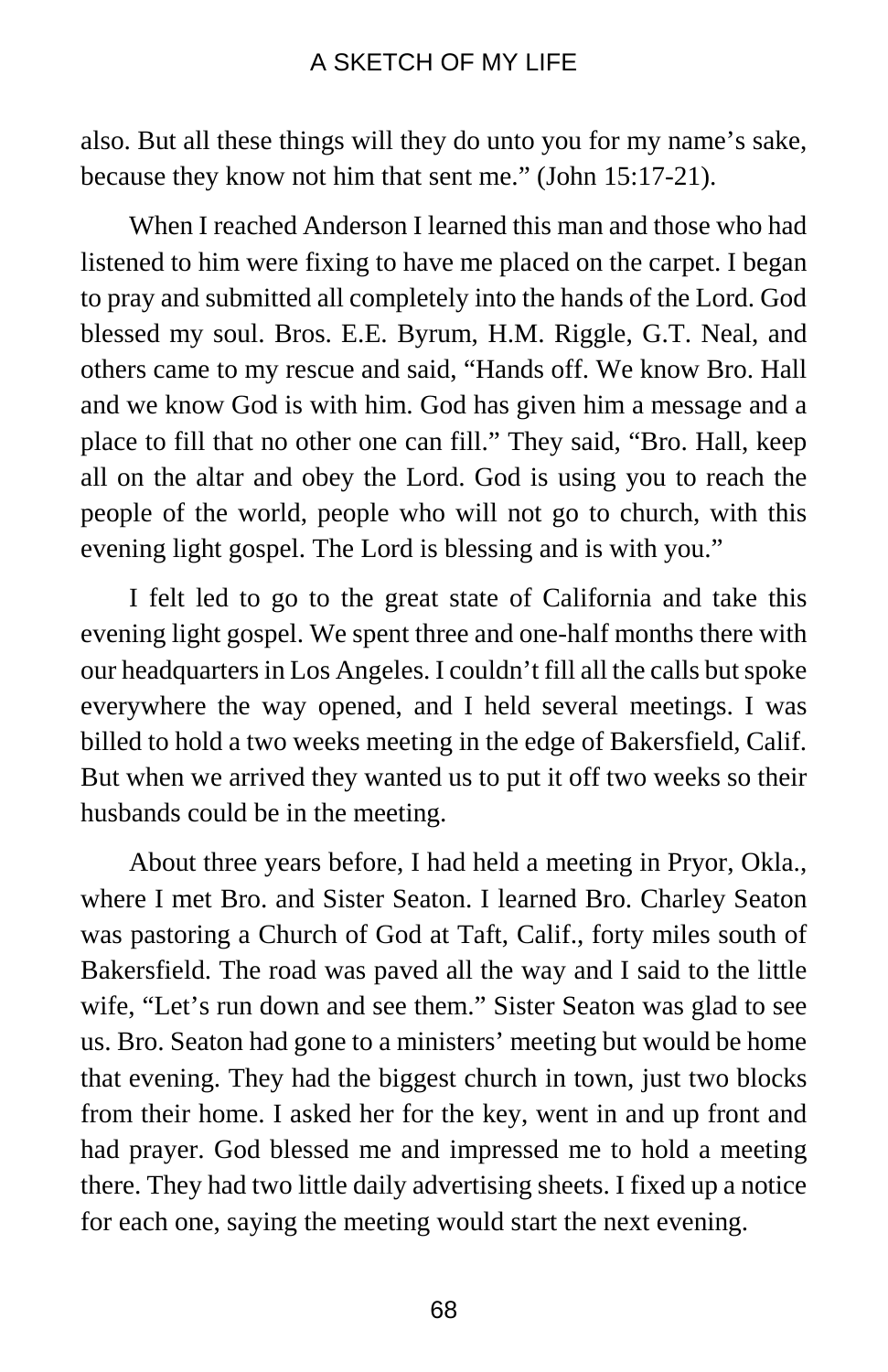Bro. Seaton came home, took me in his arms and said, "Oh, Bro. Hall, I do wish we could have a meeting, but it is impossible. I only have nine members and they are all women who are poor, with no money." I said, "You know I don't preach for money." I handed him the notices and said, "Go down and have them published." He grabbed me in his arms and said, "Do you mean it?" The next evening the church was crowded and many were in the yard. God blessed us.

There were five different kinds of tongues people in that town and they all sat in different bunches in the meeting. The third night one group who was sitting about the middle of the church began to go under the power and to jabber. I stopped and said, "Good people, it is through brotherly love that I tell you this. There are good honest souls who get caught in this deception, but it is of the devil, and in the name of Jesus I rebuke the very spirit of it and command you in the name of Jesus to sit down and behave yourselves in the house of  $God$ "

They sat down and I went on and finished my message. After I had dismissed the congregation, one bunch came out by the front and one of them said, "We had already agreed that we were going to give Bro. Hall our tithes this week, but we are not going to do it now." The ones I had rebuked came around and some of them said, "You sinned against the Holy Ghost." I told them that would be all right.

Bro. Seaton said, "Oh, Bro. Hall, you have run them all off." I said, "They may run away from me but they can't run away from the Lord." When we got home wife sided in with Bro. Seaton that I had ruined the meeting. I said, "Let's pray," and I submitted it all to the Lord. Sister Seaton prayed a prayer that went straight through to the Lord, and we all went to bed.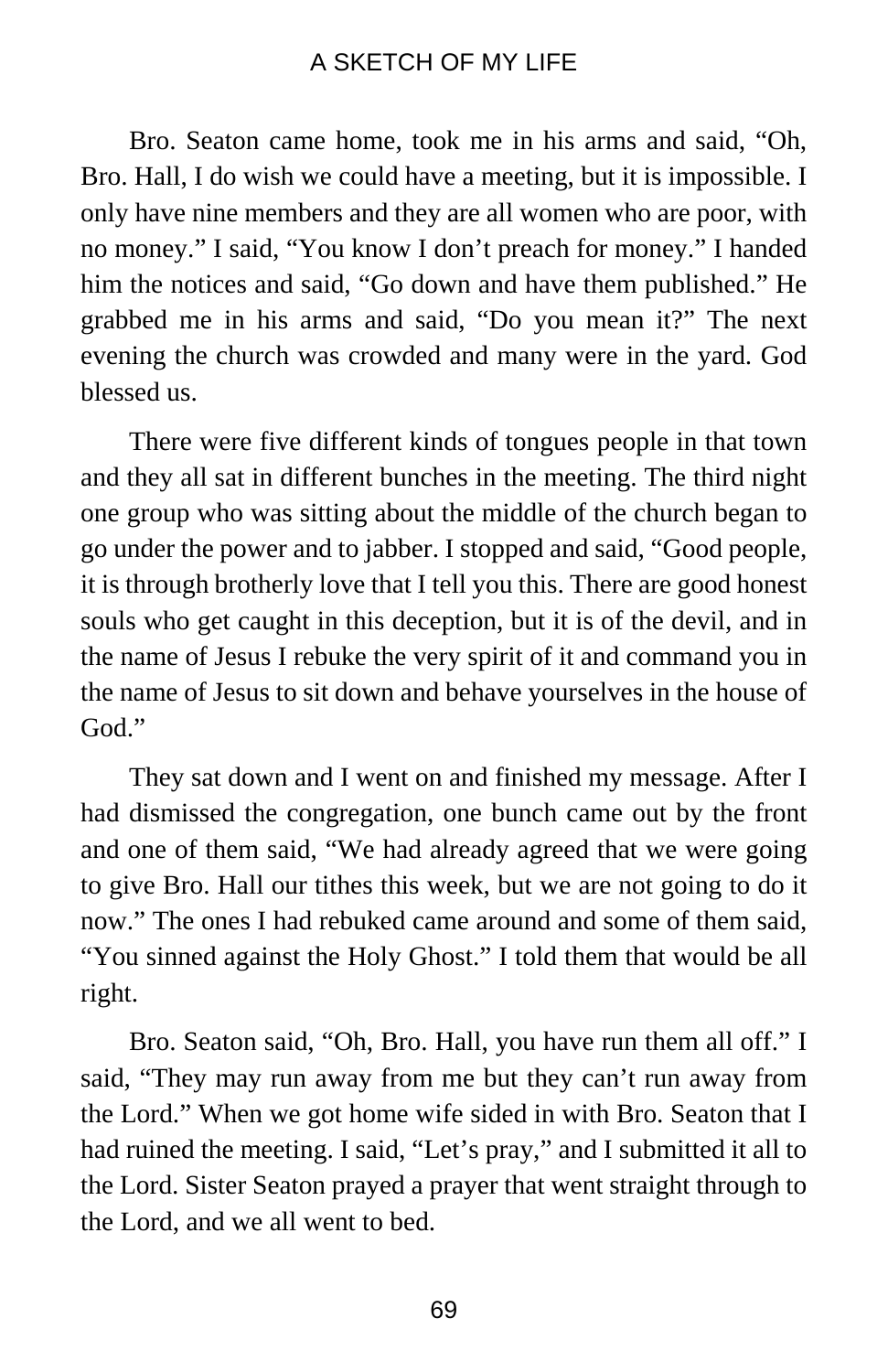The next morning God's sweet approval was upon me. After we had breakfast and prayer Bro. Seaton said, "Bro. Hall, they brought a woman in here from Los Angeles yesterday. She is in the last stages of T.B. and has been given up to die. The sisters asked me to bring you and meet them at the church at ten o'clock this morning and have prayer for her." I went along and tried to be in agreement with them. After they had finished praying one of them said, "Let's all go down and visit her." She was at her sister's, five blocks away. The nine sisters walked and Bro. Seaton and I went in his coupe. She was in a little side room and was just skin and bones. She had been given up to die by the best specialists and doctors of California. They had been treating her for months and now said that nothing more could be done. She was very weak and was spitting up her lungs in a quart fruit jar. The spittle was yellow and we could hardly stand the odor. They would change the fruit jar every few minutes. I asked her if she was saved. She said that she had been but was making no profession. I read a few scriptures and told her what a wonderful Saviour we have and what he had done for me. I asked her that if the God I was serving would touch her afflicted body and raise her up would she promise God she would love and serve him the rest of her days? Her eyes were filling with tears and she vowed she would. I said, "Come on, Bro. Seaton."

We anointed her in the name of Jesus and laid on hands. I rebuked the affliction in the name of Jesus and asked God to kill every germ and I commanded them to get out of the building. God sent his healing virtue through her body and she began to shout, "I'm healed! I'm healed!" I told them to give God all the glory and praise. They switched the fruit jar and I noticed the spittle was clear. The sisters began to sing and the presence of the Lord was felt in that home. In a little while she told the sisters to get her dress and she said, "I'm going to get up."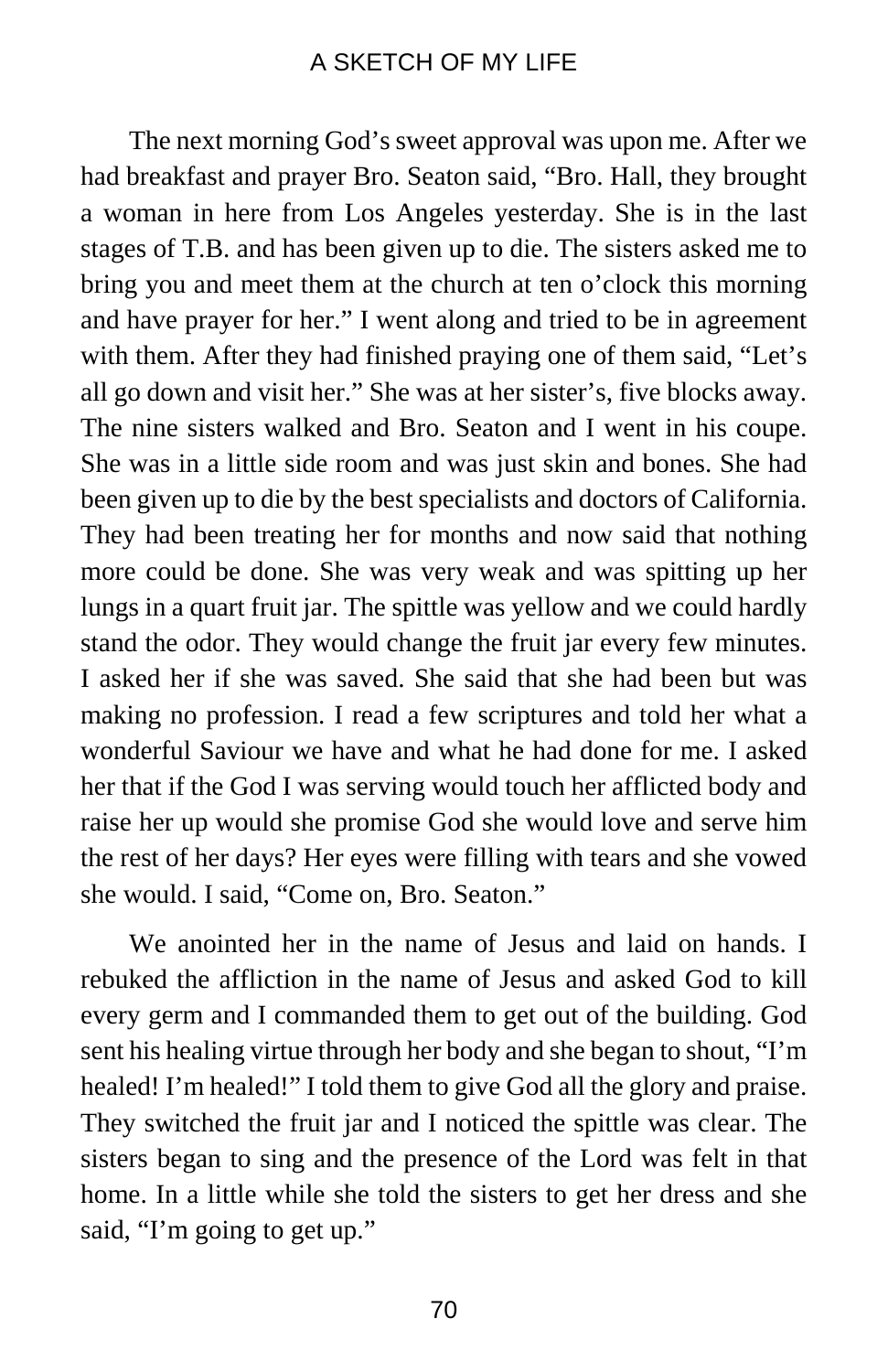Bro. Seaton and I went into the dining room and in a little while here they came, a sister on each side of her and all praising God and singing.

"Is any sick among you? let him call for the elders of the church; and let them pray over him, anointing him with oil in the name of the Lord; and the prayer of faith shall save the sick, and the Lord shall raise him up; and if he have committed sins, they shall be forgiven him." (James 5:14-15). We left them having a happy time.

Bro. Seaton and I had just got into his car when her sister ran out on the porch and said, "Sister said, 'Tell Bro. Hall that I'm coming to church tonight.' " I said, "Tell her to come in the name and strength of the Lord."

The news spread all over that town of ten thousand and that evening the church and a large open space around the church wouldn't hold the people that came. The two sisters came early and took seats up in front. She stood up and testified to what God had done for her. She was there every night of the meeting after that and would tell what great things God had done for her.

I was holding a meeting in Pomona, California, three months after this, and this sister that was healed was there visiting her grandmother.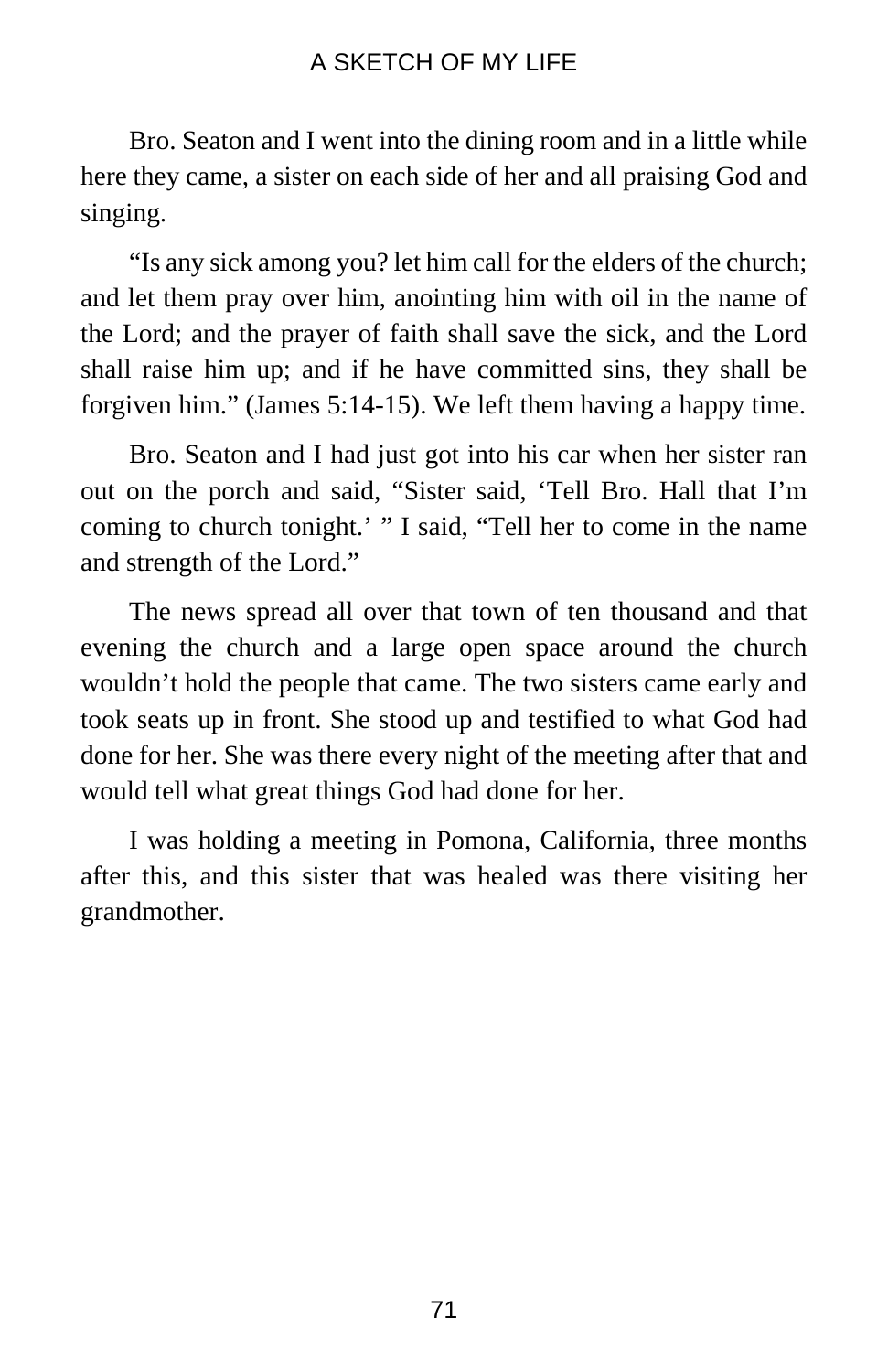# **Chapter X**

The meeting at Taft lasted two weeks and was one of the best I've ever held. There were a number who took their stand for the truth. The tongues people couldn't stay away. The leading tongues man of them all, one who could out speak or jabber above all of them, came into the meeting and said that if he was deceived he wanted deliverance from it. I told him we would visit him in his home. Bro Seaton and I laid hands on him and commanded the unclean and lying spirits to come out of him in the name of Jesus. God delivered him, and he said, "My, what a relief, and the burden is gone." I said, "You are now clothed in your right mind, and now you can confess your past mistakes and sins and ask God to forgive you. Believe in your heart that Christ shed his blood to save you, and the moment you believe, you will receive. It is for believers."

We went to Bakersfield and started the meeting. We had been there three or four nights when five carloads of people came from the Taft congregation and testified what a wonderful meeting they had there. Praise our God! All glory and praise be to the Father of us all!

During my stay in Kansas City, which I have already written of, it was winter with lots of ice and snow. I was asked to speak in a large mission where they cared for the down-and-outs, hundreds of them. After the meetings they would give them a bowl of soup and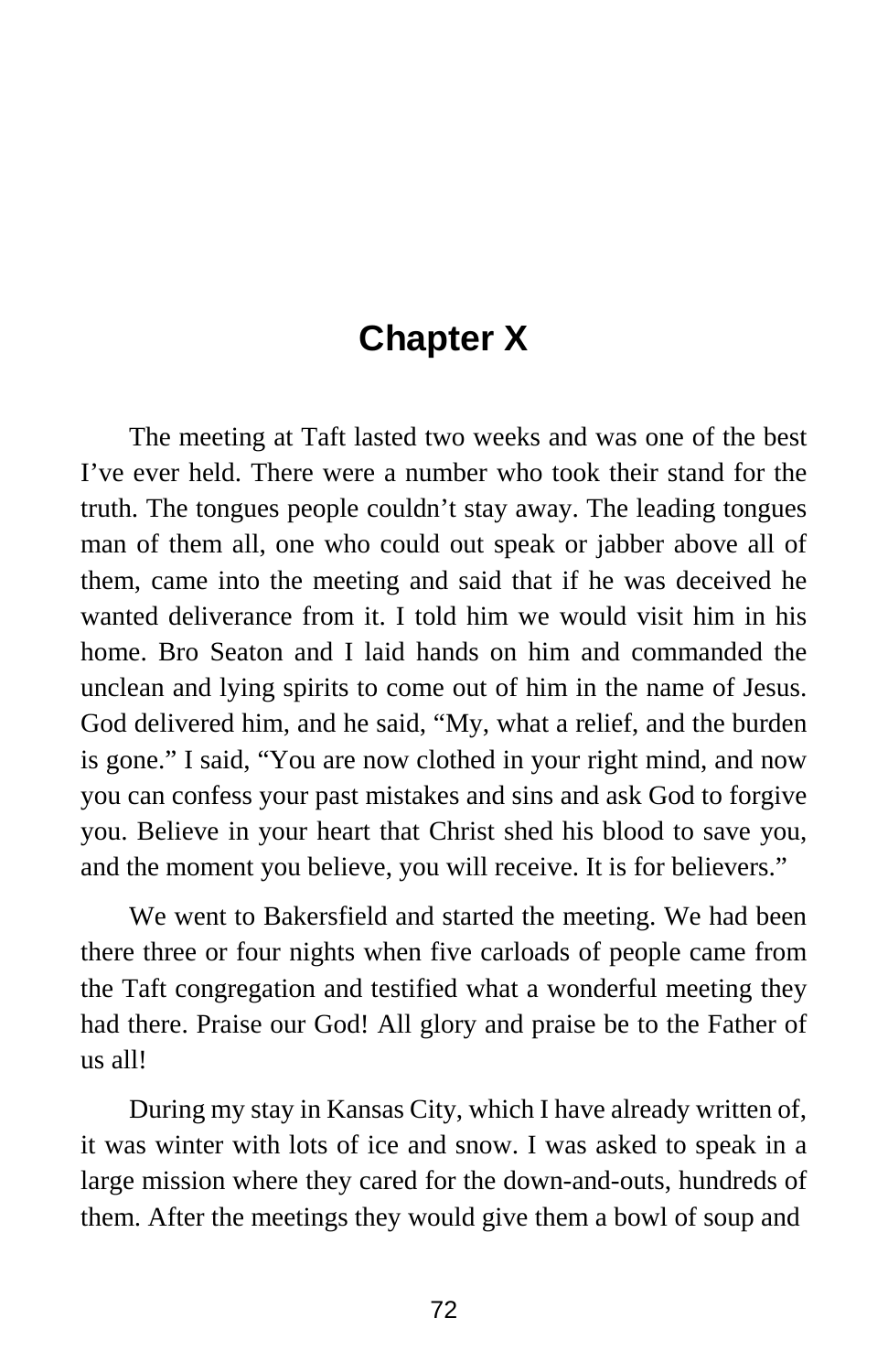a slice of stale bread. People crowded the aisles and were standing around the walls. We had a wonderful meeting. A few days later the man who was operating the mission phoned and wanted to know if I would come back on a certain night and speak for them again. I promised.

When I arrived the large platform back of the pulpit was seated with about twenty well-dressed couples. Again people crowded the place full, lining up around the walls and filling the aisles. After I began speaking I noticed a well-dressed man working his way down through the center. He got about one-third of the way down and stopped. He began to mourn and groan until he was disturbing the meeting. A gospel worker worked his way down to him, got him by the arm, led him back through the front entrance, and took him up a stairway into the front of the building. I spoke about two hours and when I had finished the poor men, old and young, began to come until they filled an altar that reached clear across the building.

I could hear the man they had taken upstairs groaning and moaning. I noticed a small red exit light at the side of the platform. I went out and up a narrow stairway. I reached the main floor and worked my way through the dim lights until I came out to the front. There at the head of the front stairway was a large room, well lighted. There was a carpet on the floor and two small chairs. The gospel worker was sitting in one and the poor man was lying on the floor, pulling his hair over his face, slobbering and foaming, mourning and groaning.

I stopped in the door a moment and God's Holy Spirit said plainly, "He is possessed with unclean spirits." I said, "Come on, young man, let's lay hands on him and cast out the evil spirits." He never moved, something new for him. God gave me all the holy boldness I needed. I went to the man, laid my hands on him, rebuked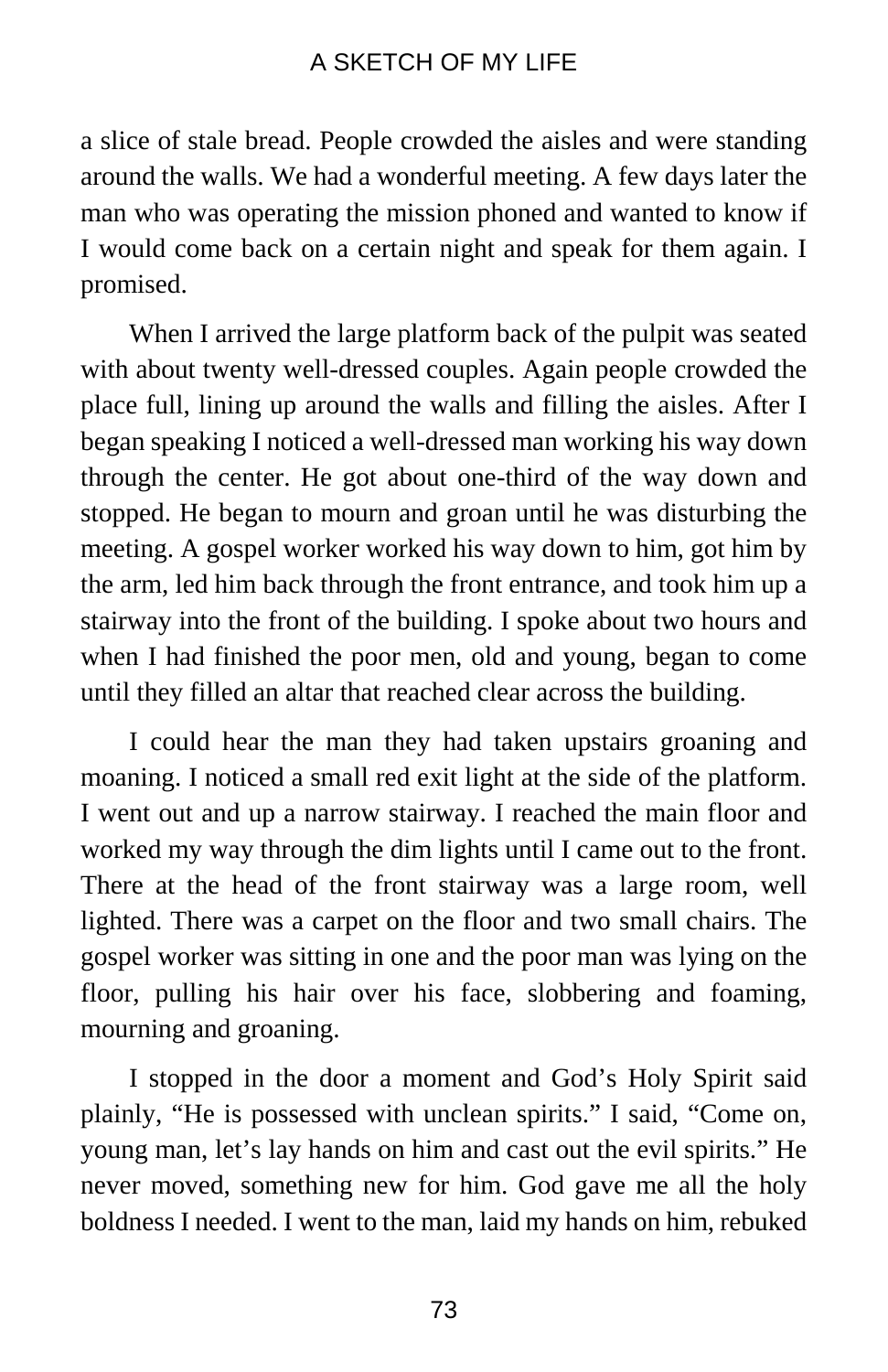the devil and every unclean spirit back of him, and in the name of Jesus commanded them to come out of him and to get out of the building. God delivered him. He sat up and began brushing back his hair and wiping off the foam. He got to his feet and caught me by the arms, looking for help.

I said, "God has been good to you. He has delivered you and now you are in your right mind. If you will turn to God with all of your heart, he will save you." He was holding my arms, looking to me for help, I said, "I'm just a man like you. Get your eyes off me and on the Lord Jesus who is sitting on the right hand of God to intercede for you. Confess all the past and ask God to forgive you. Believe that Jesus suffered in your stead and God will speak peace to your soul." I said, "Let us pray."

We knelt at the chair, I asked God to draw and save him. He turned his swollen face to me (I'll never forget that face) and said, "I'm four times a murderer; will God forgive me?" I said, "Oh, my Lord help me." I said to him, "Jesus said, 'No man can come to me except the Father which hath sent me draw him'. It makes no difference what a man's past life of sin has been. If you have a real desire to turn to God, that's God drawing you." Inwardly I prayed, "Lord, you have promised to give us words of wisdom they cannot gainsay."

God anointed me with his Spirit and I said, "Young man, Moses was a murderer. He didn't only kill his man, but he hid him in the sand, and when he learned that it was known he ran away out into the wilderness, but God forgave him and spoke to him out of a burning bush and sent him back to deliver the children of Israel out of Egyptian bondage. King David was many times a murderer.

"David was rich, had many flocks and herds. He fell in love with a young man's wife. He had the captain of his soldiers to send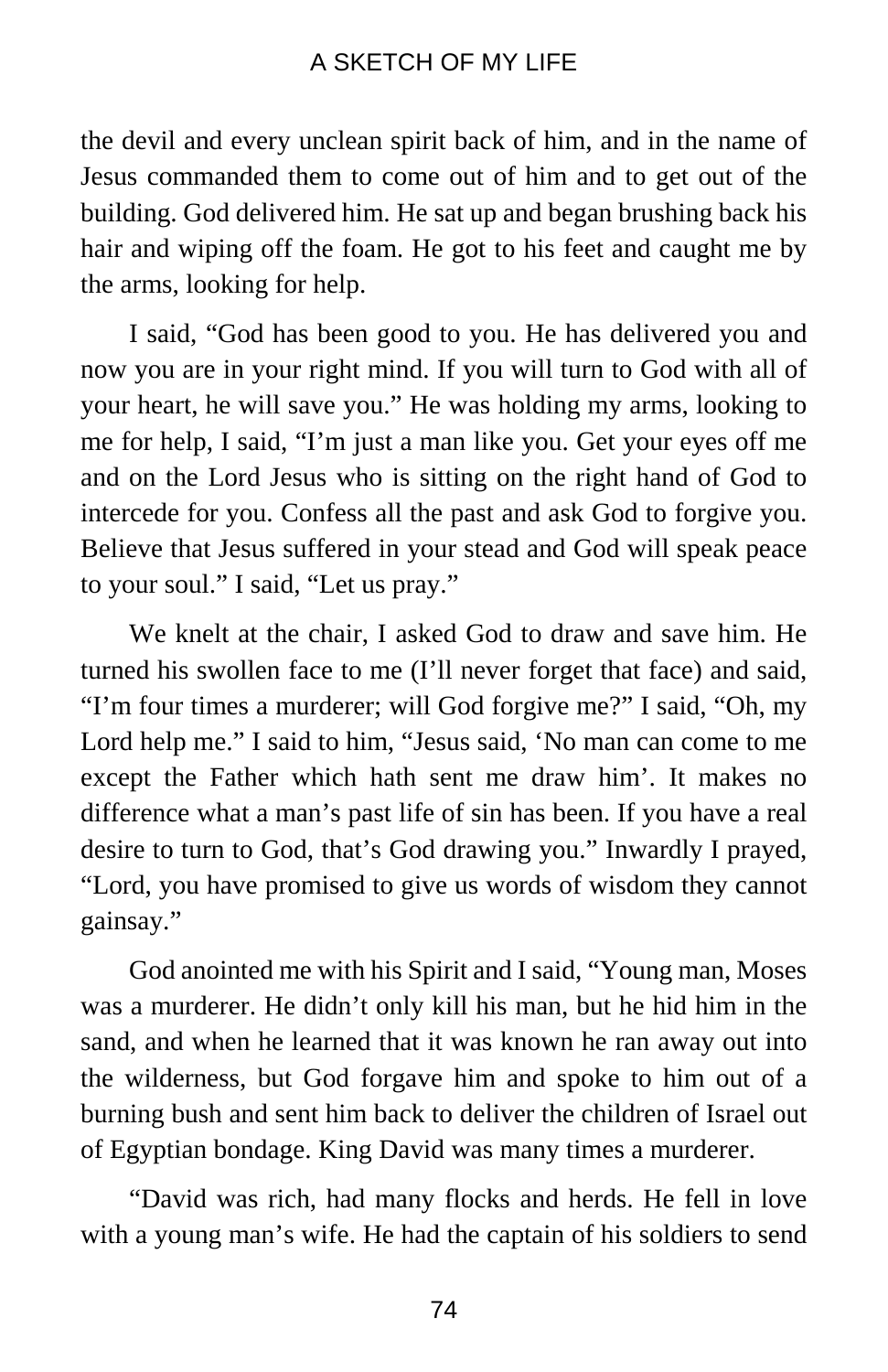this young man with others to charge a walled city where he knew they would be killed. He sent and took the young wife to be his wife. At that time God spoke to his prophets and he sent Nathan to David with this message, 'There was a rich man with many flocks and herds, and a poor man with one little ewe lamb, which he cherished very much. But the rich man took the poor man's lamb, killed it, and dressed it for a traveler that was come to him.' King David said. 'The man that hath done this shall surely die the death.' Nathan said, 'Thou art the man.' The Word tells us that David laid off his kingly robes and repented. The great God of love and mercy heard and forgave him and afterward said that David was a man after his own heart.

"Saul was a murderer. He held the clothes of them who stoned Stephen to death. But God struck him down and saved him. God changed his name to Paul and chose him to fill the place of Judas Iscariot who by transgression and unbelief fell, denying his Lord.

"William Hall was a murderer. I took that which I couldn't give back, but the great God of mercy struck me down, forgave me, and passed me through one of his great schools. He gave me a message for the outside world, and I'm walking and talking with Him with victory over the world, the flesh, and the devil. Glory be to his name! The Lord Jesus shed his precious blood for his own murderers, and, my boy, if you are sorry for all your past sins and will confess them to God from an honest heart, and believe that Jesus suffered in your stead, it is upon the authority of God's word, he will forgive you and speak peace to your soul. You will be born into God's church and family and your name enrolled in the Lamb's book of life up in heaven."

We again knelt for prayer. I prayed a little prayer and asked God to save him, draw him, and open his spiritual understanding that he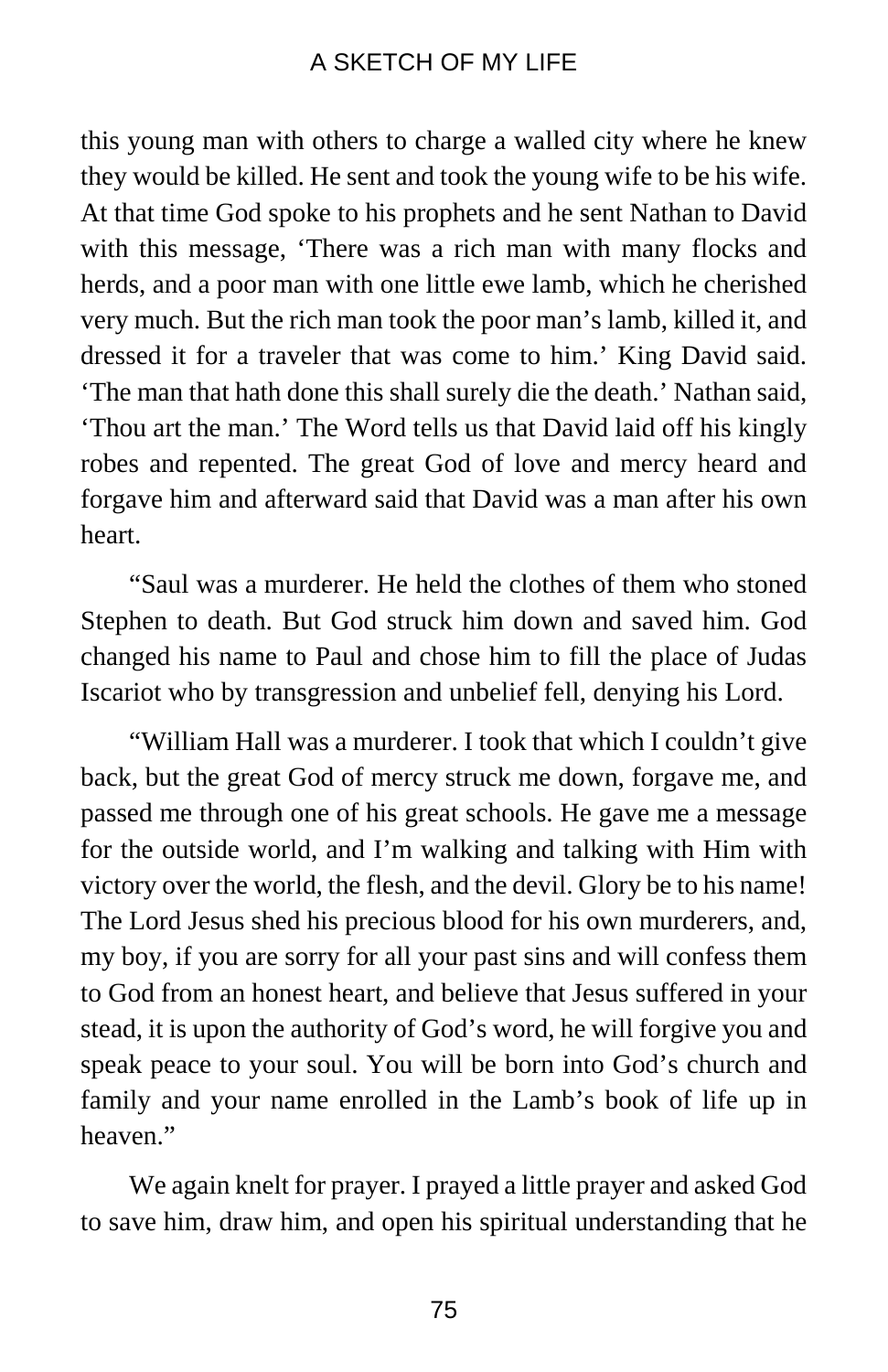might see and know the truth. I wish you, dear reader, could have heard that man pray. I'm sure he wasn't on his knees for more than two minutes until he was on his feet with hands lifted, face shining like an angel's, and saying, "I've got it! I've got it!" He showed me a letter he had just received from his father. He was a traveling man and his home was in New York City. The letter contained about six typewritten lines. It read something like this, "Son, what do you plan to do, throw your whole life away? I want you to know your mother is praying night and day for you." It was a mother's prayers that drove that boy into that mission that night. Oh, for more praying mothers. The gospel worker gave him a little book of St. John.

I rushed downstairs. I found a few still at the altar. Some were backsliders, bound by Satan, I said, "If you were once born again, remember God still loves you." I breathed a prayer for wisdom and understanding in dealing with those precious souls. I said, "Holy Spirit of God, speak to these men through this house of clay." "Have you men once been saved, but got out of God's order and went down? Yes, yes, yes, here is your trouble. You have many times come to God and confessed it all, and you are still bound. Yes. Now you must resist the devil. He is a liar, and the father of lies. Draw nigh to God and he will draw nigh to you. God's word says, 'Return, ye backsliding children, and I will heal your backslidings. Confess your backslidings and your sins, and God says that He will forgive you. The devil says, 'You know you are unworthy, you are not forgiven,' and you listen to and believe the devil instead of God. Oh, backslider, rebuke the devil and stand on God's promises which cannot be broken. Stay under the blood, believe God, and he will speak peace to your soul. Love God and keep his commandments and it will bring peace, joy and happiness unspeakable to your soul." God has wonderfully used me in leading backsliders back to him. All glory be to his precious name.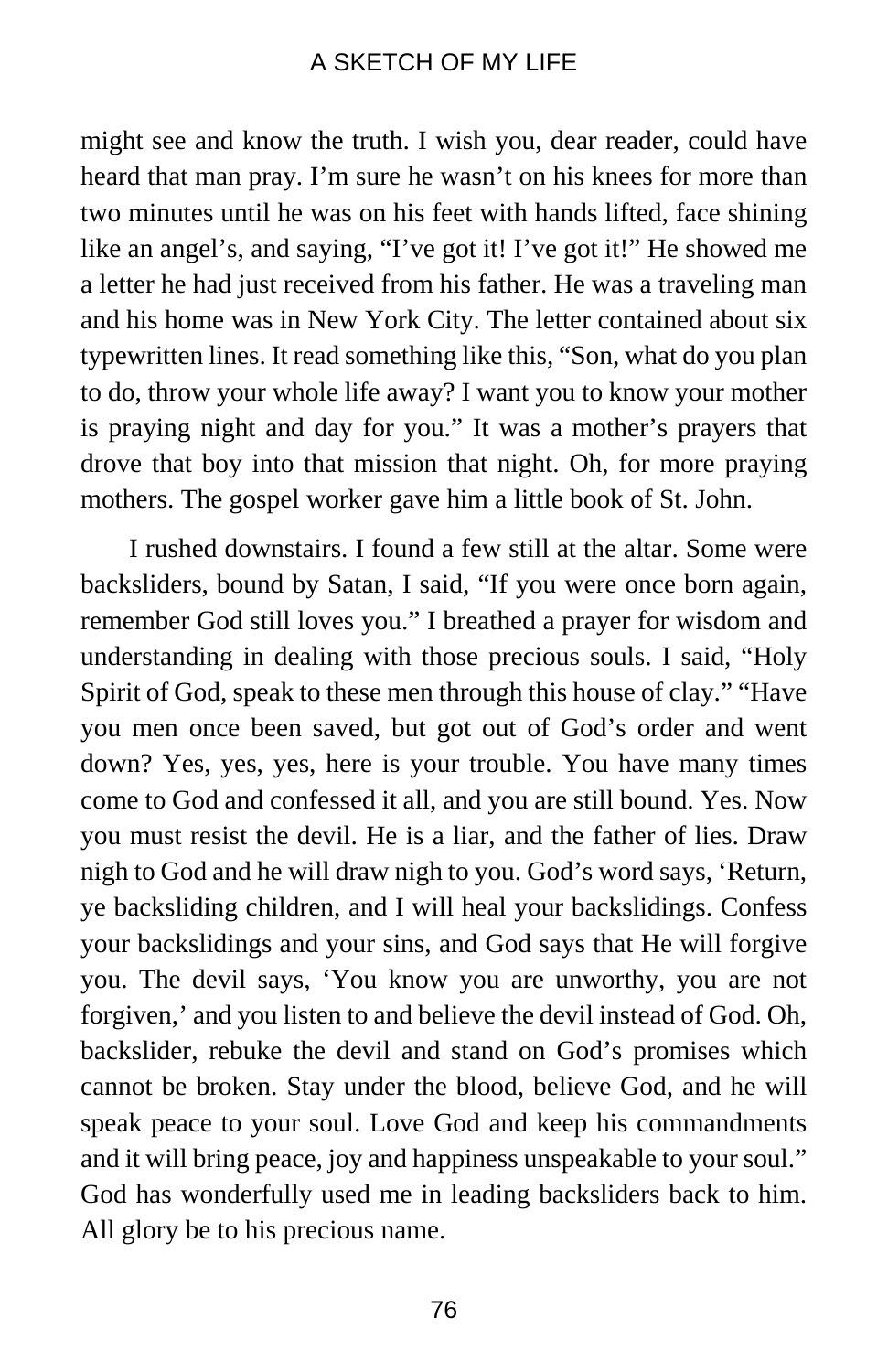The gospel worker and the man from upstairs had followed me down and were seated on the front seat. I was busy trying to help those at the altar and did not know they were there. He jumped up behind me and said, "I didn't know that was in the Bible. That was put there for me." He was reading out of the little book of St. John. The gospel worker had told the head man of the mission that he was a murderer. This man said, "Well, there is but one thing for him to do, and that will be for him to go out and give himself up."

Again I said, "Oh, Lord, I need thy help." I said, "Who is he going to give himself up to?" He said, "The Law." I said, "He has not wronged the law. God's Word says to go to those whom you've wronged. He has not wronged the law here. He has already told me that when a boy he was given \$1,000 to 'bump a man off' and he had 'bumped off' four in all, got \$1,000 for each one. Two men drove him to them and after he shot them they drove away and he never knew who they were."

I said, "You love God and keep his commandments. Pray over it all and whatever the Lord shows you, you do it." He said. "I am going to take the first train, and I'm going to my mother as straight as I can go."

Three months later I was holding a meeting in Muskogee. Okla., and one night I felt led to tell my experience with this man. When I was through an old man held up his hand and I said to him, "Go ahead." He said, "My wife here and I just came from Kansas City. And one week ago tonight we were in that mission and heard that man tell that same experience just as you have told it. He is there in that mission doing gospel work. I guess he felt led to go back to where he found the Lord to help others."

Remember, dear reader, Christ shed his blood for his own murderers and for the sins of the whole world. That takes in mine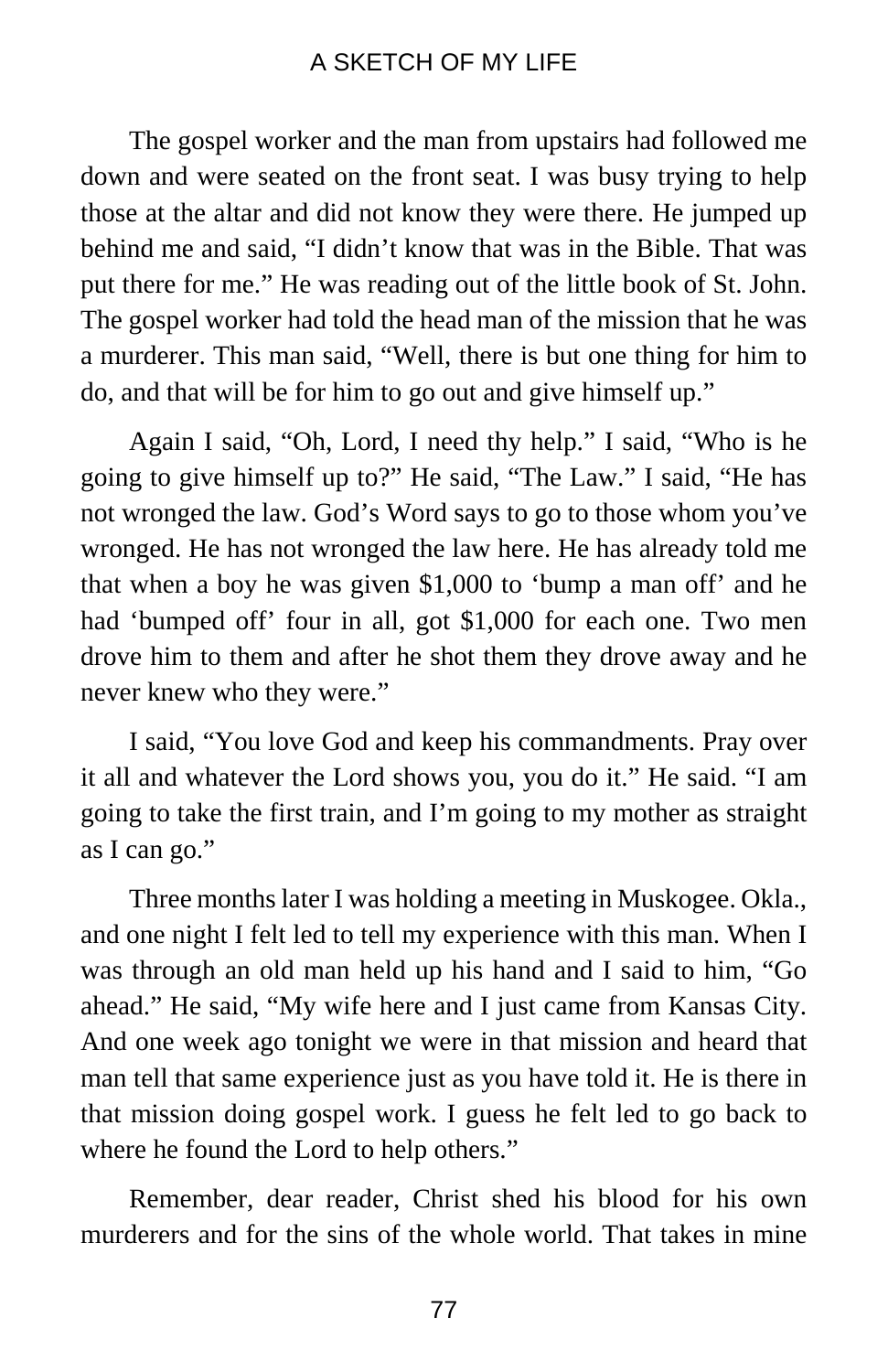and yours. Christ is sitting on the right hand of God to intercede for us, and the simplest way we can come to him is the best. I'm standing on his Word, under the blood, following in his footsteps, going to God from my heart, through Christ, and he's flooding my soul. There is a true way of holiness that leads from earth to heaven. No unclean thing can enter there, and the wayfaring man, though a fool, shall not err therein. Praise him! Praise him!

God's word and his Spirit agree, and he won't lead you to believe one thing and someone else another. "Now I beseech you, brethren, by the name of our Lord Jesus Christ, that ye all speak the same thing, and that there be no divisions among you; but that ye be perfectly joined together in the same mind and in the same judgment." (I Cor. 1:10). "Now I beseech you, brethren, mark them which cause divisions and offences contrary to the doctrine which ye have learned; and avoid them. For they that are such serve not our Lord Jesus Christ but their own belly; and by good words and fair speeches deceive the hearts of the simple." (Rom. 16:17-18).

If you follow Bro. Hall, and I'm wrong, you will be wrong. If you follow some preacher and he is lost, you will be lost. But if you will get a Bible experience of salvation and follow Jesus, it will lead you right into the kingdom of Heaven. We are commanded to be careful for there are many false prophets and spirits that will deceive the very elect in these last days. The professed Christian world has forsaken God, denied his name; kingdoms are destroying kingdoms, nations are destroying nations. Thousands right here in our own country are being hurled into eternity without preparation to meet God. What I have God has taught to me while I was alone with him in his great school-prison. And I can say with blessed St. Paul, "But I certify you, brethren, that the gospel which was preached of me is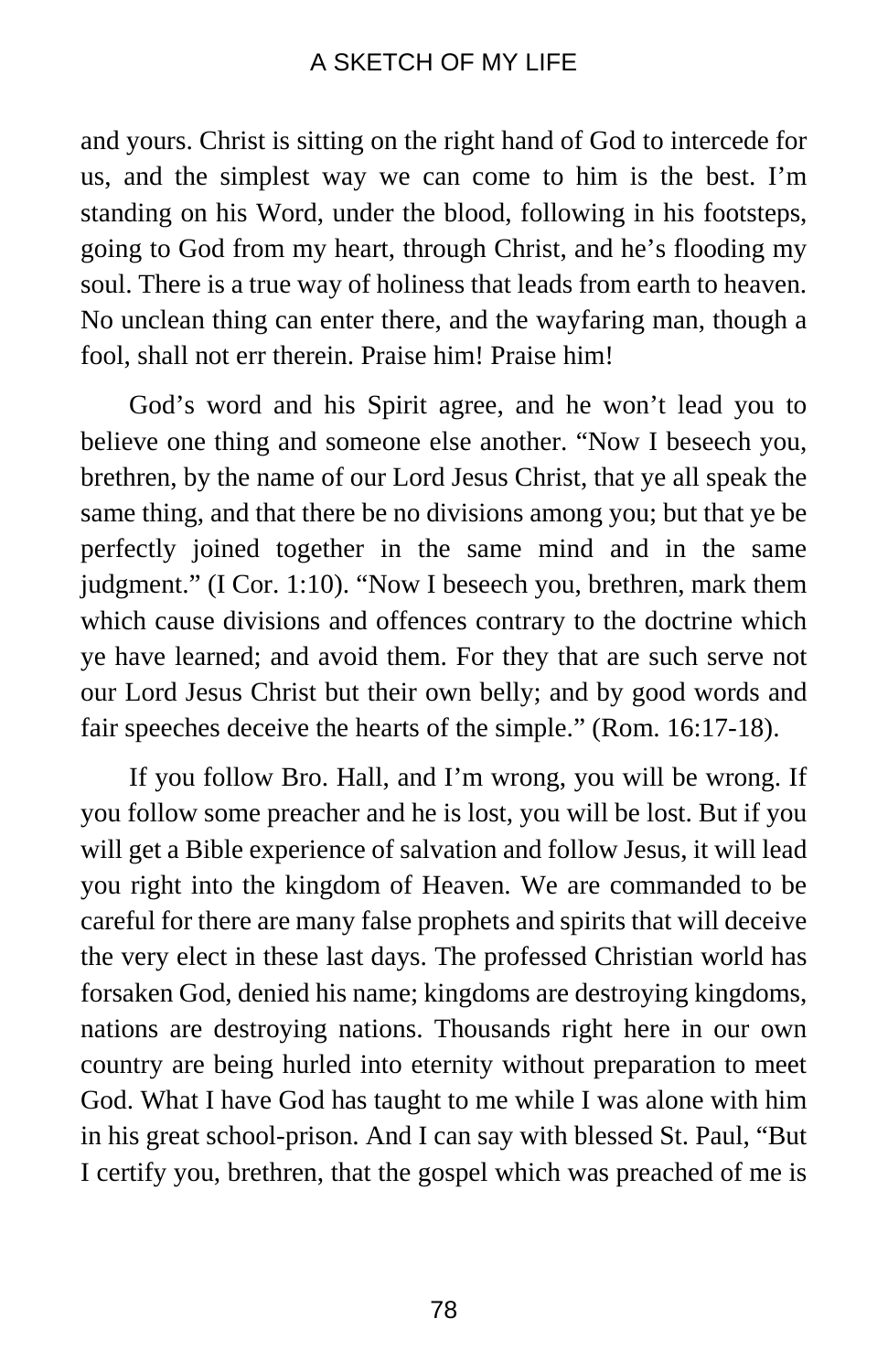not after man. For I neither received it of man, neither was I taught it, but by the revelation of Jesus Christ." (Gal. 1:11-12). God is love.

I spoke last August, 1946, on top of the Blue Ridge Mountains in North Carolina in two places the same day. When I was through in each meeting an old mother came to me and said, "Bro. Hall, I have a son in prison and I want you to be agreed with me and pray for him." I said to them both, "Yes, I'll pray for him. But listen, mother, I want you to promise the God I'm serving that this day you will quit worrying about that boy. Worrying only makes the load heavier and doesn't change things one bit. Stop crossing bridges before you get to them, worrying about things that never happen. Consecrate your boy completely into the hands of our loving Saviour and leave him there. The chances are that if you could get him out, he would get into something worse. Remember, mother, he is in one of God's great schools and if you will consecrate him to the Lord, the chances are that he will come out a new man in Christ Jesus. Some of the greatest men God has ever chosen had to come up through his great school. We are living in an age when God is looking down and calling men and women out of every walk of life, those whom he can entrust with this evening light gospel in all its purity and beauty."

They both promised and I pray that God will stamp these truths upon the hearts of all mothers like them. Oh, Father of light, in Jesus' name give us more praying mothers! It was a praying mother that helped to bring the convicting hand of God upon my soul. It has been well said, "We pray or perish." Prayer has stopped fire, closed the mouths of lions, changed infidels, stopped wars, cast out demons, healed diseases, stopped frauds, rescued cities, stopped the sun, calmed the winds, raised the dead, performed miracles, one of the greatest when he saved my precious soul. Prayer is the key that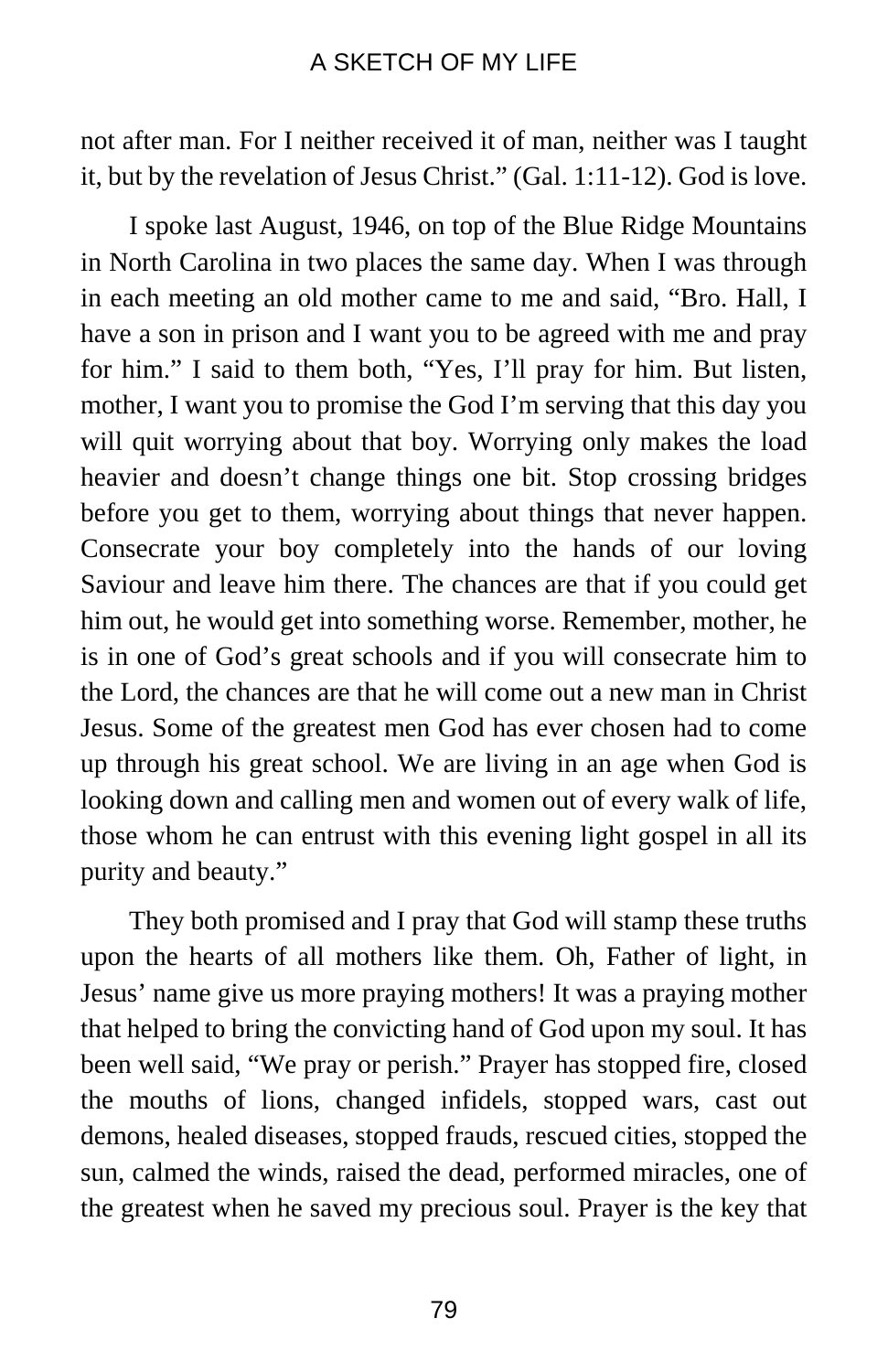unlocks the Father's storehouse that contains all the blessings for little struggling saints and weak congregations in this world. Amen.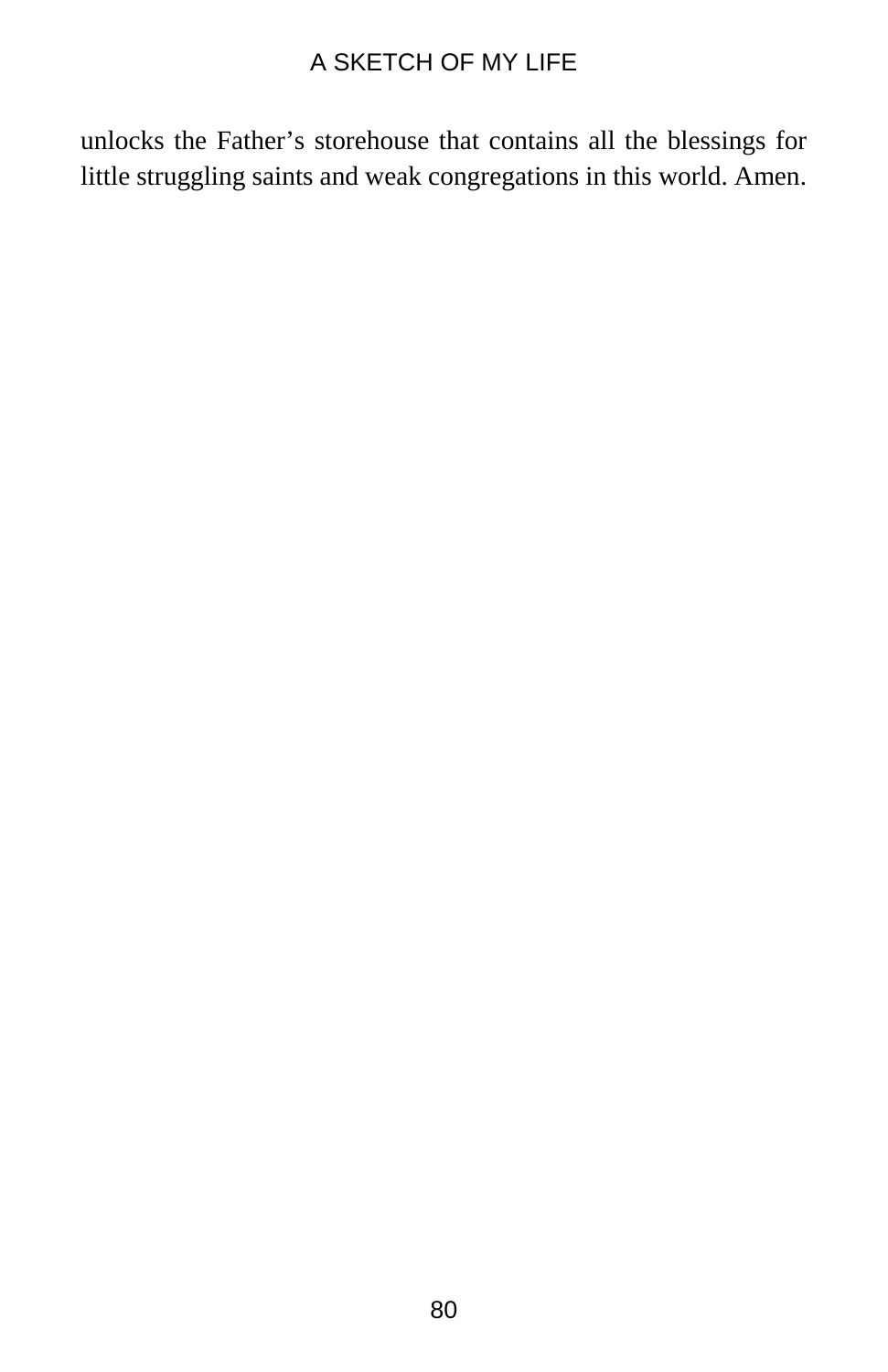# **Chapter XI**

I must tell my experiences with two of the leading infidels of the United States. William McGinnis, an outlaw, got permission to come and see me. They locked him up in the cell with me. He found me studying my Bible. He said that he was surprised to find me reading the Bible, there was nothing to it. It contradicted itself. I told him I didn't think so. He said to turn to Philippians 3:12, "Not as though I had already attained, either were already perfect." He said, "Now turn to verse 15, 'Let us therefore, as many as be perfect,' and you say it does not contradict itself?" I said, "McGinnis, I think the Bible is true. The trouble is with us, we just don't understand." He spent two hours with me trying to turn me against my Bible. I was a babe in Christ and he brought up many things too deep for me. I marked Phil. 3:12, 15. I read, studied and prayed over these scriptures until it pleased God to open my spiritual understanding to see the truth. Paul, in verse twelve, is speaking of a perfection we get after the resurrection. In verse fifteen Paul is speaking of a perfection we can have in this life. Not to be perfect like God, or in knowledge, but to be perfect in love and perfect in heart. A perfect love that casteth out fear, and that will enable us to love our enemies.

While in Indiana a sister heard me speak and came forty miles to tell wife she had an aunt that was an invalid and she wanted me to visit her. She lived at Piqua, Ohio. Wife told her that it was all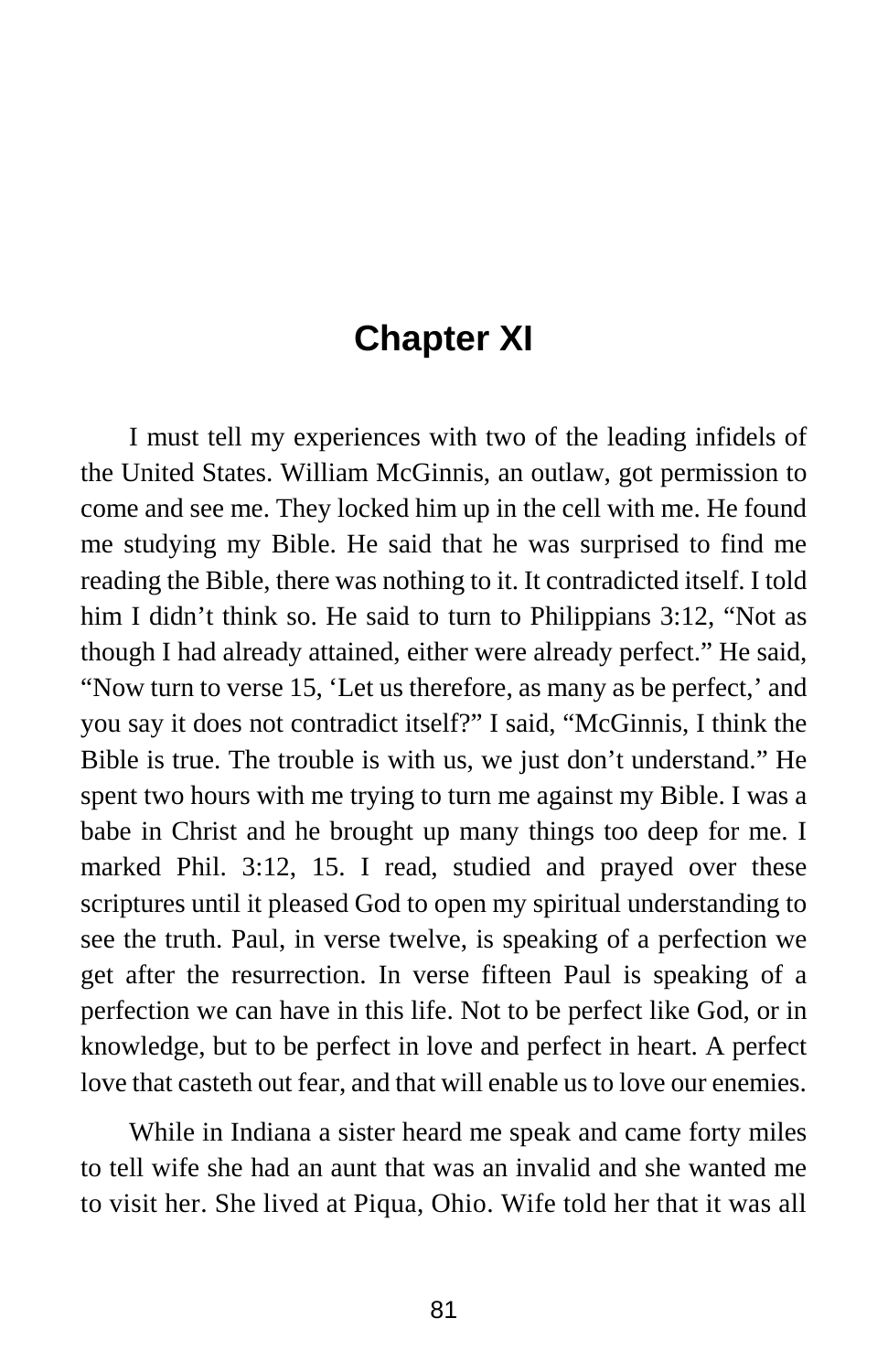right with her if I felt led to go. On the way up there she told me that her uncle was an infidel, one of the worst but for me to pay no attention to him. He met us at the train just at dark. He helped his niece fix supper and I visited with his wife. He helped her to do the dishes, then came in, got his old family Bible, opened it up on the edge of his wife's bed, his eyes sparkling. He began with, "Who can know God?" He went over his Bible in different places where he had it marked. He tried hard to get me into an argument. I said. "Mr. Brown, you are an educated man, my education is limited and I don't think it would please God for me to get into an argument." He finally looked at me and smiled and closed his Bible.

I said, "Mr. Brown, I have listened to you for over an hour. I have not interrupted you, and now I have something to tell you and I don't want you to interrupt me." I told him how God had called, saved, qualified, ordained, delivered and sent me with a message from his throne. Then I asked him, "What made this wonderful change in my life?"

He said, "Oh, Mr. Hall, it is bed time." He showed me into the front bedroom and bade me, "Goodnight." I got down on my knees and prayed earnestly for this man. I had a good night's sleep and was up the next morning at sunrise. I went into the hall. I met his wife and asked about Mr. Brown. She said that he had not come out of his room yet. In a little while his door opened and he walked out in his bath robe and house slippers. He walked up and took me into his arms and said, "Mr. Hall, I have spent this night alone with God, and I've got what you have this morning." Well, praise the good Lord!

He had Ingersol's and his family's pictures hanging all over his house. I went back to Anderson and sent him every book, booklet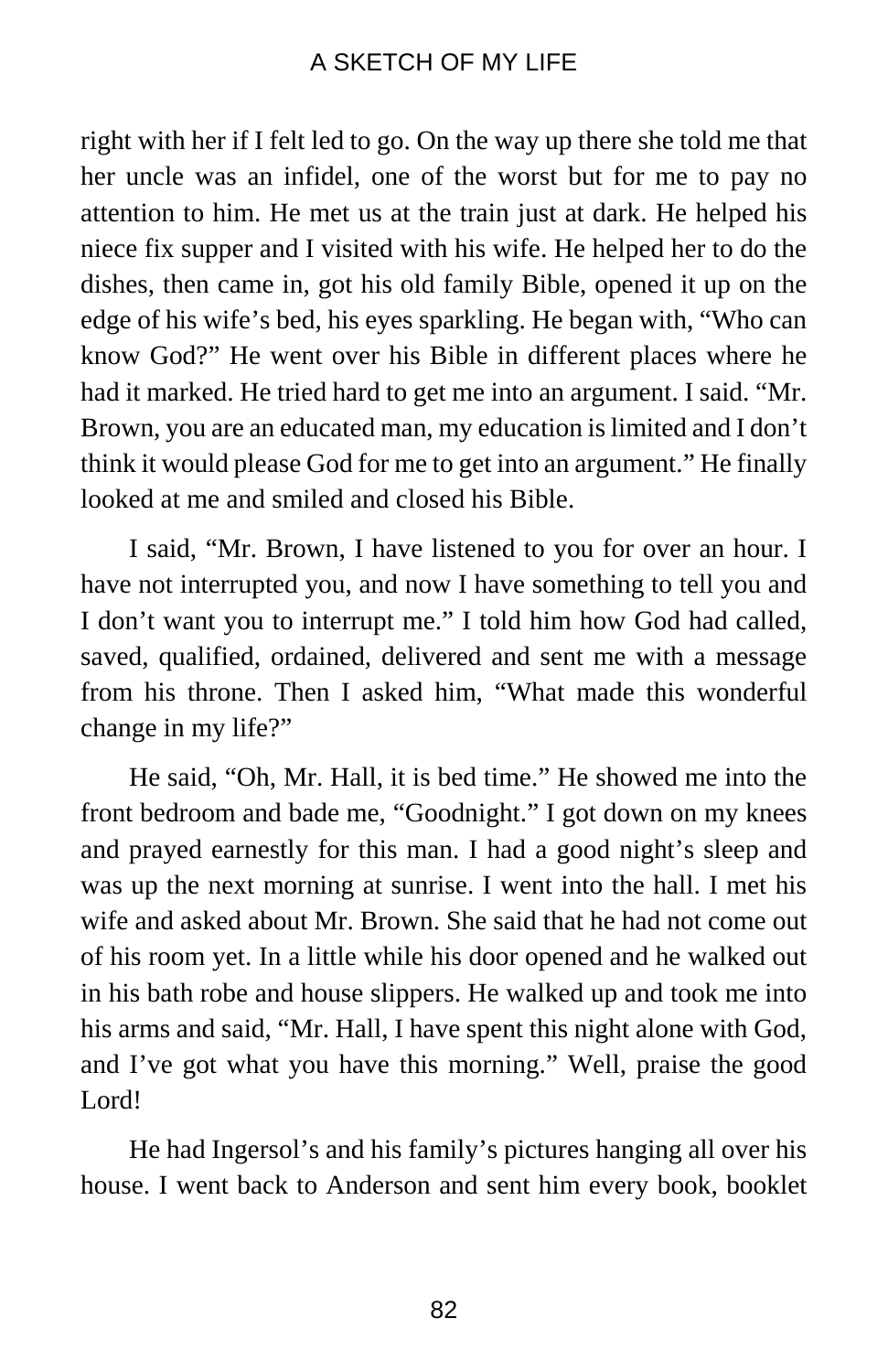and tract published at that time. He moved Ingersol out and established a real library in his home.

About three months after this I went to Columbus, Ohio, to speak in the state prison. I got back to Piqua that evening and walked into the church of God just in time for meeting. The pastor pointed to the pulpit and I delivered the message, and there sat old Bro. Brown, Bible in hand, smiling and happy in the Lord. Yes, "God is love."

I must tell you my experience with my first convert. Soon after my conversion (I was just a babe in Christ) they arrested three boys in a box car and accused them of breaking the seal and sent them to prison. The two oldest ones they sent out on a road camp, but the youngest, who was small for his age, they kept in prison and tried to make a trusty out of him. He said the box car was empty, they never broke the seal and he didn't owe them anything. Well, it was unreasonable the way they punished that boy. They brought him up on the fourth floor, just two doors from me. They tied him up by his thumbs with fishing cord to where he had to stand on his toes and left him there all night. What a night! He mourned and groaned and cried all night. Everyone who came out by him the next morning he would cry and curse them.

Finally the cell house captain came up, looked him over, and then came on and stopped in front of my cell. I saw it had the best of him. I asked him to open my door and let me speak to the boy. He said, "Hall, if I do, will you promise me you will come back and cause me no trouble?" I told him I would. He opened my door and when I stepped around to the boy he began to curse me. I told him I was his friend and that I was the man sentenced to hang. He looked at me. I said "You are making a mistake. These Mexicans will kill you. You send out word that if they will let you down you will obey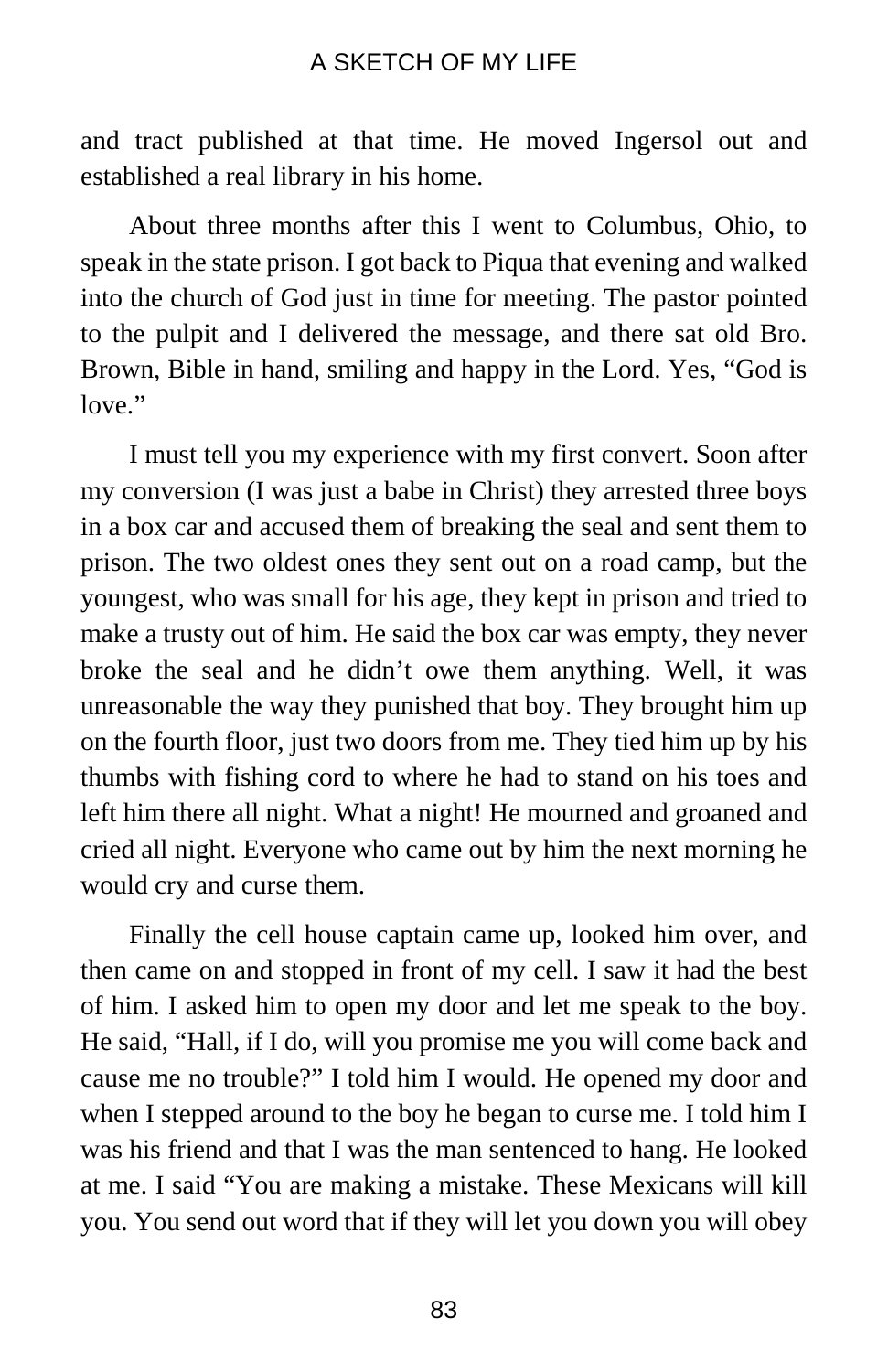them. This captain is a good man and he will help you." The captain told him if he would do this he would do all he could for him. I said, "He will let you come up and see me." The captain told him that he would.

The boy told him to send out the word. They came up and took him down. His thumbs were swollen three times their normal size and were as black as could be. They took him to the hospital and in two days he came up to see me, his thumbs done up in white cloths. He sat down outside my door and I began to tell him what a wonderful Saviour I had found and what he was doing for me. The little fellow got under conviction and gave his heart to God and the Lord spoke peace to his soul. I gave him a New Testament and told him to read it and be sure to do what it said. The news went all over the prison; they never before saw such a change in a boy. He was an ideal prisoner. He would get permission and come up to see me. He would always bring his New Testament and ask me questions.

He told the cell house captain one Sunday that he wanted to come up and spend two hours with me. He brought him up and turned him in with me. I said, "Willie, (his name was Willie Sweeney, from Kan.) we will read a chapter and have prayer. We will worship God the best we know how." We sat down on my little bunk and, I don't know why, but the Lord knew, I read the 13th chapter of St. John. When I had finished Willie looked up into my face and said, "The Lord expects us to do that, doesn't he?" I said, "What is that, Willie?" He said, "Wash one another's feet." I said, "Let's read it again and pray over it and study it." We did. I said, "That is what it says." He said, "If you will wash my feet I will wash yours." I said, "All right, Willie, we will worship God the best we know how." I had a little wash pan and a little towel about twelve inches long. I poured water in the pan, he took off his shoes and I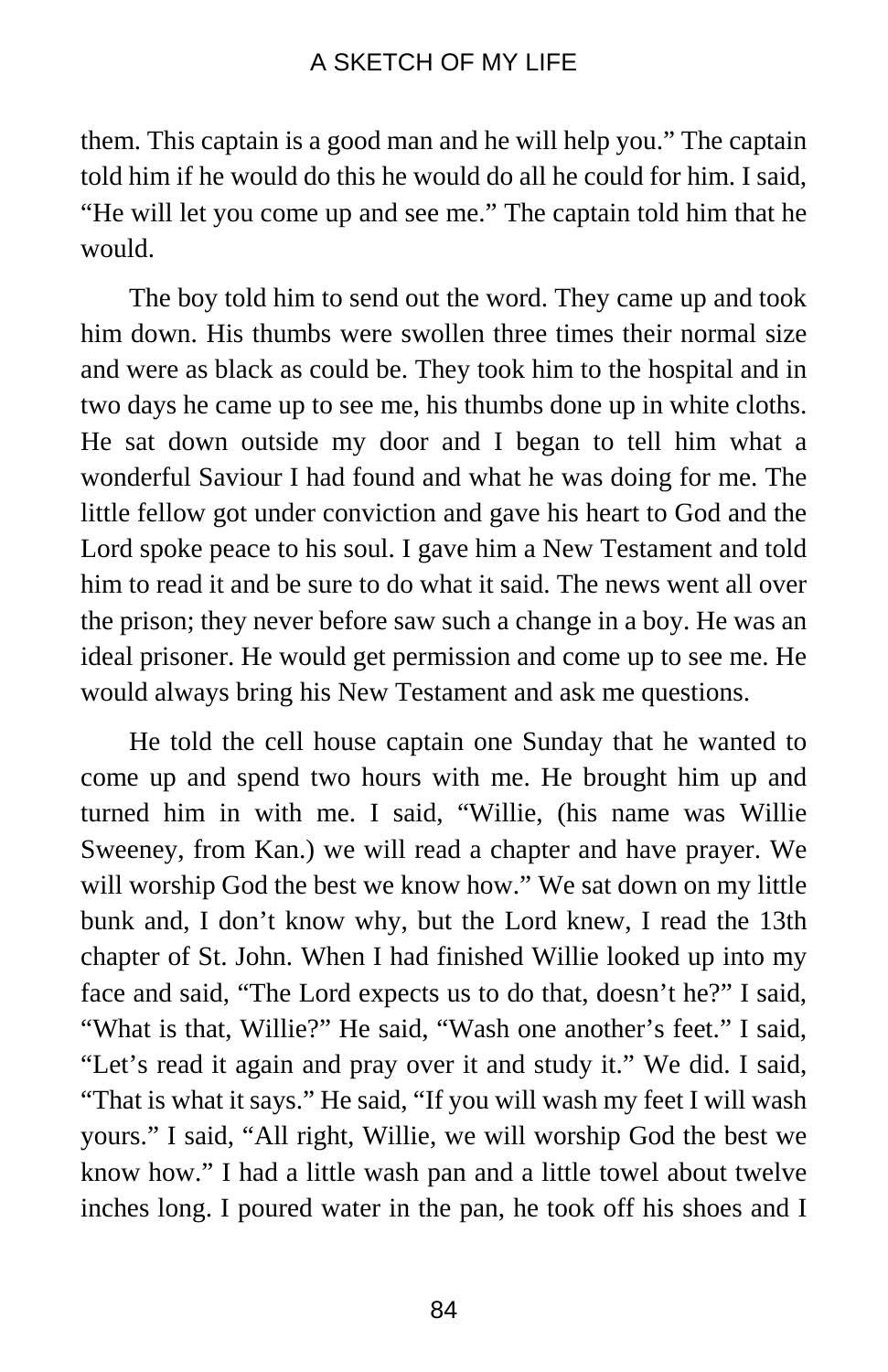washed his feet. I poured the water out and got some more. I took off my shoes and when Willie began to wash my feet, God opened the windows of heaven and showered us with blessings. We felt the presence of our Lord with us. I expect to meet Willie in Heaven.

Afterward I was at the Anderson Camp Meeting and attended an ordinance service. They had an overflow tent that would seat two thousand people. The brethren were washing feet in the chapel and sisters in the tent. They had tubs of water and long towels that they could gird themselves with. While they were washing one another's feet I felt impressed to tell my experience while in God's great school with my first convert. As I told our experience, God again opened the windows of heaven and showered us all with blessings, and the shouts and praises went up, and it broke out over in the tent.

While in Kansas City one Sunday afternoon, I came to the Church at Eleventh and Toping Street and they were washing feet in the church. The brothers were in the Sunday School rooms and the sisters in the church. I again told this experience and again the shouts and praises went up with God's sweet approval on us all. Yes, "If ye know these things, happy are ye if ye do them." "I have given you an example, that ye should do as I have done." Jesus. Praise him! Praise him! The simplest way we can come is the best. Obedience will bring the blessings.

I would rather be with the true children of God than any place on earth. Dearly beloved saints of the most high God, when William Hall comes into your mind, breathe a prayer that God will bless me and make me a blessing, and we will find when we meet up yonder that we have been co-workers with Him. Amen and Amen.

Dear reader, do you realize it is our privilege in this life to walk and talk with God? He is no respecter of persons. Many times in my life God has spoken to me. One time while wife and I were living in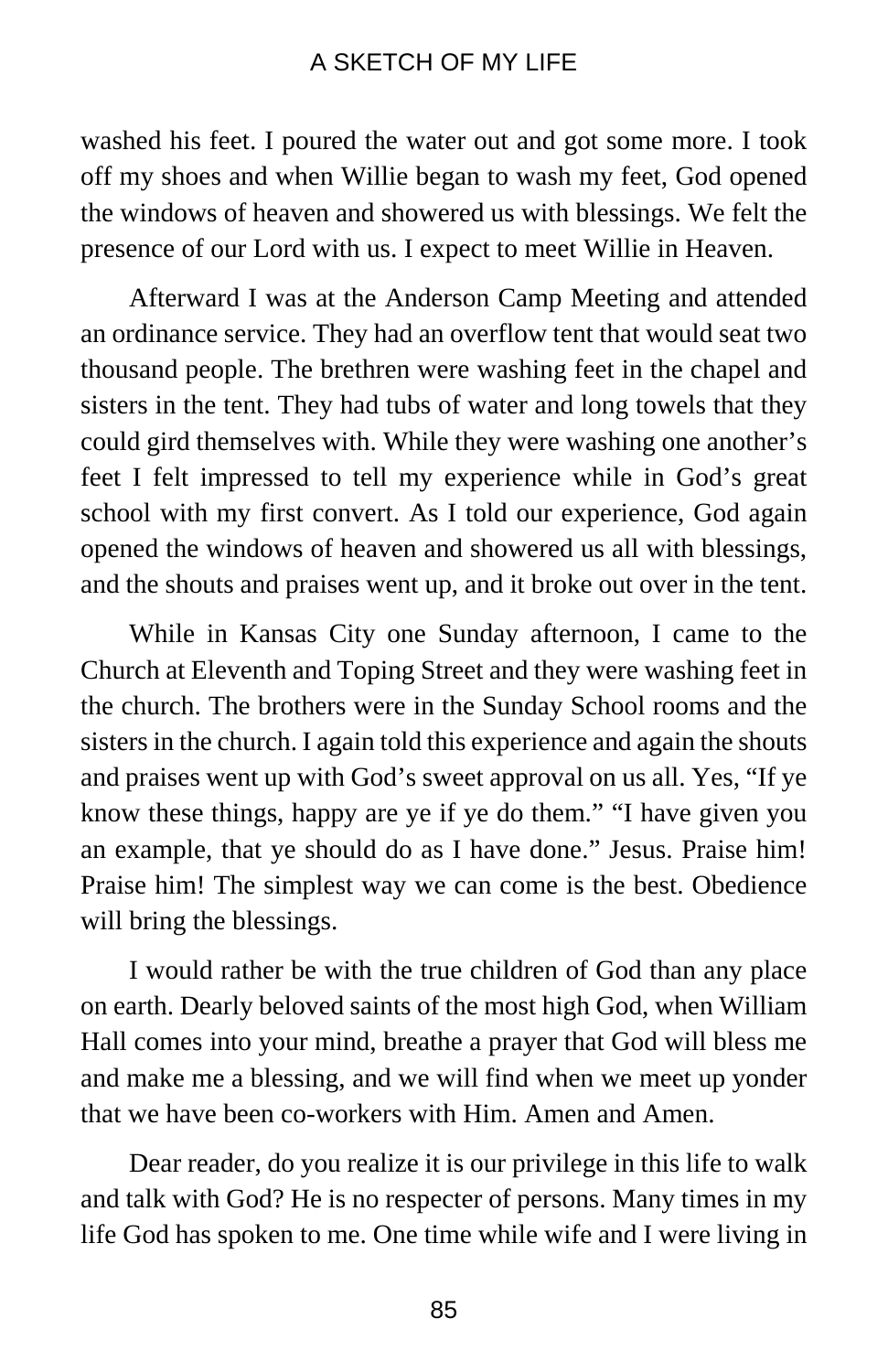the little one room in Louisville, Ky., there came a big snow one night, about ten inches deep. The impression came to me, "Go." I put on a pair of three-buckle overshoes, wrapped up and started out. I walked two blocks to the street car line. There I felt impressed to cross the street where a wagon road went around the side of a hill and back over on the Ohio River. Someone had gone over ahead of me and by stepping in his tracks I made my way through the deep snow. When I reached the river I turned down a street along the river bank where there were vacant houses on the upper side. I went down a plank sidewalk about two blocks and came to a little sidewalk which turned down by a vacant building and something stopped me. The impression came, "Turn here."

I walked to the back of the old building and came to an old shed on the back. There sat a mother and five little children, the youngest a baby, around an old coal stove, and not one bite to eat in the place. They had sat there all night around the old stove trying to keep warm.

She had put in the last little shovel of coal. It was a sight, all the children pulling at the mother. She said that her husband had gone to his father's, twelve miles out in the country, and he was out there sick in bed. They were left alone and had nothing to eat, and she couldn't leave her little bare footed children. I told her to pray. She said she had spent the night in prayer. I asked her if there was a grocery store near. She said there was an old man two blocks over who had a little store.

I made my way through the snow and ordered some coal and bought a wooden box full of groceries. I only had a few dollars, but God blessed my soul as I spent it. Two boys came in and I asked them if they knew where she lived. They said they would take the box over for a dime. The old man said, "Is that what you are going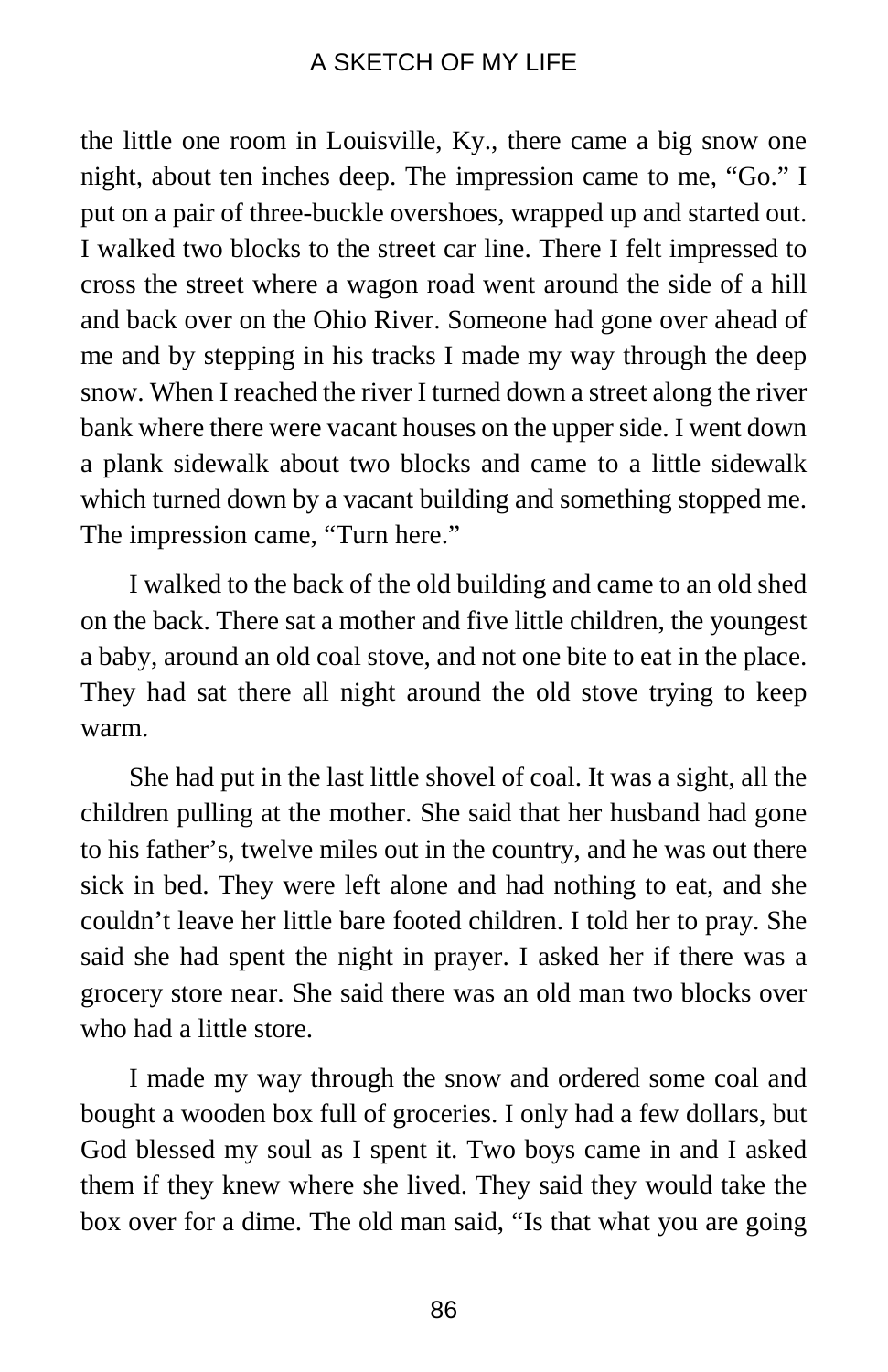to do with those groceries?" I told him, "Yes." He said he would not give them a loaf of bread if they were starving to death, that that man was the meanest man that ever lived, and he wouldn't pay a debt to anyone. I told him he might be sorry, that the little innocent children were not to blame, and of such is the Kingdom of Heaven. I went back home as light as a feather, and God showered me with blessings. God is still blessing me and supplying all my needs. God knows my heart; I only tell this experience and all the rest for the glory of God. Oh, help me to praise his holy name! Praise him!

Dear reader, there are three that bear record in heaven—the Father, the Word, and the Holy Ghost; and these three are one.—I John 5:7. "In the beginning was the Word, and the Word was with God, and the Word was God. And the Word was made flesh, and dwelt among us, (and we beheld his glory, the glory as of the only begotten of the Father,) full of grace and truth." (John 1:1, 4). "And he was clothed with a vesture dipped in blood: and his name is called The Word of God." (Rev. 19:13). "Heaven and earth shall pass away but my words shall not pass away." (Matt. 24: 35). "Through faith we understand that the worlds were framed by the word of God, so that things which are seen were not made of things which do appear." (Heb.11:3). The New Testament is a way bill from earth to heaven. It was written by men, but inspired of God. 2 Tim. 3:16, 17; 2 Peter 1:19-21. Rejecters will be judged by the Word of God, John 12:48; Heb. 2:1-4.

If you have a New Testament experience of salvation you will love God's Word and will find real pleasure in obeying all of its teachings. There are surface nuggets to be gathered and the dear Lord has helped me to find some of them. Reader, why not walk and talk with God? He is no respecter of persons. What He has done for others He will do for you if you are under the blood and in the center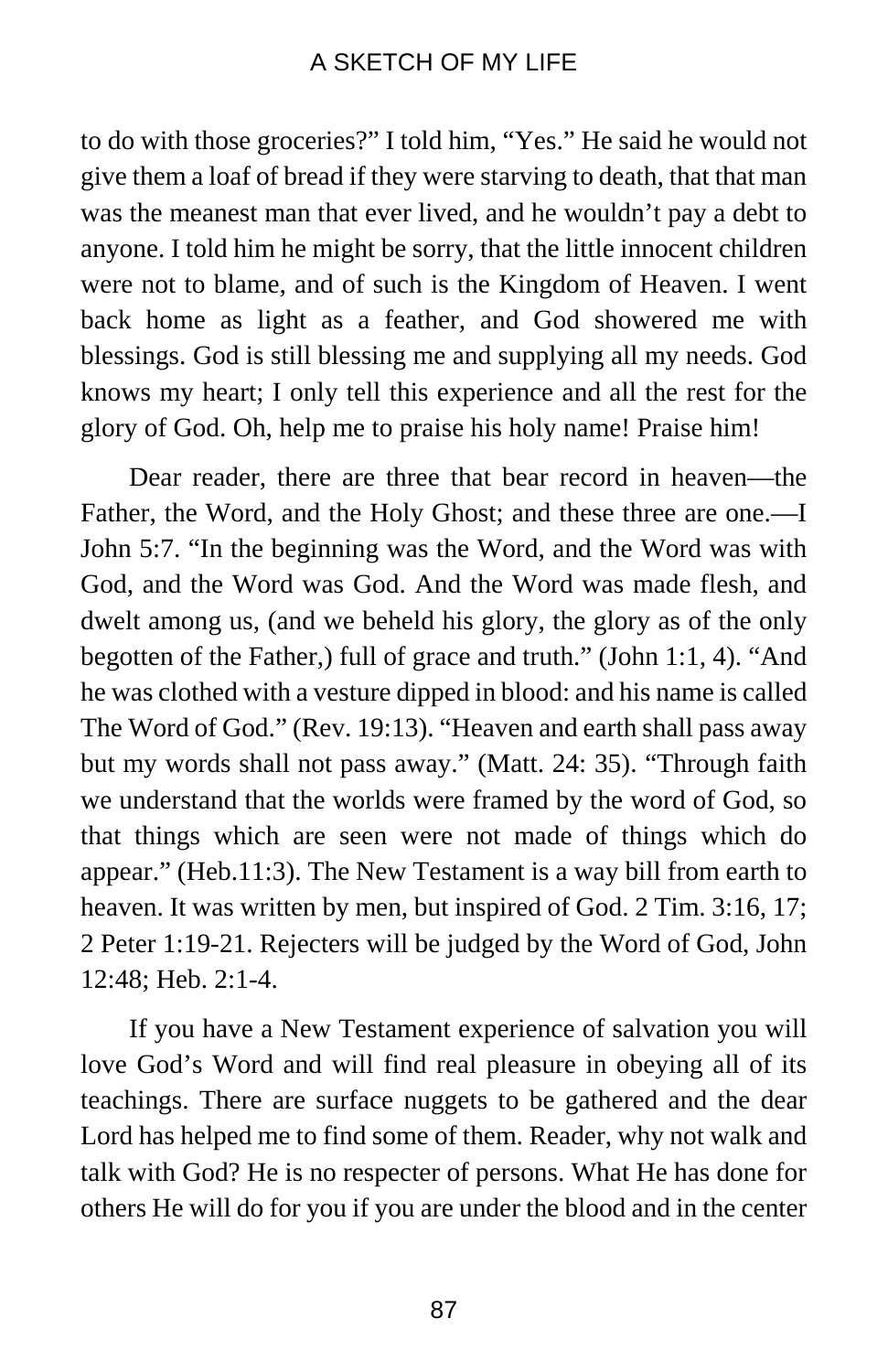of His will, with His sweet approval on your life. He says, "Ye shall ask what ye will, and it shall be done unto you," John 15:7. If you want to be at peace with God, the first step to take is to count the cost. What will it cost me to be a true follower of the Lord? It will cost you everything you know to be sinful and wrong. If you will come to God with an honest heart (God looketh on the heart), tell Him you are tired and sick of the sin business, you are through with it all, and confess all the past mistakes and sins, believing Christ suffered in your stead, and ask God to forgive you, He will speak sweet peace to your soul. If you will meet the conditions laid down in the New Testament, "The Spirit itself beareth witness with our spirit, that we are the children of God." (Rom. 8:16). If you know you have been born into the church or family of God, your part is to bear the fruits of a justified believer. God's part is to lead you on up to where the very God of peace will sanctify, you wholly. I Thess. 5:23. Remember if you are justified, "This is the will of God, even your sanctification." (I Thess. 4:3). We are sanctified by faith. Acts 26:18. We are sanctified by his own blood. Heb. 13:12. We are sanctified by the Holy Ghost. Rom. 15:16. By the word; Eph. 5:26- 27; 2 Tim. 2:21; Heb. 2:11; I Peter 4:8-11; Heb. 10:9, 10, 14-17; John 17:16-20. Jesus says, "As the Father hath loved me, so have I loved you: continue ye in my love." (John 15:9). My Saviour and King, if You love me as my heavenly Father loves You, by the grace of God, I'll be an obedient child, and I'll follow Thee. Amen!

Just before delivering me out of his great school (prison) God showed me plainly that the gospel of Christ is a gospel of love and it should be as free as the air we are breathing, and he didn't want me to go out charging people for it. No, he said to go out, oh you of little faith, love me and keep my commandments, deliver the messages I give you, and I will feed you and clothe you, and I will do more for you than any earthly father would do, on the condition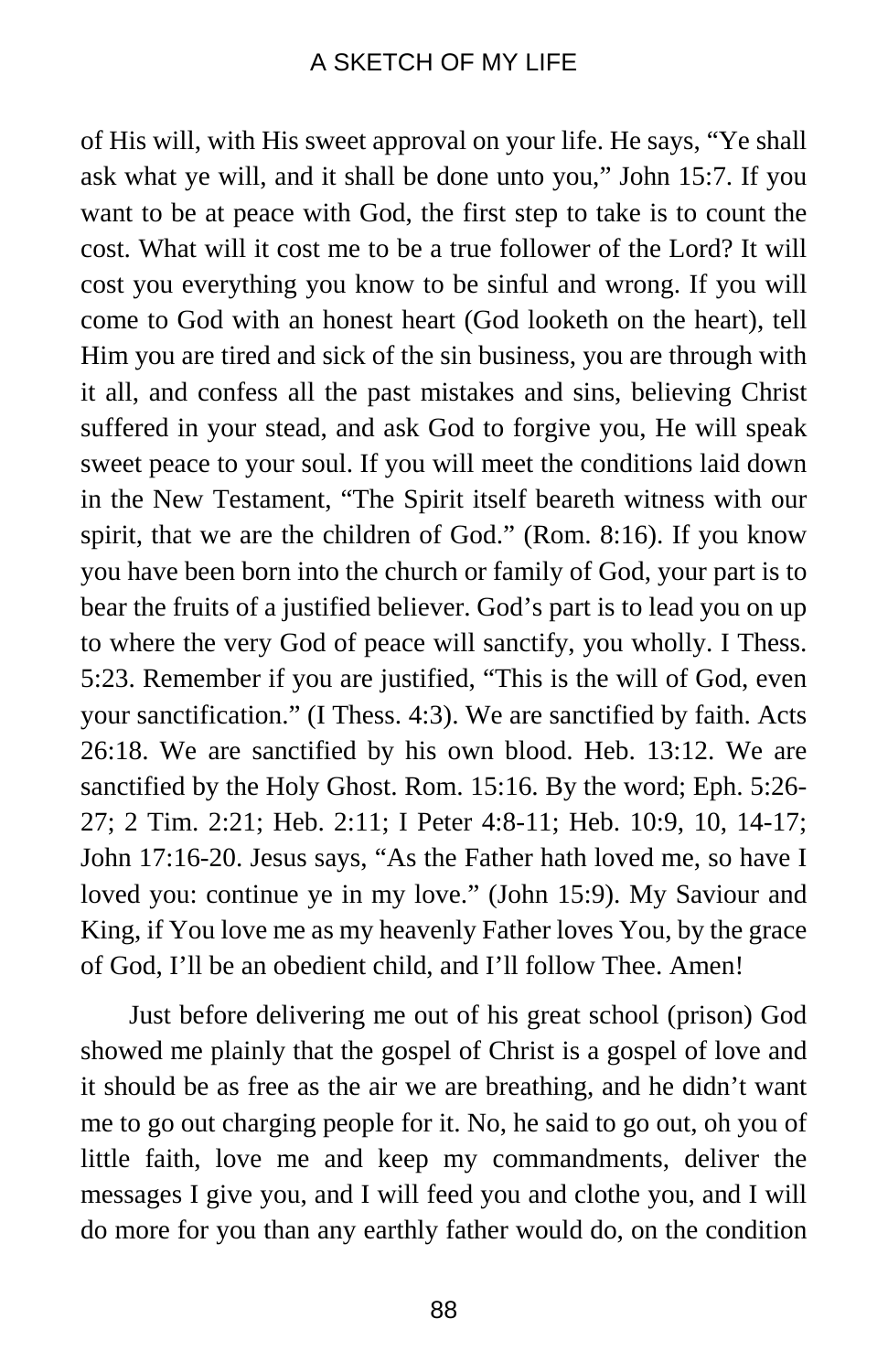that you stay in the center of My will, with My sweet approval upon you, and deliver the messages I give you. I am a living witness. I have been all over and the Lord has never failed me. Hallelujah!

In the New Testament, which is our only guide, you will find, "Preach the Kingdom," eight times; "Preach the Word," seventeen times; "Preach Christ," twenty-three times and, "Preach the Gospel" fifty times. What is the Gospel? It is all the teachings of the New Testament in all of its purity and beauty. Read it, believe it, and obey it, and it will bring peace, joy and happiness right here in this life, unspeakable and full of glory.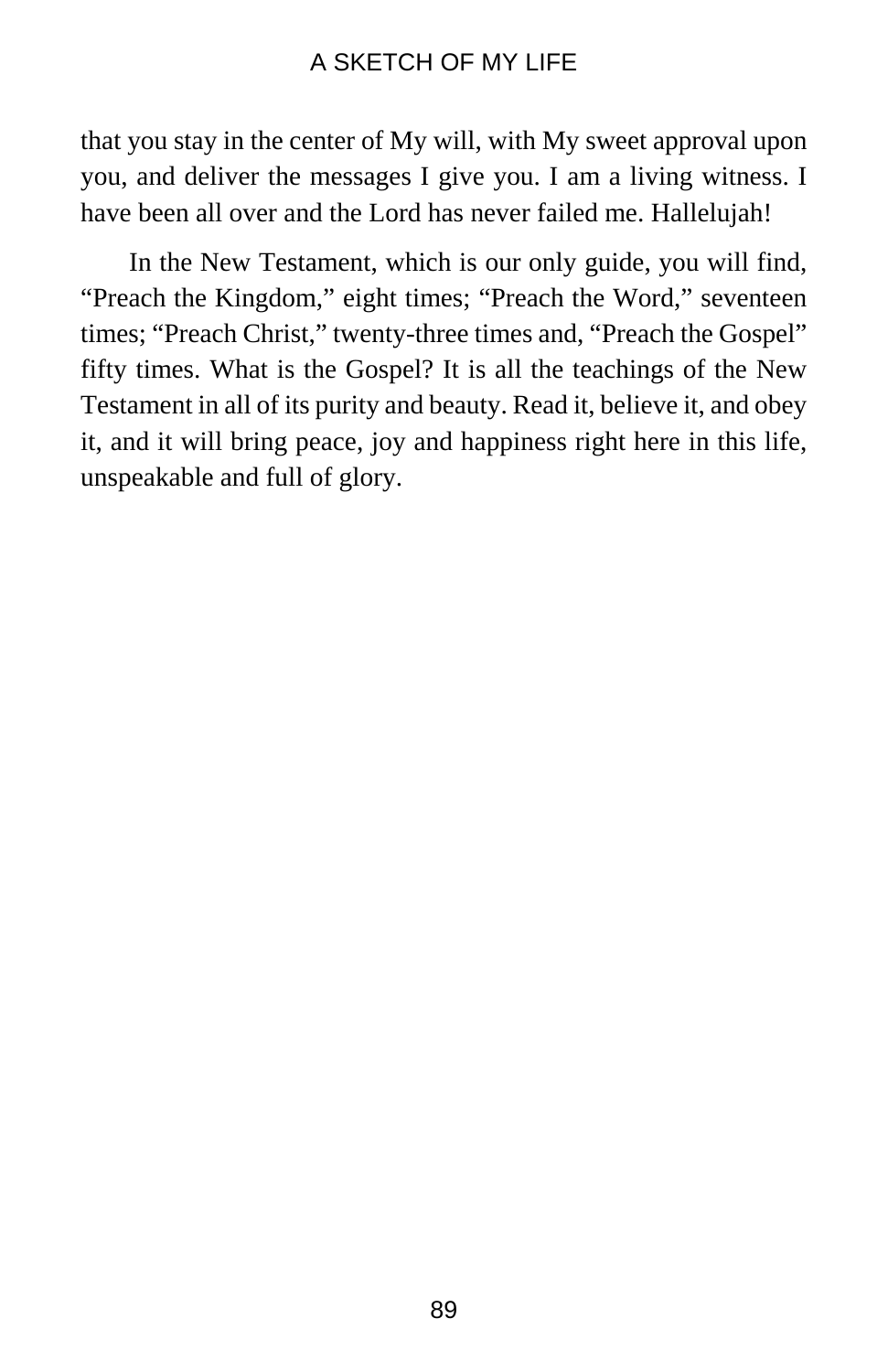# **Chapter XII**

## **The Bible**

The Bible is the word of God to man. No one should be ignorant of the good things contained in this grand store house. Blessed is he that readeth, and they that hear the words of the prophecies, and keep the things which are written therein. The Bible, generally speaking, is looked upon as one book. This is a mistake; it is a library, two volumes, sixty-six books. This library of sixty-six books was written by about forty persons. It was inspired of God, 2 Tim. 3:16-17; 2 Peter 1:19-21. Rejecters will be judged by the Word, John 12:48; Heb.  $2:1-4$ .

If you have a New Testament experience of salvation you will love God's Word and will find real pleasure in obeying all of its teachings. Reader, why not walk and talk with God? He is no respecter of persons. What he has done for others, he will do for you if you are under the blood and in the center of his will.

The word, Bible, is from the Greek word, Biblia meaning, the books, and was given to us about the fifth century. Before this the Bible was known as the Scriptures. Some of the most wonderful men the world has ever known are mentioned in the Bible. Acquaint yourselves with them and God will bless you. You will find that Jesus leads them all. He often speaks of Himself, but if we do this it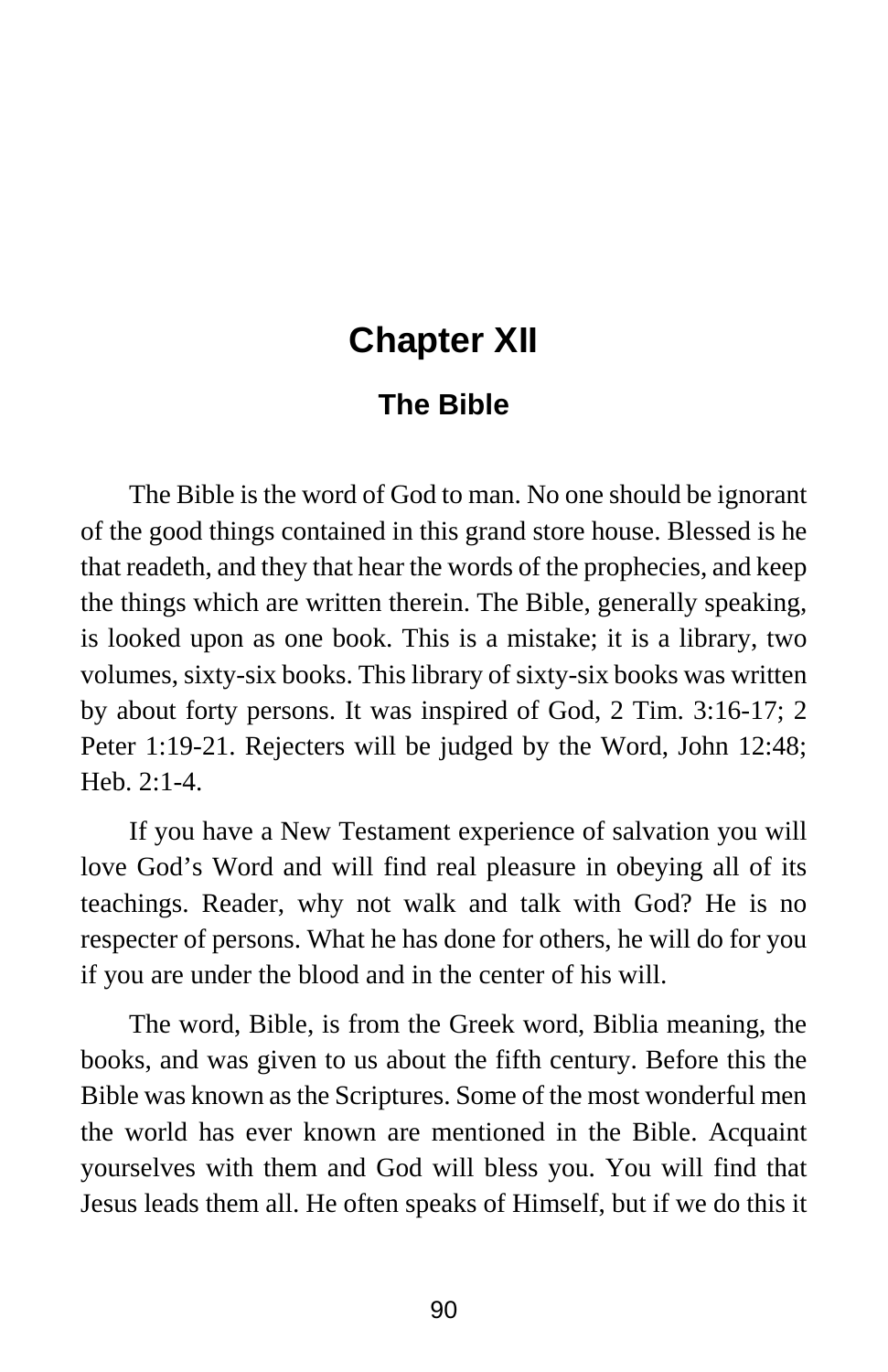will make us so small in the eyes of God that He cannot use us. If we will stay hid behind the cross then we can hold Christ up to others.

The Bible has the distinction of being the first book printed. The King James, or Authorized Version of the Bible is today the bestselling book in the world. You will find it in almost every home in the land. It is the Bread of Life. I starved my hungry soul for twentyeight years, but now I am feeding upon the Bible daily, and it just gets better all the time. When I was first saved, I kept looking back and at others and I kept wandering around in spiritual darkness. God's Holy Spirit spoke to me. He said, "Get your eyes off your brothers and sisters, preachers, churches and everything else and never mind what they are doing. What are you doing? are you following Me? loving Me? keeping My commandments and walking in all the light I'm letting shine on your pathway?"

Reader, I learned from experience that as long as I went direct to God from my own heart through Christ, who is sitting on the right hand to intercede for me, with an eye single to God and his glory, the light shone in and I began to get knowledge and wisdom and understanding of the true spiritual light; but the moment I took my eyes off my Saviour and began to listen to others, I cut the avenue of getting the true light, and again I found myself groping around in spiritual darkness. The Third Person of the Trinity was grieved. I told the Lord, "I'm confused, there are so many ways. Thy Word teaches there is only one way. I'm going to take the New Testament for my guide, stand on thy promises and follow Jesus." God opened the windows of Heaven and showered me with blessings. He opened up my spiritual understanding to see the New Testament Church of God, the bride of Christ.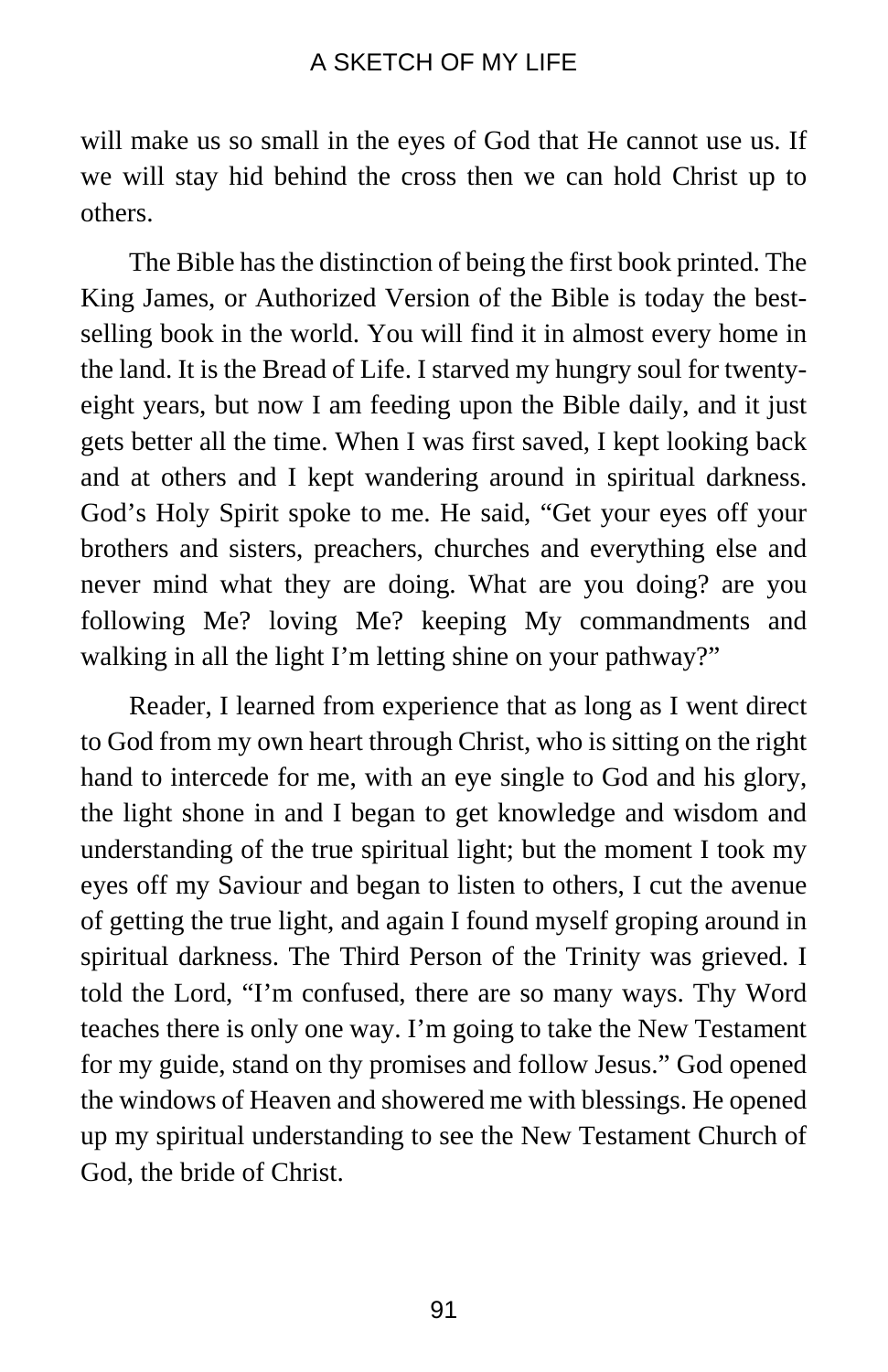If the saints will follow Jesus, their sons and daughters will be saved and they can be united families to stand before the throne of grace in that great day and not one left out. In order to accomplish this we must each one be willing to be the very least in the congregation for Jesus' sake and give God's Holy Spirit a chance to do his work. Our place is to earnestly contend for the faith that was once delivered to the saints back in the morning time of this gospel day. Jude 3. If you will do this God has promised (Jer. 3:15) to place over you a real man of God and I am sure he will never point you to anything but Jesus and the Word of God.

Nicodemus was a member of the Jewish Court, and a scholar of the Old Testament, teaching the cleansing of water, which was a type of the cleansing blood of Jesus. Notice a few texts using water as a symbol—"Ho, everyone that thirsteth, come ye to the waters . . ." (Isa. 55:1). "Therefore with joy shall ye draw water out of the wells of salvation." (Isa. 12:3). "I will open rivers in high places, and fountains in the midst of the valleys: I will make the wilderness a pool of water, and the dry land springs of water." (Isa. 41:18). "For my people have forsaken me the fountain of living waters . . ." (Jer. 2:13). Also Jer. 17:13.

Nicodemus understood the above texts and they are proof that water is a symbol showing the cleansing blood of the Lamb. Now, when Nicodemus came to Jesus by night, the Lord said, "Except a man be born again he cannot see the Kingdom of God." Nicodemus didn't understand, he had been taught it took the water to cleanse. And then Jesus said, "Except a man be born of the water and of the Spirit, he cannot enter into the Kingdom of Heaven." The words, "Born of the water," were for the Old Testament saints. His first, "Except a man be born again, he cannot see the kingdom of God," was for the New Testament saints. Paul spoke of the gospel as water.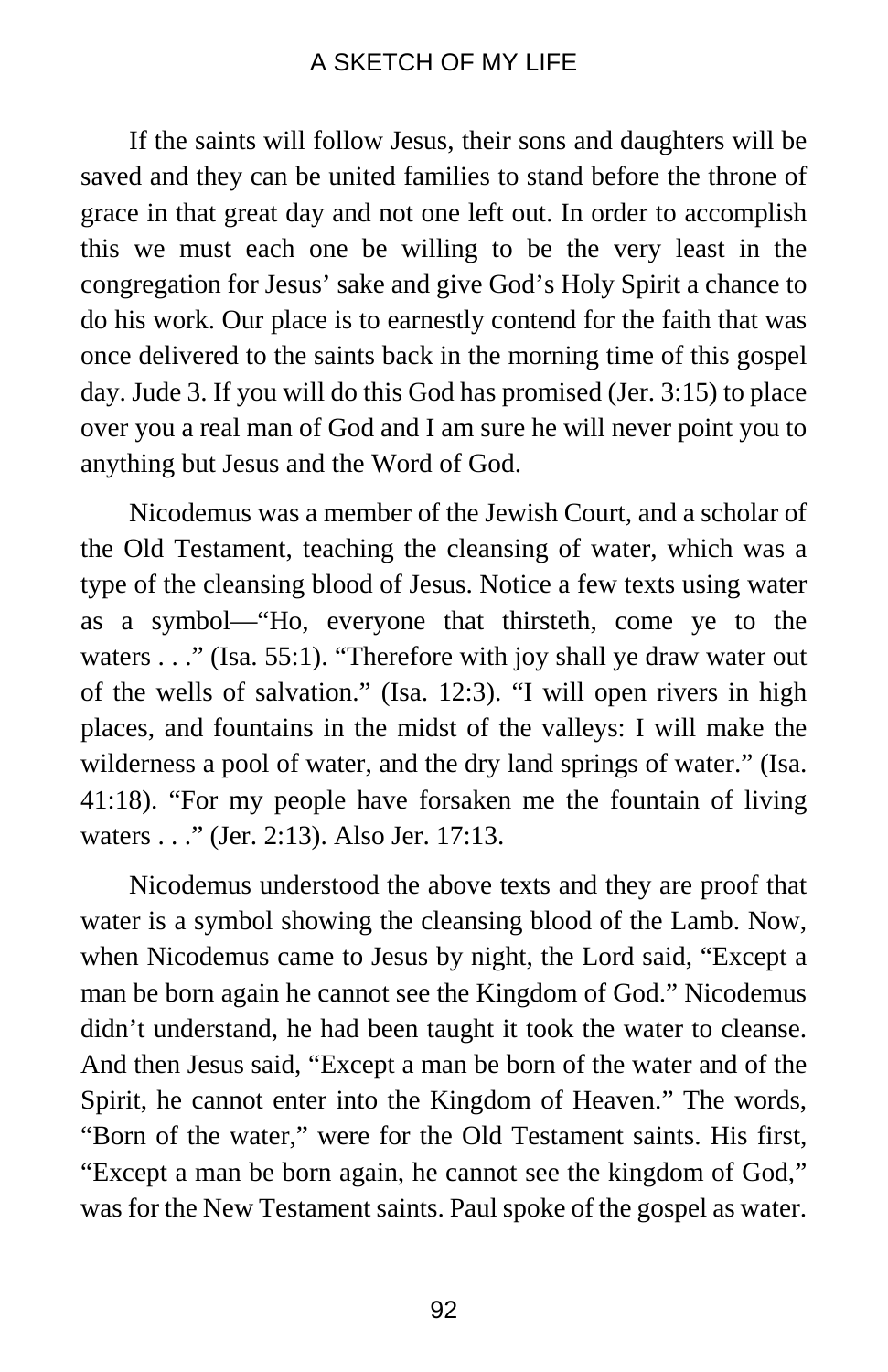He said, "I have planted, Apollos watered; but God gave the increase." (I Cor. 3:6). If you want to get under spiritual bondage, go to the Old Testament, "Born of the water." If you want your spiritual understanding opened that you may understand the scriptures, go to the New Testament and be "born of the gospel of the truth."

Baptism is for believers. Mark 16:16. It will do no good to take a dry sinner down into the water and bring him out a wet sinner. God have mercy on people who get baptized before repentance. Baptism is only for saved people. The first thing our Saviour said was to repent. Matt. 4:17, "From that time Jesus began to preach, and to say, 'Repent: for the kingdom of heaven is at hand.' " See Acts 2:38; 3:19; 10:47-48. One must be saved before he is a proper candidate for baptism. Read the tenth chapter of Acts. Cornelius was a righteous man, Acts 10:1, 2. He received the Holy Ghost, verses 44, 45, then he was baptized, verses 47, 48. Another text used by those who think it takes water baptism to save is Acts 22:16. Here Ananias said to Paul, "Arise and be baptized, and wash away thy sins, calling on the name of the Lord." Now turn to Acts 9:17, 18, and you will find that Paul was healed and received the Holy Ghost before he was told to be baptized.

The only hope we have of heaven is the blood of Jesus that cleanses. I John 1:7, "But if we walk in the light, as he is in the light, we have fellowship one with another, and the blood of Jesus Christ his Son cleanseth us from all sin." Also see Rev. 1:5.

Jesus, after spending three years with His disciples, who were justified believers told them that after He was gone He would send the Comforter. Read John 14:15-18, 26; 15:26; 16:7-14; 17:20; Acts 2:17, 1:4, 8; and Luke 24:44-49. He said that he would give us power to live a Christ-like life. And not to make us powerless as some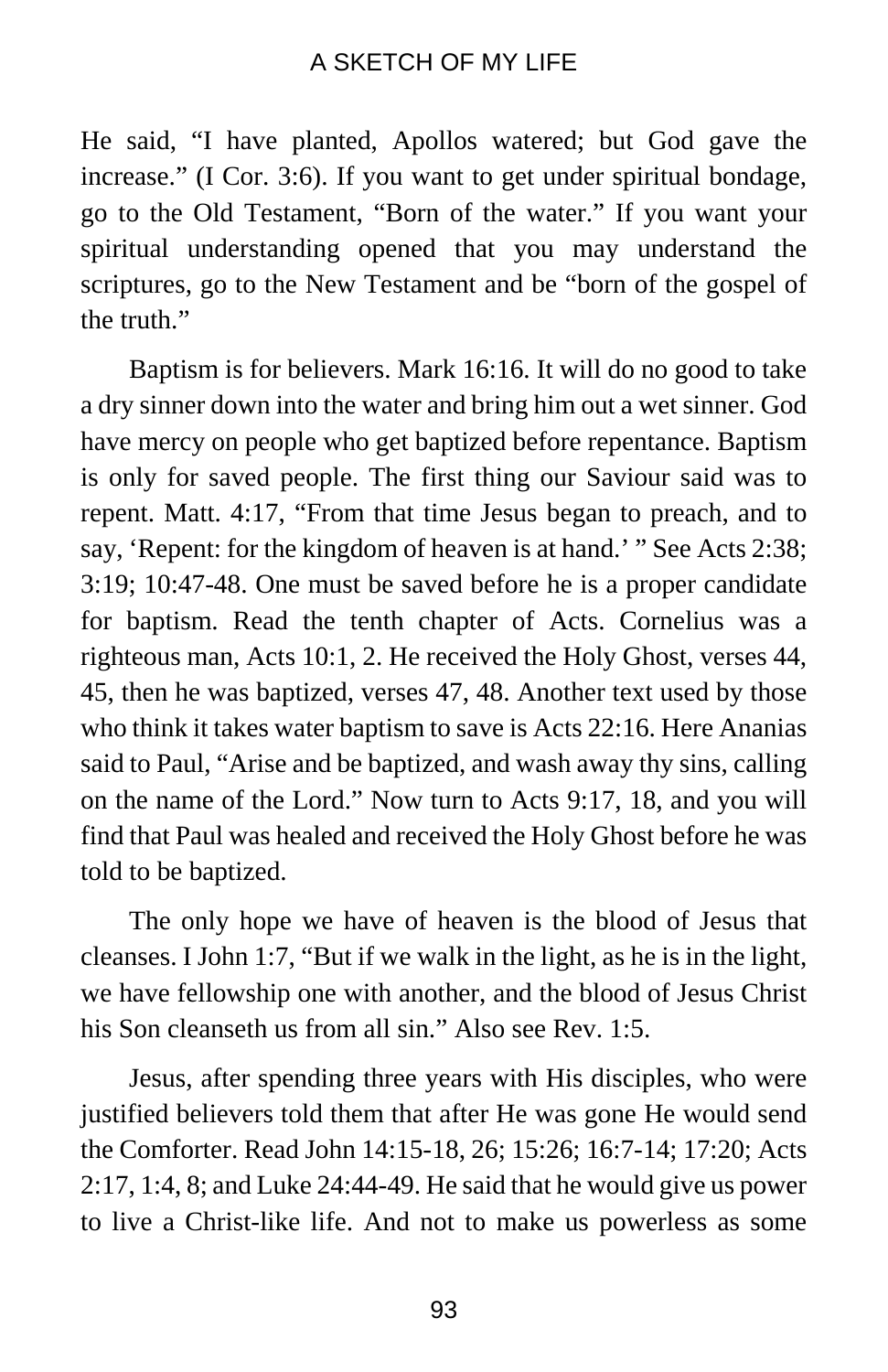teach. Do not seek for a tongues demonstration or feelings as a witness of God's indwelling Spirit, for the Holy Spirit is a witness to Himself, his own witness, "The Spirit itself beareth witness with our spirit, that we are the children of God." (Rom. 8:16). If you seek for tongues before you are saved, justified, the devil will give you a false gift of tongues by his spirit. There are many deceived souls and some of them are devil possessed. Be sure you are justified before seeking the Holy Ghost, and when you receive him keep a ready mind and a willing heart to receive any of the gifts of the Spirit that God may see fit to give you. God's Spirit will cause you to behave yourself in the house of God. Read I Cor. 12:1-13; 14:1, 40; I Tim. 3:15. Tongues is a gift and only used as a language. The Bible gift of tongues is not an unintelligible gibberish. The people who listened to the one hundred and twenty Galileans who spoke on the day of Pentecost understood what they said. Acts 2:1-7. "Now when this was noised abroad, the multitude came together, and were confounded, because that every man heard them speak in his own language."

Jesus prayed that we should all be one. John 17:1-26. God's approval is on no people who are divided, separated or contending for one God, Jesus only, and for the doctrines and commandments of men. Matt. 24:24, 25. I have met with people who say, "We have no time for the doctrines. We have 'it.' We have Bible manifestations; we speak in tongues; we fall under the power; we yell so that we can be heard five blocks away; we have the jerks when we get 'it'; we act like we are drunk." There are many other manifestations, but Jesus said, "You shall know them by their fruits." And again, "By this shall all men know that ye are my disciples, if ye have love one to another."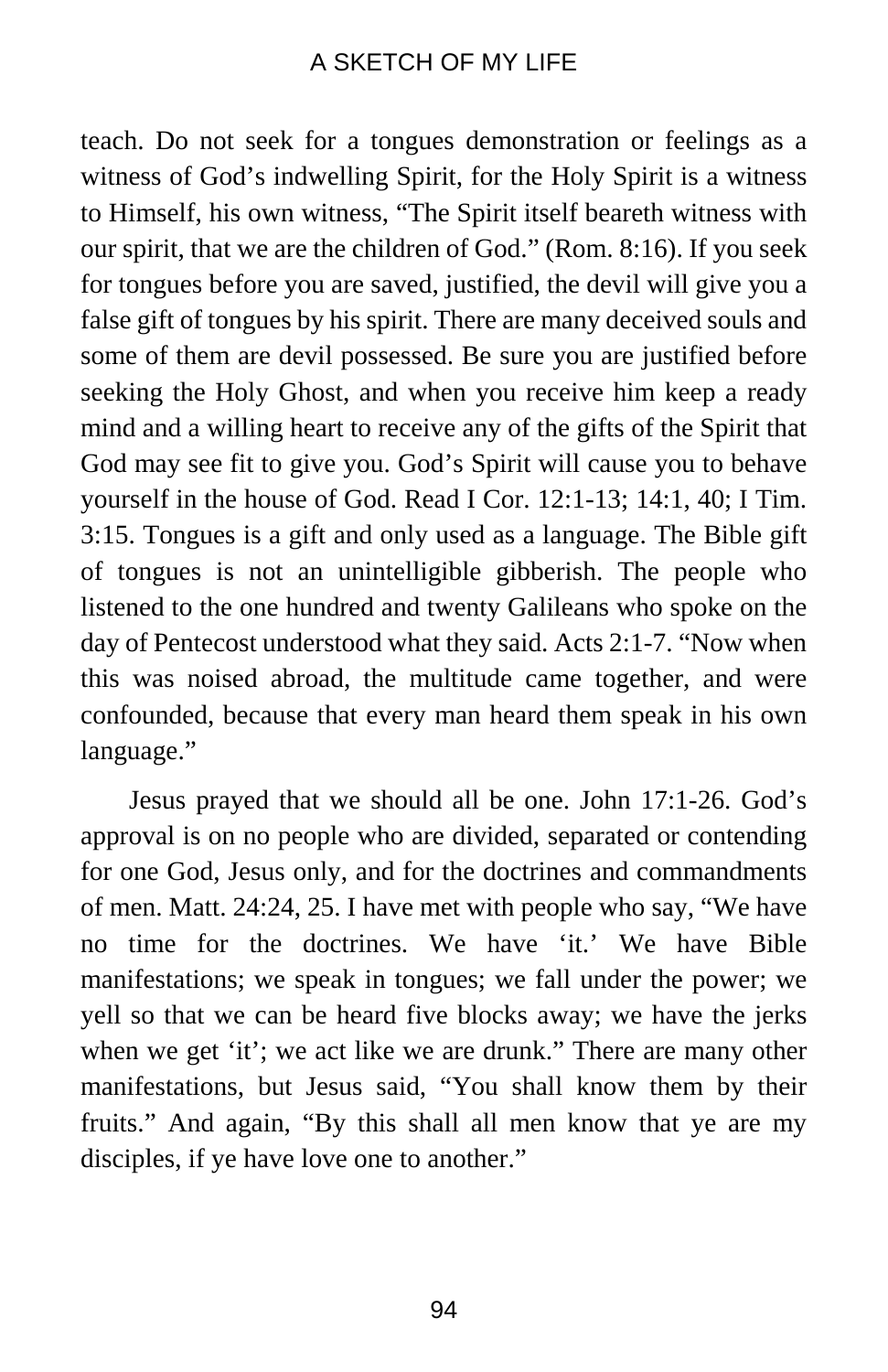God has only one family, one fold, one church, which is the bride of Christ. Rev. 19:7. There is only one way of holiness. Isa. 35:8. It is an highway that leads to Heaven, no unclean things can pass over it. Read Rev. 21:27; I John 2:26-29; I Cor. 6:19, 20; 3:16- 21. To enjoy this blessing you must have a second work of grace in your heart. "For this is the will of God, even your sanctification, that ye should abstain from fornication: that everyone of you should know how to possess his vessel in sanctification and honour." (I Thess. 4:3-4).

Reader, be sure you are justified, bear the fruits of a justified believer and the Lord will lead you on step by step to where the very God of peace will sanctify you wholly. (I Thess. 5:23). There are two parts to sanctification. Man's part is to consecrate his all into the hands of the Lord with a perfect will for Him to have His way with you and everything that concerns your life and to do His will. God's part is to cleanse and make holy. The one hundred and twenty in the upper room were not praying for God to send them the Holy Ghost, no, they were waiting for the promise.

The modern tongues people have a ghost all right, but it is not the Holy Ghost of the Bible. God's Spirit and his Word agree, and his Spirit is not going to lead you to believe one thing and someone else something else. There are hundreds of different kinds of spirits in the world, and the modern tongues are the worst divided of them all. God bless this message to the good of some honest souls. The only deliverance is through the precious blood of Jesus.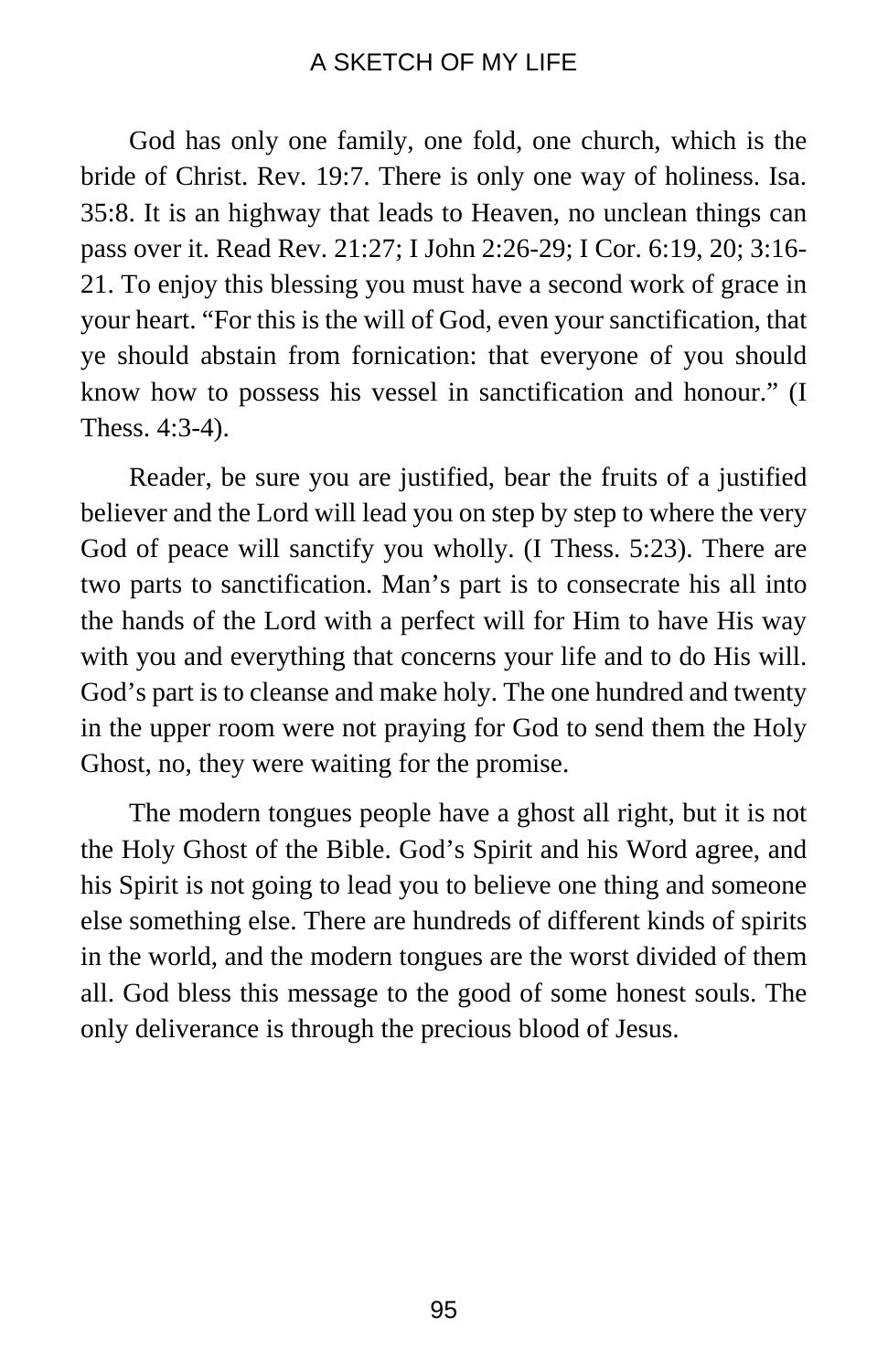# **Chapter XIII**

## **The Old and the New Covenants**

God gave the children of Israel, the Jews, the Law just as it is recorded in the Old Testament, and said, "Ye shall not add unto the word which I command you, neither shall ye diminish ought from it, that ye may keep the commandments of the Lord your God which I command you." (Deut. 4:2). The high priest interpreted the law, and he was nationally known as the representative of Jehovah with supreme authority, supported by a council of elders.

History leaves a gap of four hundred years between the Old and the New Testaments. Four hundred years passed after Malachi gave us the last of the Old until they began to give us the New Testament. During this time the Doctors and Lawyers sprang up and took all into their hands. And they divided God's people into many sects; Sadducees, Pharisees, etc., a type of the professed Christian world today, and when the Redeemer came they crucified him. No wonder the Lord said, "Woe unto you also, ye lawyers." Luke 11:46, 52.

The Old Testament was written in Hebrew, and the New Testament in Greek. The meaning of the word testament is covenant; the Old and the New, John 1: 17; Rom. 6:14. Moses was human, Christ was divine. The two covenants are different. Jer. 31:31-34; Gal. 4:21-28. First and second; old and new. Heb. 8:7, 13.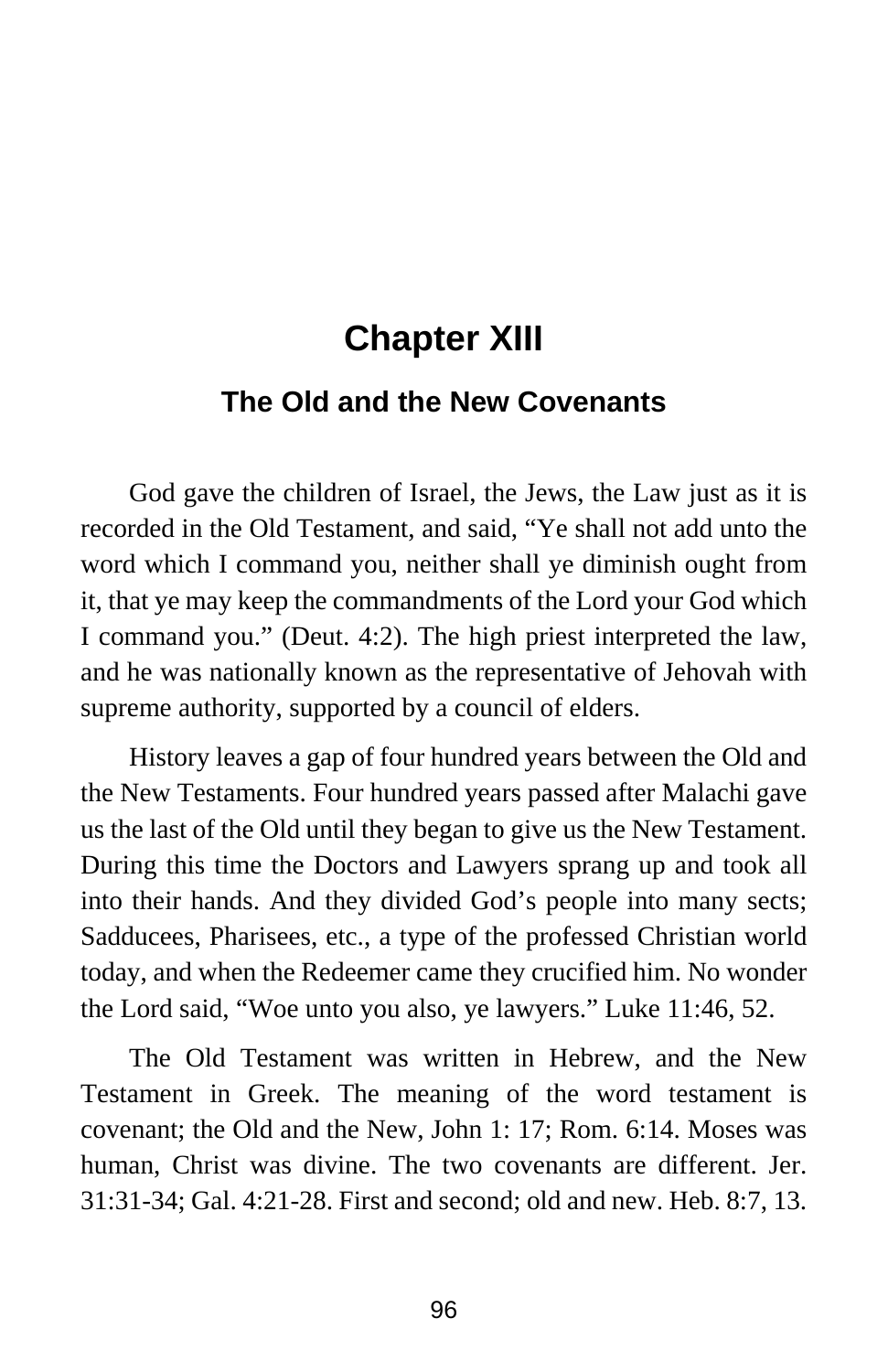Moses was the mediator of the old. Deut. 5:1-10. And Christ was the mediator of the new. I Tim. 2:5; Heb. 8:6, 9; 12:21-29. Where and when written—the old, Ex. 34:1, 28 the new, 2 Cor. 3:3, 6. Why the covenants were given—the old, Gal. 3:19, 23-25: the new, Heb. 10:7-10, 14, 15; 2 Cor. 3:14-18. Jesus is the mediator of the New Testament, Heb. 9:15, 24. Remember Rom. 6:14-18.

Sabbath means a day of rest. Ex. 31:15. The old, rest for the body, Ex. 35:1-2: the new, rest unto your souls, Matt. 11:28, 29; Heb. 4:1. Let no man judge you of the sabbath. Col. 2:14, 16-17; Eph. 2:11-15. Jesus came to remove the veil, 2 Cor.3:13-18. Jesus, the Son of man, is Lord of the sabbath, Luke 6:5. The Law and the Ten Commandments were given and written by Moses, twenty-five hundred years after creation. Ex. 34: 28; Deut.5:1-3. In Matt. 22:35- 40, Christ said, "On these two commandments hang all the law and the prophets." Read Rom. 10:1-4.

The last words of our Saviour on the cross were, "It is finished." What was finished? The Old Testament law was fulfilled and the perfect plan of salvation was finished. Jesus came to establish the New Testament or covenant. They destroyed him for breaking the sabbath. Matt. 12:8-14. Yes, the Son of man is Lord of the sabbath. Our Saviour arose on Sunday, the Lord's day. He met Mary Magdalene Sunday morning and sent her with the first message to men, Mark 16:9; Matt. 28:1-10. He met other women Sunday morning and two disciples on their way to Emmaus Sunday afternoon. Jesus and his disciples met together the first day of the week, Sunday, John 20:19. St. John called it the LORD'S day Rev. 1:9-10.

After Paul's conversion the Lord sent Ananias to Paul and he said, "The God of our fathers hath chosen thee, that thou shouldest know his will." Acts 22:12-14. What was the will of God to Paul?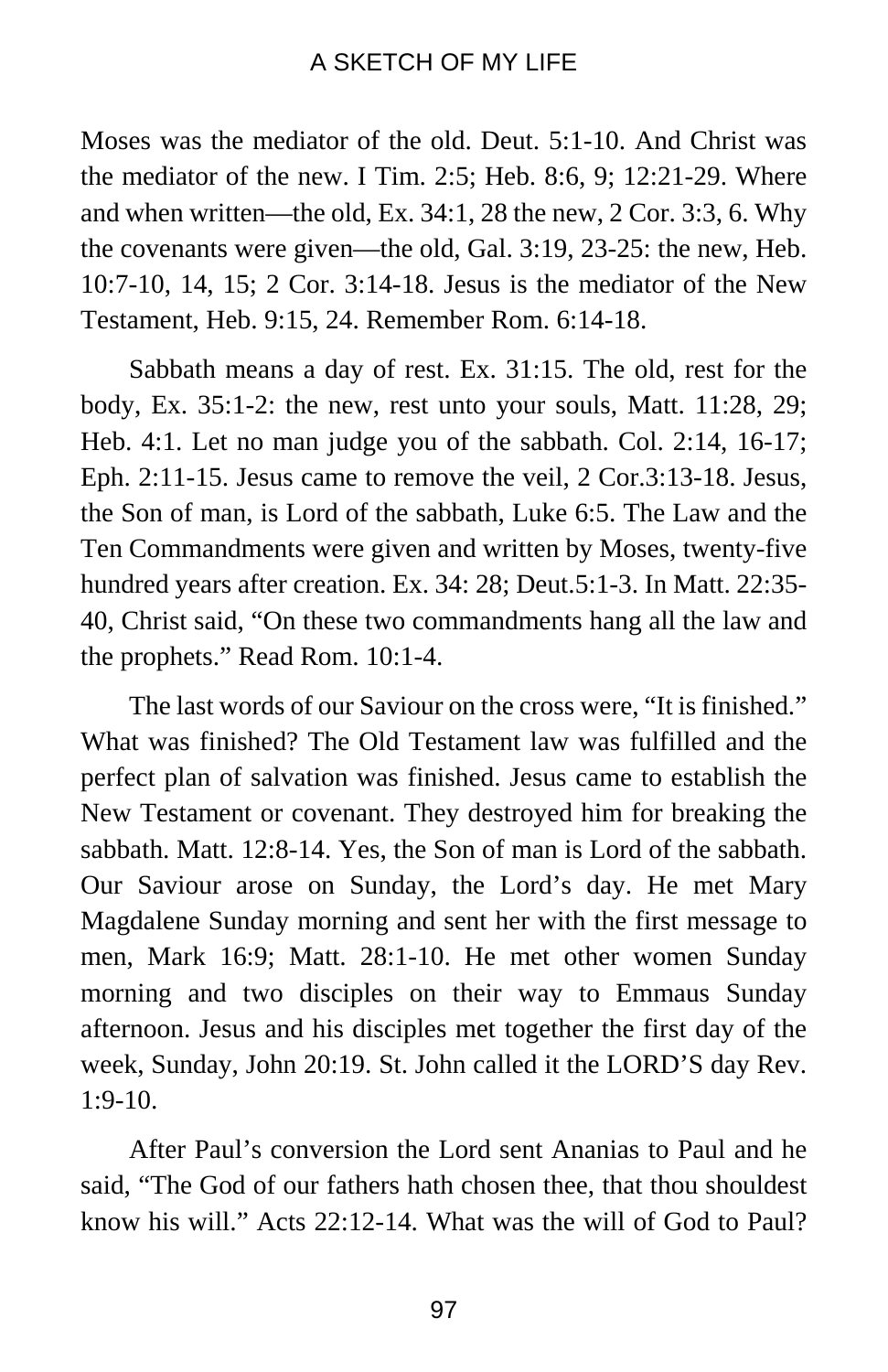He honored the Lord's day, and Paul and his disciples met together on the first day of the week, Sunday. Acts 20:6, 7. Again Paul said, "Now concerning the collection for the saints, as I have given order to the churches of Galatia, even so do ye. Upon the first day of the week (Sunday) let every one of you lay by him in store, as God hath prospered him, that there be no gatherings when I come." (I Cor. 16:1-2).

Dearly beloved saints and friends, Jesus gave us Sunday and established it as the Lord's day, in honor of his resurrection, and the outpouring of his Holy Spirit on the day of Pentecost about A.D. 30, and not man or the Catholic Church as some vainly imagine. Remember, if you try to keep the law and offend in one point you are guilty of it all. James 2:10; 2 Cor. 3:6. Praise God for the sweet soul rest we are now enjoying, and for having our spiritual eyes opened so that we can see and know the truth.

## **Divine Government**

The New Testament church of God which Jesus built is different from all other churches in the world. It was built and organized by the Son of God. Some man or group of men organized and started all the churches and movements of this world, and some man is the head of every one of them. Christ is the head of his church. He is an open door that no man can close. I told them, when speaking in the largest churches in New York City, "Tonight at the dead hour of midnight, while all your manmade churches are locked up and in darkness, the old drunkard, filthy and nasty, can crawl out of the gutter, and if he will confess and forsake his sins, and begin knocking at the only true door (Jesus), he will find it open, and God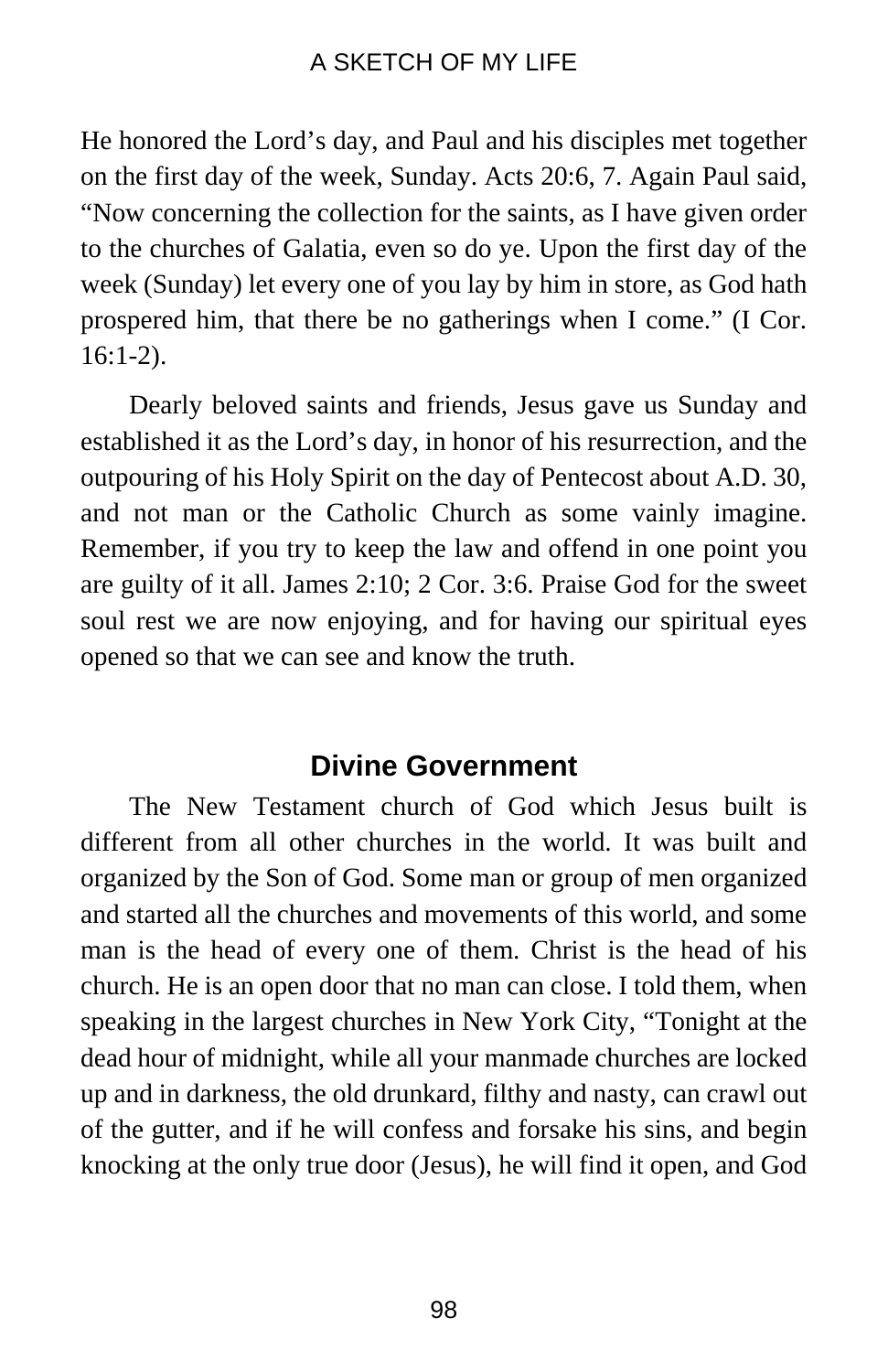will speak peace to his soul." No man has ever tried to improve on God's simple plan of salvation, but that he has made a mess of it all.

God has laid the foundation of the New Testament church of God. Isa. 28:16-18. Paul said in I Cor. 3:11, "For other foundation can no man lay than that is laid, which is Jesus Christ." Read Eph. 4:4-6; 3:14, 15. God laid it all upon Christ's shoulders and will commit the government into his hands. Isa. 9:6. Some seem to think that the Lord turned all over into the hands of men to run, but the Saviour promised his chosen few, and all who would believe on him through his word (John 17:20) that he would send us a Comforter who would guide us in all truth. John 14:16-17, 26; 15:26; 16:7-14; 17:20-23; I John 2:24-29. Oh, praise God for the truth!

I never chose God, no, he chose me (John 15:16), and he has been following and protecting me from a barefooted boy until now. God chose me and saved me right out of the mouth of hell, qualified, ordained and delivered me both soul and body and sent me with messages from his throne. I told him I couldn't go, I had no education. He held it on me and I began to pray and to ask him for help. I opened my Bible and my eyes fell upon I Cor. 1:26-29. I said, "Yes, Lord, I am hated and despised, rejected of men. You will have to help me." Again I opened my Bible and this time my eyes fell on I John 2:27, "But the anointing which ye have received of him abideth in you, and ye need not that any man teach you: but as the same anointing teacheth you of all things, and is truth, and is no lie, and even as it hath taught you, ye shall abide in him." I held on to the Lord until he said unto me, as plain as he ever spoke to Moses, "You go out and open your mouth, and I will fill it." The first message God gave me is found in Acts 3:19, "Repent ye therefore, and be converted, that your sins may be blotted out." My first chance was a Christian Endeavor meeting. They were testifying and they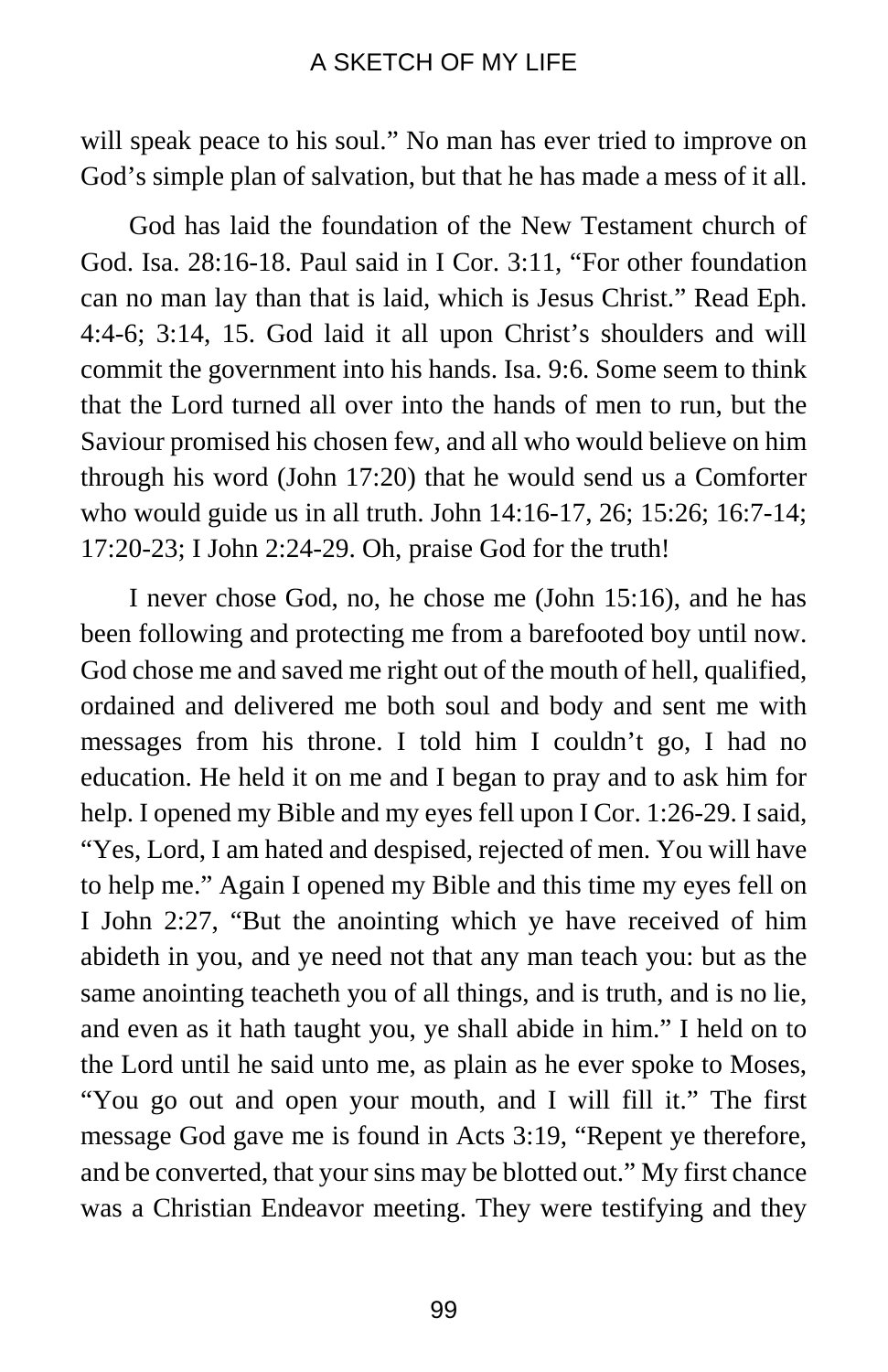called upon me to testify. I got up and if you will excuse the expression, I swelled up and finally said, "I'm saved." The tears flowed down my cheeks. The devil said, "You've made a miserable failure," and I said, "Yes, I have." I submitted it all to the Lord. Two weeks later I met with them again. They called on me and I got up. God anointed me, and I spoke through the first part of my message, "Repent ye therefore," and they sang me down.

When the meeting was over, there was a man there, a blacksmith, known to be the wickedest man in the country, who came to me and shook my hand and said, "Hall, you've got the truth, stay with it." That encouraged me. Since then I have spoken to over twenty thousand at one time, or rather God spoke through me. I'm still praising God with all of my heart for the shed blood of Jesus, the Word of God, and his Holy Spirit that will guide us into all truth, and make us free; unless we let some board of men get in our way. It is dangerous to follow men, especially those who think they are wise. I Cor. 1:18-21. Our Saviour said that there are many, many false ways, and for us to be careful, or they will deceive the very elect. He says to everyone he saves, "You follow me. I am the way, the truth, the light."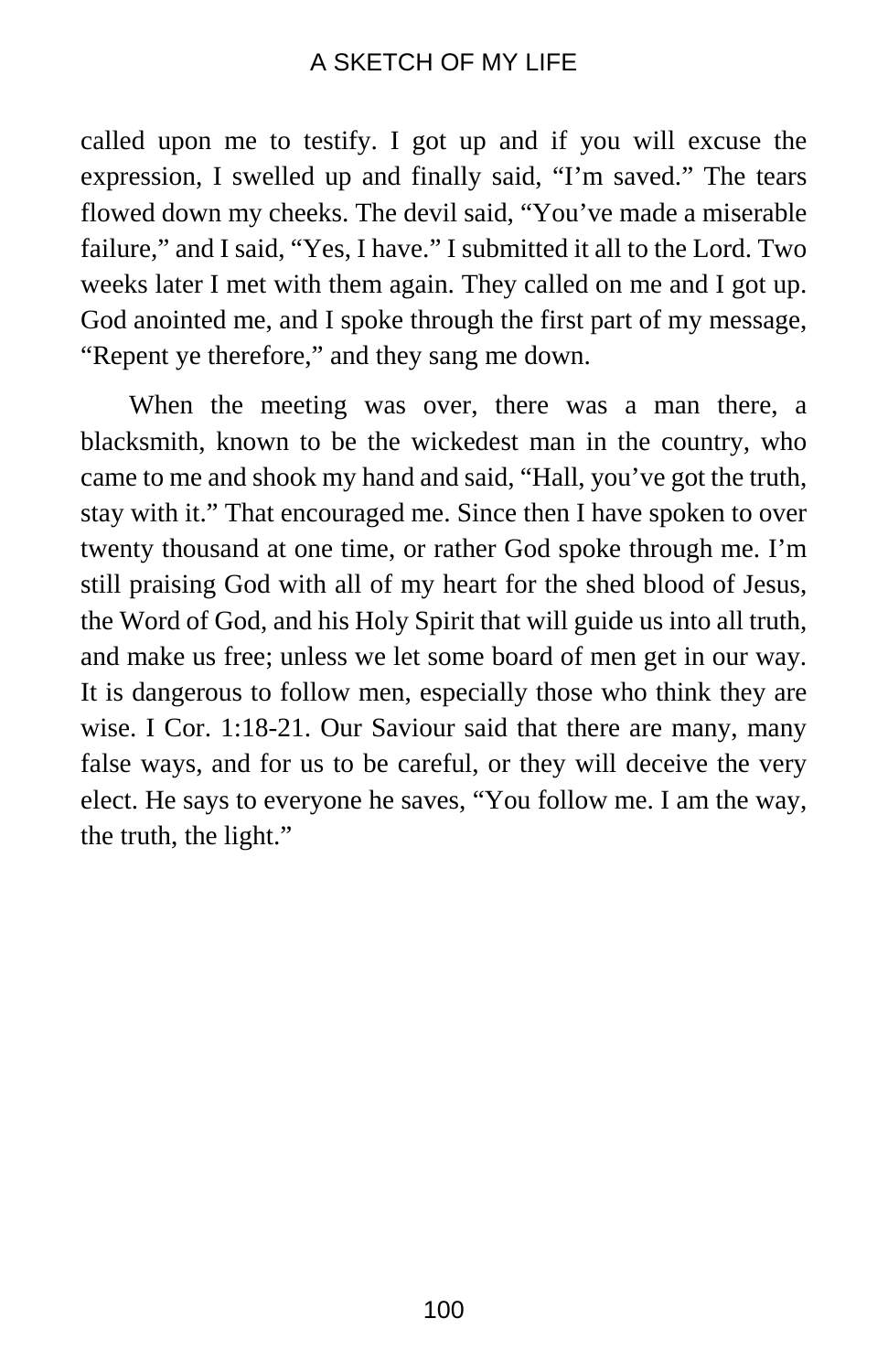## **Chapter XIV**

## **Prophecy of Our Saviour's Coming**

"Say to them that are of fearful heart, Be strong, fear not: behold, your God will come with vengeance, even God with a recompense; he will come and save you. Then the eyes of the blind shall be opened, and the ears of the deaf shall be unstopped. Then shall the lame man leap as an hart, and the tongue of the dumb sing: for in the wilderness shall water break out, and streams in the desert." (Isaiah35:4-6). "But he was wounded for our transgressions, he was bruised for our iniquities: the chastisement of our peace was upon him; and with his stripes we are healed." (Isa. 53:5). "But unto you that fear my name shall the Sun of righteousness arise with healing in his wings." (Mal. 4:2). This prophecy is fulfilled in Matt. 4:23-25. Other healings that he did are found in Matt. 8:1-3, 5-17; Matt. 9:1-7, 18-35. "And when he called unto him twelve disciples, he gave them power over unclean spirits, to cast them out, and to heal all manner of sickness and all manner of disease." These twelve disciples Jesus commanded to go preach, heal the sick, cleanse the lepers, raise the dead, cast out devils, freely ye have received, freely give . . . "ye shall be brought before governors and kings for my name's sake, for a testimony against them. Matt. 10:1, 5, 7-8, 18; 11:1- 6; 12:9-13, 22, 25; 14:14, 35-36; 15:21-31; 17:14-21; 19:1-2; 20:29- 34;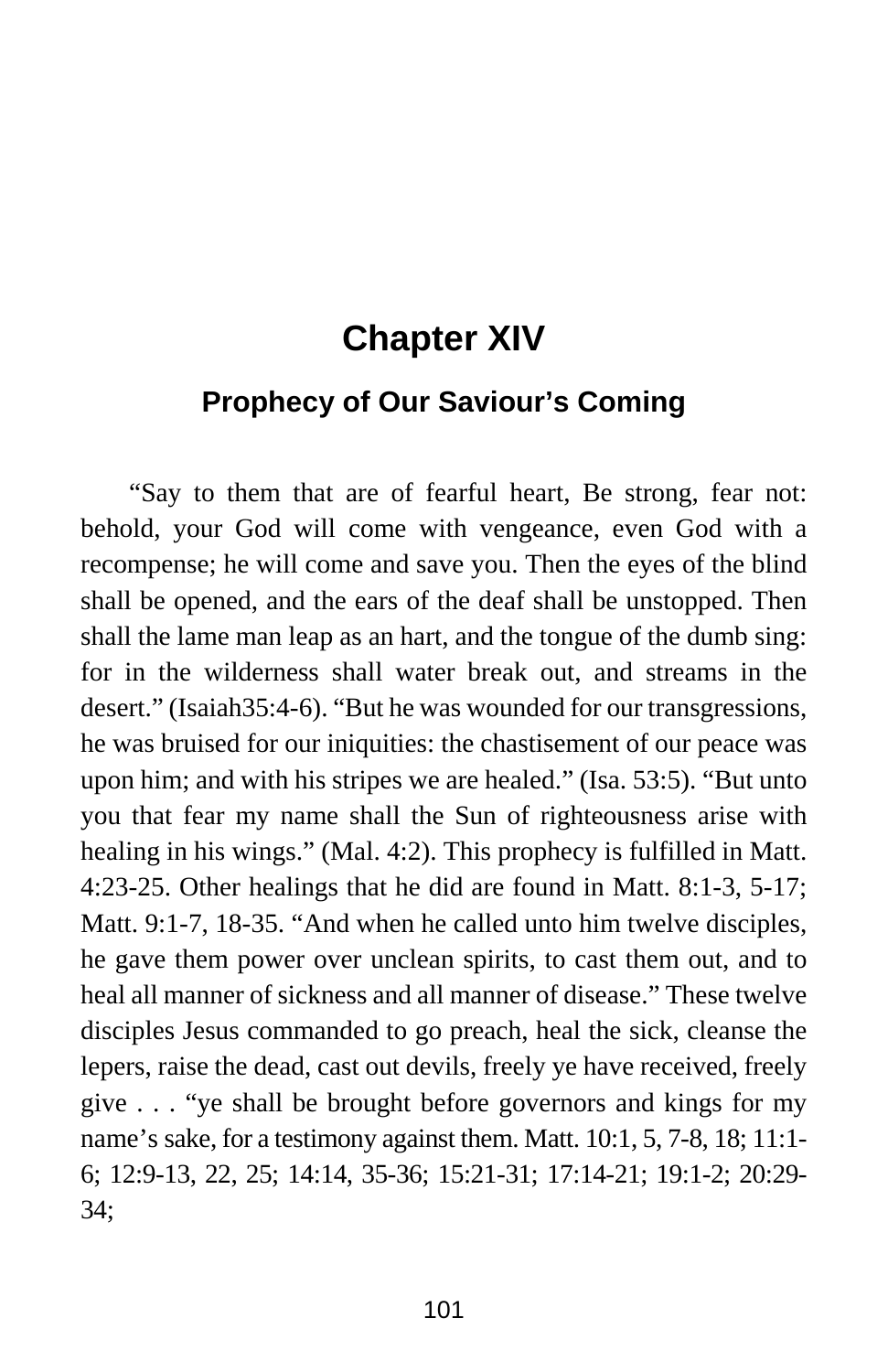28:18-20; Mark 1:23-34, 39-42; 2:1-12; 3:1-5, 9-15; 16:15-18; Luke 9:1-2, 6; 10:1-3, 8-9, 17.

Paul's conversion: "The God of our fathers hath chosen thee, that thou shouldest know his will." What was the will of God to Paul? He preached just what our Saviour preached, just what the twelve disciples preached, just what the seventy preached. Acts 22:6-15; 14:7-10; 19:11-12. God places the different gifts in the congregation as it pleases him. I Cor. 12:27-28. James tells us what to do in case of sickness. James 5:14, 15; Luke 5:17; Heb. 13:8; Mal. 3:6. The greatest sin mentioned in the New Testament is the sin of unbelief, and it is the sin of man, unbelief, that has changed the simple plan of God's salvation. Isa. 29:11-14; I Cor. 1:18-21; I John  $2:25-29$ .

God taught me many wonderful lessons while spending ten years in his great school alone with him. He opened my spiritual eyes to see and know the truth; and it is the truth that makes us free. I can truthfully say with St. Paul, "The gospel, which was preached of me is not after man. For I neither received it of man, neither was I taught it, but by the revelation of Jesus Christ." (Gal. 1:11-12).

I was surprised the first time I read the New Testament through at its plain simple teachings, and I wondered why the professed Christian world could be in the condition it is in. I have learned from experience that there are many different reasons, but the sin of unbelief is the chief one. Our Saviour said, "Man shall not live by bread alone, but by every word that proceedeth out of the mouth of God." Again he says, "Why call ye me, Lord, Lord, and do not the things I say?" I have learned from experience that obedience to his word will bring the blessings. It is the prayer of faith that will save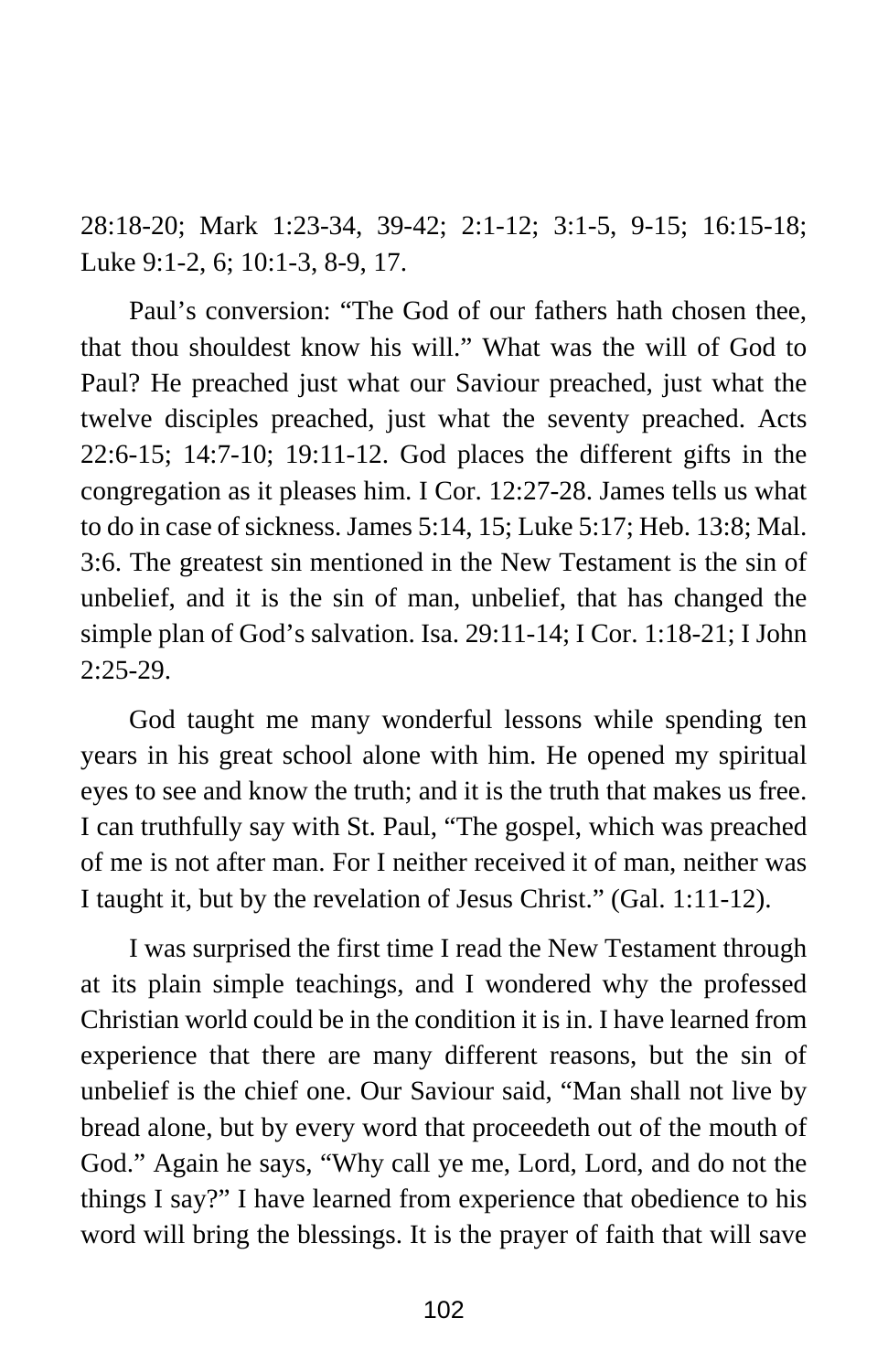the sick. It is the blood that cleanseth, and if God has made your body a temple of his Holy Spirit, the Spirit will guide, teach and lead you into all the truth, and if we are led by his Spirit, we will see and believe the same. I Cor. 1:10. God's Spirit and his Word agree. It will not lead me to believe one thing and you something else. The dear Lord warns us whom he has ordained for eternal life to be careful, for there are many false spirits gone out into the world to deceive the very elect.

How are we to know them? By the Word and Spirit of our God. By their fruits ye shall know them. The most of them are contending for sin. There are but two classes of people upon this earth. One is saints and the other is sinners. "He shall save his people from their sin," not in them. Jesus said to the impotent man, "Behold, thou art made whole: sin no more, lest a worse thing come unto thee." See John 5:5-14. Jesus said to the woman who was taken in adultery, "Neither do I condemn thee: go and sin no more." See John 8:3-11. The trouble is the blind are leading the blind. Let's be honest with our God and with our souls. What is sin? Sin is for you to do something you know to be wrong. If you do it, you have sinned; and sin will separate you from God. If you don't do it, you have not sinned. See I John 3:4-8.

After spending ten years in one of God's great schools, the Lord delivered me both soul and body, and I returned home. I told my loved ones the Lord had saved me from all my sins. My brother's wife said, "Oh, no, Bro. Will, Paul says, 'There is none righteous, no, not one.' " I said, "Sister, do you know where to find that scripture?" She said, "No, but I've heard our pastor quote it right out of the Bible." I said, "I'll find it for you. Here it is, Rom. 3:10." She said, "Now you see what it says." I said, "Sister, do you belong to that class?" She said, "I certainly do."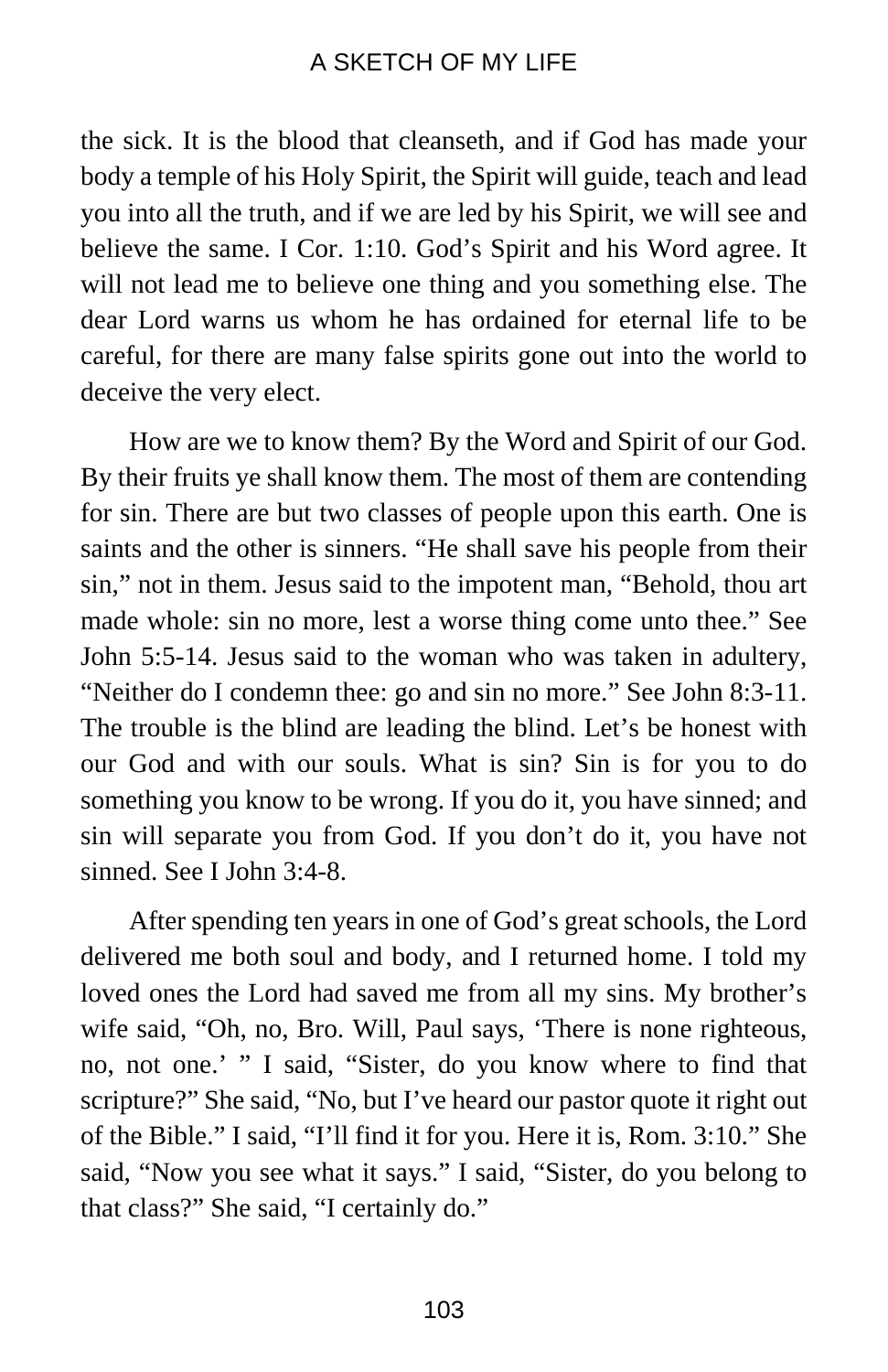I started reading, "There is none righteous, no, not one: there is none that understandeth, there is none that seeketh after God. They are all gone out of the way, they are together become unprofitable, there is none that doeth good, no, not one. Their throat is an open sepulchre; with their tongues they have used deceit; the poison of asps is under their lips: whose mouth is full of cursing and bitterness.

She broke in, "Oh, no, Bro. Will, I do not belong to that class."

I said, "Let's wait and read it all, 'Their feet are swift to shed blood: destruction and misery are in their ways: and the way of peace have they not known: there is no fear of God before their eyes' (Rom. 3:10-18)."

She said, "No, Bro. Will, I do not belong to that class."

I said, "Now let's go back to verse ten. Here you see Paul says, 'As it is written' Paul did not say this, he was quoting someone else. Learn to run your references. Go with me to Psa. 14:1-3, and again you will find it in Psa. 53:1-3. Paul was quoting what David said back under the law. The blood of bulls and goats would perfect no one, but the bringing of a better hope did, which is the precious blood of Jesus."

Others use Ecc. 7:20, try to justify themselves in living in sin. This was written nine hundred and seventy years before Christ. Nothing could be made perfect under the law. But the bringing of a better hope did, the precious blood of Jesus. No law hath power over a man longer than he liveth. Paul, in the seventh chapter of Romans is giving his experience under the law. In the eighth chapter he says, "For the law of the Spirit in Christ Jesus hath made me free from the law of sin and death." (Verse 2). Again Paul says, "What shall we say then? Shall we continue in sin, that grace may abound? God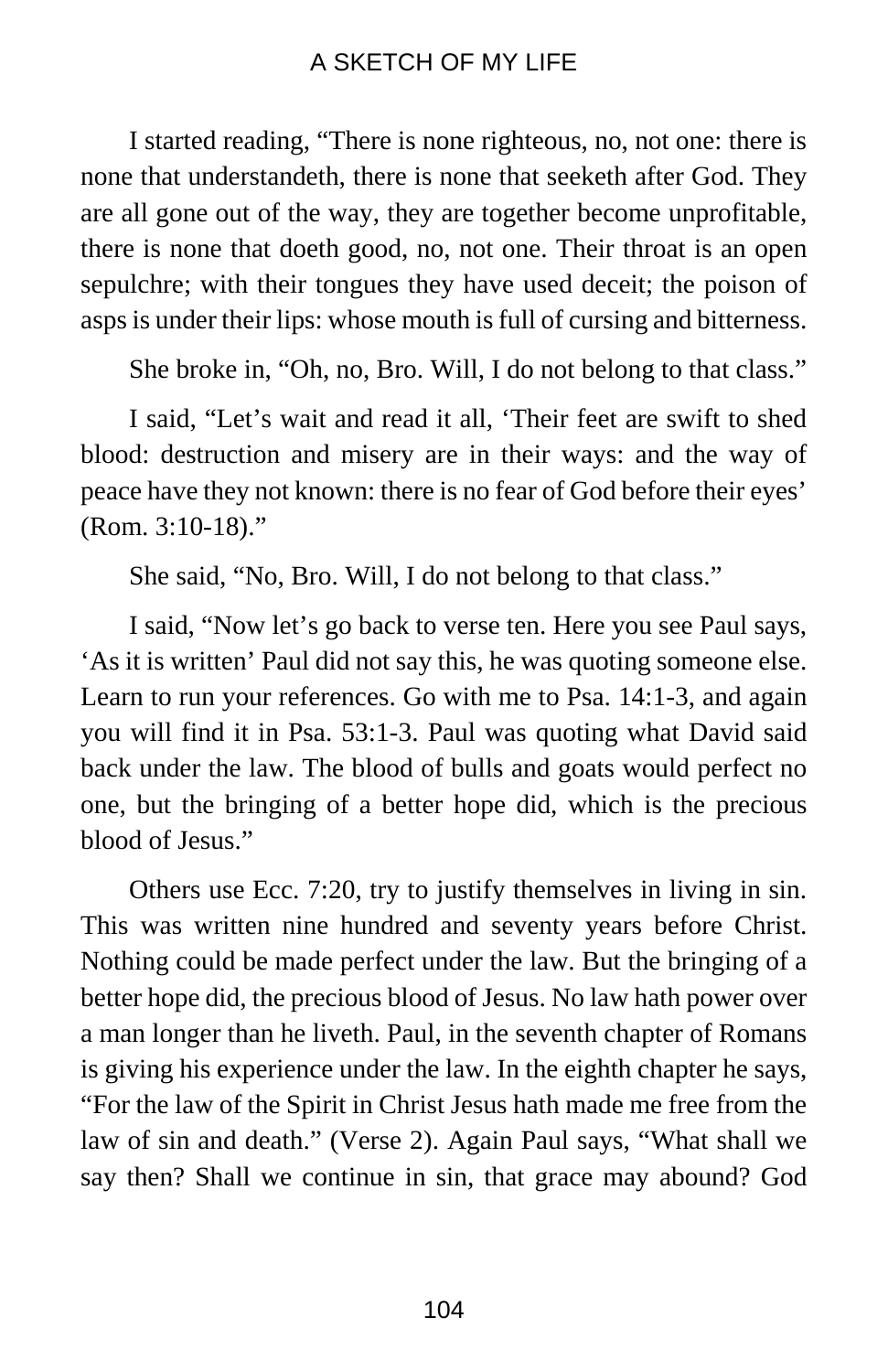forbid. How shall we, that are dead to sin, live any longer therein?" (Rom. 6:1-2). See Gal. 3:23-25; Heb. 10:9-10; James 4:7-10.

Yes, "But he that saith he liveth, and sinneth not, is a liar, and the truth is not in him." It is a sad thought to know that there are men all over the country, posing as preachers who quote that from behind the sacred desk, trying to justify themselves in the sin-you-have and sin- you-must doctrine. There is no such scripture in the Bible. Here is what they misquote, "He that saith, I know him, and keepeth not his commandments, is a liar, and the truth is not in him." (I John 2:4). Again they use I John 1:8, "If we say that we have no sin (sin, the old Adamic nature), we deceive ourselves, and the truth is not in us." But verse nine reads. "If we confess our sins, (all the sins we have committed since we were big enough to know right from wrong), he is faithful and just to forgive us our sins, and to cleanse us from all unrighteousness." Read verses six and seven. Yes, but do we not sin in thought, word, and deed? "And whatsoever ye do in word or deed, do all in the name of the Lord Jesus, giving thanks to God and the Father by him." (Col. 3:17). Can you commit sin in the name of the Lord Jesus? Remember, "My little children, these things write I unto you, that ye sin not. And if any man sin, we have an advocate with the Father, Jesus Christ the righteous . . ." (I John 2:1-5). "We know that whosoever is born of God sinneth not . . ." (John 5:18-20). Honest mistakes are not sin. God only requires us to walk in the light we have. Temptations are not sin. Heb. 4:15; I Peter 1:3-8; I Cor. 15:34; 2 Peter 2:9.

"Be ye therefore perfect, even as your Father which is in heaven is perfect." (Matt. 5:48). Would our Saviour give us a command that we could not do? I prayed much over this scripture. There are two perfections taught in the New Testament. God never intended for us to be perfect in knowledge; perfect like God. No, that is God's part.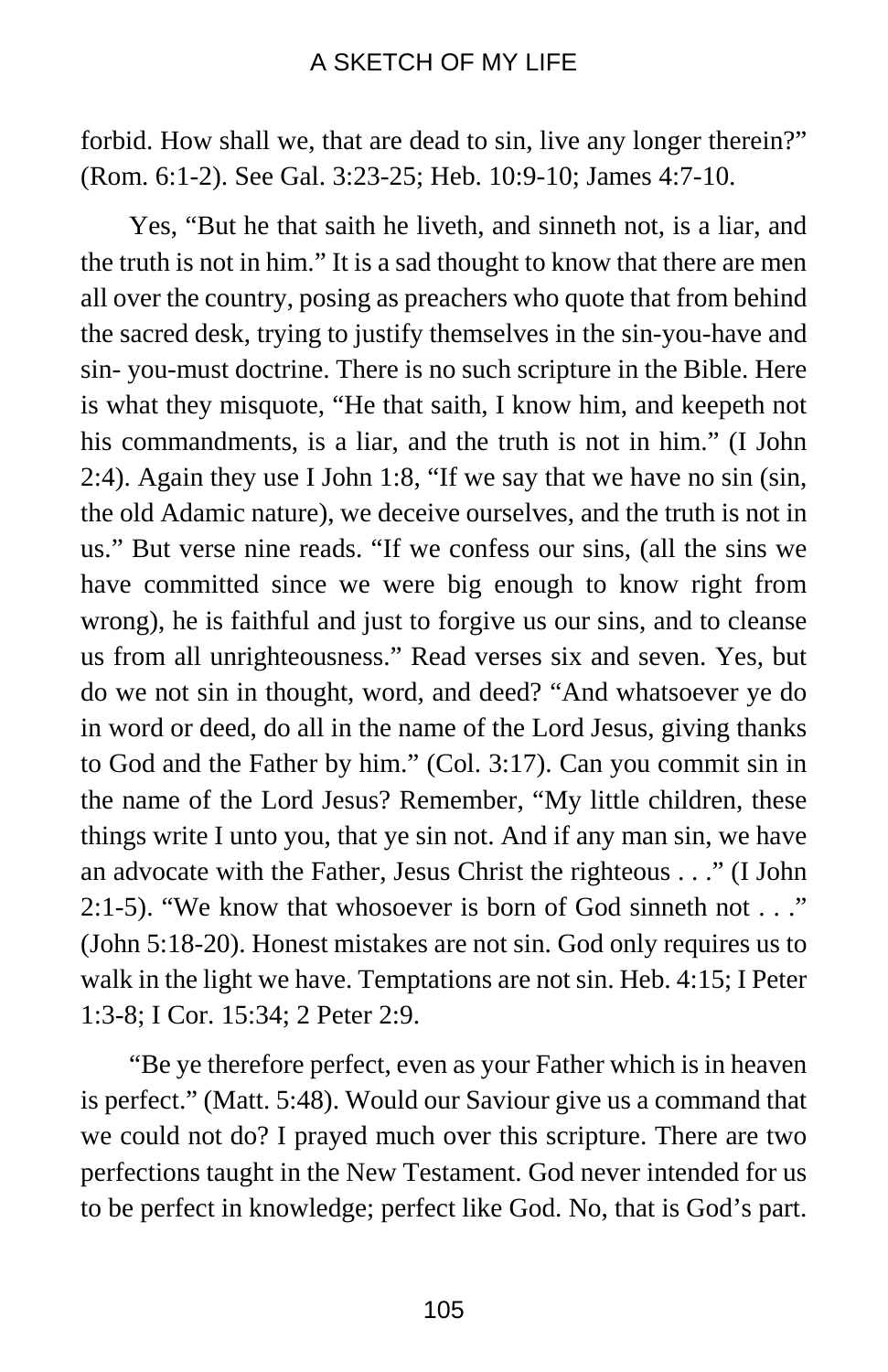But we can be perfect in heart, perfect in love. Yes, we can have the perfect love that casteth out fear that will enable us to love our enemies.

While I was in Ohio there lived a traveling man his wife and a little girl, two and one-half years old. He would go away on Monday morning and would return on Saturday to spend Sunday with them. One Saturday he wired her that he was coming in early. The mother got her scissors and told the little tot, "Father will soon be here, and mother is going out to get him a beautiful bouquet of roses." As mother clipped the choicest roses, the little one was getting father some flowers, too. But she got some sticks in hers. The father came, and mother presented hers perfect, and the little one gave him hers. It is said that he pressed her to his heart and hers were perfect in his sight, for she had done the best she could. That is all our heavenly Father expects of us. Remember, sin is for us to do something we know is wrong. I John 3:4.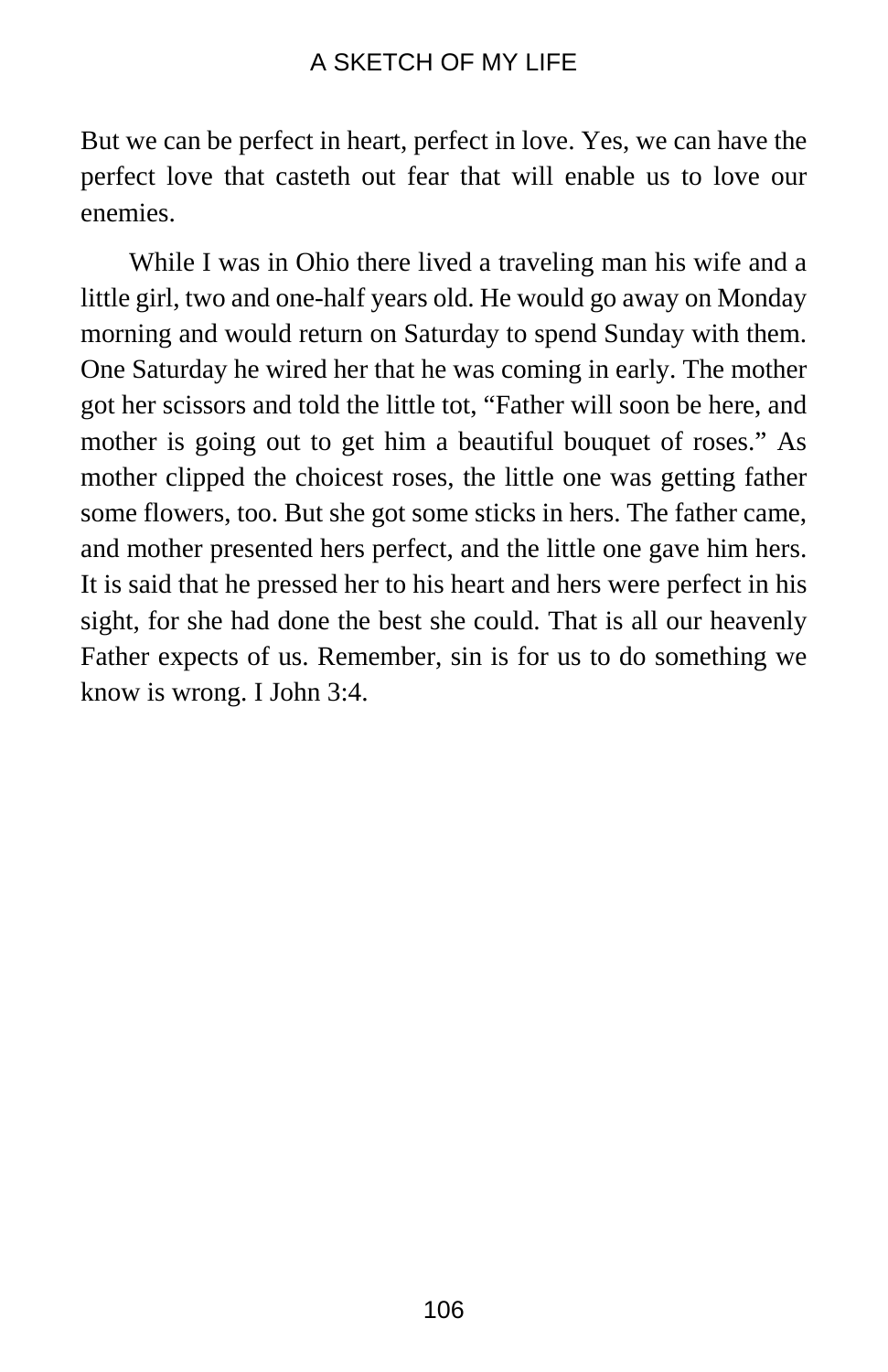# **Chapter XV**

# **The Backslider**

"A just man falleth seven times, and riseth up again." (Prov. 24:16). See Micah 7:8-9. Backsliding—turning from God. Many have nothing to slide from. All they have is that they signed a card, or shook the preacher's hand. They yoked themselves up with a lot of unbelievers. 2 Cor. 6:14. See Rom. 14:11-12; Acts 3:19. Remember, Jer. 2:19, "Thine own wickedness shall correct thee, and thy backslidings shall reprove thee: know therefore and see that it is an evil thing and bitter, that thou hast forsaken the Lord thy God, and that my fear is not in thee, saith the Lord God of host." Read Jer. 3:12-15, 22. Paul tells us, "For there are many unruly and vain talkers and deceivers, especially they of the circumcision (professed Christian): whose mouths must be stopped, who subvert whole houses, teaching things which they ought not, for filthy lucre's sake . . . This witness is true. Wherefore rebuke them sharply, that they may be sound in the faith; not giving heed to Jewish fables, and commandments of men, that turn from the truth." (Titus 1:10-14). If you can find one verse of scripture that says to join something I will go with you. No, Jesus says to everyone He saves, "You follow me, I am the way, the truth and the life: no man can come to the Father, but by me."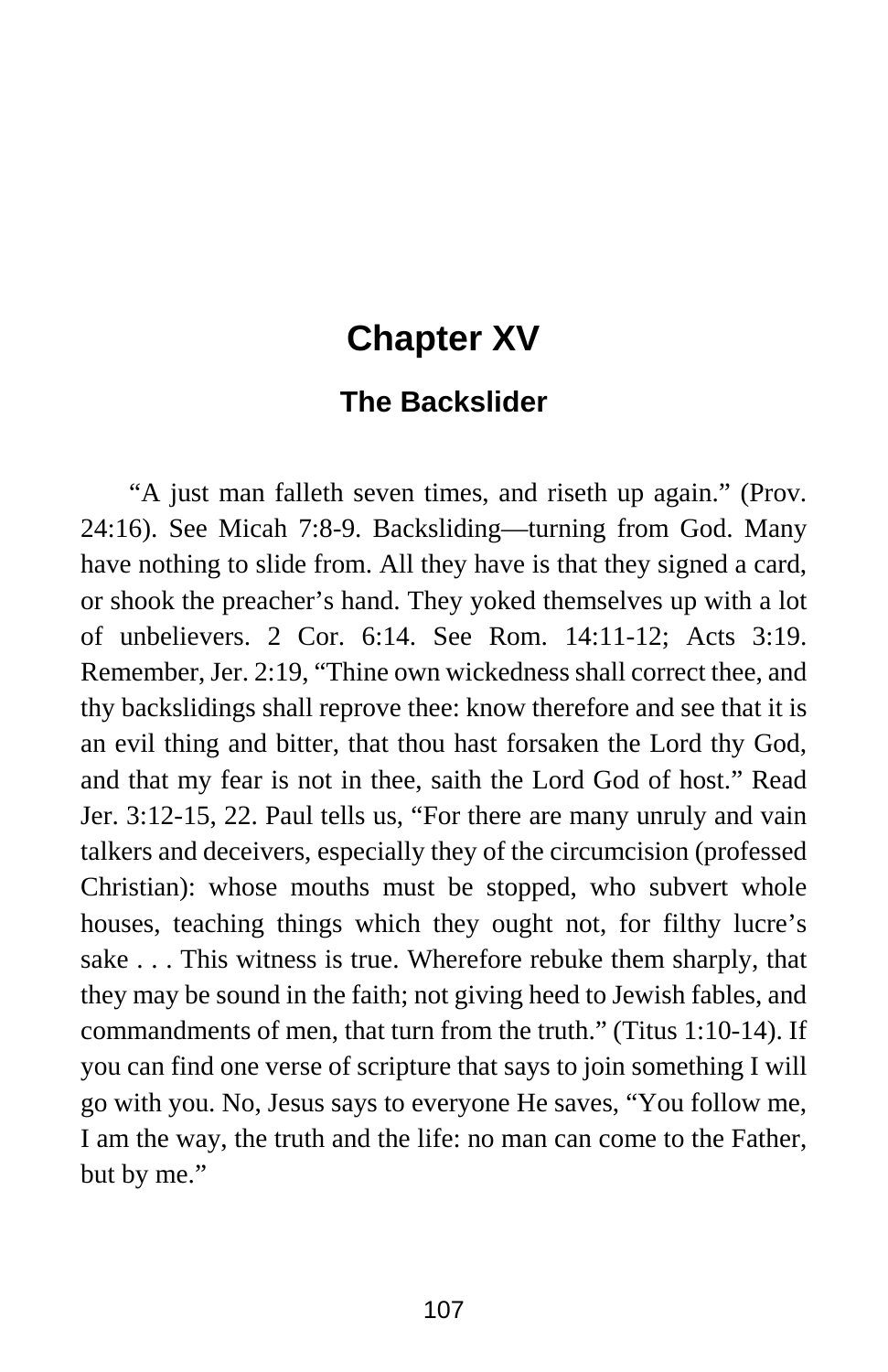I will have to tell you of my experience with a backslider when I was superintendent of the Old People's Home at Anderson, Ind. During the Camp Meeting I was a very busy man. Thousands of people were there and God was blessing at that time. After the night service, I would find time to go around and see how many would be at the altar of prayer. The leading ministers of the U. S. and others were there, and I felt they were better qualified than I was in instructing precious souls, and all I could do was to pray. One evening they were lined up clear across the front, and up one side of the tabernacle, all ages. This evening I noticed one man who had been at the altar every night. The first few nights different ministers had tried to instruct him. The last few nights he was kneeling alone.

The morning after the last meeting the night before I went over to see about an old turkey hen and her little ones which we had in a coop about the middle of the campgrounds. People were going in every direction, getting ready to go home. I noticed this man passing by and I said, "On your way home, happy in the Lord?"

He stopped, looked at me and said, "Anything but happiness. I guess I've sinned away my day of grace."

I said, "There is something wrong. Were you once saved?"

He said, "Yes, I had a wonderful experience, and I lost it, and only the Lord knows what I have suffered." I asked, "Have you a real desire to love and serve the Lord?"

He said, "My name is John Brown. I live in the state of Kansas. I'm a farmer, and don't you think a man that would leave his wife and little children, and would come all the way to this meeting hoping he would get back to the Lord, would have a desire?"

I prayed, "Oh, Lord, help me." God anointed me with his Spirit, and I said, "Many times you have come to the Lord and confessed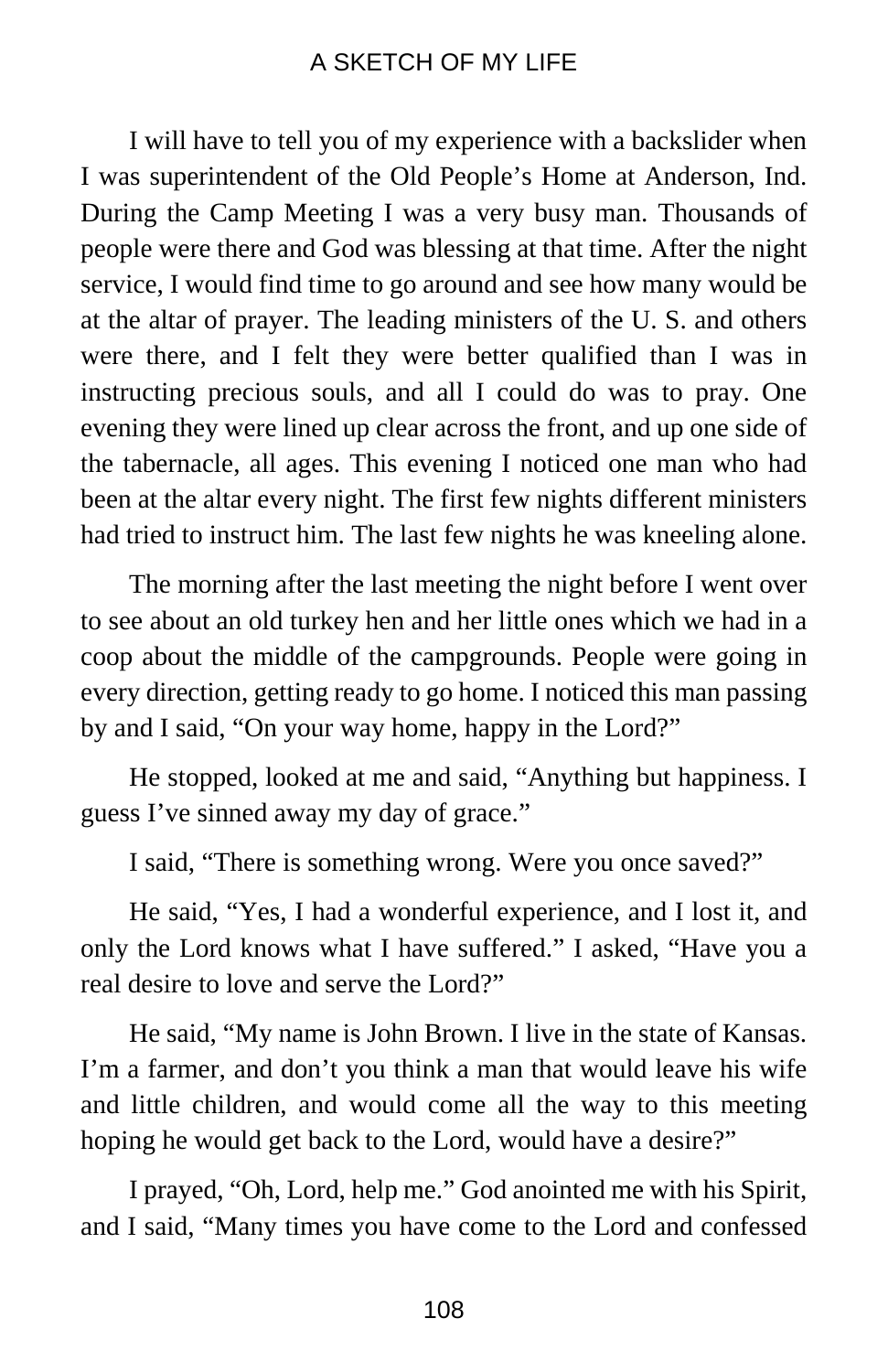your backsliding and sins." "Yes," he said, "many times. I've been in this condition for about three years."

The good Lord revealed to me his trouble. I said, "My friend, here is your trouble. God's Word says that he loves the backslider, and if you will forsake and confess your sins he will forgive you. The devil tells you that you are unworthy, and have sinned away the day of grace. You are listening to and believing the devil instead of believing God. Now you are commanded to resist the devil. He's a liar and the father of lies. Draw nigh to God and he will draw nigh to you. Don't expect the blessing you once had, for we are promised nothing on feelings. God wants us to take it by faith, and believe him and his word, and not listen to the devil." God's Holy Spirit revealed the truth to him and he said, "That's what I've been doing." I said, "Let's pray." I offered a little prayer and rebuked the lying devil in the name of Jesus and asked God to give him victory. Reader, I wish you could have heard that man pray. He arose with his face shining and victory in his soul, and went on happy in the Lord. God has wonderfully used me in helping backsliders since that experience. Praise Him!

While in the Altapass, N.C., camp meeting last summer, on top of the Blue Ridge Mountains (the greatest I have ever attended, and I've made many), I got into Bro. Foster's car to rest. A man and his wife came out and said, "Bro. Hall, we want to have a talk with you." People were filling the altar at every service, all ages. He said, "Wife and I have decided we are going home, quit all our bad habits, and then we are going to get saved." I said, "No, that is a trick of the devil to rob you of your souls. Don't leave this campground until you go to the altar and give your hearts to God, and then ask him to remove the bad habits." I spent over an hour with them. After the message that night the man made for the altar. His wife followed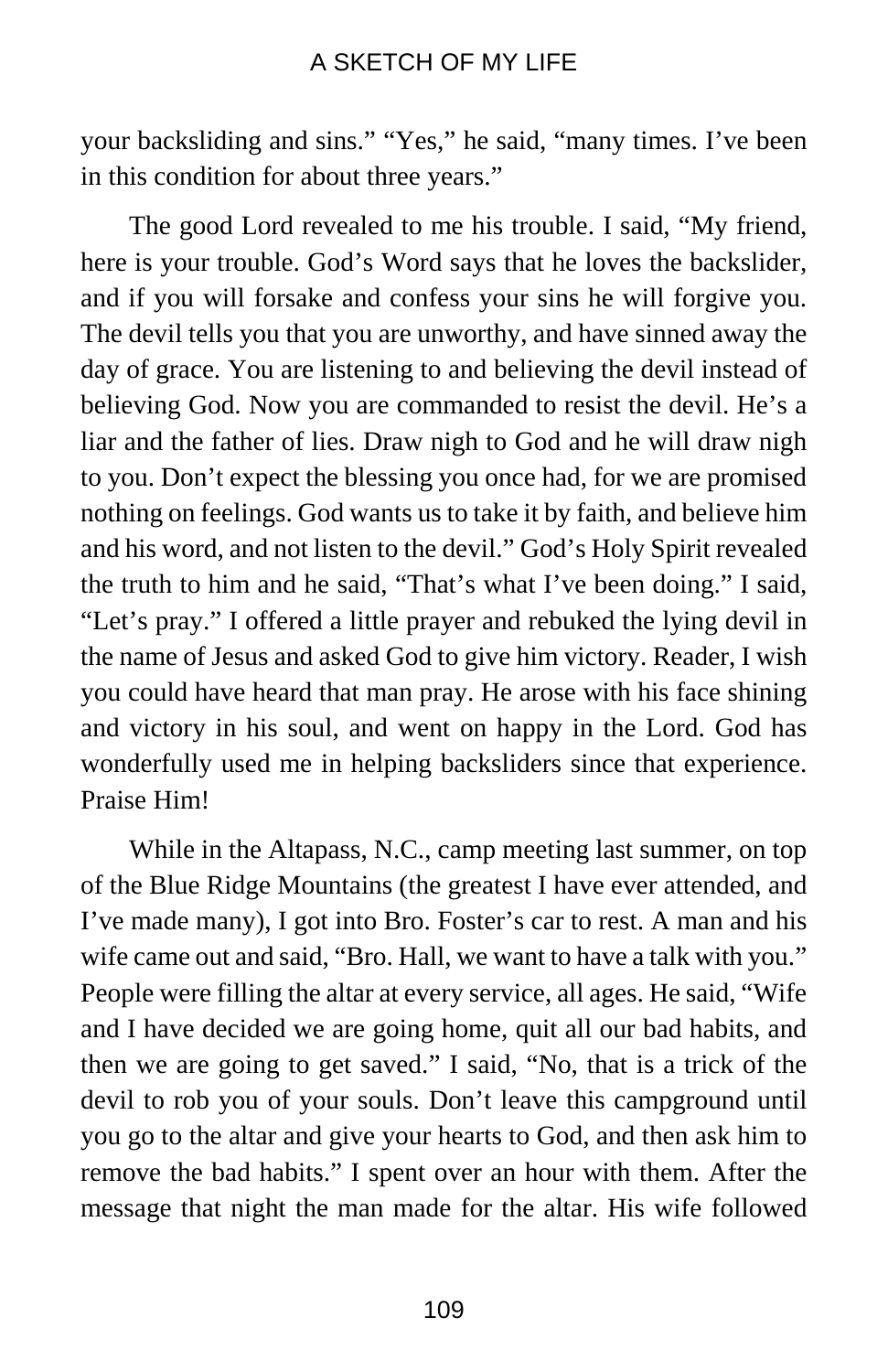and knelt about four persons below him. I felt impressed to go down and I stood by him until the altar was full. I knelt by his side and told him to give his heart to God. He knelt there sullen, and it looked like he couldn't pray. I asked him if he was ever saved and he said he had had a wonderful experience but had lost it. God helped me to tell him his mistake, that he was believing the devil instead of God. He caught it and I wish you could have heard him pray. He arose, his face shining, and took me in his arms. We then sat down on the front seat. Some dear saints were trying to help his wife. I asked him if his wife had been saved, and he said, "Yes, she had had a wonderful experience." I worked my way in to where she was. There two or three dear saints were trying to help her. She too was kneeling, bound, as it were. I said, "Sister, you once had a wonderful experience, and now you've lost it." She said, "Yes." I said, "Here is your trouble, God still loves the backslider and he says that if you will confess your sins and forsake them, he will forgive you. The devil is telling you that you know you are unworthy, and God doesn't forgive you, and you are believing the devil instead of God. Resist the devil and he will flee, draw nigh to God and he will draw nigh to you." God's Holy Spirit revealed to her the truth and she began to pray. God spoke peace to her soul, and soon she was on her feet with her face shining. She walked into the arms of Sis. Faith Stewart, and turned from her to her husband and they embraced one another. They paid me a visit the next day and went home, the devil defeated, and happy in the Lord. If we could get to heaven by doing good and being good, our Saviour ought never to have come to this world and poured out his heart's blood on the cross to save us. No, we have but one hope of heaven and that's the precious blood of Jesus. Praise him! Praise him!

God has promised us little ones that an unction from the Holy One would guide us, and not we guide him. He wants to teach, lead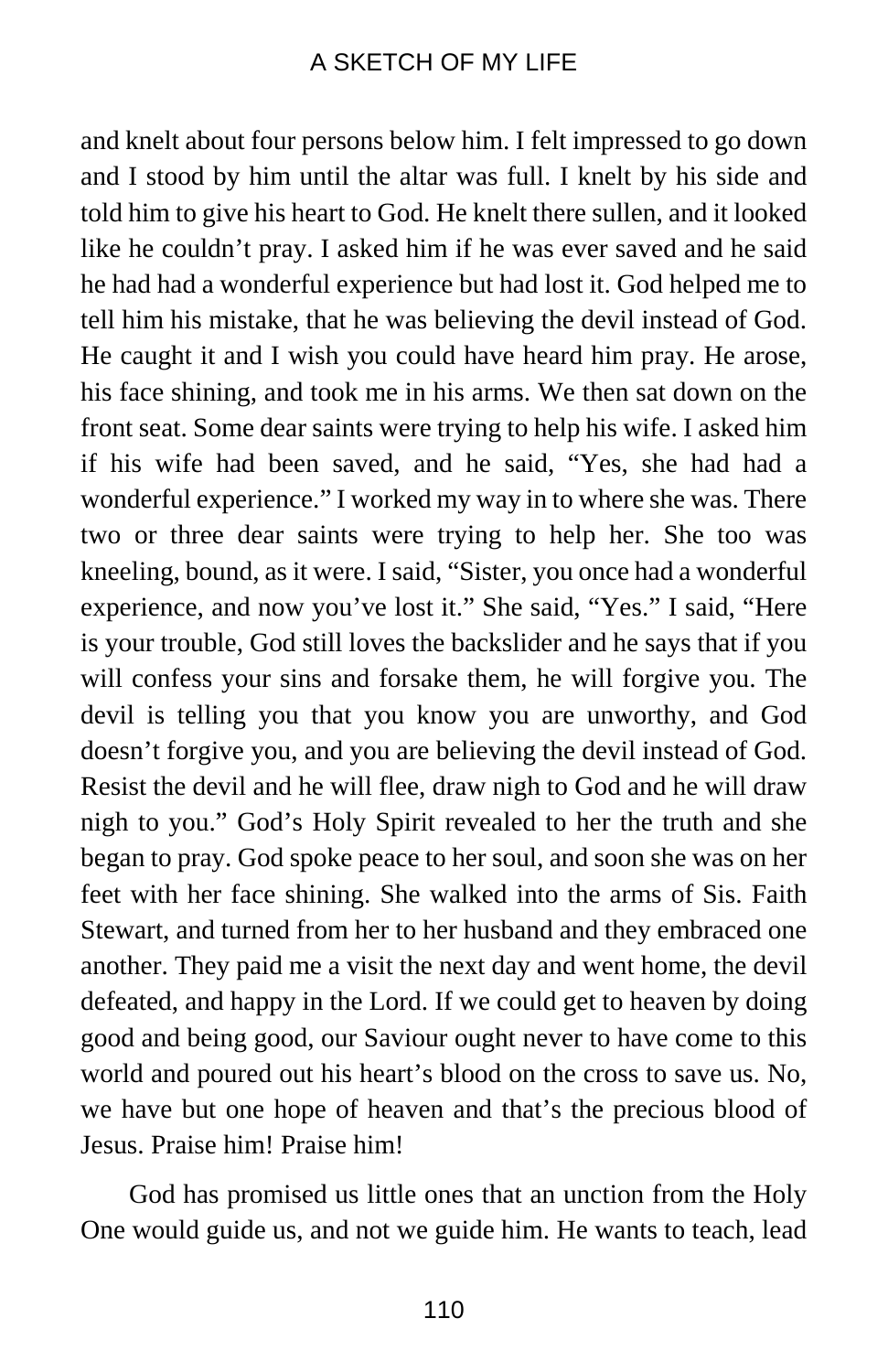and guide us into the deep things of God. He has promised to make us pillars in the house of God. Oh, let us be still and listen for that still small voice, saying, "This is the way, my child, walk in it." If we will only be obedient to the Third Person in the Trinity, God's Holy Spirit will choose his trustees and holy brethren, filled with the Holy Ghost to look after the temporal things, and we whom he has intrusted with gifts will give ourselves continually to prayer and to the ministry of the Word. There are three that bear witness or record in heaven, the Father, the Word, and the Holy Ghost, and these three are one. The Gentiles glorified the Word, as many as were ordained to eternal life. Brethren, if we get ahead of the Lord, and have a desire to run God's business, then his approval is not on us and we cannot believe from the heart.

This is not another movement. All movements are run by men. Christ is the head of his church. We are living in the Holy Ghost dispensation. The reason our world is in the condition it is today is because men are wanting to dictate to our pulpit committee, and grieve the Third Person in the Trinity away. God help us to honor God, the Father, Christ, the Son, and the Holy Spirit as our pulpit committee. If you want to be and do something great in this life, just back up behind the cross and ask God from an honest heart (God looketh on the heart) that signs and wonders may follow your preaching. It was the miracles and the healing in the morning time of the gospel that brought the people together, and that is what is needed in our day and time. Acts 4:29-31.

Jesus has been nineteen hundred years preparing mansions for his little ones. Are you one of his? "Let not your heart be troubled: ye believe in God, believe also in me. In my Father's house are many mansions: if it were not so, I would have told you. I go to prepare a place for you. And if I go and prepare a place for you, I will come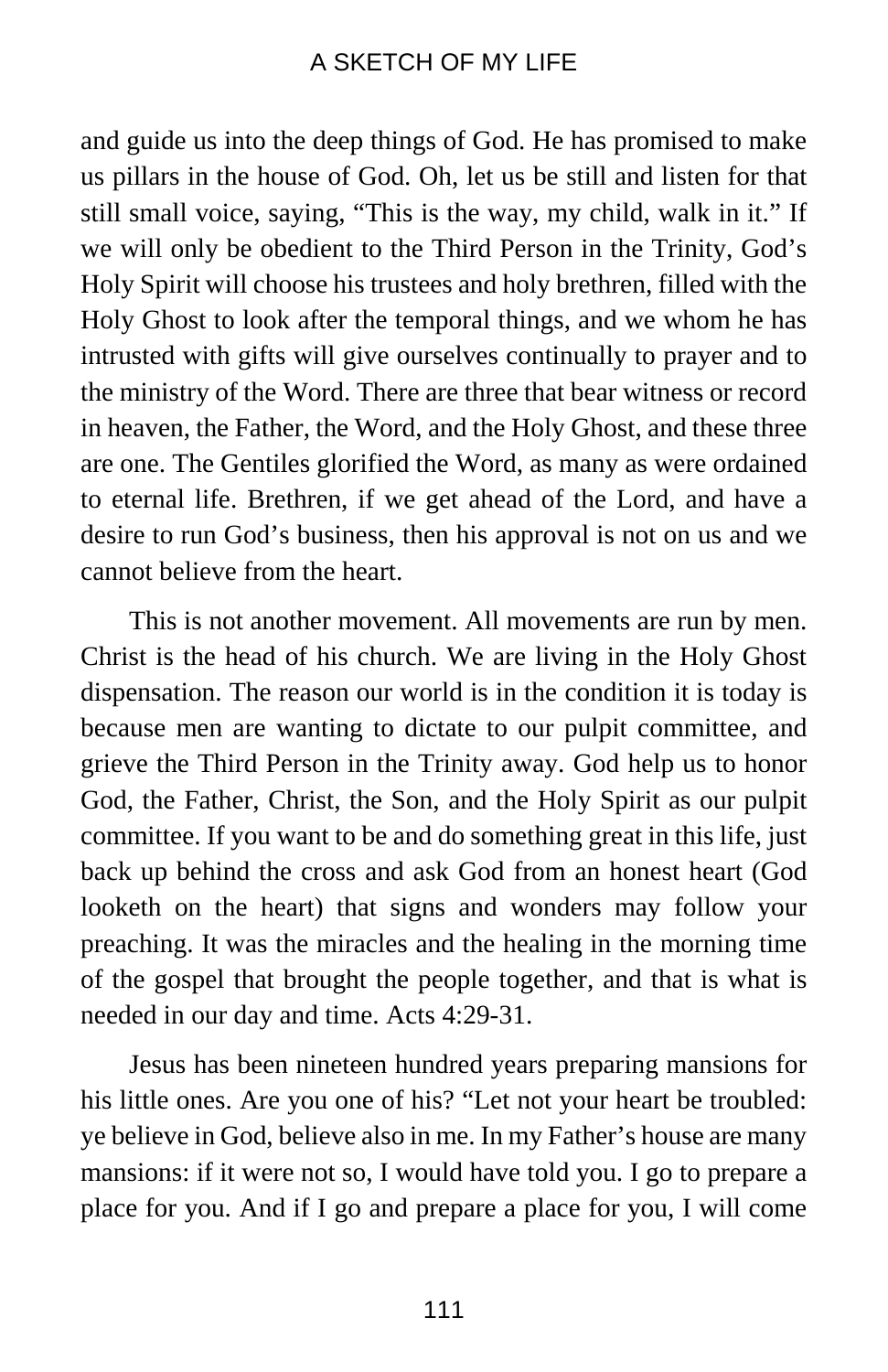again, and receive you unto myself; that where I am, there ye may be also." (John 14:1-3). If we miss heaven we miss everything.

When we pass out of this life we can take nothing with us. The only place to lay up treasures is in heaven. God loves a cheerful giver. The Word says, "It is more blessed to give than to receive." If we could only get our spiritual eyes opened to see what God is preparing for those who love and serve him, we would all gladly forsake this old sinful world and the so-called pleasures of this life, and we would try to rush into the kingdom of God. I've got a glimpse of it through the eye of faith. It is wonderful! The Lord has promised that if we will give as he has prospered us he will open the windows of heaven and will shower us with blessings. I am speaking from experience. It is the privilege of every child of God to live so close to Him that He may and will impress you when and where He wants you to give, and even how much. Do you want to know where to give, to lay up treasures in heaven? Remember the words of our Saviour, "And this gospel of the kingdom shall be preached in all the world for a witness unto all nations; and then shall the end come." (Matt. 24:14). The gold and the silver, and the cattle on a thousand hills are His. The Third Person in the Trinity, God's Holy Spirit, wants us to finance His work. If you have made gifts and pledges and you want to dictate as to who should use them, withdraw them, for God's approval is not on them.